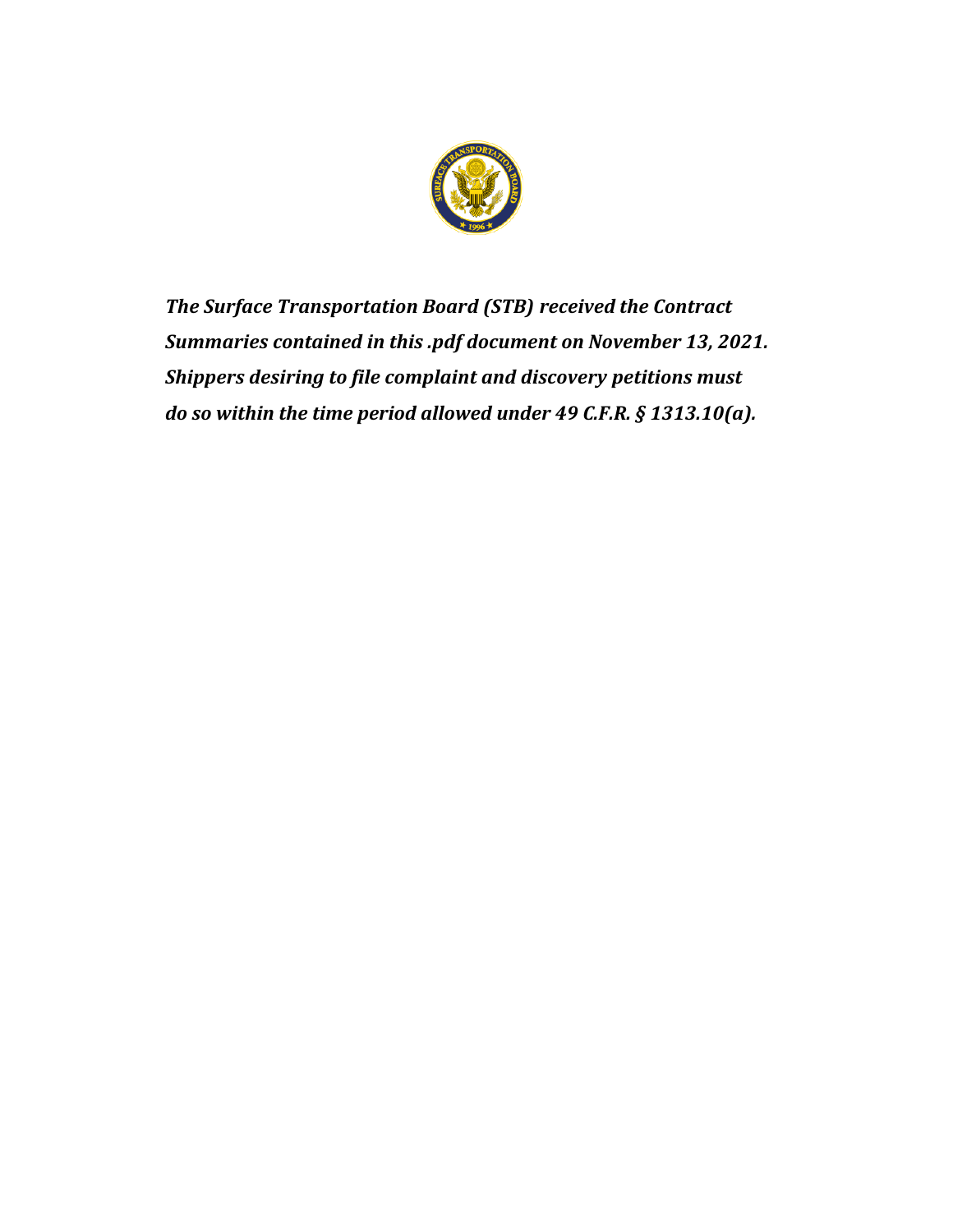

STB-UPOTMQ 163686-R

# **UNION PACIFIC RAILROAD COMPANY**

# **AMENDED CONTRACT SUMMARY**

**Issued:**  November 10, 2021

**Effective:** January 1, 2021

**Issued by:**  Rosa M. La Puente-Flowers Lead Price Applications 1400 Douglas Street Mail Stop 1340 OMAHA, NEBRASKA 68179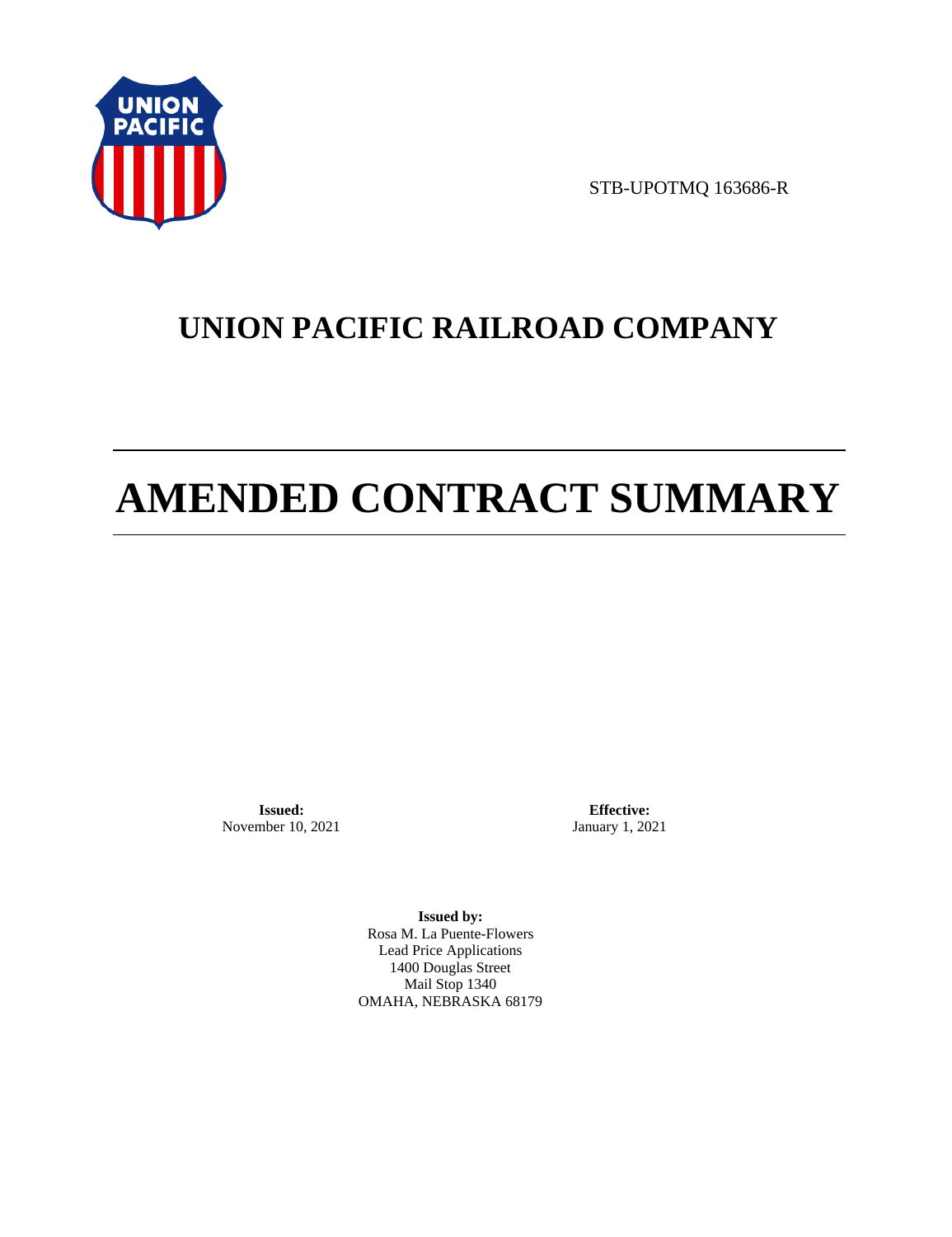# **PARTICIPATING CARRIERS:**

 UNION PACIFIC RAILROAD COMPANY 1400 Douglas St. Omaha, NE 68179

#### **COMMODITY:**

 Soybeans (Soya Beans) **ADDITION**  Wheat Bran, Middlings Or Shorts **ADDITION** 

## **SHIPPER:**

ARCHER DANIELS MIDLAND COMPANY

## **ORIGIN(S):**

 COLUMBUS, NE **ADDITION**  AMARILLO, TX **ADDITION**  ALBERT CITY, IA **ADDITION**  MEMPHIS, TN **ADDITION**  KANSAS CITY, MO **ADDITION**  CEDAR RAPIDS, IA **ADDITION**  ALFALFA, TX **ADDITION**  CLINTON, IA **ADDITION**  SILVER BOW, MT **ADDITION**  CLEARFIELD, UT **ADDITION**  ARKANSAS CITY, KS **ADDITION** 

# **DESTINATION(S):**

 DENVER, CO **ADDITION**  LA - SOUTH AGS (See Exhibit Definition) DES MOINES, IA **ADDITION**  BRANSON, MO **ADDITION**  ARLINGTON, TX **ADDITION**  PASADENA, TX **ADDITION**  MOCKINGBIRD, TX **ADDITION**  LAREDO, TX **ADDITION**  CAMANCHE, IA **ADDITION**  TAGUS, CA **ADDITION** 

#### **PORT(S):**

Not Applicable

#### **DURATION:**

 Effective Date: January 1, 2018 Amendment Effective Date: January 1, 2021 **ADDITION**  Expiration Date: December 31, 2021 **EXTENSION** 

# **RAIL CAR DATA:**

No cars dedicated to service under this Contract. Cars are provided on a common carrier basis only.

#### **RATES & CHARGES:**

Not applicable

#### **VOLUME:**

 Minimum shipment of 98 carloads. **ADDITION**  Multiple Car Shipments **ADDITION** 

## **SPECIAL FEATURES:**

Special Switching Provision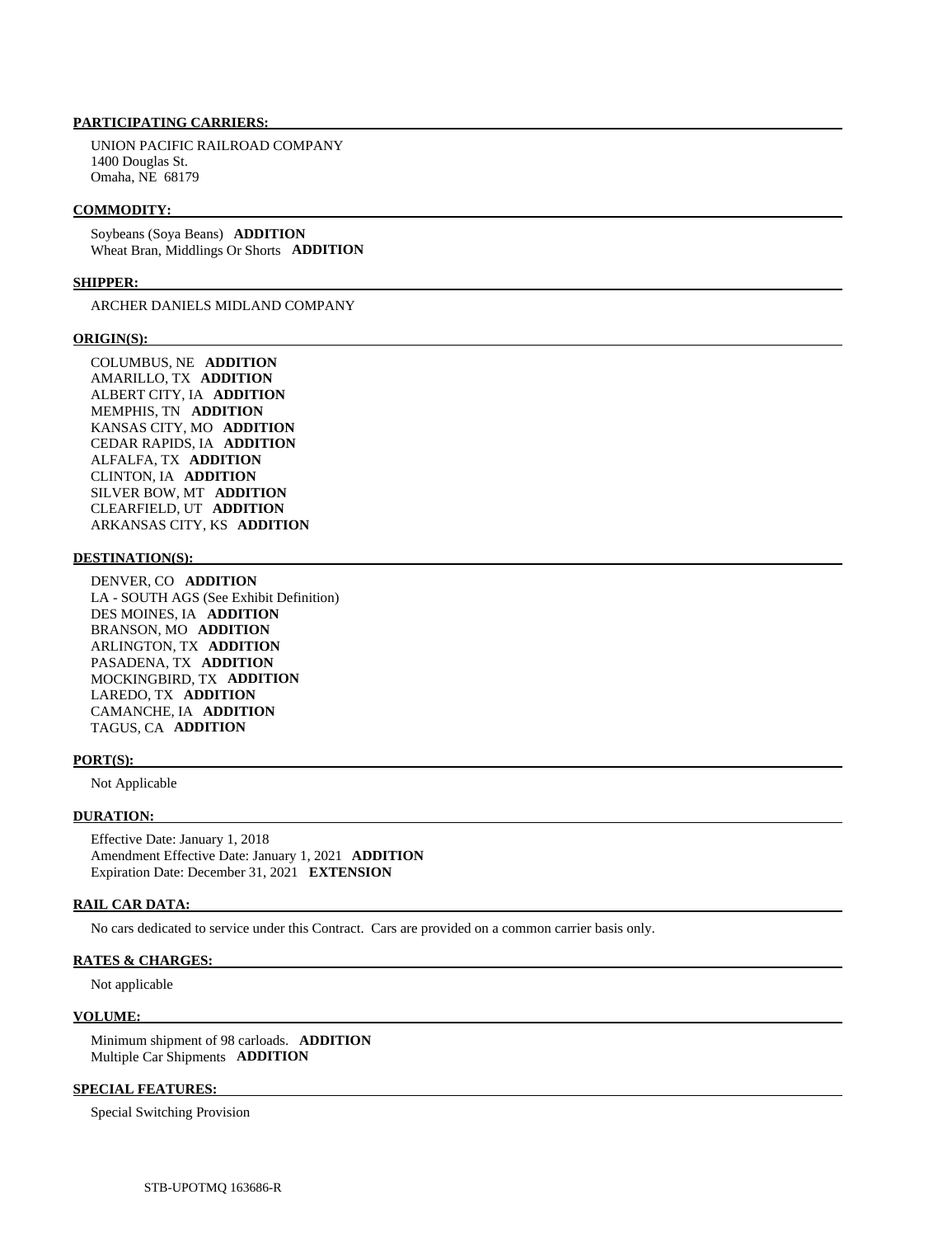# **SPECIAL NOTICE:**

Not applicable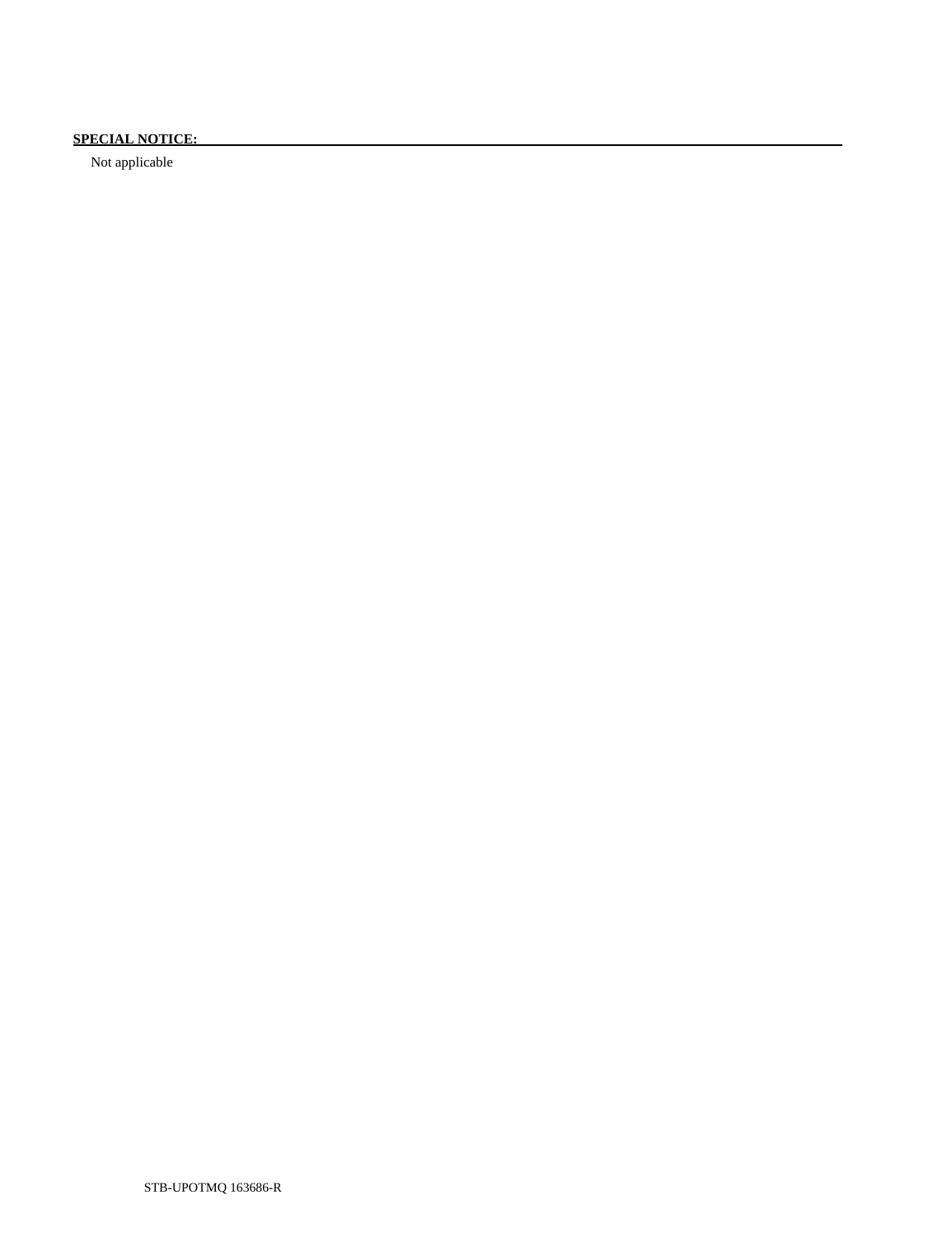LA - SOUTH AGS consist of: ADDIS, LA **ADDITION**  ALEXANDRIA, LA **ADDITION**  ALLEMANIA, LA **ADDITION**  AMA, LA **ADDITION**  ANCHORAGE, LA **ADDITION**  ARMANT, LA **ADDITION**  AVONDALE, LA **ADDITION**  AVOYELLES PAR COOP, LA **ADDITION**  BARMEN, LA **ADDITION**  BASILE, LA **ADDITION**  BATCHELOR, LA **ADDITION**  BATON ROUGE, LA **ADDITION**  BERWICK, LA **ADDITION**  BOEUF, LA **ADDITION**  BOUDREAUX, LA **ADDITION**  BOUTTE, LA **ADDITION**  BRIMSTONE, LA **ADDITION**  BRINGHURST, LA **ADDITION**  BROOKLAWN, LA **ADDITION**  BUHLER, LA **ADDITION**  CADE, LA **ADDITION**  CAMP BEAUREGARD, LA **ADDITION**  CHAMBERS, LA **ADDITION**  CHENEYVILLE, LA **ADDITION**  CHOCTAW, LA **ADDITION**  COLUMBI, LA **ADDITION**  COTTON WAREHOUSE, LA **ADDITION**  CULLEN, LA **ADDITION**  DE QUINCY, LA **ADDITION**  DONALDSONVILLE, LA **ADDITION**  DUFRESNE, LA **ADDITION**  EDGARD, LA **ADDITION**  ELDER, LA **ADDITION**  ELTON, LA **ADDITION**  ERWINVILLE, LA **ADDITION**  ESSEN, LA **ADDITION**  FENTON, LA **ADDITION**  FONTENOT, LA **ADDITION**  FORDOCHE, LA **ADDITION**  FRANKLIN, LA **ADDITION**  FRELLSEN, LA **ADDITION**  FULTON, LA **ADDITION**  GLENMORA, LA **ADDITION**  GLYNN, LA **ADDITION**  GOOD HOPE, LA **ADDITION**  GORDON, LA **ADDITION**  GREEN ISLAND, LA **ADDITION**  GROSSE TETE, LA **ADDITION**  GUY, LA **ADDITION**  HAHNVILLE, LA **ADDITION**  HARBOR, LA **ADDITION**  HAZELWOOD, LA **ADDITION**  HELME, LA **ADDITION**  IOWA, LA **ADDITION**  IOWA JCT, LA **ADDITION**  IRENE, LA **ADDITION**  JENNINGS, LA **ADDITION**  JOHNSON, LA **ADDITION**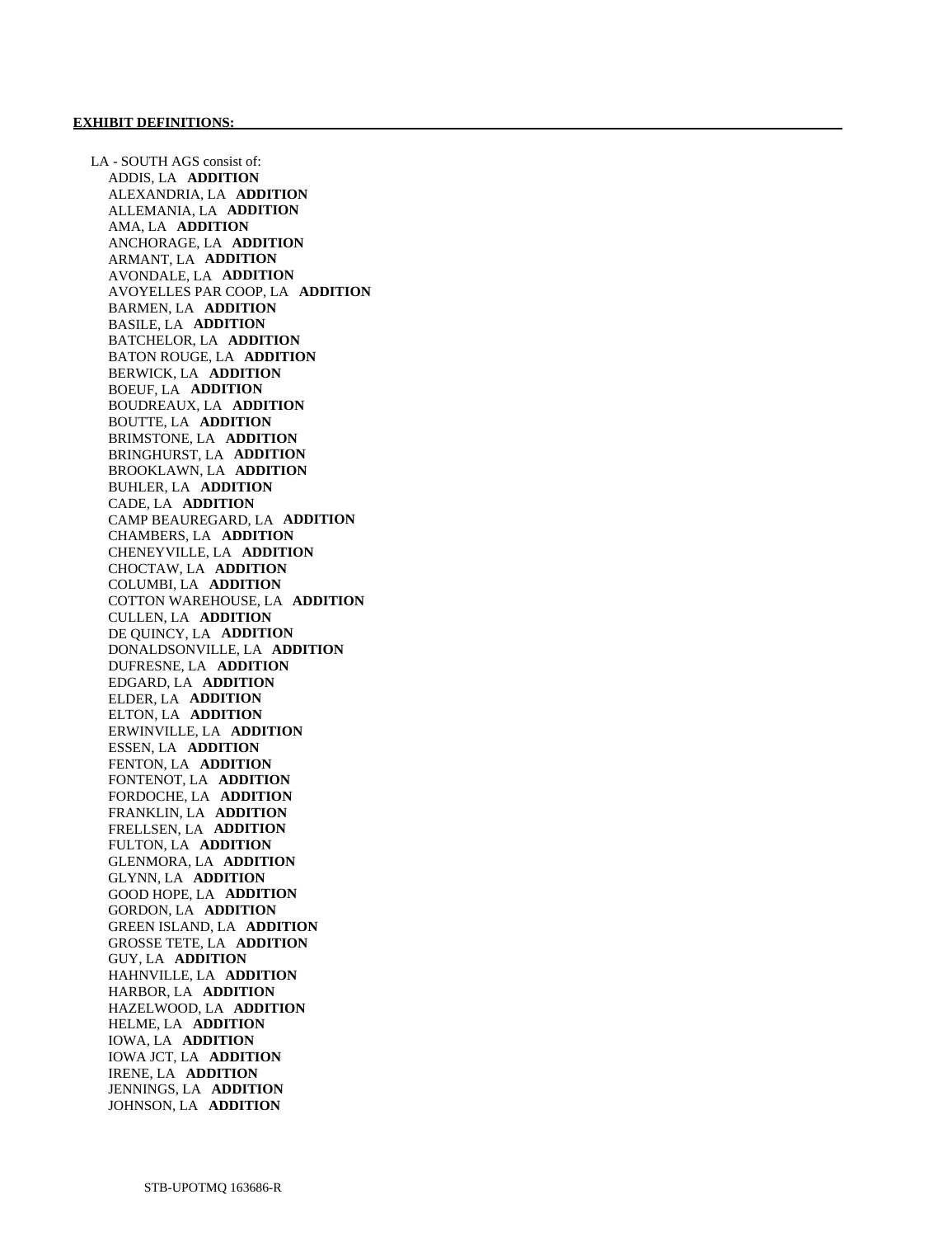KELLER, LA **ADDITION**  KILLONA, LA **ADDITION**  KINDER, LA **ADDITION**  KLEINPETER, LA **ADDITION**  KROTZ SPRINGS, LA **ADDITION**  LACASSINE, LA **ADDITION**  LACOUR, LA **ADDITION**  LAWTELL, LA **ADDITION**  LE COMPTE, LA **ADDITION**  LE MOYEN, LA **ADDITION**  LEGONIER, LA **ADDITION**  LETTSWORTH, LA **ADDITION**  LIVONIA, LA **ADDITION**  LOBDELL, LA **ADDITION**  LOCKMOOR, LA **ADDITION**  LULA, LA **ADDITION**  LULING, LA **ADDITION**  MALLARD JCT, LA **ADDITION**  MARINGOUIN, LA **ADDITION**  MARRERO, LA **ADDITION**  MARYLAND, LA **ADDITION**  MARYLAND, LA **ADDITION**  MCCALL, LA **ADDITION**  MCELROY, LA **ADDITION**  MCKNEELEY, LA **ADDITION**  MCNARY, LA **ADDITION**  MEEKER, LA **ADDITION**  MELVILLE, LA **ADDITION**  MERMENTAU, LA **ADDITION**  MFC SPUR, LA **ADDITION**  MIDLAND, LA **ADDITION**  MORGAN CITY, LA **ADDITION**  MORGANZA, LA **ADDITION**  MORRISON, LA **ADDITION**  MORROW, LA **ADDITION**  MOSSVILLE, LA **ADDITION**  NEW ORLEANS, LA **ADDITION**  NEW ROADS, LA **ADDITION**  NORTH BATON ROUGE, LA **ADDITION**  NORTH MARYLAND, LA **ADDITION**  OAKDALE, LA **ADDITION**  OBERLIN, LA **ADDITION**  OLIVIER, LA **ADDITION**  PALMETTO, LA **ADDITION**  PARADIS, LA **ADDITION**  PAWNEE, LA **ADDITION**  PECAN SPUR, LA **ADDITION**  PINEVILLE, LA **ADDITION**  PLAQUEMINE, LA **ADDITION**  PORT ALLEN, LA **ADDITION**  PORT BARRE, LA **ADDITION**  PORT HUDSON, LA **ADDITION**  POWER HOUSE SPUR, LA **ADDITION**  RAMOS, LA **ADDITION**  REEVES, LA **ADDITION**  RESERVE, LA **ADDITION**  ROANOKE, LA **ADDITION**  ROSA, LA **ADDITION**  ROSE BLUFF, LA **ADDITION**  SCOTLAND, LA **ADDITION**  SELLERS, LA **ADDITION**  SHREWSBURY, LA **ADDITION**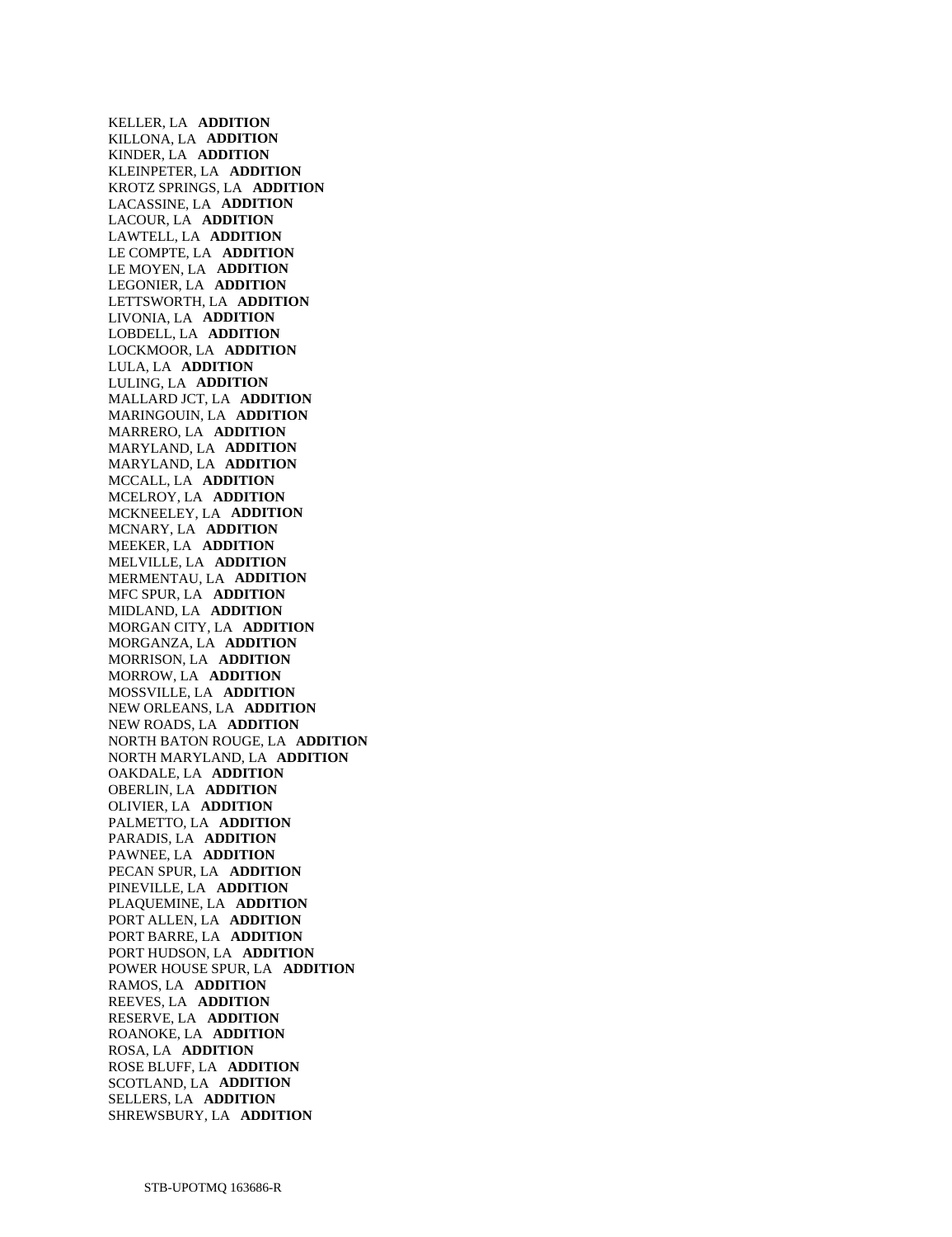SMITHFIELD, LA **ADDITION**  SPRINGHILL, LA **ADDITION**  ST JAMES, LA **ADDITION**  STARKS, LA **ADDITION**  SULPHUR, LA **ADDITION**  TAFT, LA **ADDITION**  THIBODAU JCT, LA **ADDITION**  TIOGA, LA **ADDITION**  UNATEX, LA **ADDITION**  URSA, LA **ADDITION**  VACHERIE, LA **ADDITION**  VALLIER, LA **ADDITION**  WATERFORD SPUR, LA **ADDITION**  WEST LAKE, LA **ADDITION**  WEST LAKE CHARLES, LA **ADDITION**  WESTWEGO, LA **ADDITION**  WHITE CASTLE, LA **ADDITION**  WOODLAWN, LA **ADDITION**  WOODWORTH, LA **ADDITION**  ZACARTER, LA **ADDITION**  ZEE, LA **ADDITION**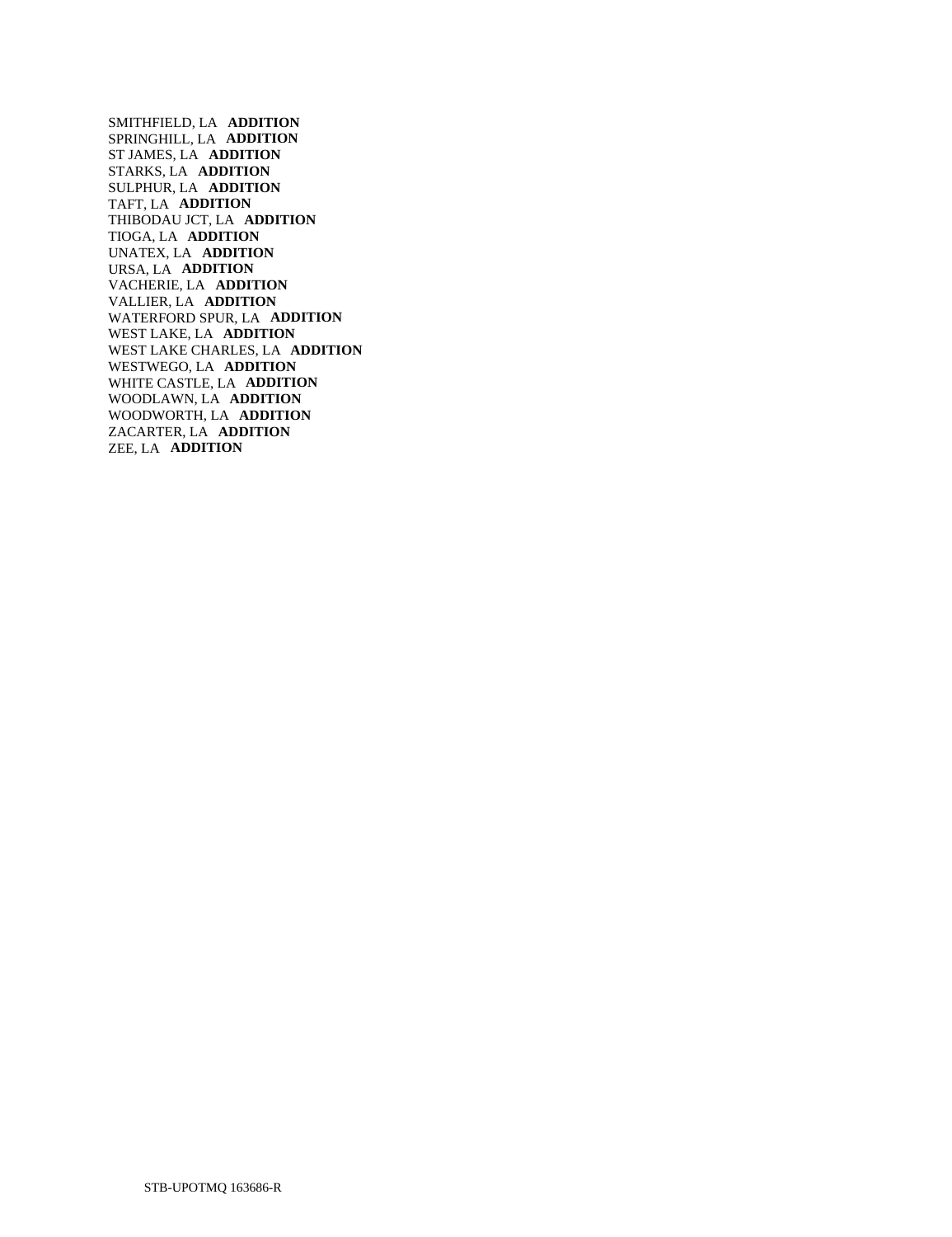

STB-UPOTMQ 163892-CT

# **UNION PACIFIC RAILROAD COMPANY**

# **AMENDED CONTRACT SUMMARY**

**Issued:**  November 12, 2021

**Effective:** January 1, 2021

**Issued by:**  Rosa M. La Puente-Flowers Lead Price Applications 1400 Douglas Street Mail Stop 1340 OMAHA, NEBRASKA 68179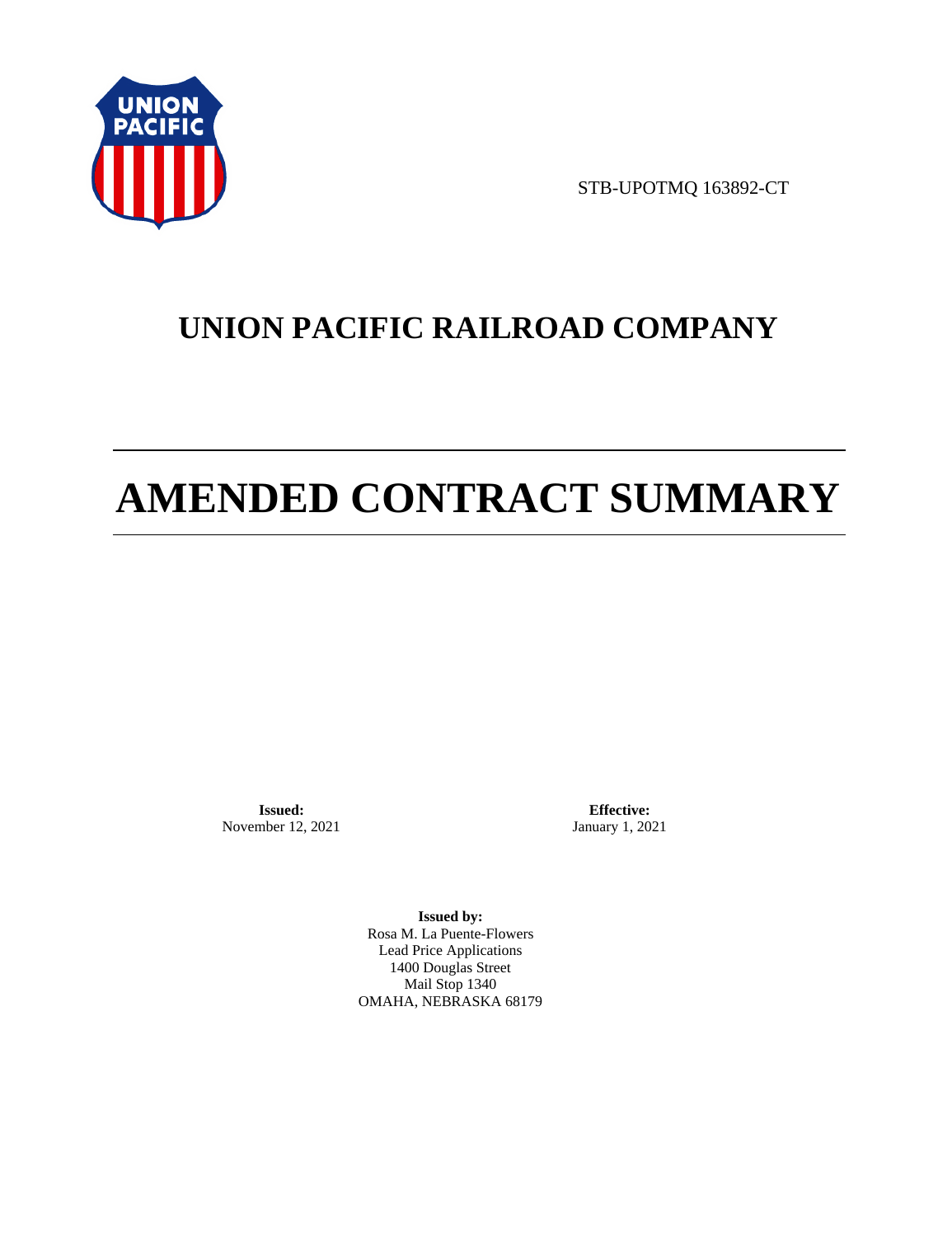# **PARTICIPATING CARRIERS:**

# KCSM **ADDITION**

 UNION PACIFIC RAILROAD COMPANY 1400 Douglas St. Omaha, NE 68179

#### **COMMODITY:**

 Wheat Exc.Buckwheat See 01139 **ADDITION**  Sorghum Grains **ADDITION**  Corn Exc.Popcorn See 01152 **ADDITION**  Soybeans (Soya Beans) **ADDITION**  Soybeans, Dried, Not Organically Grown Free Of Fertiziler And Or Pesticide Applications **ADDITION**  Corn Meal Or Flour Exc.Animal Or Poultry Feed See 20421- 20423 **ADDITION**  Wheat Bran, Middlings Or Shorts **ADDITION**  Oats **ADDITION** 

#### **SHIPPER:**

 CARGILL CARGILL INC

# **ORIGIN(S):**

 STERLING, IL **ADDITION**  HOUSTON, TX **ADDITION**  TOPEKA, KS **ADDITION**  CHICAGO, IL **ADDITION**  BLOOMINGTON, IL **ADDITION**  WARNER, UT **ADDITION**  BYERS, CO **ADDITION**  CHEYENNE WELLS, CO **ADDITION**  WAKEENEY, KS **ADDITION**  HUTCHINSON, KS **ADDITION**  BRIDGEPORT, IA **ADDITION**  BUFFALO LAKE, MN **ADDITION**  OGALLAH, KS **ADDITION**  BLAIR, NE **ADDITION**  ST LOUIS, MO **ADDITION**  PEORIA, IL **ADDITION**  HAVILAND, KS **ADDITION**  CEDAR RAPIDS, IA **ADDITION**  TARA, IA **ADDITION**  FRANKFORT, KS **ADDITION**  MOUNT PLEASANT, TX **ADDITION**  TEMPLE, TX **ADDITION**  SAVAGE, MN **ADDITION**  BROWNTON, MN **ADDITION**  ATCHISON, KS **ADDITION**  GIBBON, NE **ADDITION**  ALBION, NE **ADDITION**  ORD, NE **ADDITION**  CARLETON, NE **ADDITION**  SALINA, KS **ADDITION** 

#### **DESTINATION(S):**

 SALINAS VICTORIA, NL **ADDITION**  NOLTE, TX **ADDITION**  MFC SPUR, LA **ADDITION**  HOUSTON, TX **ADDITION**  ST PAUL, MN **ADDITION**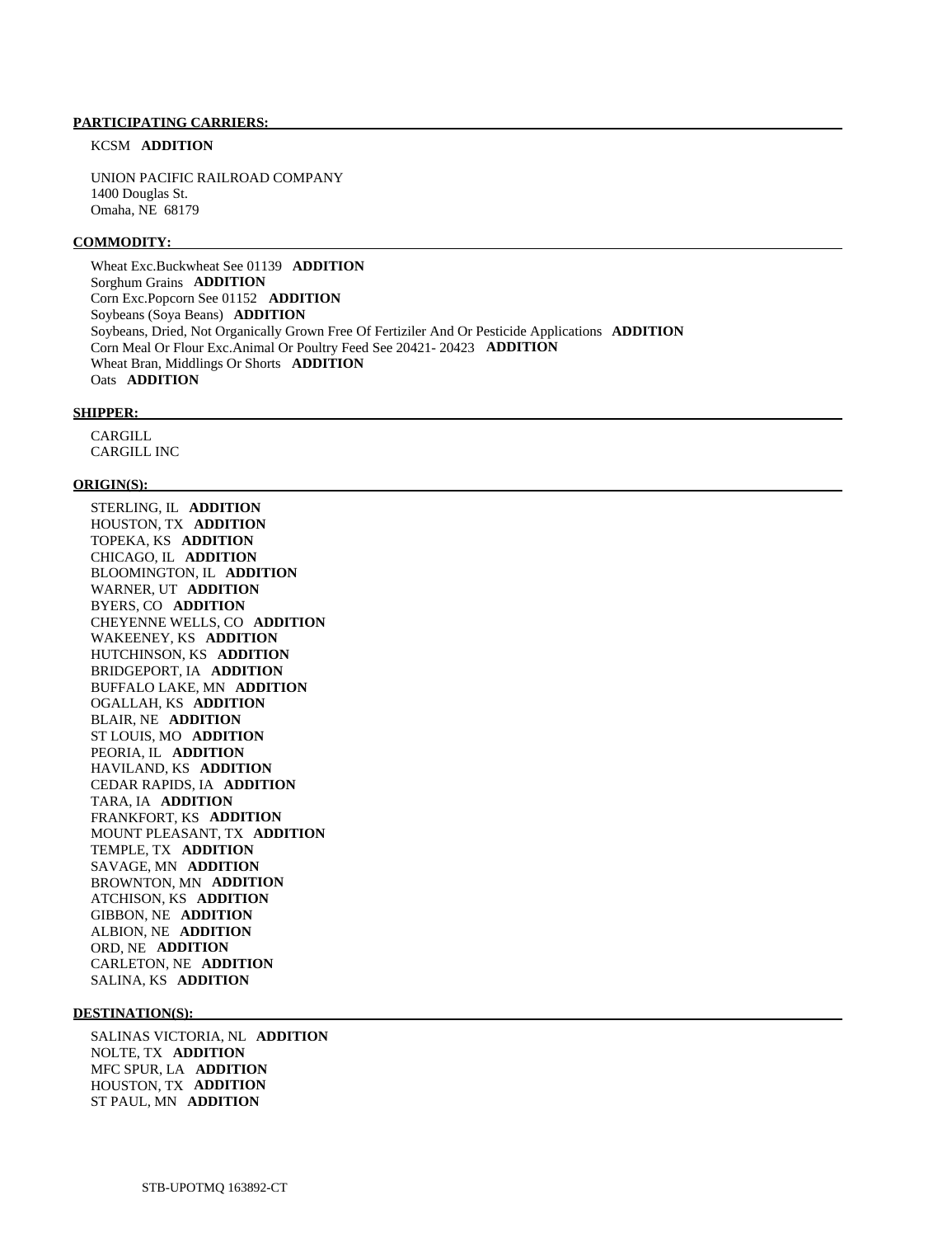WESTWEGO, LA **ADDITION**  TIMPIE, UT **ADDITION**  KALAMA, WA **ADDITION**  EAST ST LOUIS, IL **ADDITION**  TARA, IA **ADDITION**  MONTERREY, NL **ADDITION**  DOULOM, NE **ADDITION**  CAMANCHE, IA **ADDITION**  TACOMA, WA **ADDITION**  BRIDGEPORT, IA **ADDITION**  MEMPHIS, TN **ADDITION**  CEDAR RAPIDS, IA **ADDITION**  HEARNE, TX **ADDITION**  KANSAS CITY, MO **ADDITION**  FT WORTH, TX **ADDITION**  EDDYVILLE, IA **ADDITION**  WARNER, UT **ADDITION**  EL TULE, AG **ADDITION** 

#### **PORT(S):**

Not Applicable

# **DURATION:**

 Effective Date: January 1, 2019 Amendment Effective Date: January 1, 2021 **ADDITION**  Expiration Date: December 31, 2021 **EXTENSION** 

## **RAIL CAR DATA:**

No cars dedicated to service under this Contract. Cars are provided on a common carrier basis only.

## **RATES & CHARGES:**

Not applicable

#### **VOLUME:**

 Minimum shipment of 107 carloads. **ADDITION**  Multiple Car Shipments **ADDITION** 

#### **SPECIAL FEATURES:**

 Special Switching Provision Not Applicable. This change pertained only to confidential data. (Switching)

## **SPECIAL NOTICE:**

Not applicable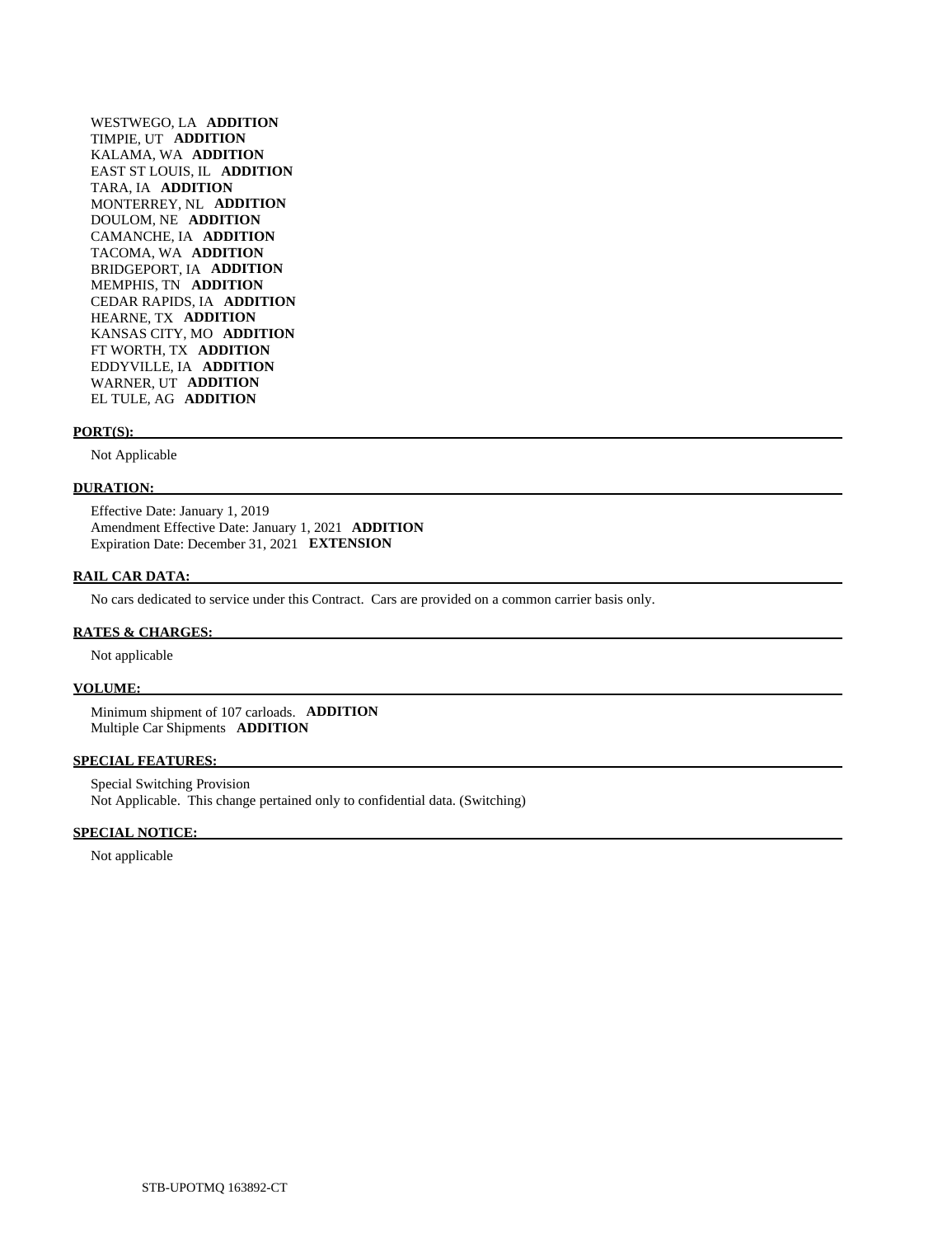

STB-UPOTMQ 164358-K

# **UNION PACIFIC RAILROAD COMPANY**

# **AMENDED CONTRACT SUMMARY**

**Issued:**  November 8, 2021

**Effective:** January 1, 2021

**Issued by:**  Rosa M. La Puente-Flowers Lead Price Applications 1400 Douglas Street Mail Stop 1340 OMAHA, NEBRASKA 68179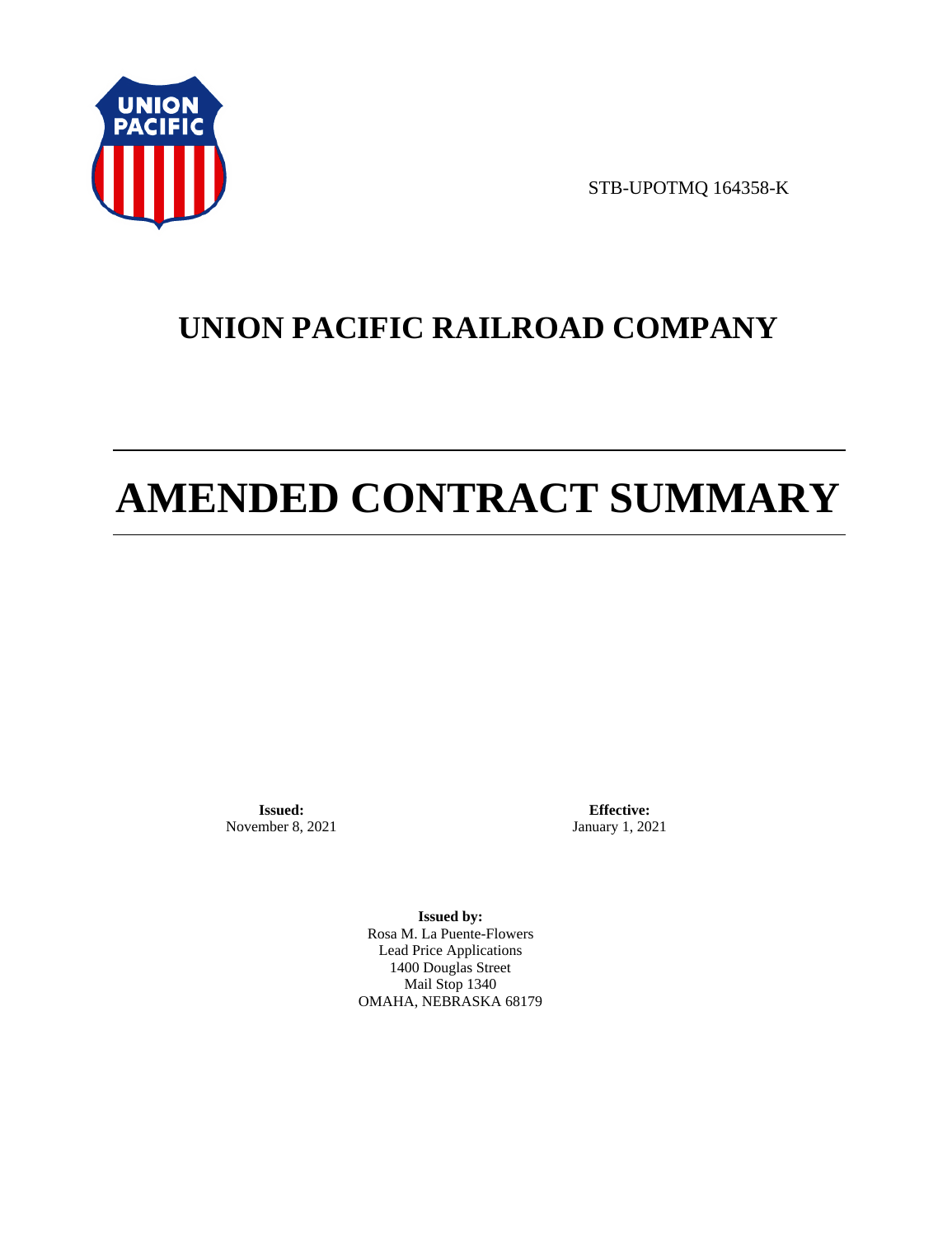# **PARTICIPATING CARRIERS:**

 UNION PACIFIC RAILROAD COMPANY 1400 Douglas St. Omaha, NE 68179

## **COMMODITY:**

 Wheat Exc.Buckwheat See 01139 **ADDITION**  Flour Or Other Grain Mill Products,Nec **ADDITION** 

# **SHIPPER:**

 THRESHER ARTISAN WHEAT AGSPRING LLC

#### **ORIGIN(S):**

 EAST ST LOUIS, IL **ADDITION**  NORTHFIELD, MN **ADDITION**  COLLINS, ID **ADDITION**  NORTH PLATTE, NE **ADDITION**  AMERICAN FALLS, ID **ADDITION**  MORELAND, ID **ADDITION**  NEWDALE, ID **ADDITION** 

# **DESTINATION(S):**

 COLLINS, ID **ADDITION**  BLACKFOOT, ID **ADDITION**  NORTH PLATTE, NE **ADDITION**  OR - PORTLAND AGS (See Exhibit Definition) OGDEN, UT **ADDITION**  MINNEAPOLIS, MN **ADDITION** 

#### **PORT(S):**

Not Applicable

# **DURATION:**

 Effective Date: January 1, 2019 Amendment Effective Date: January 1, 2021 **ADDITION**  Expiration Date: December 31, 2021 **EXTENSION** 

## **RAIL CAR DATA:**

 Carrier Equipment not involved. **ADDITION**  No cars dedicated to service under this Contract. Cars are provided on a common carrier basis only. **DELETION** 

# **RATES & CHARGES:**

Not applicable

# **VOLUME:**

Single Car Shipments **ADDITION** 

## **SPECIAL FEATURES:**

Special Switching Provision

# **SPECIAL NOTICE:**

Not applicable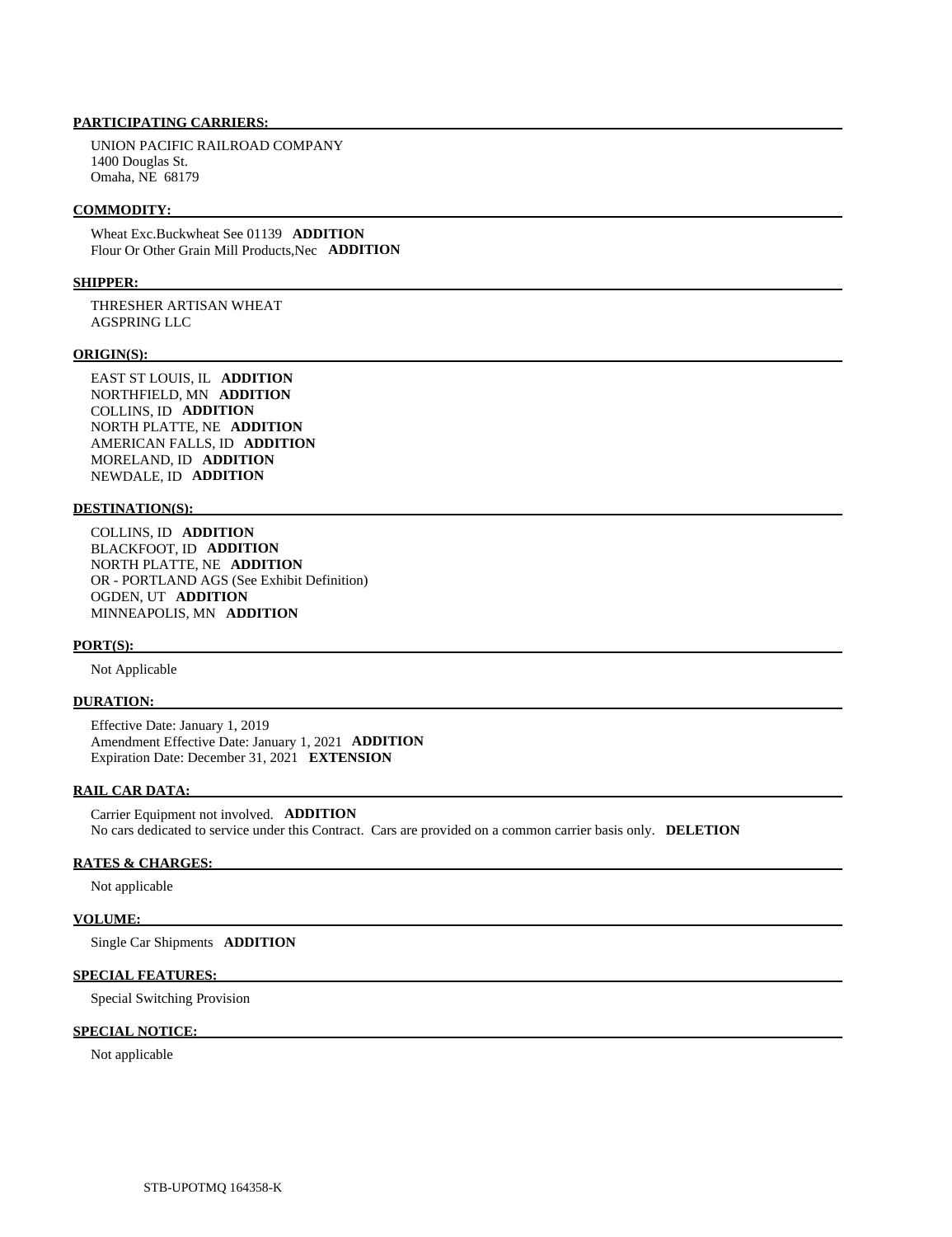OR - PORTLAND AGS consist of: ALBINA, OR **ADDITION**  ASTORIA, OR **ADDITION**  AUMSVILLE, OR **ADDITION**  AURORA, OR **ADDITION**  BARNES YARD, OR **ADDITION**  BATTERSON, OR **ADDITION**  BONNEVILLE, OR **ADDITION**  BRIDAL VEIL, OR **ADDITION**  BROOKS, OR **ADDITION**  BUXTON, OR **ADDITION**  CANBY, OR **ADDITION**  CLACKAMAS, OR **ADDITION**  COALCA, OR **ADDITION**  COCHRAN, OR **ADDITION**  DODSON, OR **ADDITION**  EAST MILWAUKIE, OR **ADDITION**  EAST PORTLAND, OR **ADDITION**  FIR, OR **ADDITION**  GARBALDI, OR **ADDITION**  GARIBALDI, OR **ADDITION**  GEER, OR **ADDITION**  GERVAIS, OR **ADDITION**  HEMLOCK, OR **ADDITION**  HITO, OR **ADDITION**  HUBBARD, OR **ADDITION**  KENTON, OR **ADDITION**  LAKE YARD, OR **ADDITION**  LIBERAL, OR **ADDITION**  MILWAUKIE, OR **ADDITION**  MOHLER, OR **ADDITION**  MT ANGEL, OR **ADDITION**  NORTH PORTLAND, OR **ADDITION**  OREGON CITY, OR **ADDITION**  OSWEGO, OR **ADDITION**  PORTLAND, OR **ADDITION**  PRATUM, OR **ADDITION**  PULP, OR **ADDITION**  RENARD, OR **ADDITION**  RIVER GATE, OR **ADDITION**  ROCKWOOD, OR **ADDITION**  SHAW, OR **ADDITION**  SILVERTON, OR **ADDITION**  ST JOHNS, OR **ADDITION**  STAYTON, OR **ADDITION**  TILLAMOOK, OR **ADDITION**  TROUTDALE, OR **ADDITION**  WARRENTON, OR **ADDITION**  WEST LINN, OR **ADDITION**  WHEELER, OR **ADDITION**  WOODBURN, OR **ADDITION**  AMPERE, WA **ADDITION**  BARBERTON, WA **ADDITION**  BATTLE GROUND, WA **ADDITION**  BRUSH PRAIRIE, WA **ADDITION**  CAMAS, WA **ADDITION**  CASTLE ROCK, WA **ADDITION**  CATHLAMET, WA **ADDITION**  CHELATCHIE, WA **ADDITION**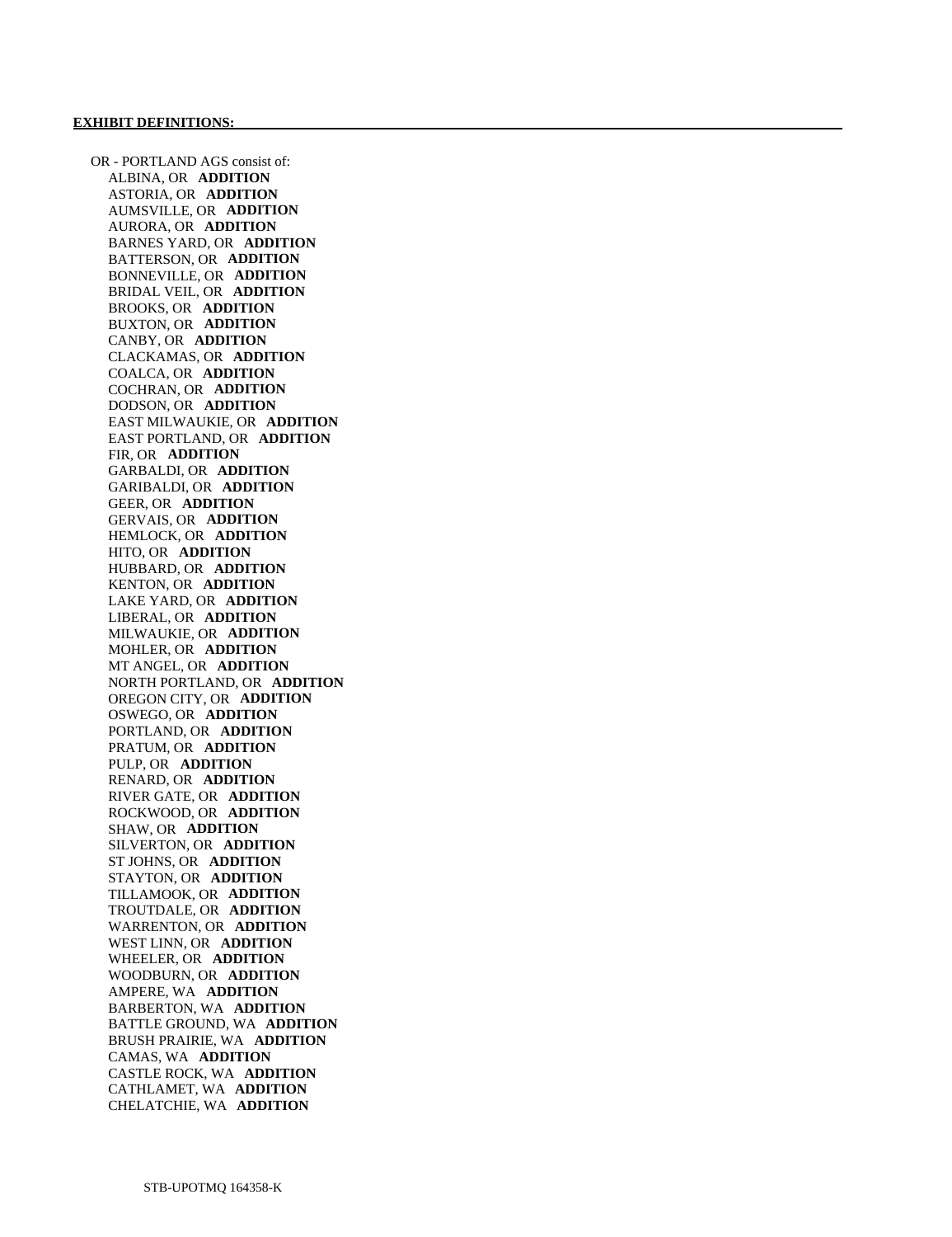COLUMBIA JCT, WA **ADDITION**  HEISON, WA **ADDITION**  HOMAN, WA **ADDITION**  KALAMA, WA **ADDITION**  KELSO, WA **ADDITION**  LONGVIEW, WA **ADDITION**  OSTRANDER, WA **ADDITION**  RIDGEFIELD, WA **ADDITION**  ROCKY POINT, WA **ADDITION**  RYE JCT, WA **ADDITION**  VANCOUVER, WA **ADDITION**  VANCOUVER JCT, WA **ADDITION**  WASHOUGAL, WA **ADDITION**  WOODLAND, WA **ADDITION**  YACOLT, WA **ADDITION**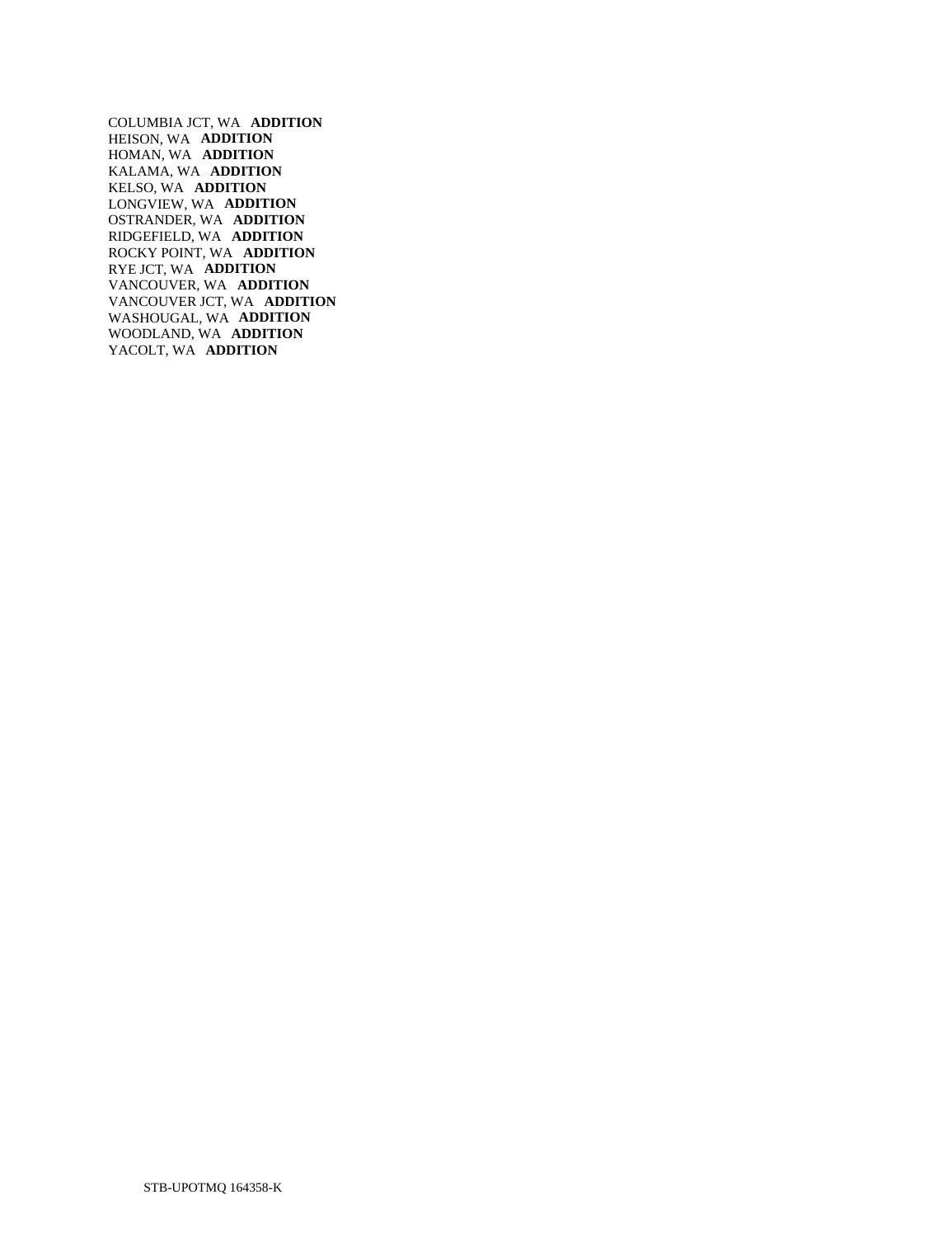

STB-UPOTMQ 164893-BD

# **UNION PACIFIC RAILROAD COMPANY**

# **AMENDED CONTRACT SUMMARY**

**Issued:**  November 10, 2021

**Effective:** January 1, 2021

**Issued by:**  Rosa M. La Puente-Flowers Lead Price Applications 1400 Douglas Street Mail Stop 1340 OMAHA, NEBRASKA 68179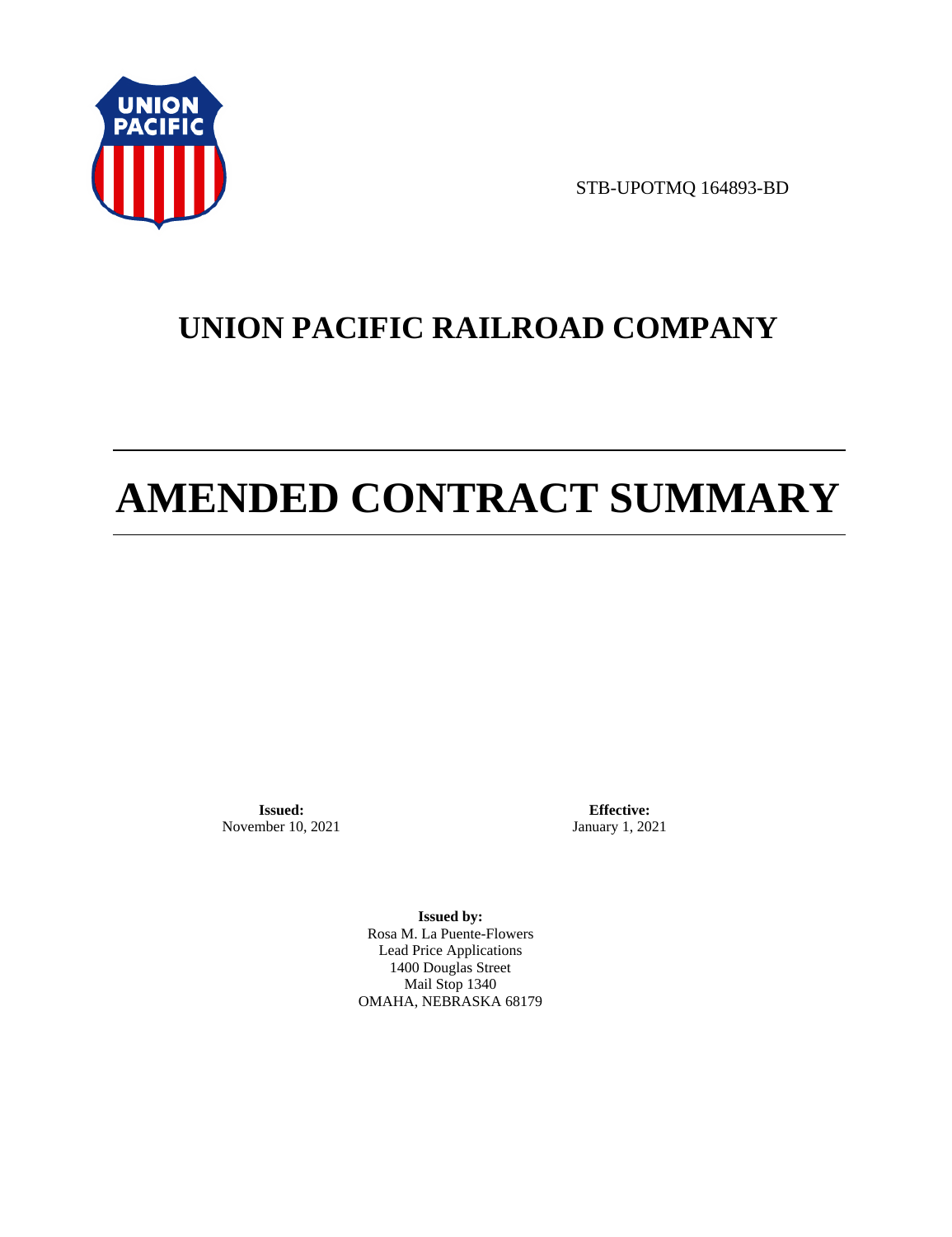# **PARTICIPATING CARRIERS:**

 UNION PACIFIC RAILROAD COMPANY 1400 Douglas St. Omaha, NE 68179

#### **COMMODITY:**

 Wheat Exc.Buckwheat See 01139 **ADDITION**  Corn Exc.Popcorn See 01152 **ADDITION**  Barley **ADDITION**  Sorghum Grains **ADDITION** 

## **SHIPPER:**

SCOULAR CO

#### **ORIGIN(S):**

 PRATT, KS **ADDITION**  SAN ANTONIO, TX **ADDITION**  STRATFORD, TX **ADDITION**  FREMONT, NE **ADDITION**  BLOOMINGTON, IL **ADDITION**  CHICAGO, IL **ADDITION**  DOWNS, KS **ADDITION**  GOODLAND, KS **ADDITION**  SALINA, KS **ADDITION**  BROWNSON, NE **ADDITION**  SUPERIOR, WI **ADDITION**  HOOKER, OK **ADDITION**  WINONA, MN **ADDITION**  PITTSBURG, KS **ADDITION**  JEROME, ID **ADDITION** 

## **DESTINATION(S):**

 TX - HOUSTON AGS (See Exhibit Definition) CORPUS CHRISTI, TX **ADDITION**  SHERMAN, TX **ADDITION**  COMANCHE, TX **ADDITION**  GORMAN, TX **ADDITION**  AVON, IA **ADDITION**  KANSAS CITY, MO **ADDITION**  CHICAGO, IL **ADDITION**  SUPERIOR, WI **ADDITION**  BRAWLEY, CA **ADDITION**  HEBER, CA **ADDITION**  OR - PORTLAND AGS (See Exhibit Definition) ROLL, AZ **ADDITION**  SAN ANTONIO, TX **ADDITION**  CITY OF COMMERCE, CA **ADDITION**  LOS ANGELES, CA **ADDITION**  STOCKTON, CA **ADDITION**  OAKLAND, CA **ADDITION**  VERDEMONT, CA **ADDITION**  COLTON, CA **ADDITION**  FREMONT, NE **ADDITION**  DOWNEY, CA **ADDITION**  KAISER, CA **ADDITION**  KEYES, CA **ADDITION**  SAN LUCAS, CA **ADDITION**  GALVESTON, TX **ADDITION**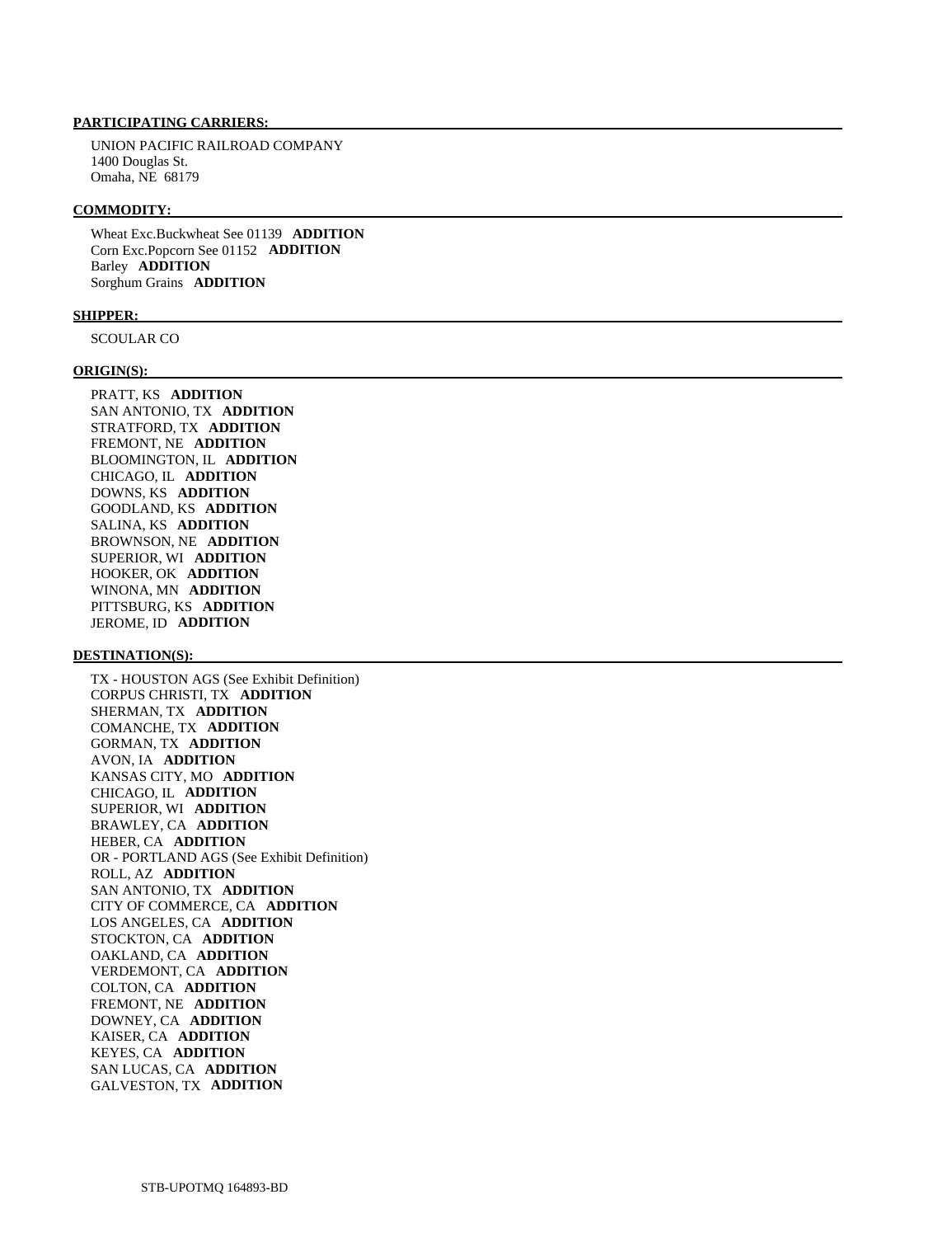# **PORT(S):**

Not Applicable

# **DURATION:**

 Effective Date: January 1, 2019 Amendment Effective Date: January 1, 2021 **ADDITION**  Expiration Date: December 31, 2021 **EXTENSION** 

## **RAIL CAR DATA:**

 Carrier Equipment not involved. **ADDITION**  No cars dedicated to service under this Contract. Cars are provided on a common carrier basis only. **DELETION** 

# **RATES & CHARGES:**

Not applicable

# **VOLUME:**

 Minimum shipment of 107 carloads. **ADDITION**  Multiple Car Shipments **ADDITION** 

# **SPECIAL FEATURES:**

Special Switching Provision

# **SPECIAL NOTICE:**

Not applicable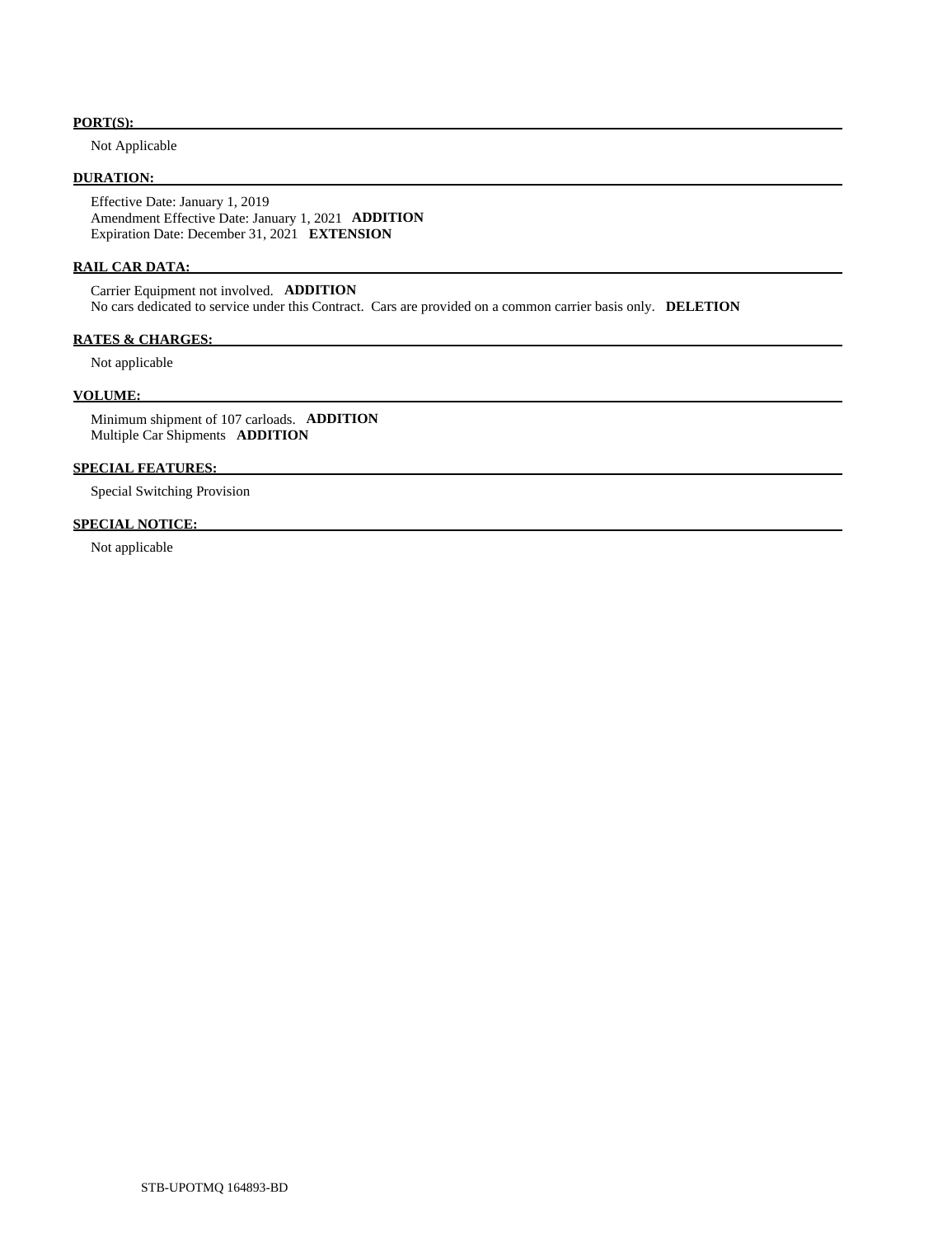TX - HOUSTON AGS consist of: AB CHANCE, TX **ADDITION**  ALDINE, TX **ADDITION**  ALGOA, TX **ADDITION**  ALLENHURST, TX **ADDITION**  ALMEDA, TX **ADDITION**  ALVIN, TX **ADDITION**  AMELBULK, TX **ADDITION**  AMELIA, TX **ADDITION**  AMES, TX **ADDITION**  ANGLETON, TX **ADDITION**  ARCOLA, TX **ADDITION**  ARENAL, TX **ADDITION**  ARMCO, TX **ADDITION**  ATRECO, TX **ADDITION**  AUDREY, TX **ADDITION**  BANCROFT, TX **ADDITION**  BARBOURS CUT, TX **ADDITION**  BASIN YARD, TX **ADDITION**  BAY CITY, TX **ADDITION**  BAYPORT, TX **ADDITION**  BAYTOWN, TX **ADDITION**  BEAUMONT, TX **ADDITION**  BENDER, TX **ADDITION**  BESSMAY, TX **ADDITION**  BILLPARK, TX **ADDITION**  BLESSING, TX **ADDITION**  BOBSHER, TX **ADDITION**  BOOTH YARD, TX **ADDITION**  BRAZORIA, TX **ADDITION**  BROOKSHIRE, TX **ADDITION**  BUCKEYE, TX **ADDITION**  CAMP STRAKE, TX **ADDITION**  CANDLERIDGE, TX **ADDITION**  CARDIFF, TX **ADDITION**  CAT SPRING, TX **ADDITION**  CHAISON, TX **ADDITION**  CHANNELVIEW, TX **ADDITION**  CHINA, TX **ADDITION**  CHOCOLATE BAYOU, TX **ADDITION**  CLEVELAND, TX **ADDITION**  CLUTE, TX **ADDITION**  COADY, TX **ADDITION**  CONNELL, TX **ADDITION**  CONROE, TX **ADDITION**  COTTON CREEK, TX **ADDITION**  CROSBY, TX **ADDITION**  CYPRESS, TX **ADDITION**  DANBURY, TX **ADDITION**  DAWES, TX **ADDITION**  DAYTON, TX **ADDITION**  DAYTON STORAGE, TX **ADDITION**  DEER PARK, TX **ADDITION**  DEVERS, TX **ADDITION**  DICKINSON, TX **ADDITION**  DIXICO, TX **ADDITION**  DODGE, TX **ADDITION**  DOWLING, TX **ADDITION**  DYERSDALE, TX **ADDITION**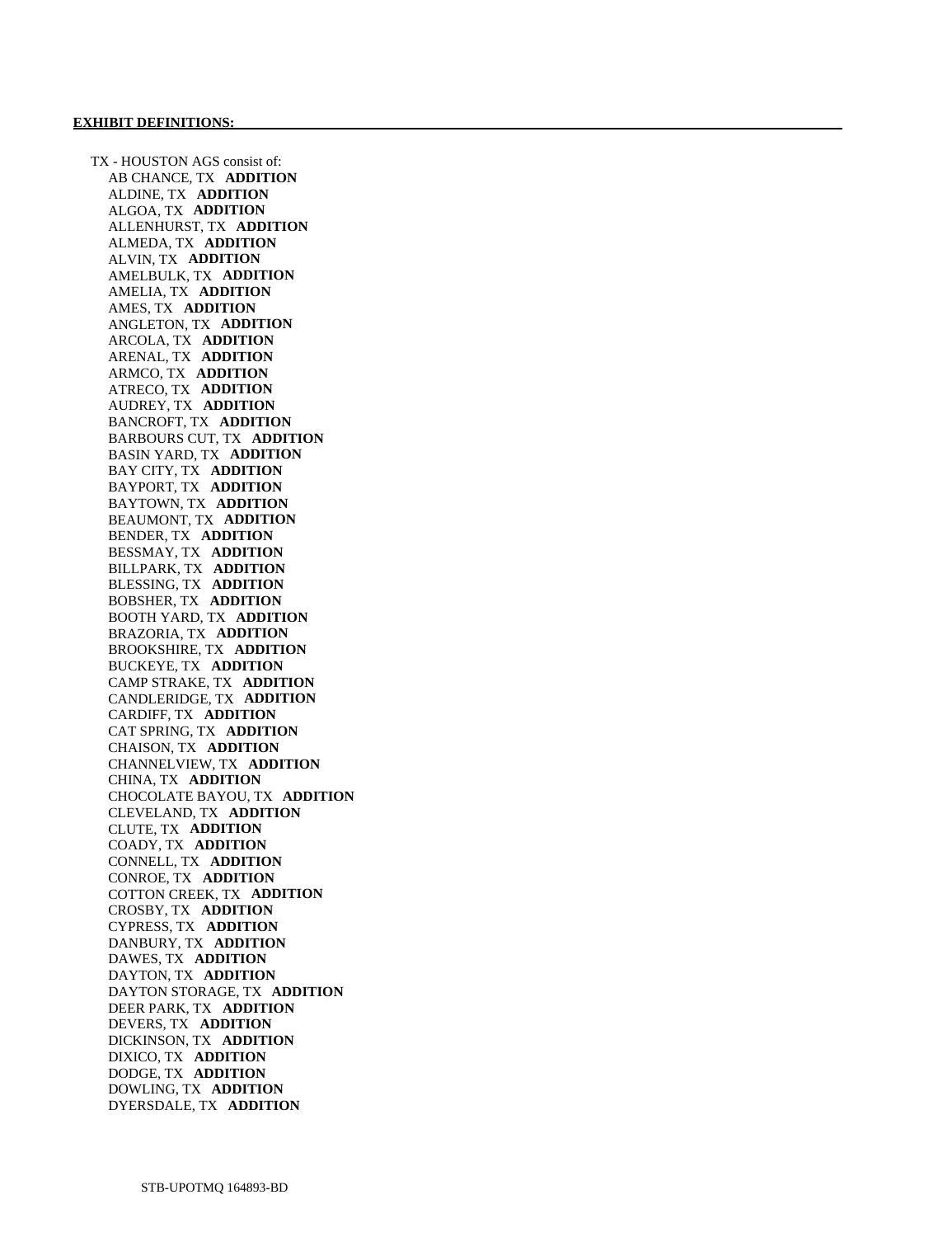E BAYTOWN STORAGE, TX **ADDITION**  EAGLE LAKE, TX **ADDITION**  EAST BAYTOWN, TX **ADDITION**  EAST BERNARD, TX **ADDITION**  ELDON, TX **ADDITION**  ELDON JCT, TX **ADDITION**  ELIZABETH, TX **ADDITION**  ELMATON, TX **ADDITION**  ENGLEWOOD, TX **ADDITION**  FAIRBANKS, TX **ADDITION**  FAUNA, TX **ADDITION**  FELICIA, TX **ADDITION**  FERN, TX **ADDITION**  FONDREN, TX **ADDITION**  FORMOSA, TX **ADDITION**  FRANCIS, TX **ADDITION**  FREEPORT, TX **ADDITION**  FRESNO, TX **ADDITION**  GALENA PARK, TX **ADDITION**  GALVESTON, TX **ADDITION**  GENOA, TX **ADDITION**  GISH, TX **ADDITION**  GOODRICH, TX **ADDITION**  GRAYBURG, TX **ADDITION**  GROVES, TX **ADDITION**  GUFFEY, TX **ADDITION**  HARDIN, TX **ADDITION**  HARDY, TX **ADDITION**  HASTINGS, TX **ADDITION**  HEACKER, TX **ADDITION**  HEMPSTEAD, TX **ADDITION**  HIGHLANDS, TX **ADDITION**  HOCKLEY, TX **ADDITION**  HOSKINS JCT, TX **ADDITION**  HOUSTON, TX **ADDITION**  HUFFMAN, TX **ADDITION**  HUFSMITH, TX **ADDITION**  HULL, TX **ADDITION**  HUMBLE, TX **ADDITION**  IGLOO SPUR, TX **ADDITION**  JETERO, TX **ADDITION**  JOYCE, TX **ADDITION**  KATY, TX **ADDITION**  KENEFICK, TX **ADDITION**  KILOWATT, TX **ADDITION**  KORF, TX **ADDITION**  LA MARQUE, TX **ADDITION**  LA PORTE, TX **ADDITION**  LA WARD, TX **ADDITION**  LAPACIFIC, TX **ADDITION**  LEAGUE CITY, TX **ADDITION**  LIBERTY, TX **ADDITION**  LISSIE, TX **ADDITION**  LIVERPOOL, TX **ADDITION**  LIVINGSTON, TX **ADDITION**  LOCKWOOD, TX **ADDITION**  LOIS, TX **ADDITION**  MAGNOLIA, TX **ADDITION**  MANTU, TX **ADDITION**  MARKET ST YARD, TX **ADDITION**  MARTHA, TX **ADDITION**  MCDONOUGH, TX **ADDITION**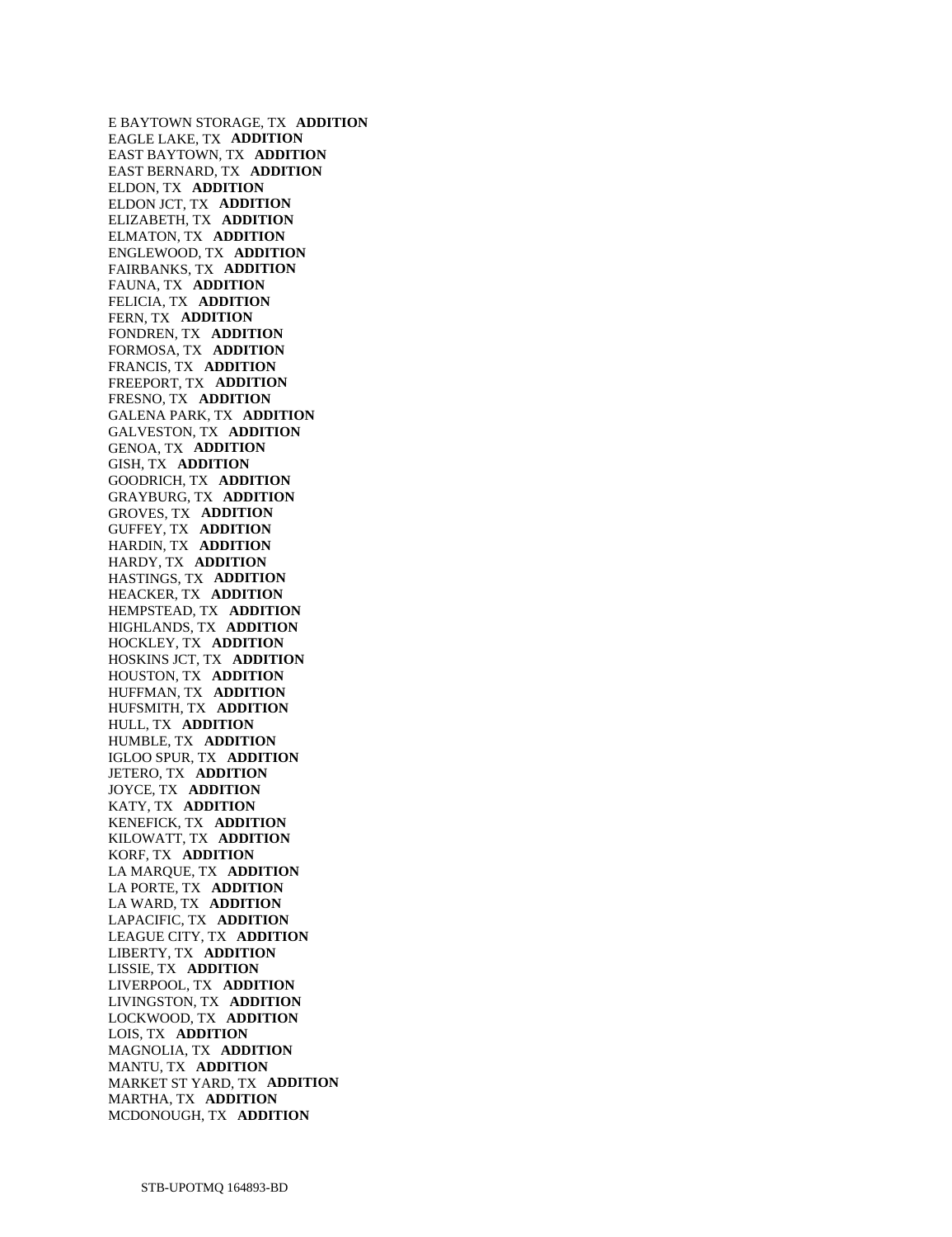MCHATTIE, TX **ADDITION**  MEDIO, TX **ADDITION**  MELENDY, TX **ADDITION**  MIMS, TX **ADDITION**  MISSOURI CITY, TX **ADDITION**  MONT BELVIEU, TX **ADDITION**  MYKAWA, TX **ADDITION**  NADEAU, TX **ADDITION**  NEDERLAND, TX **ADDITION**  NEW WAVERLY, TX **ADDITION**  NOME, TX **ADDITION**  OLCOTT, TX **ADDITION**  OLD OCEAN, TX **ADDITION**  ORANGE, TX **ADDITION**  PASADENA, TX **ADDITION**  PEARLAND, TX **ADDITION**  PEDECO, TX **ADDITION**  PEVETO, TX **ADDITION**  PHELPS, TX **ADDITION**  PIERCE JCT, TX **ADDITION**  PINEHURST, TX **ADDITION**  PORT ACRES, TX **ADDITION**  PORT ARTHUR, TX **ADDITION**  PORT NECHES, TX **ADDITION**  PRAIRIE VIEW, TX **ADDITION**  RAMSEY, TX **ADDITION**  RAYWOOD, TX **ADDITION**  RESCAR, TX **ADDITION**  RICHMOND, TX **ADDITION**  ROSENBERG, TX **ADDITION**  RULIFF, TX **ADDITION**  SALT MINE SPUR, TX **ADDITION**  SAN JACINTO, TX **ADDITION**  SAN LEON, TX **ADDITION**  SANDUNE, TX **ADDITION**  SCHINDLER, TX **ADDITION**  SEABROOK, TX **ADDITION**  SEALY, TX **ADDITION**  SHELDON, TX **ADDITION**  SINCO, TX **ADDITION**  SKULL CREEK, TX **ADDITION**  SMITHERS LAKE, TX **ADDITION**  SMITHS BLUFF, TX **ADDITION**  SOUTH BAY CITY, TX **ADDITION**  SPENCE, TX **ADDITION**  SPINDLETOP, TX **ADDITION**  SPLENDORA, TX **ADDITION**  SPRING, TX **ADDITION**  STAFFORD, TX **ADDITION**  STALLINGS, TX **ADDITION**  STEELTOWN, TX **ADDITION**  STELLA, TX **ADDITION**  STRANG, TX **ADDITION**  SUGAR LAND, TX **ADDITION**  SWEENY, TX **ADDITION**  TAMINA, TX **ADDITION**  TEXAS CITY, TX **ADDITION**  TEXAS CITY JCT, TX **ADDITION**  TOWNLEY, TX **ADDITION**  VIDOR, TX **ADDITION**  VIRGINIA POINT, TX **ADDITION**  VITERBO, TX **ADDITION**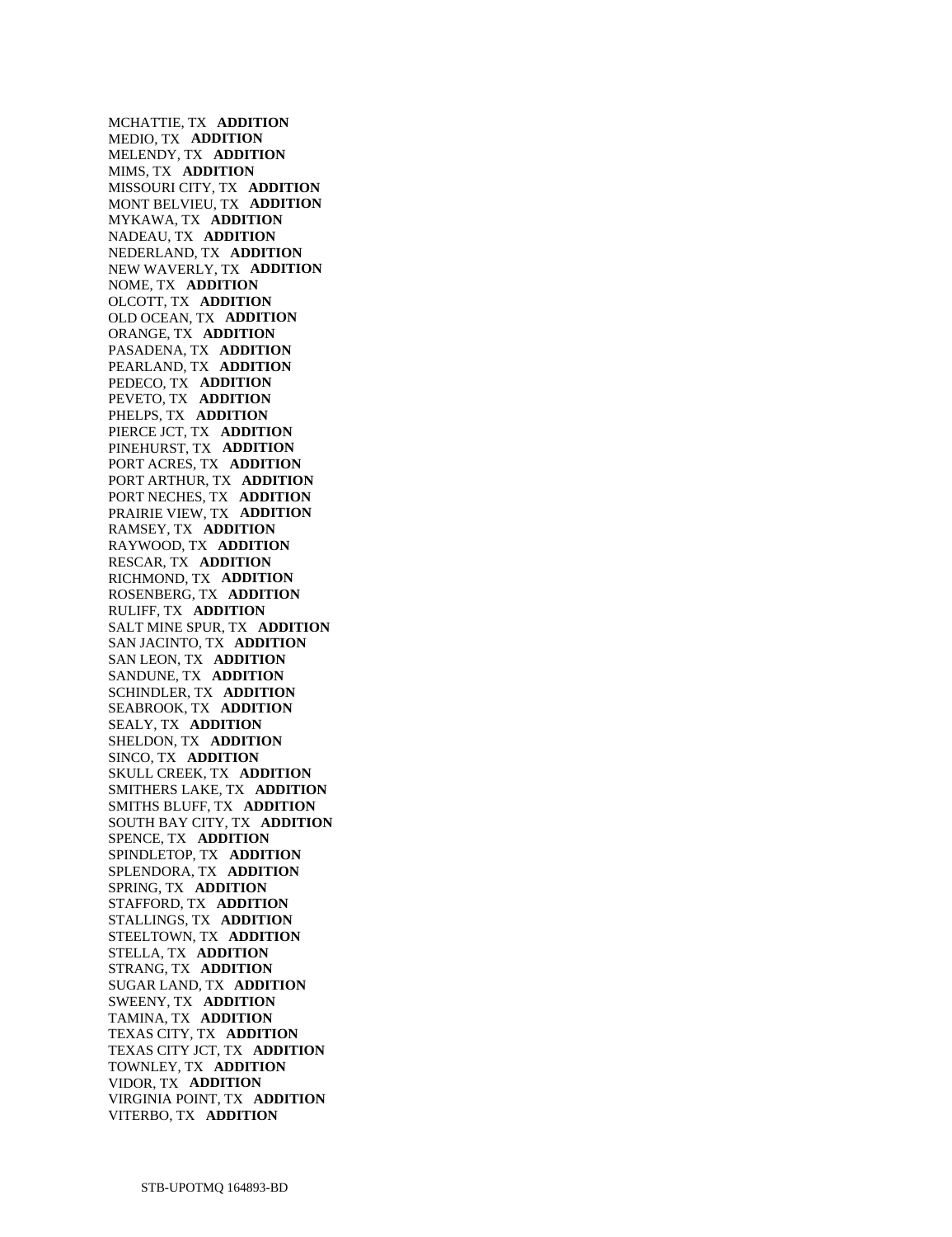WALLER, TX **ADDITION**  WEBSTER, TX **ADDITION**  WEST JUNCTION, TX **ADDITION**  WEST PORT ARTHUR, TX **ADDITION**  WESTFIELD, TX **ADDITION**  WILLIAMS, TX **ADDITION**  WILLIS, TX **ADDITION**  ZUMMO, TX **ADDITION**  OR - PORTLAND AGS consist of: ALBINA, OR **ADDITION**  ASTORIA, OR **ADDITION**  AUMSVILLE, OR **ADDITION**  AURORA, OR **ADDITION**  BARNES YARD, OR **ADDITION**  BATTERSON, OR **ADDITION**  BONNEVILLE, OR **ADDITION**  BRIDAL VEIL, OR **ADDITION**  BROOKS, OR **ADDITION**  BUXTON, OR **ADDITION**  CANBY, OR **ADDITION**  CLACKAMAS, OR **ADDITION**  COALCA, OR **ADDITION**  COCHRAN, OR **ADDITION**  DODSON, OR **ADDITION**  EAST MILWAUKIE, OR **ADDITION**  EAST PORTLAND, OR **ADDITION**  FIR, OR **ADDITION**  GARBALDI, OR **ADDITION**  GARIBALDI, OR **ADDITION**  GEER, OR **ADDITION**  GERVAIS, OR **ADDITION**  HEMLOCK, OR **ADDITION**  HITO, OR **ADDITION**  HUBBARD, OR **ADDITION**  KENTON, OR **ADDITION**  LAKE YARD, OR **ADDITION**  LIBERAL, OR **ADDITION**  MILWAUKIE, OR **ADDITION**  MOHLER, OR **ADDITION**  MT ANGEL, OR **ADDITION**  NORTH PORTLAND, OR **ADDITION**  OREGON CITY, OR **ADDITION**  OSWEGO, OR **ADDITION**  PORTLAND, OR **ADDITION**  PRATUM, OR **ADDITION**  PULP, OR **ADDITION**  RENARD, OR **ADDITION**  RIVER GATE, OR **ADDITION**  ROCKWOOD, OR **ADDITION**  SHAW, OR **ADDITION**  SILVERTON, OR **ADDITION**  ST JOHNS, OR **ADDITION**  STAYTON, OR **ADDITION**  TILLAMOOK, OR **ADDITION**  TROUTDALE, OR **ADDITION**  WARRENTON, OR **ADDITION**  WEST LINN, OR **ADDITION**  WHEELER, OR **ADDITION**  WOODBURN, OR **ADDITION**  AMPERE, WA **ADDITION**  BARBERTON, WA **ADDITION**  BATTLE GROUND, WA **ADDITION**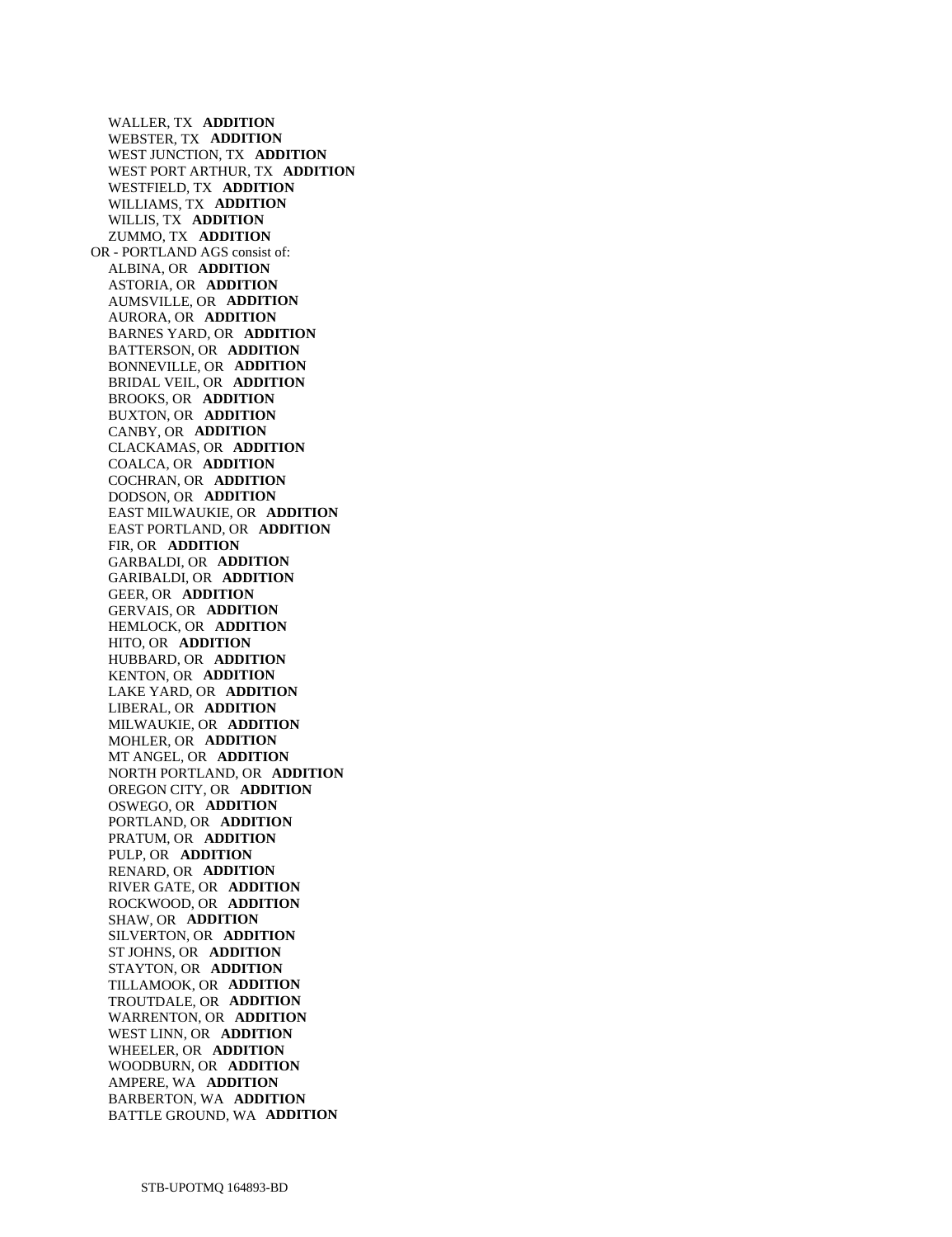BRUSH PRAIRIE, WA **ADDITION**  CAMAS, WA **ADDITION**  CASTLE ROCK, WA **ADDITION**  CATHLAMET, WA **ADDITION**  CHELATCHIE, WA **ADDITION**  COLUMBIA JCT, WA **ADDITION**  HEISON, WA **ADDITION**  HOMAN, WA **ADDITION**  KALAMA, WA **ADDITION**  KELSO, WA **ADDITION**  LONGVIEW, WA **ADDITION**  OSTRANDER, WA **ADDITION**  RIDGEFIELD, WA **ADDITION**  ROCKY POINT, WA **ADDITION**  RYE JCT, WA **ADDITION**  VANCOUVER, WA **ADDITION**  VANCOUVER JCT, WA **ADDITION**  WASHOUGAL, WA **ADDITION**  WOODLAND, WA **ADDITION**  YACOLT, WA **ADDITION**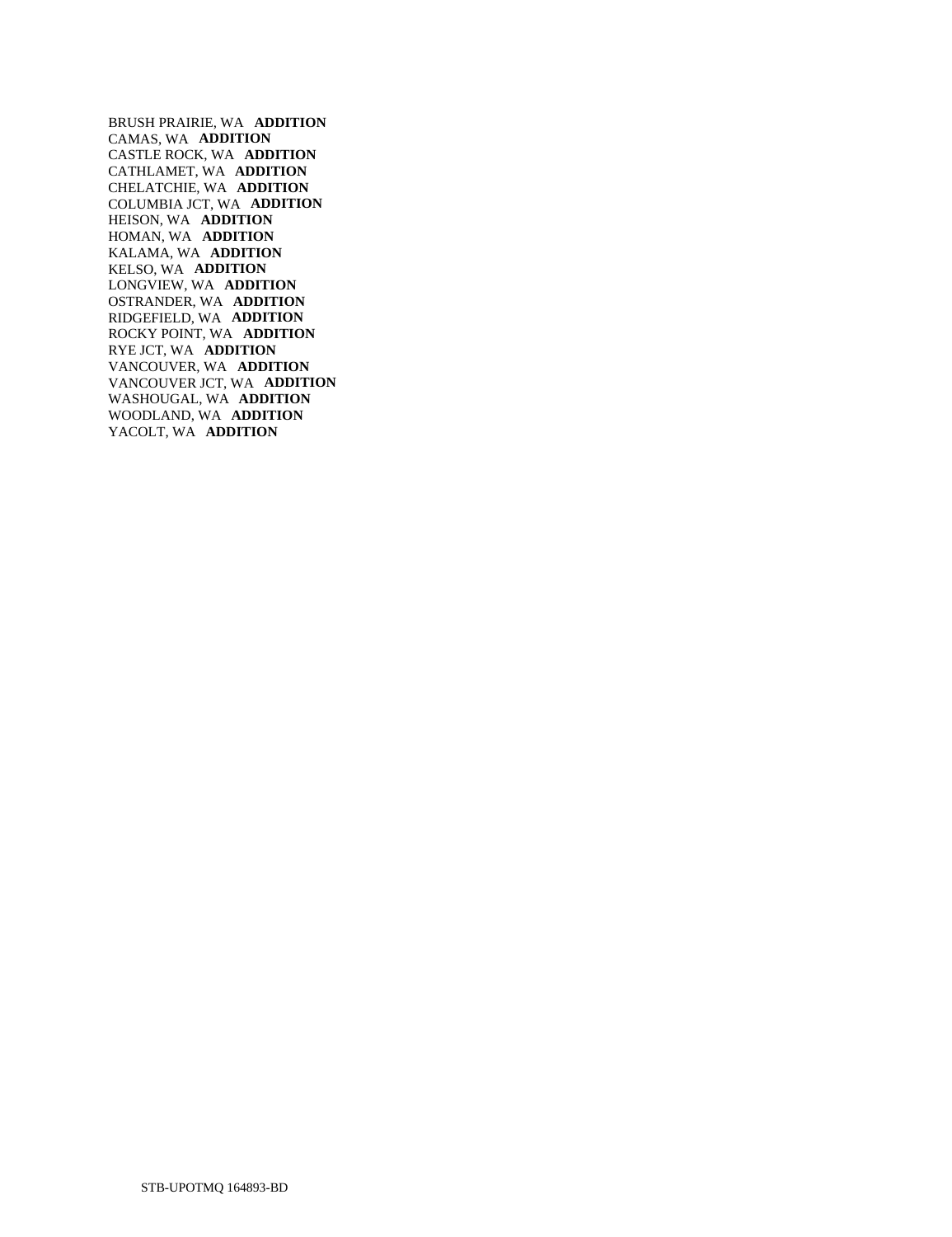

STB-UPOTMQ 165245-AH

# **UNION PACIFIC RAILROAD COMPANY**

# **AMENDED CONTRACT SUMMARY**

**Issued:**  November 11, 2021

**Effective:** January 1, 2021

**Issued by:**  Rosa M. La Puente-Flowers Lead Price Applications 1400 Douglas Street Mail Stop 1340 OMAHA, NEBRASKA 68179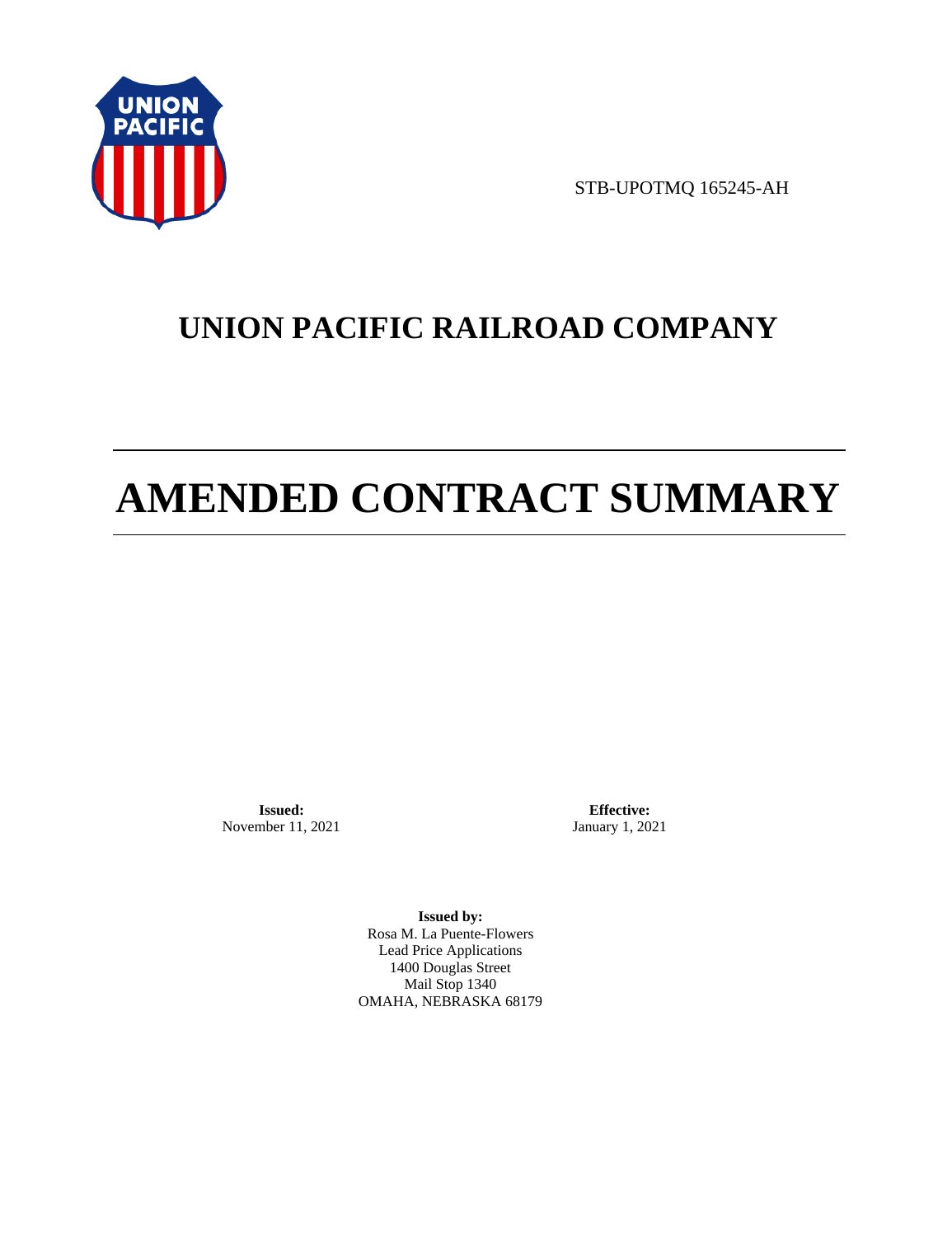## **PARTICIPATING CARRIERS:**

 CANADIAN NATIONAL RAILWAYS **ADDITION**  935 De La Gauchetiere St. West Montreal, PQ H3B 2M9

 FERROCARRIL MEXICANO S A DE C V **ADDITION**  Col. Bosques De Las Lomas Mexico City, DF 11700

 UNION PACIFIC RAILROAD COMPANY 1400 Douglas St. Omaha, NE 68179

## **COMMODITY:**

Wheat Exc.Buckwheat See 01139 **ADDITION** 

#### **SHIPPER:**

THE ANDERSONS INC

#### **ORIGIN(S):**

 STRATTON, CO **ADDITION**  ID - IDAHO FALLS AGS (See Exhibit Definition) ID - POCATELLO AGS (See Exhibit Definition) AMERICAN FALLS, ID **ADDITION**  IDAHO FALLS, ID **ADDITION**  CHICAGO, IL **ADDITION**  COLLYER, KS **ADDITION**  SMITH CENTER, KS **ADDITION**  WICHITA, KS **ADDITION**  CORPUS CHRISTI, TX **ADDITION**  MILWAUKEE, WI **ADDITION**  BUHL, ID **ADDITION**  OSBORNE, KS **ADDITION**  TX - EL PASO AGS (See Exhibit Definition) DOWNS, KS **ADDITION**  KANORADO, KS **ADDITION**  WAKEENEY, KS **ADDITION**  LEBANON, KS **ADDITION** 

#### **DESTINATION(S):**

 CHICAGO, IL **ADDITION**  WA - WALLULA AGS (See Exhibit Definition) TX - HOUSTON AGS (See Exhibit Definition) OR - PORTLAND AGS (See Exhibit Definition) BRAWLEY, CA **ADDITION**  KANSAS CITY, MO **ADDITION**  LAREDO, TX **ADDITION**  NEW BRAUNFELS, TX **ADDITION**  SAN ANTONIO, TX **ADDITION**  SHERMAN, TX **ADDITION**  EAGLE PASS, TX **ADDITION**  NOGALES, AZ **ADDITION**  MIDLAND, TX **ADDITION**  TOLLESON, AZ **ADDITION** 

#### **PORT(S):**

Not Applicable

#### **DURATION:**

Effective Date: January 1, 2019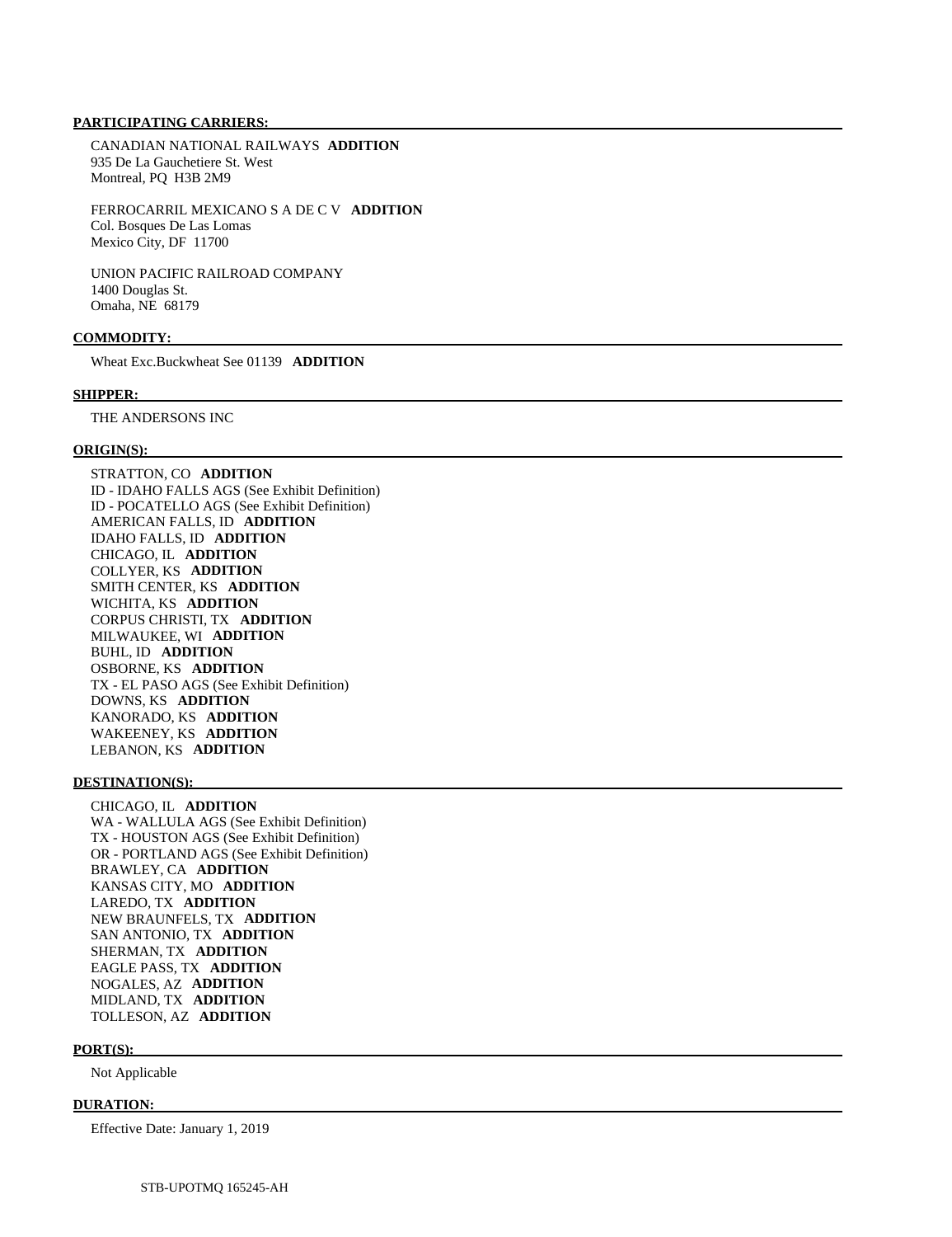Amendment Effective Date: January 1, 2021 **ADDITION**  Expiration Date: December 31, 2021 **EXTENSION** 

# **RAIL CAR DATA:**

No cars dedicated to service under this Contract. Cars are provided on a common carrier basis only.

# **RATES & CHARGES:**

Not applicable

# **VOLUME:**

Single Car Shipments **ADDITION** 

# **SPECIAL FEATURES:**

Special Switching Provision

# **SPECIAL NOTICE:**

Not applicable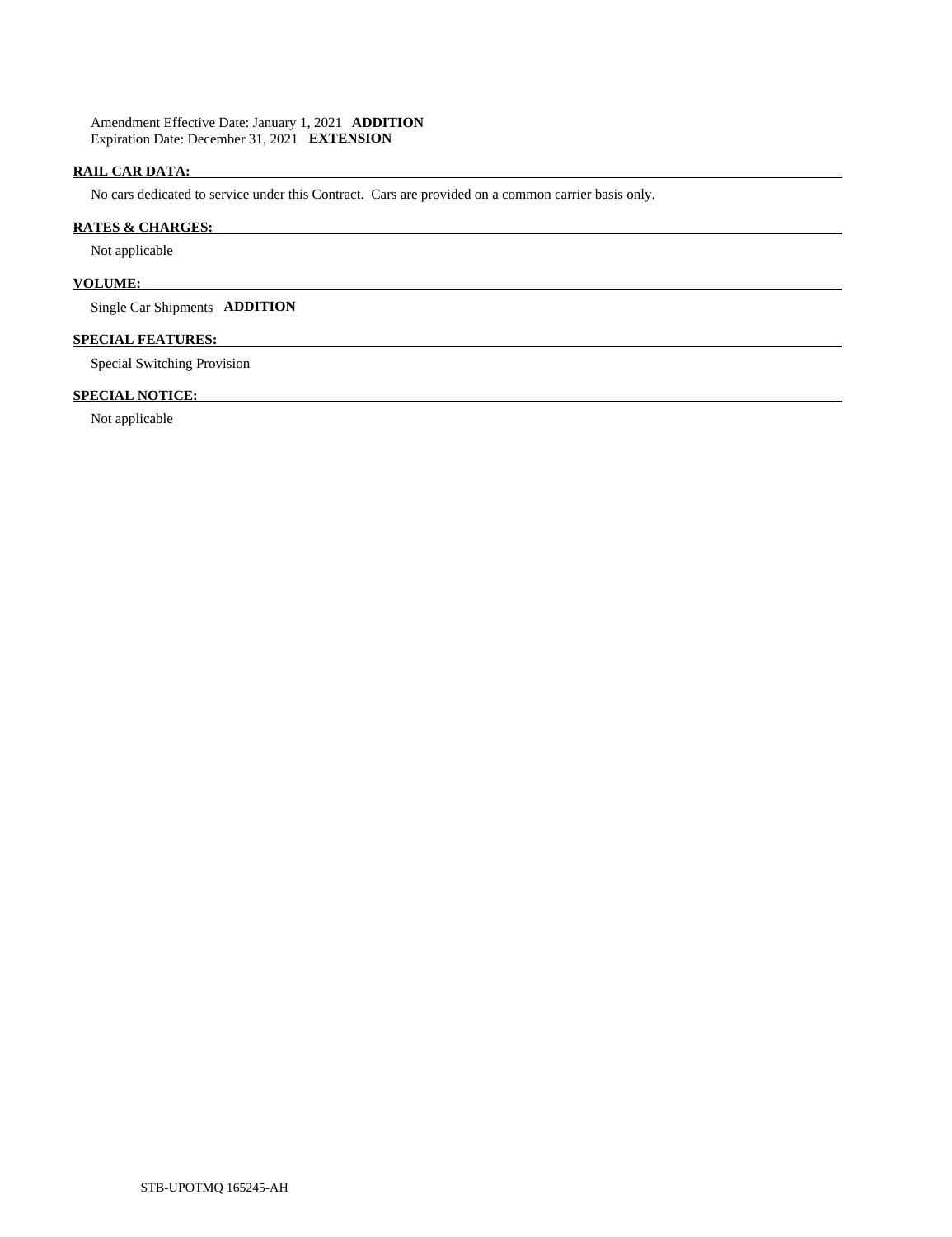#### **EXHIBIT DEFINITIONS:**

 ID - IDAHO FALLS AGS consist of: ABERDEEN, ID **ADDITION**  ABERDEEN JCT, ID **ADDITION**  AIKEN, ID **ADDITION**  AMMON, ID **ADDITION**  ASHTON, ID **ADDITION**  BASSETT, ID **ADDITION**  BLACKFOOT, ID **ADDITION**  BONDED SIDING, ID **ADDITION**  BYRNE, ID **ADDITION**  BYRNE, ID **ADDITION**  CAMAS, ID **ADDITION**  CHESTER, ID **ADDITION**  CLARKSON, ID **ADDITION**  COLLINS, ID **ADDITION**  COLTMAN, ID **ADDITION**  COLTMAN, ID **ADDITION**  COTTON, ID **ADDITION**  DUBOIS, ID **ADDITION**  EGIN, ID **ADDITION**  EGIN, ID **ADDITION**  FIBRE, ID **ADDITION**  FIRTH, ID **ADDITION**  FT HALL, ID **ADDITION**  FULLMER, ID **ADDITION**  GALE, ID **ADDITION**  GARRY, ID **ADDITION**  GARRY, ID **ADDITION**  GIBSON, ID **ADDITION**  GOLDEN VALLEY, ID **ADDITION**  GRANT, ID **ADDITION**  GRANT, ID **ADDITION**  HAMER, ID **ADDITION**  HART, ID **ADDITION**  HART, ID **ADDITION**  HUMPHREY, ID **ADDITION**  IDAHO FALLS, ID **ADDITION**  IONA, ID **ADDITION**  JENSON, ID **ADDITION**  JENSON, ID **ADDITION**  JOLLEY, ID **ADDITION**  JOLLEY, ID **ADDITION**  KEN, ID **ADDITION**  KEN, ID **ADDITION**  LEWISVILLE, ID **ADDITION**  LINCOLN, ID **ADDITION**  LINCOLN, ID **ADDITION**  LINCOLN JCT, ID **ADDITION**  LINCOLN JCT, ID **ADDITION**  LORENZO, ID **ADDITION**  LORENZO, ID **ADDITION**  MENAN, ID **ADDITION**  MIDWAY, ID **ADDITION**  MIDWAY, ID **ADDITION**  MITCHELL, ID **ADDITION**  MOODY, ID **ADDITION**  MOODY, ID **ADDITION**  MORELAND, ID **ADDITION**  NEWDALE, ID **ADDITION**  OLSEN, ID **ADDITION**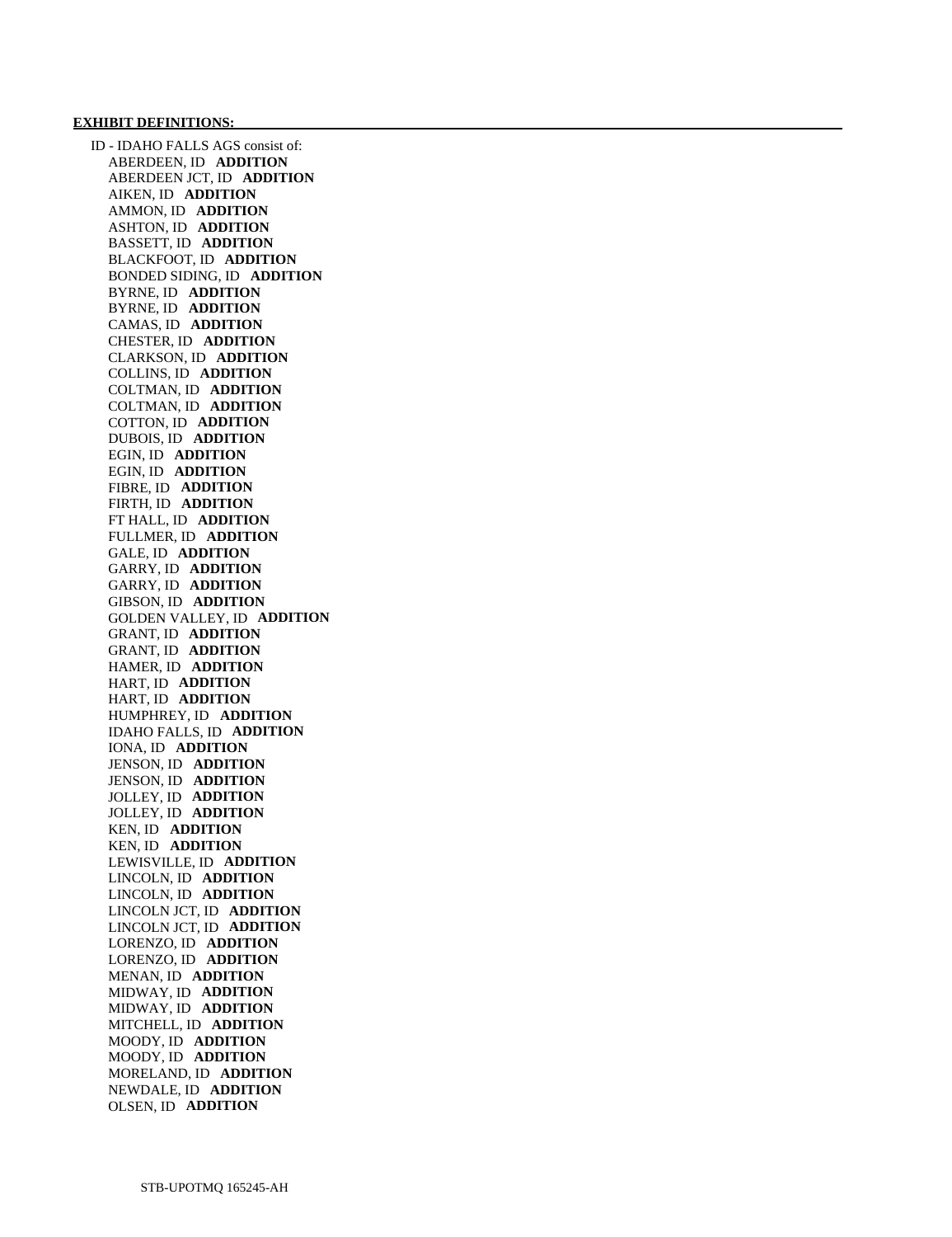ORVIN, ID **ADDITION**  ORVIN, ID **ADDITION**  OSGOOD, ID **ADDITION**  PARKER, ID **ADDITION**  PARKINSON, ID **ADDITION**  PARKINSON, ID **ADDITION**  PAYNE, ID **ADDITION**  PINGREE, ID **ADDITION**  REXBURG, ID **ADDITION**  RIGBY, ID **ADDITION**  RIRIE, ID **ADDITION**  ROBERTS, ID **ADDITION**  ROCKFORD, ID **ADDITION**  ROUSE, ID **ADDITION**  SCOVILLE, ID **ADDITION**  SHELLEY, ID **ADDITION**  SPENCER, ID **ADDITION**  SPUD, ID **ADDITION**  ST ANTHONY, ID **ADDITION**  ST LEON, ID **ADDITION**  ST LEON, ID **ADDITION**  SUGAR CITY, ID **ADDITION**  TABER, ID **ADDITION**  THORNTON, ID **ADDITION**  THORNTON, ID **ADDITION**  UCON, ID **ADDITION**  WACO, ID **ADDITION**  WADA, ID **ADDITION**  WALKER, ID **ADDITION**  WALKER, ID **ADDITION**  WAMAR, ID **ADDITION**  WAMAR, ID **ADDITION**  WAPELLO, ID **ADDITION**  ID - POCATELLO AGS consist of: ACEQUIA, ID **ADDITION**  ADELAIDE, ID **ADDITION**  ALEXANDER, ID **ADDITION**  AMERICAN FALLS, ID **ADDITION**  ARIMO, ID **ADDITION**  BANCROFT, ID **ADDITION**  BANNOCK, ID **ADDITION**  BEETVILLE, ID **ADDITION**  BEETVILLE, ID **ADDITION**  BLASER, ID **ADDITION**  BORAH, ID **ADDITION**  BURLEY, ID **ADDITION**  CHAUSSEE, ID **ADDITION**  CHUBBUCK, ID **ADDITION**  CONDA, ID **ADDITION**  COULAM, ID **ADDITION**  CRIPPEN, ID **ADDITION**  CRIPPEN, ID **ADDITION**  DAYTON, ID **ADDITION**  DECLO, ID **ADDITION**  DEWOFF, ID **ADDITION**  DINGLE, ID **ADDITION**  DON, ID **ADDITION**  DOWNEY, ID **ADDITION**  DRY VALLEY, ID **ADDITION**  ELCOCK, ID **ADDITION**  ELCOCK, ID **ADDITION**  EPCO, ID **ADDITION**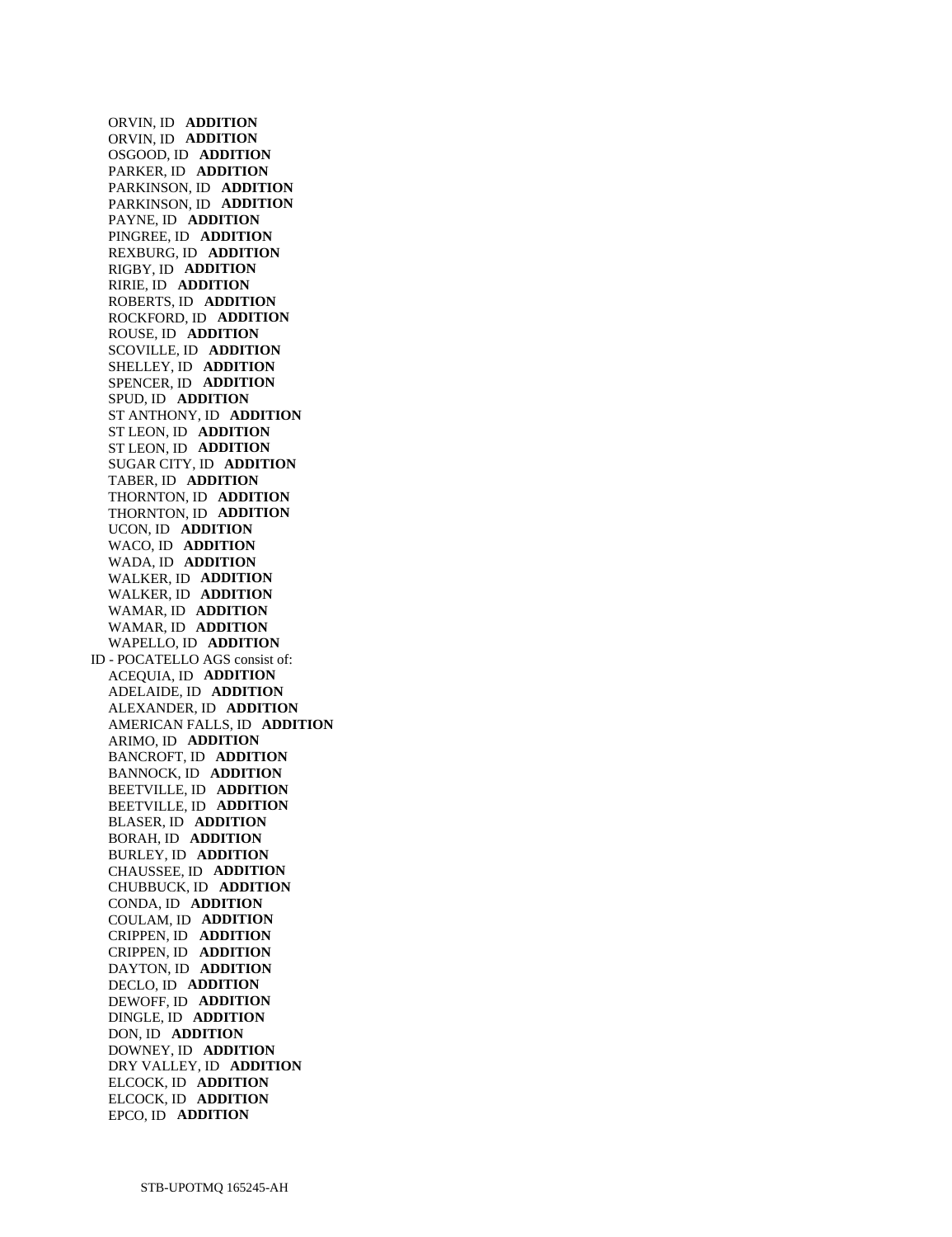EVANS, ID **ADDITION**  EVANS, ID **ADDITION**  FRANKLIN, ID **ADDITION**  GEORGETOWN, ID **ADDITION**  HARER, ID **ADDITION**  HATCH, ID **ADDITION**  HATCH, ID **ADDITION**  HAWLEY, ID **ADDITION**  HEYBURN, ID **ADDITION**  HOBSON, ID **ADDITION**  HOBSON, ID **ADDITION**  HYNES, ID **ADDITION**  INKOM, ID **ADDITION**  KENYON, ID **ADDITION**  KENYON, ID **ADDITION**  KIMAMA, ID **ADDITION**  LAVA HOT SPRINGS, ID **ADDITION**  LIBERTY, ID **ADDITION**  MALAD, ID **ADDITION**  MANSON, ID **ADDITION**  MARTIN, ID **ADDITION**  MARTIN, ID **ADDITION**  MAX, ID **ADDITION**  MCCAMMON, ID **ADDITION**  MICHAUD, ID **ADDITION**  MILNER, ID **ADDITION**  MINIDOKA, ID **ADDITION**  MONSANTO, ID **ADDITION**  MONTANA JCT, ID **ADDITION**  MONTPELIER, ID **ADDITION**  MYERS, ID **ADDITION**  MYERS, ID **ADDITION**  NORTH KENYON, ID **ADDITION**  NORTH KENYON, ID **ADDITION**  OWINZA, ID **ADDITION**  PAUL, ID **ADDITION**  PEBBLE, ID **ADDITION**  PEGRAM, ID **ADDITION**  PELLA, ID **ADDITION**  PELLA, ID **ADDITION**  PESCADERO, ID **ADDITION**  POCATELLO, ID **ADDITION**  PRESTON, ID **ADDITION**  QUIGLEY, ID **ADDITION**  RUBY, ID **ADDITION**  RUBY, ID **ADDITION**  RUPERT, ID **ADDITION**  SCHILLER, ID **ADDITION**  SCHOW, ID **ADDITION**  SCHOW, ID **ADDITION**  SENTER, ID **ADDITION**  SODA SPRINGS, ID **ADDITION**  SPRINGDALE, ID **ADDITION**  SPRINGDALE, ID **ADDITION**  STARRHS FERRY, ID **ADDITION**  STARRHS FERRY, ID **ADDITION**  SWAN LAKE, ID **ADDITION**  TALMAGE, ID **ADDITION**  TRAVERS, ID **ADDITION**  TRAVERS, ID **ADDITION**  TYHEE, ID **ADDITION**  UNITY, ID **ADDITION**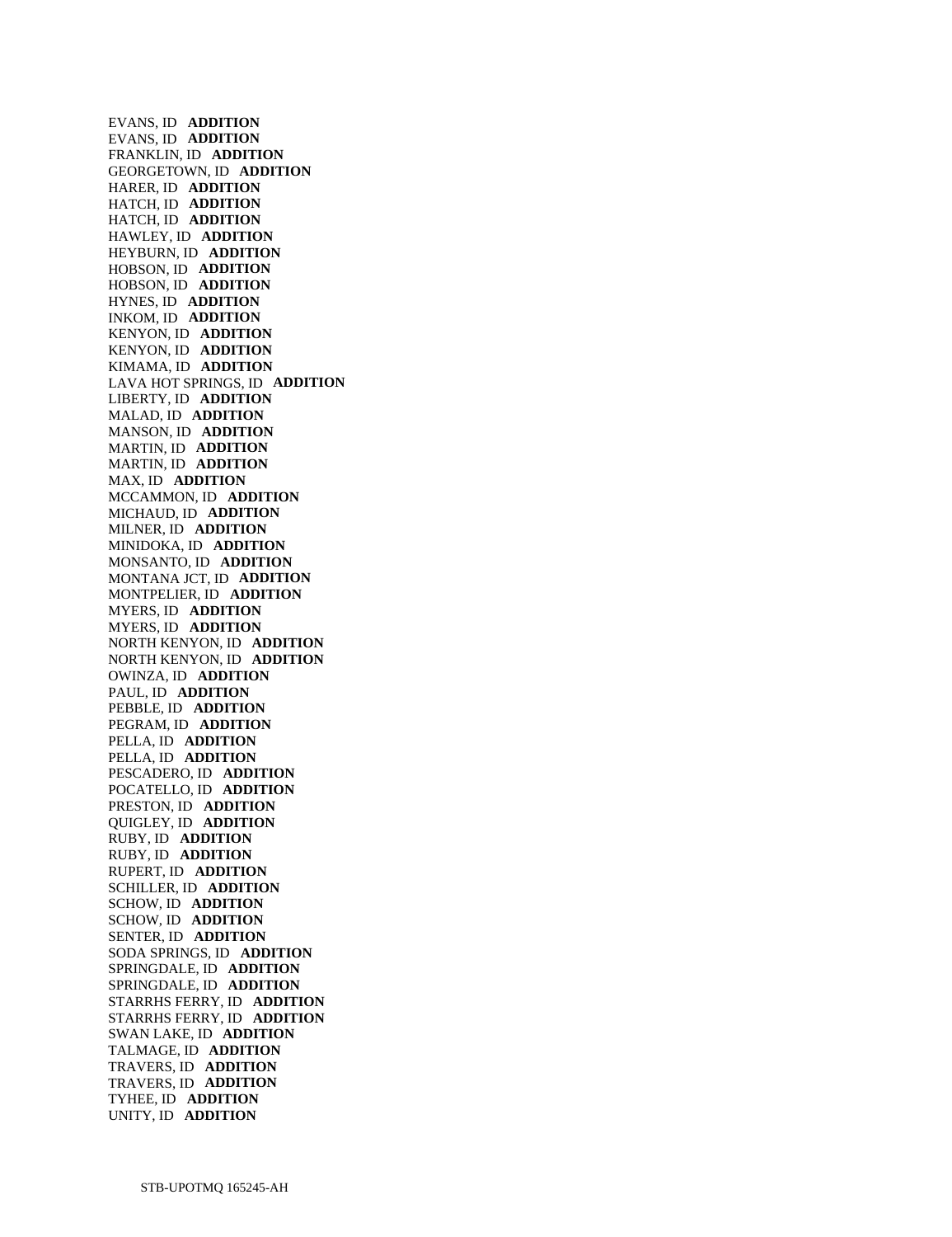UNITY, ID **ADDITION**  VIRGINIA, ID **ADDITION**  WAPI, ID **ADDITION**  WASCO, ID **ADDITION**  WESTON, ID **ADDITION**  WHITNEY, ID **ADDITION**  WOODRUFF, ID **ADDITION**  WOOLEY VALLEY, ID **ADDITION**  TX - EL PASO AGS consist of: EL PASO, TX **ADDITION**  EL PASO IM EX, TX **ADDITION**  WA - WALLULA AGS consist of: ARLINGTON, OR **ADDITION**  BIGGS, OR **ADDITION**  BLALOCK, OR **ADDITION**  BOARDMAN, OR **ADDITION**  CASCADE LOCKS, OR **ADDITION**  CASTLE, OR **ADDITION**  CLARKE, OR **ADDITION**  COLD SPRINGS, OR **ADDITION**  CRATES, OR **ADDITION**  DEE, OR **ADDITION**  GILLIAM, OR **ADDITION**  HEPPNER JCT, OR **ADDITION**  HOOD RIVER, OR **ADDITION**  JUNIPER, OR **ADDITION**  LOCKIT, OR **ADDITION**  MENO, OR **ADDITION**  MOSIER, OR **ADDITION**  MUNLEY, OR **ADDITION**  ODELL, OR **ADDITION**  ORDNANCE, OR **ADDITION**  OREGON TRUNK JCT, OR **ADDITION**  PARKDALE, OR **ADDITION**  PINE GROVE, OR **ADDITION**  QUINTON, OR **ADDITION**  ROWENA, OR **ADDITION**  RUFUS, OR **ADDITION**  SEUFERTS, OR **ADDITION**  SHUTLER, OR **ADDITION**  THE DALLES, OR **ADDITION**  UMATILLA, OR **ADDITION**  WYETH, OR **ADDITION**  ALBION, WA **ADDITION**  ALMOTA, WA **ADDITION**  ANKENY, WA **ADDITION**  ASH, WA **ADDITION**  ASHUE, WA **ADDITION**  ATTALIA, WA **ADDITION**  AYER, WA **ADDITION**  BERRYMAN, WA **ADDITION**  BIGGAM, WA **ADDITION**  BINGEN WHITE SALMON, WA **ADDITION**  BOLLES, WA **ADDITION**  BURBANK, WA **ADDITION**  CENTRAL FERRY, WA **ADDITION**  COLFAX, WA **ADDITION**  COLLEGE PLACE, WA **ADDITION**  CREST, WA **ADDITION**  CROSKEY, WA **ADDITION**  CRUM, WA **ADDITION**  DAYTON, WA **ADDITION**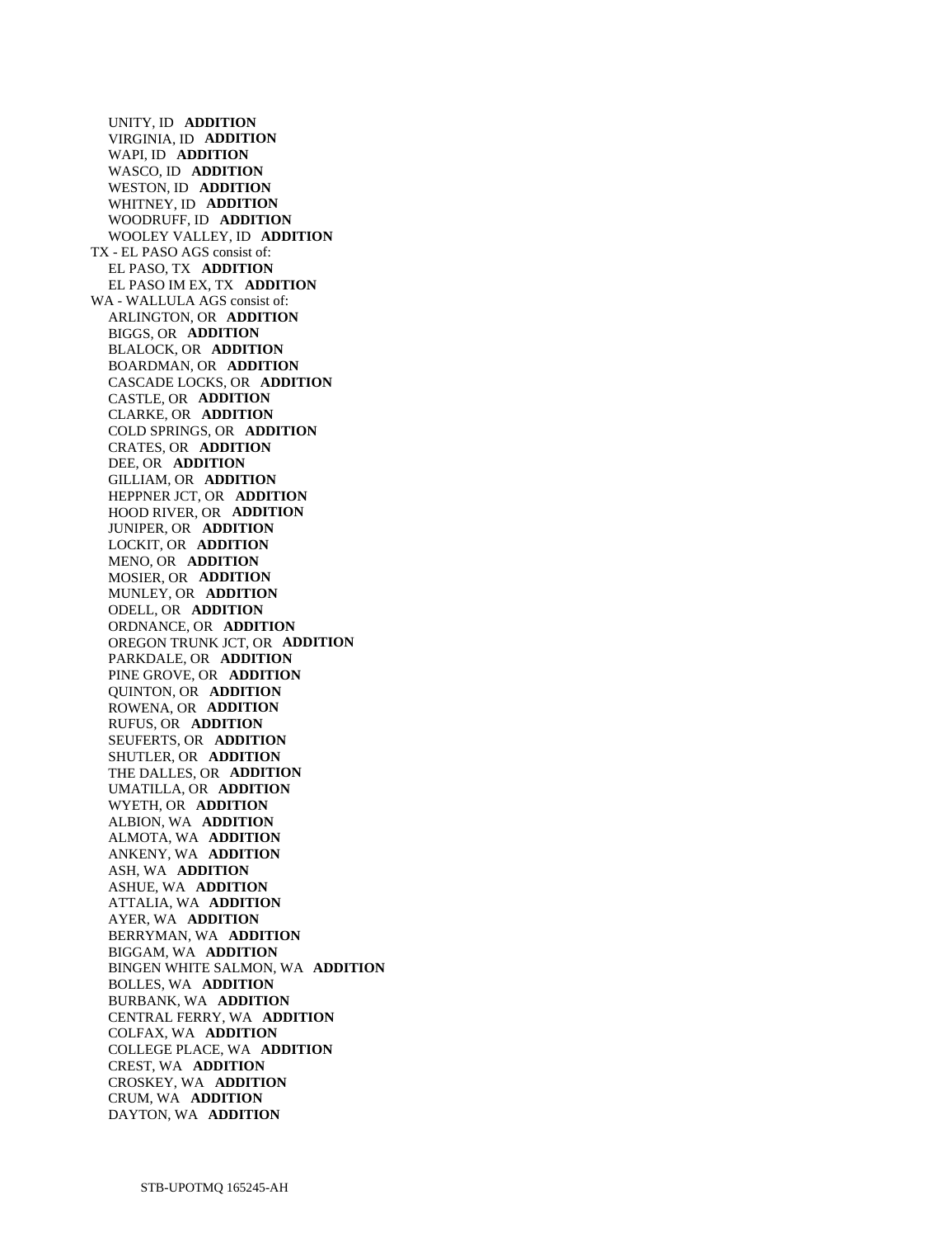DIAMOND, WA **ADDITION**  DUMAS, WA **ADDITION**  EASTWAY SPUR, WA **ADDITION**  ENDICOTT, WA **ADDITION**  ENNIS, WA **ADDITION**  EPHRATA, WA **ADDITION**  FARRON, WA **ADDITION**  FRUITVALE, WA **ADDITION**  GARRETT, WA **ADDITION**  GIBBON, WA **ADDITION**  GLEED, WA **ADDITION**  GORDON, WA **ADDITION**  GRANDVIEW, WA **ADDITION**  GRANGER, WA **ADDITION**  GRAVEL PIT, WA **ADDITION**  HADLEY, WA **ADDITION**  HANFORD WORKS, WA **ADDITION**  HARRAH, WA **ADDITION**  HEDGES, WA **ADDITION**  HOOPER, WA **ADDITION**  HOOPER JCT, WA **ADDITION**  HUMORIST, WA **ADDITION**  HUNTLEY, WA **ADDITION**  HUNTSVILLE, WA **ADDITION**  JOSO, WA **ADDITION**  JUNO, WA **ADDITION**  KENNEWICK, WA **ADDITION**  LA CROSSE, WA **ADDITION**  LANGDON, WA **ADDITION**  LONG, WA **ADDITION**  LOWDEN, WA **ADDITION**  MARENGO, WA **ADDITION**  MATTHEW, WA **ADDITION**  MESA, WA **ADDITION**  MIDVALE, WA **ADDITION**  MOCKONEMA, WA **ADDITION**  MOSES LAKE, WA **ADDITION**  MOXEE CITY, WA **ADDITION**  NACHES, WA **ADDITION**  NASS, WA **ADDITION**  NORTH PROSSER, WA **ADDITION**  OTHELLO, WA **ADDITION**  OUTLOOK, WA **ADDITION**  PAGE, WA **ADDITION**  PAMPA, WA **ADDITION**  PARK, WA **ADDITION**  PARVIN, WA **ADDITION**  PASCO, WA **ADDITION**  PENAWAWA, WA **ADDITION**  PLYMOUTH, WA **ADDITION**  PORT OF WILMA, WA **ADDITION**  PRESCOTT, WA **ADDITION**  PROSSER, WA **ADDITION**  PULLMAN, WA **ADDITION**  PULLMAN JCT, WA **ADDITION**  QUINCY, WA **ADDITION**  REESE, WA **ADDITION**  RICHLAND, WA **ADDITION**  RICHLAND IND PARK, WA **ADDITION**  RICHLAND JCT, WA **ADDITION**  RICHLAND JUNCTION, WA **ADDITION**  RIPARIA, WA **ADDITION**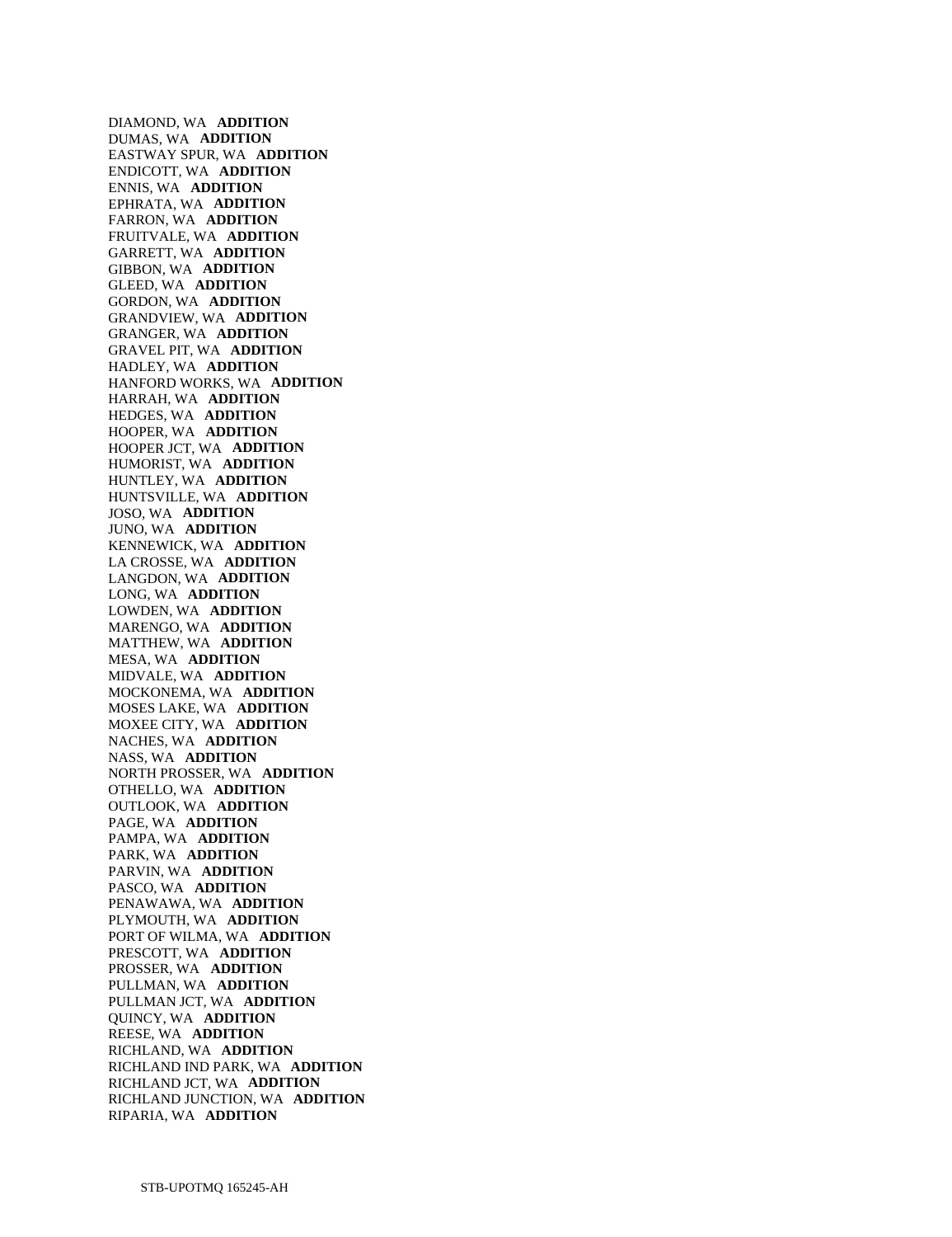RISBECK, WA **ADDITION**  ROYAL CITY, WA **ADDITION**  RUSSELL, WA **ADDITION**  SHAWNEE, WA **ADDITION**  ST JOHN, WA **ADDITION**  SUN HARBOR, WA **ADDITION**  SUNNY ROZA, WA **ADDITION**  SUNNYSIDE, WA **ADDITION**  SUNSET, WA **ADDITION**  SUTTON, WA **ADDITION**  TERRACE HGTS, WA **ADDITION**  TESKE, WA **ADDITION**  THERA, WA **ADDITION**  THORNTON, WA **ADDITION**  TOPPENISH, WA **ADDITION**  TOPPENISH (WESLEY JCT), WA **ADDITION**  TOUCHET, WA **ADDITION**  UNION GAP, WA **ADDITION**  VALLEY GROVE, WA **ADDITION**  VENNER, WA **ADDITION**  VILLARD JCT, WA **ADDITION**  WAITSBURG, WA **ADDITION**  WALKER, WA **ADDITION**  WALLA WALLA, WA **ADDITION**  WALLULA, WA **ADDITION**  WALLULA HEIGHTS, WA **ADDITION**  WARDEN, WA **ADDITION**  WELLS, WA **ADDITION**  WHITE SWAN, WA **ADDITION**  WHITLOW, WA **ADDITION**  WHITMAN, WA **ADDITION**  WHITSTRAN, WA **ADDITION**  WILLADA, WA **ADDITION**  WILLSON, WA **ADDITION**  WINONA, WA **ADDITION**  WISHRAM, WA **ADDITION**  YAKIMA, WA **ADDITION**  ZANGAR JCT, WA **ADDITION**  ZILLAH, WA **ADDITION**  TX - HOUSTON AGS consist of: AB CHANCE, TX **ADDITION**  ALDINE, TX **ADDITION**  ALGOA, TX **ADDITION**  ALLENHURST, TX **ADDITION**  ALMEDA, TX **ADDITION**  ALVIN, TX **ADDITION**  AMELBULK, TX **ADDITION**  AMELIA, TX **ADDITION**  AMES, TX **ADDITION**  ANGLETON, TX **ADDITION**  ARCOLA, TX **ADDITION**  ARENAL, TX **ADDITION**  ARMCO, TX **ADDITION**  ATRECO, TX **ADDITION**  AUDREY, TX **ADDITION**  BANCROFT, TX **ADDITION**  BARBOURS CUT, TX **ADDITION**  BASIN YARD, TX **ADDITION**  BAY CITY, TX **ADDITION**  BAYPORT, TX **ADDITION**  BAYTOWN, TX **ADDITION**  BEAUMONT, TX **ADDITION**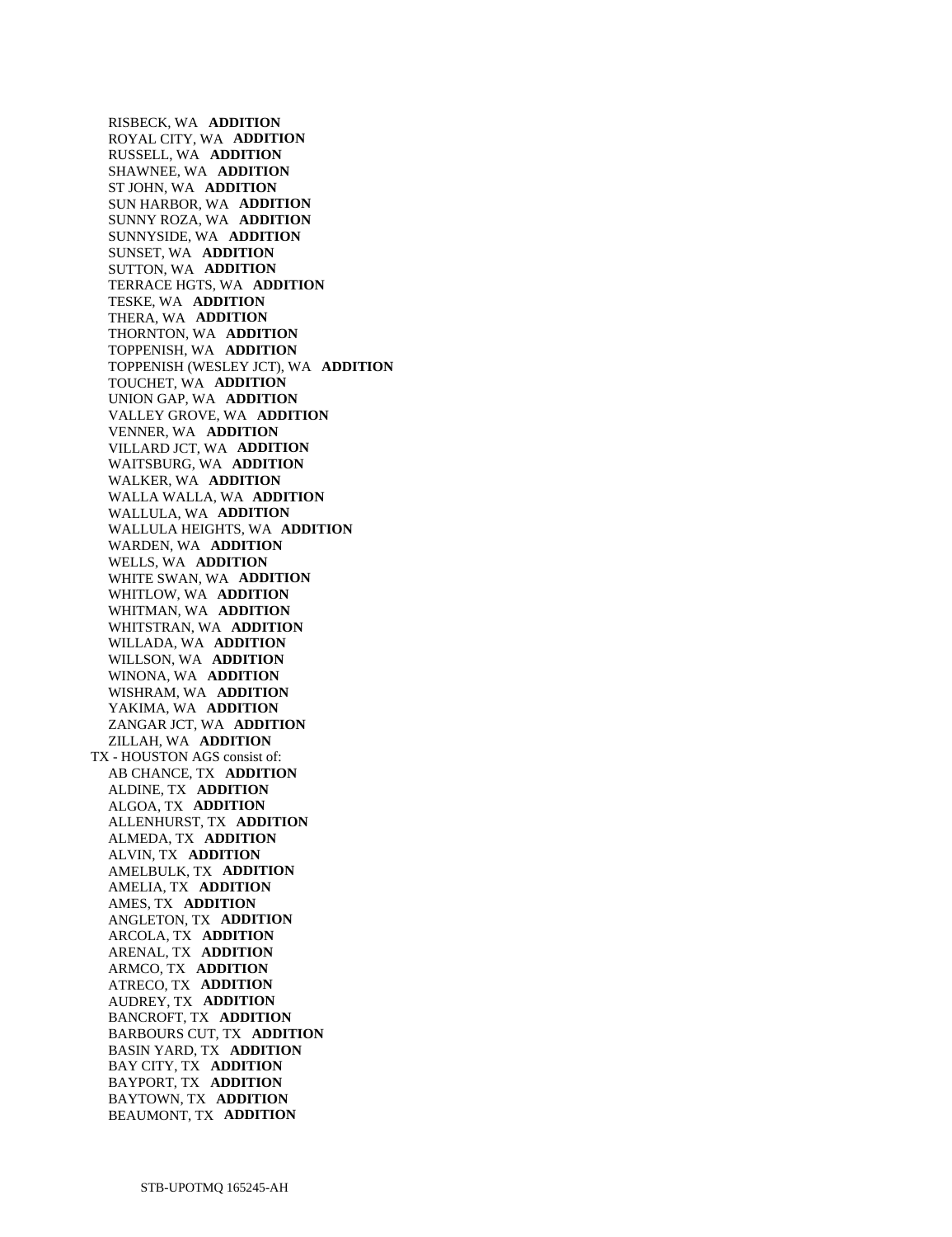BENDER, TX **ADDITION**  BESSMAY, TX **ADDITION**  BILLPARK, TX **ADDITION**  BLESSING, TX **ADDITION**  BOBSHER, TX **ADDITION**  BOOTH YARD, TX **ADDITION**  BRAZORIA, TX **ADDITION**  BROOKSHIRE, TX **ADDITION**  BUCKEYE, TX **ADDITION**  CAMP STRAKE, TX **ADDITION**  CANDLERIDGE, TX **ADDITION**  CARDIFF, TX **ADDITION**  CAT SPRING, TX **ADDITION**  CHAISON, TX **ADDITION**  CHANNELVIEW, TX **ADDITION**  CHINA, TX **ADDITION**  CHOCOLATE BAYOU, TX **ADDITION**  CLEVELAND, TX **ADDITION**  CLUTE, TX **ADDITION**  COADY, TX **ADDITION**  CONNELL, TX **ADDITION**  CONROE, TX **ADDITION**  COTTON CREEK, TX **ADDITION**  CROSBY, TX **ADDITION**  CYPRESS, TX **ADDITION**  DANBURY, TX **ADDITION**  DAWES, TX **ADDITION**  DAYTON, TX **ADDITION**  DAYTON STORAGE, TX **ADDITION**  DEER PARK, TX **ADDITION**  DEVERS, TX **ADDITION**  DICKINSON, TX **ADDITION**  DIXICO, TX **ADDITION**  DODGE, TX **ADDITION**  DOWLING, TX **ADDITION**  DYERSDALE, TX **ADDITION**  E BAYTOWN STORAGE, TX **ADDITION**  EAGLE LAKE, TX **ADDITION**  EAST BAYTOWN, TX **ADDITION**  EAST BERNARD, TX **ADDITION**  ELDON, TX **ADDITION**  ELDON JCT, TX **ADDITION**  ELIZABETH, TX **ADDITION**  ELMATON, TX **ADDITION**  ENGLEWOOD, TX **ADDITION**  FAIRBANKS, TX **ADDITION**  FAUNA, TX **ADDITION**  FELICIA, TX **ADDITION**  FERN, TX **ADDITION**  FONDREN, TX **ADDITION**  FORMOSA, TX **ADDITION**  FRANCIS, TX **ADDITION**  FREEPORT, TX **ADDITION**  FRESNO, TX **ADDITION**  GALENA PARK, TX **ADDITION**  GALVESTON, TX **ADDITION**  GENOA, TX **ADDITION**  GISH, TX **ADDITION**  GOODRICH, TX **ADDITION**  GRAYBURG, TX **ADDITION**  GROVES, TX **ADDITION**  GUFFEY, TX **ADDITION**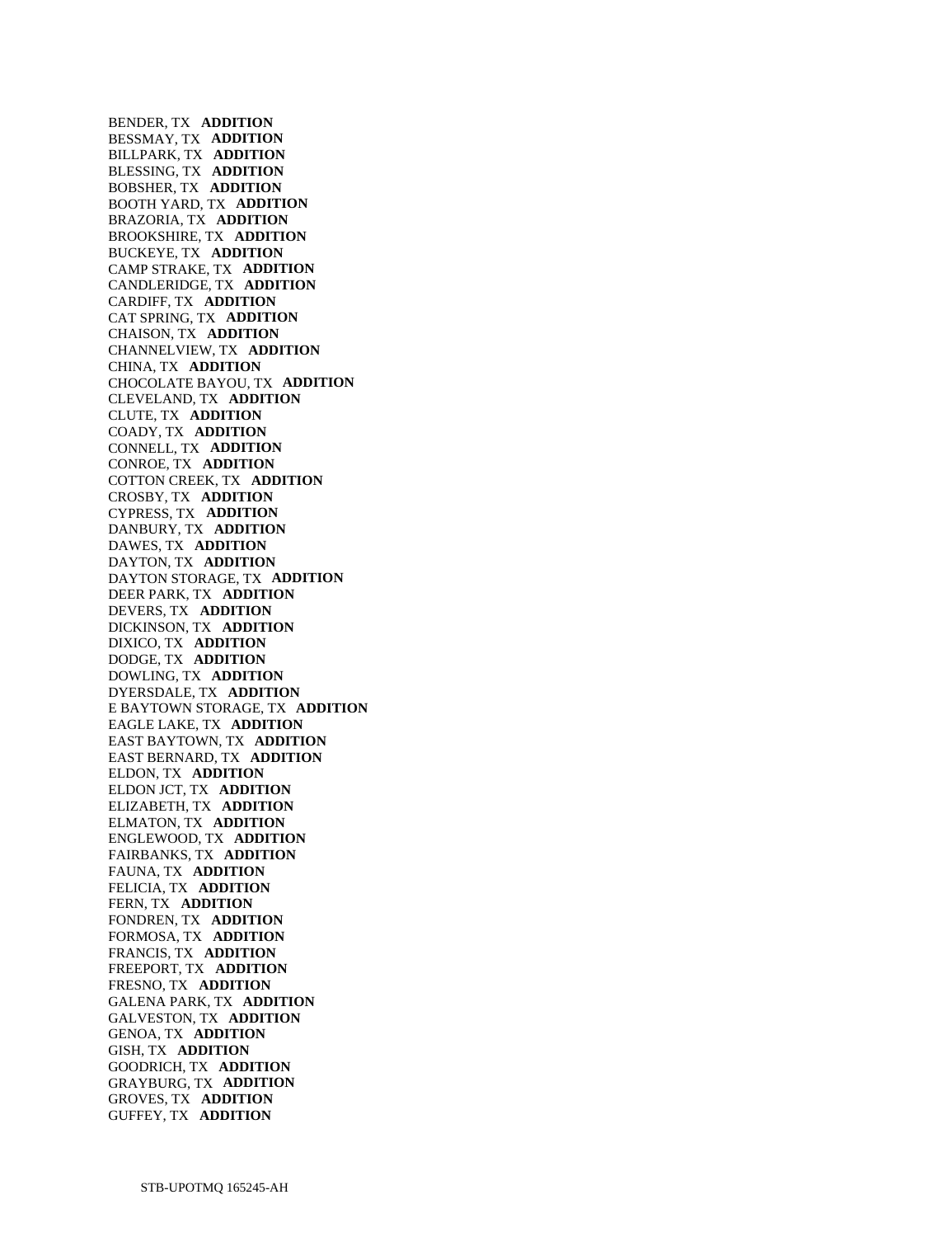HARDIN, TX **ADDITION**  HARDY, TX **ADDITION**  HASTINGS, TX **ADDITION**  HEACKER, TX **ADDITION**  HEMPSTEAD, TX **ADDITION**  HIGHLANDS, TX **ADDITION**  HOCKLEY, TX **ADDITION**  HOSKINS JCT, TX **ADDITION**  HOUSTON, TX **ADDITION**  HUFFMAN, TX **ADDITION**  HUFSMITH, TX **ADDITION**  HULL, TX **ADDITION**  HUMBLE, TX **ADDITION**  IGLOO SPUR, TX **ADDITION**  JETERO, TX **ADDITION**  JOYCE, TX **ADDITION**  KATY, TX **ADDITION**  KENEFICK, TX **ADDITION**  KILOWATT, TX **ADDITION**  KORF, TX **ADDITION**  LA MARQUE, TX **ADDITION**  LA PORTE, TX **ADDITION**  LA WARD, TX **ADDITION**  LAPACIFIC, TX **ADDITION**  LEAGUE CITY, TX **ADDITION**  LIBERTY, TX **ADDITION**  LISSIE, TX **ADDITION**  LIVERPOOL, TX **ADDITION**  LIVINGSTON, TX **ADDITION**  LOCKWOOD, TX **ADDITION**  LOIS, TX **ADDITION**  MAGNOLIA, TX **ADDITION**  MANTU, TX **ADDITION**  MARKET ST YARD, TX **ADDITION**  MARTHA, TX **ADDITION**  MCDONOUGH, TX **ADDITION**  MCHATTIE, TX **ADDITION**  MEDIO, TX **ADDITION**  MELENDY, TX **ADDITION**  MIMS, TX **ADDITION**  MISSOURI CITY, TX **ADDITION**  MONT BELVIEU, TX **ADDITION**  MYKAWA, TX **ADDITION**  NADEAU, TX **ADDITION**  NEDERLAND, TX **ADDITION**  NEW WAVERLY, TX **ADDITION**  NOME, TX **ADDITION**  OLCOTT, TX **ADDITION**  OLD OCEAN, TX **ADDITION**  ORANGE, TX **ADDITION**  PASADENA, TX **ADDITION**  PEARLAND, TX **ADDITION**  PEDECO, TX **ADDITION**  PEVETO, TX **ADDITION**  PHELPS, TX **ADDITION**  PIERCE JCT, TX **ADDITION**  PINEHURST, TX **ADDITION**  PORT ACRES, TX **ADDITION**  PORT ARTHUR, TX **ADDITION**  PORT NECHES, TX **ADDITION**  PRAIRIE VIEW, TX **ADDITION**  RAMSEY, TX **ADDITION**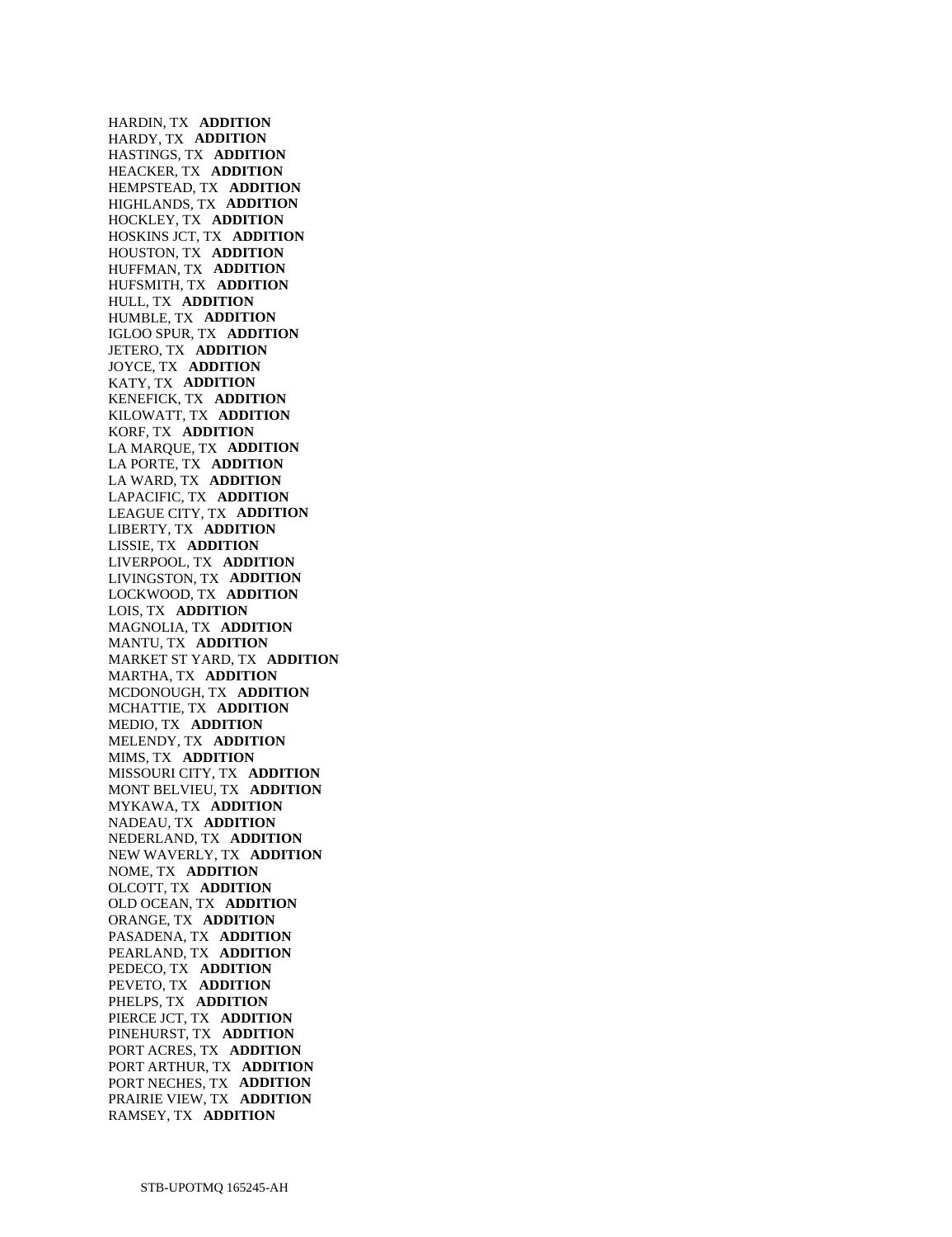RAYWOOD, TX **ADDITION**  RESCAR, TX **ADDITION**  RICHMOND, TX **ADDITION**  ROSENBERG, TX **ADDITION**  RULIFF, TX **ADDITION**  SALT MINE SPUR, TX **ADDITION**  SAN JACINTO, TX **ADDITION**  SAN LEON, TX **ADDITION**  SANDUNE, TX **ADDITION**  SCHINDLER, TX **ADDITION**  SEABROOK, TX **ADDITION**  SEALY, TX **ADDITION**  SHELDON, TX **ADDITION**  SINCO, TX **ADDITION**  SKULL CREEK, TX **ADDITION**  SMITHERS LAKE, TX **ADDITION**  SMITHS BLUFF, TX **ADDITION**  SOUTH BAY CITY, TX **ADDITION**  SPENCE, TX **ADDITION**  SPINDLETOP, TX **ADDITION**  SPLENDORA, TX **ADDITION**  SPRING, TX **ADDITION**  STAFFORD, TX **ADDITION**  STALLINGS, TX **ADDITION**  STEELTOWN, TX **ADDITION**  STELLA, TX **ADDITION**  STRANG, TX **ADDITION**  SUGAR LAND, TX **ADDITION**  SWEENY, TX **ADDITION**  TAMINA, TX **ADDITION**  TEXAS CITY, TX **ADDITION**  TEXAS CITY JCT, TX **ADDITION**  TOWNLEY, TX **ADDITION**  VIDOR, TX **ADDITION**  VIRGINIA POINT, TX **ADDITION**  VITERBO, TX **ADDITION**  WALLER, TX **ADDITION**  WEBSTER, TX **ADDITION**  WEST JUNCTION, TX **ADDITION**  WEST PORT ARTHUR, TX **ADDITION**  WESTFIELD, TX **ADDITION**  WILLIAMS, TX **ADDITION**  WILLIS, TX **ADDITION**  ZUMMO, TX **ADDITION**  OR - PORTLAND AGS consist of: ALBINA, OR **ADDITION**  ASTORIA, OR **ADDITION**  AUMSVILLE, OR **ADDITION**  AURORA, OR **ADDITION**  BARNES YARD, OR **ADDITION**  BATTERSON, OR **ADDITION**  BONNEVILLE, OR **ADDITION**  BRIDAL VEIL, OR **ADDITION**  BROOKS, OR **ADDITION**  BUXTON, OR **ADDITION**  CANBY, OR **ADDITION**  CLACKAMAS, OR **ADDITION**  COALCA, OR **ADDITION**  COCHRAN, OR **ADDITION**  DODSON, OR **ADDITION**  EAST MILWAUKIE, OR **ADDITION**  EAST PORTLAND, OR **ADDITION**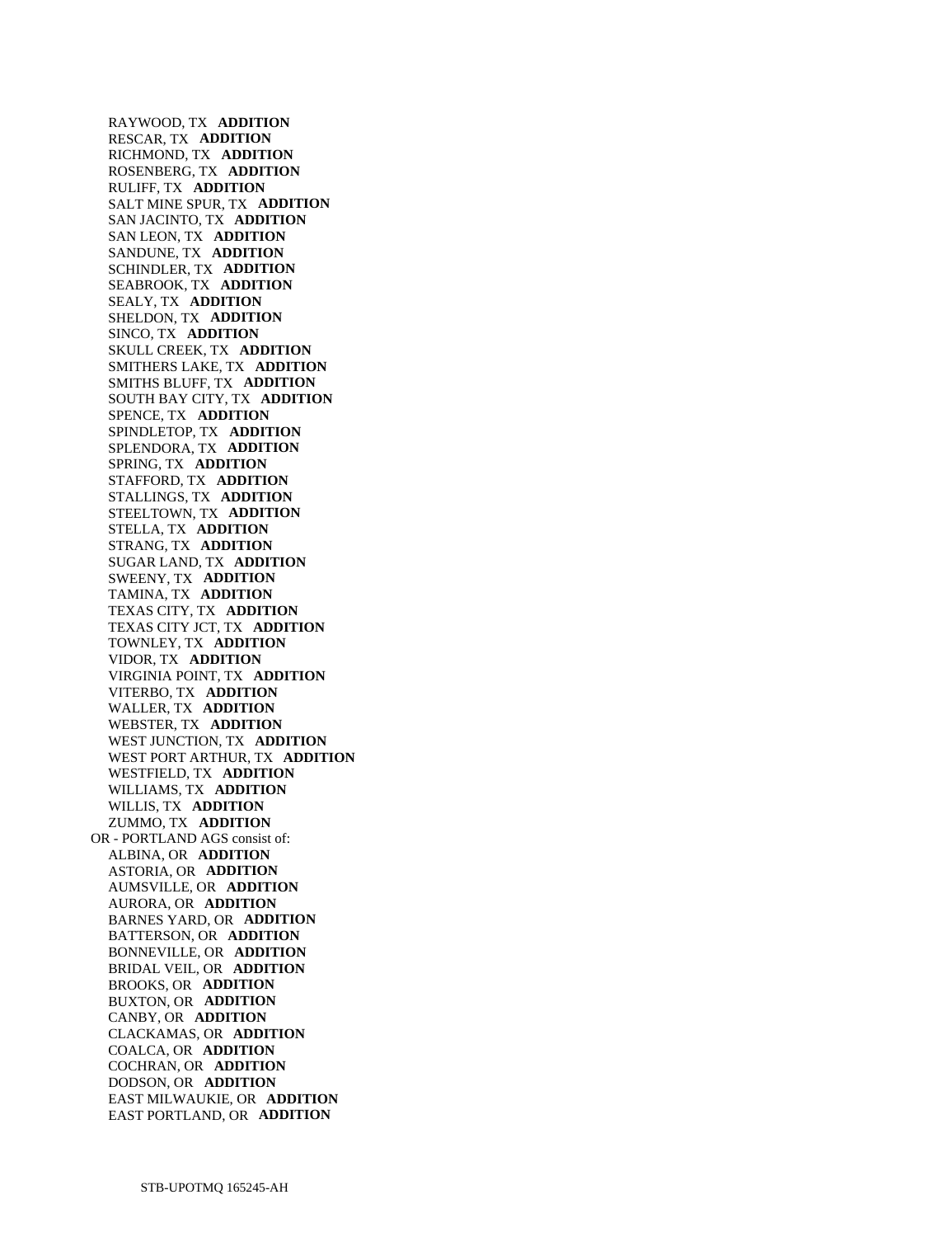FIR, OR **ADDITION**  GARBALDI, OR **ADDITION**  GARIBALDI, OR **ADDITION**  GEER, OR **ADDITION**  GERVAIS, OR **ADDITION**  HEMLOCK, OR **ADDITION**  HITO, OR **ADDITION**  HUBBARD, OR **ADDITION**  KENTON, OR **ADDITION**  LAKE YARD, OR **ADDITION**  LIBERAL, OR **ADDITION**  MILWAUKIE, OR **ADDITION**  MOHLER, OR **ADDITION**  MT ANGEL, OR **ADDITION**  NORTH PORTLAND, OR **ADDITION**  OREGON CITY, OR **ADDITION**  OSWEGO, OR **ADDITION**  PORTLAND, OR **ADDITION**  PRATUM, OR **ADDITION**  PULP, OR **ADDITION**  RENARD, OR **ADDITION**  RIVER GATE, OR **ADDITION**  ROCKWOOD, OR **ADDITION**  SHAW, OR **ADDITION**  SILVERTON, OR **ADDITION**  ST JOHNS, OR **ADDITION**  STAYTON, OR **ADDITION**  TILLAMOOK, OR **ADDITION**  TROUTDALE, OR **ADDITION**  WARRENTON, OR **ADDITION**  WEST LINN, OR **ADDITION**  WHEELER, OR **ADDITION**  WOODBURN, OR **ADDITION**  AMPERE, WA **ADDITION**  BARBERTON, WA **ADDITION**  BATTLE GROUND, WA **ADDITION**  BRUSH PRAIRIE, WA **ADDITION**  CAMAS, WA **ADDITION**  CASTLE ROCK, WA **ADDITION**  CATHLAMET, WA **ADDITION**  CHELATCHIE, WA **ADDITION**  COLUMBIA JCT, WA **ADDITION**  HEISON, WA **ADDITION**  HOMAN, WA **ADDITION**  KALAMA, WA **ADDITION**  KELSO, WA **ADDITION**  LONGVIEW, WA **ADDITION**  OSTRANDER, WA **ADDITION**  RIDGEFIELD, WA **ADDITION**  ROCKY POINT, WA **ADDITION**  RYE JCT, WA **ADDITION**  VANCOUVER, WA **ADDITION**  VANCOUVER JCT, WA **ADDITION**  WASHOUGAL, WA **ADDITION**  WOODLAND, WA **ADDITION**  YACOLT, WA **ADDITION**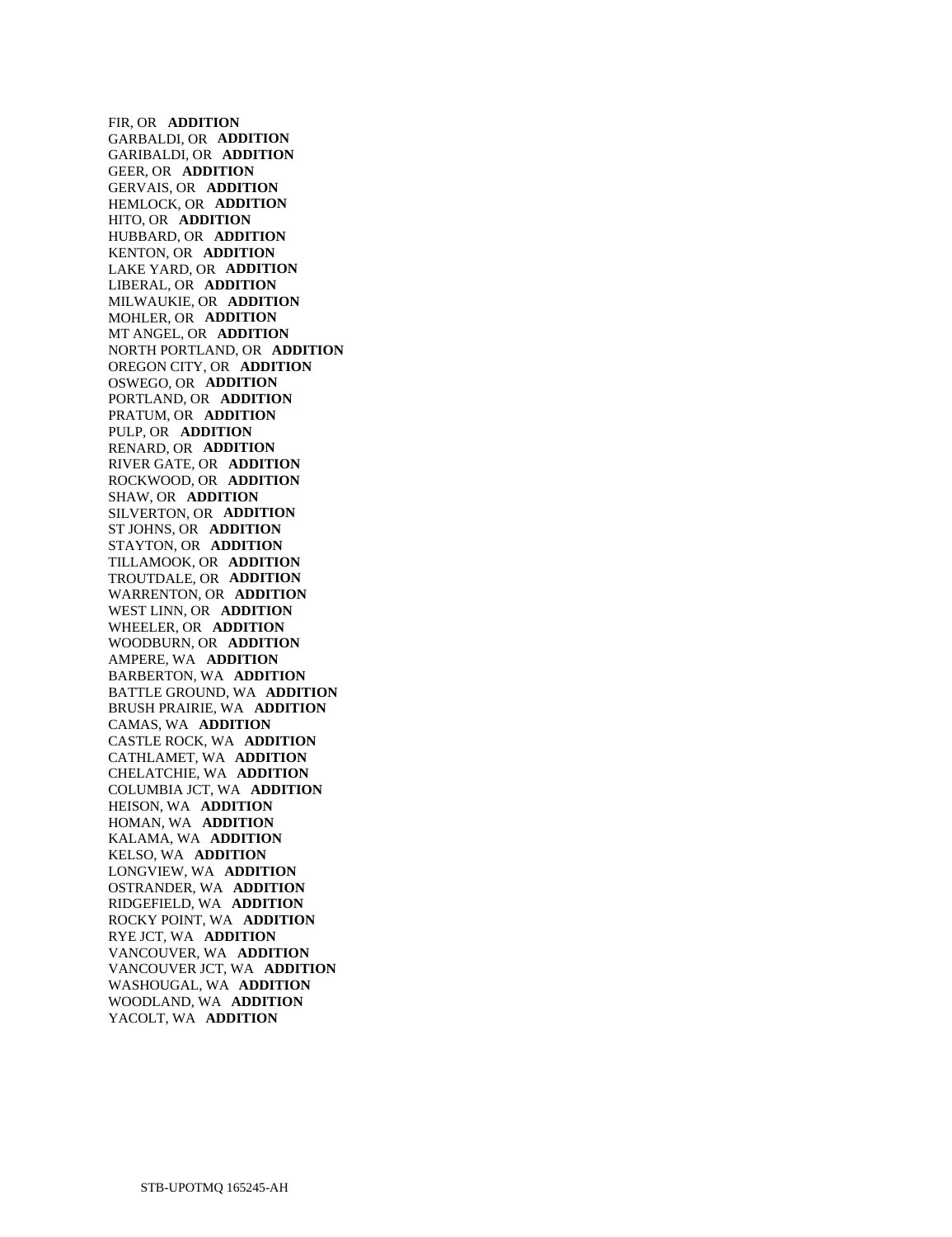

STB-UPOTMQ 166607-CI

# **UNION PACIFIC RAILROAD COMPANY**

# **AMENDED CONTRACT SUMMARY**

**Issued:**  November 11, 2021

**Effective:** January 1, 2021

**Issued by:**  Rosa M. La Puente-Flowers Lead Price Applications 1400 Douglas Street Mail Stop 1340 OMAHA, NEBRASKA 68179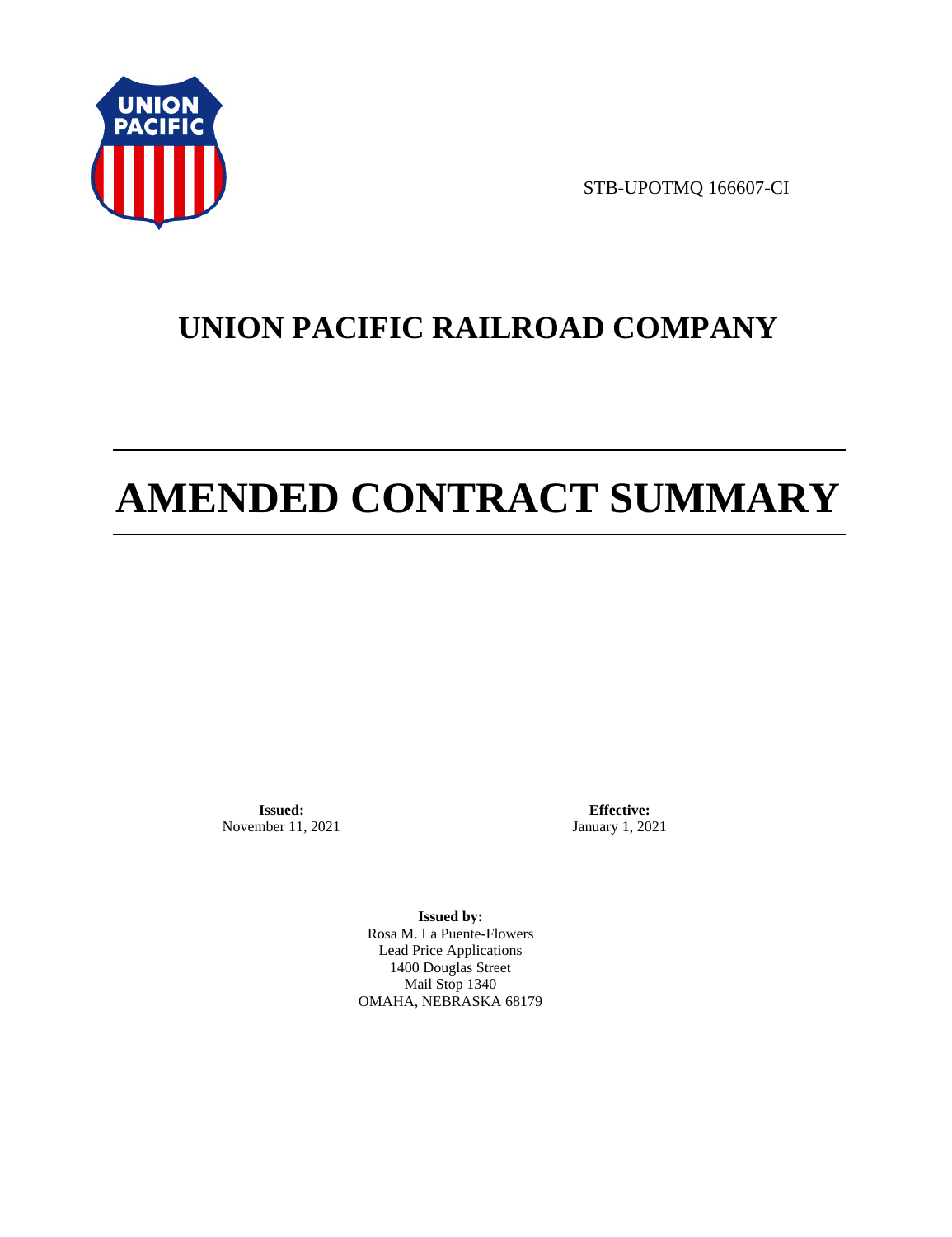UNION PACIFIC RAILROAD COMPANY 1400 Douglas St. Omaha, NE 68179

#### **COMMODITY:**

 Barley **ADDITION**  Corn Exc.Popcorn See 01152 **ADDITION**  Wheat Exc.Buckwheat See 01139 **ADDITION**  Sorghum Grains **ADDITION** 

### **SHIPPER:**

 THE SCOULAR CO **ADDITION**  THE SCOULAR **ADDITION** 

#### **ORIGIN(S):**

 BUCKLIN, KS **ADDITION**  BROWNSON, NE **ADDITION**  SELDEN, KS **ADDITION**  PRATT, KS **ADDITION**  FLAGLER, CO **ADDITION**  PINE BLUFFS, WY **ADDITION**  MEDFORD, OK **ADDITION**  ARRIBA, CO **ADDITION**  GENOA, CO **ADDITION**  CHICAGO, IL **ADDITION**  SEDAN, NE **ADDITION**  SALINA, KS **ADDITION**  DOWNS, KS **ADDITION**  HINTON, IA **ADDITION**  NORTHPORT, NE **ADDITION**  FREMONT, NE **ADDITION**  HERSHEY, NE **ADDITION**  GOODLAND, KS **ADDITION**  BANCROFT, ID **ADDITION**  MICHAUD, ID **ADDITION**  WINONA, KS **ADDITION**  ADRIAN, MO **ADDITION**  HOOKER, OK **ADDITION**  SAN ANTONIO, TX **ADDITION**  PITTSBURG, KS **ADDITION**  SUPERIOR, WI **ADDITION**  FREDERICK, OK **ADDITION**  DRESDEN, KS **ADDITION**  LEVANT, KS **ADDITION**  BLOOMINGTON, IL **ADDITION**  SODA SPRINGS, ID **ADDITION**  OGDEN, UT **ADDITION**  AVON, IA **ADDITION**  PLACEDO, TX **ADDITION** 

### **DESTINATION(S):**

 EAGLE PASS, TX **ADDITION**  CHICAGO, IL **ADDITION**  MEMPHIS, TN **ADDITION**  HEBER, CA **ADDITION**  BRAWLEY, CA **ADDITION**  EL CENTRO, CA **ADDITION**  TAGUS, CA **ADDITION**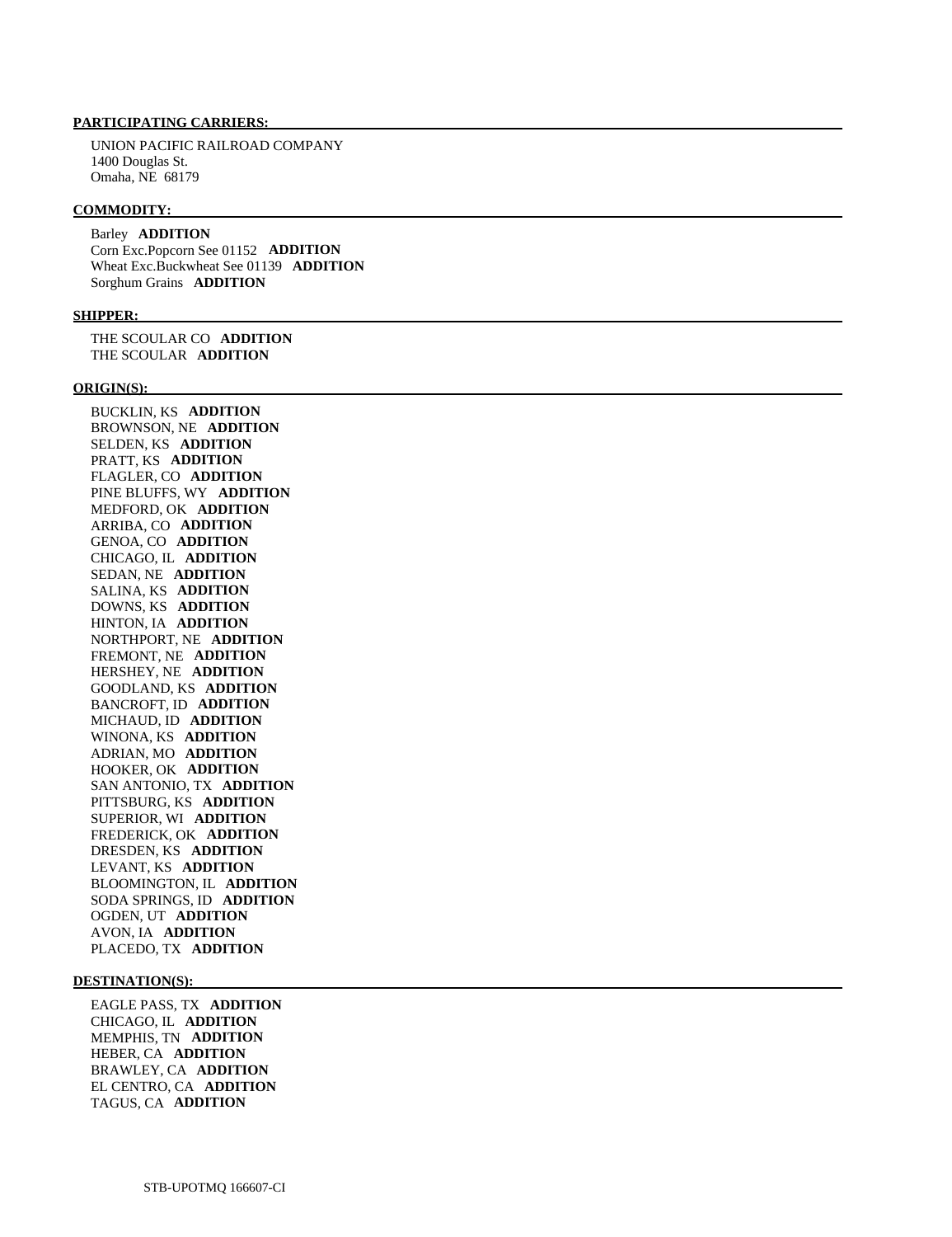CORPUS CHRISTI, TX **ADDITION**  EAST ST LOUIS, IL **ADDITION**  ROLL, AZ **ADDITION**  KANSAS CITY, MO **ADDITION**  KAISER, CA **ADDITION**  OR - PORTLAND AGS (See Exhibit Definition) MEDFORD, OR **ADDITION**  MINNEAPOLIS, MN **ADDITION**  TX - HOUSTON AGS (See Exhibit Definition) BROWNSON, NE **ADDITION**  KENOSHA, WI **ADDITION**  GORMAN, TX **ADDITION**  COMANCHE, TX **ADDITION**  INTERBAY, WA **ADDITION**  AMARILLO, TX **ADDITION**  CORNING, AR **ADDITION**  NEW BRAUNFELS, TX **ADDITION**  GALENA PARK, TX **ADDITION**  FRESNO, CA **ADDITION**  LOS ANGELES, CA **ADDITION**  SUPERIOR, WI **ADDITION**  STOCKTON, CA **ADDITION**  DENVER, CO **ADDITION**  SAN ANTONIO, TX **ADDITION**  ALTON, IL **ADDITION**  TOLLESON, AZ **ADDITION**  AVON, IA **ADDITION**  LOST RIVER, OR **ADDITION**  MALONE, OR **ADDITION**  MERRILL, OR **ADDITION**  SHERMAN, TX **ADDITION**  ST LOUIS, MO **ADDITION**  MILFORD, UT **ADDITION**  LONGVIEW, WA **ADDITION**  ADRIAN, MO **ADDITION** 

### **PORT(S):**

Not Applicable

#### **DURATION:**

 Effective Date: January 1, 2021 Amendment Effective Date: January 1, 2021 **ADDITION**  Expiration Date: October 17, 2021 **EXTENSION** 

### **RAIL CAR DATA:**

 Carrier Equipment not involved. **ADDITION**  No cars dedicated to service under this Contract. Cars are provided on a common carrier basis only. **DELETION** 

### **RATES & CHARGES:**

Not applicable

### **VOLUME:**

 Minimum shipment of 92 carloads. **ADDITION**  Multiple Car Shipments **ADDITION** 

### **SPECIAL FEATURES:**

 Special Switching Provision Not Applicable. This change pertained only to confidential data. (Switching)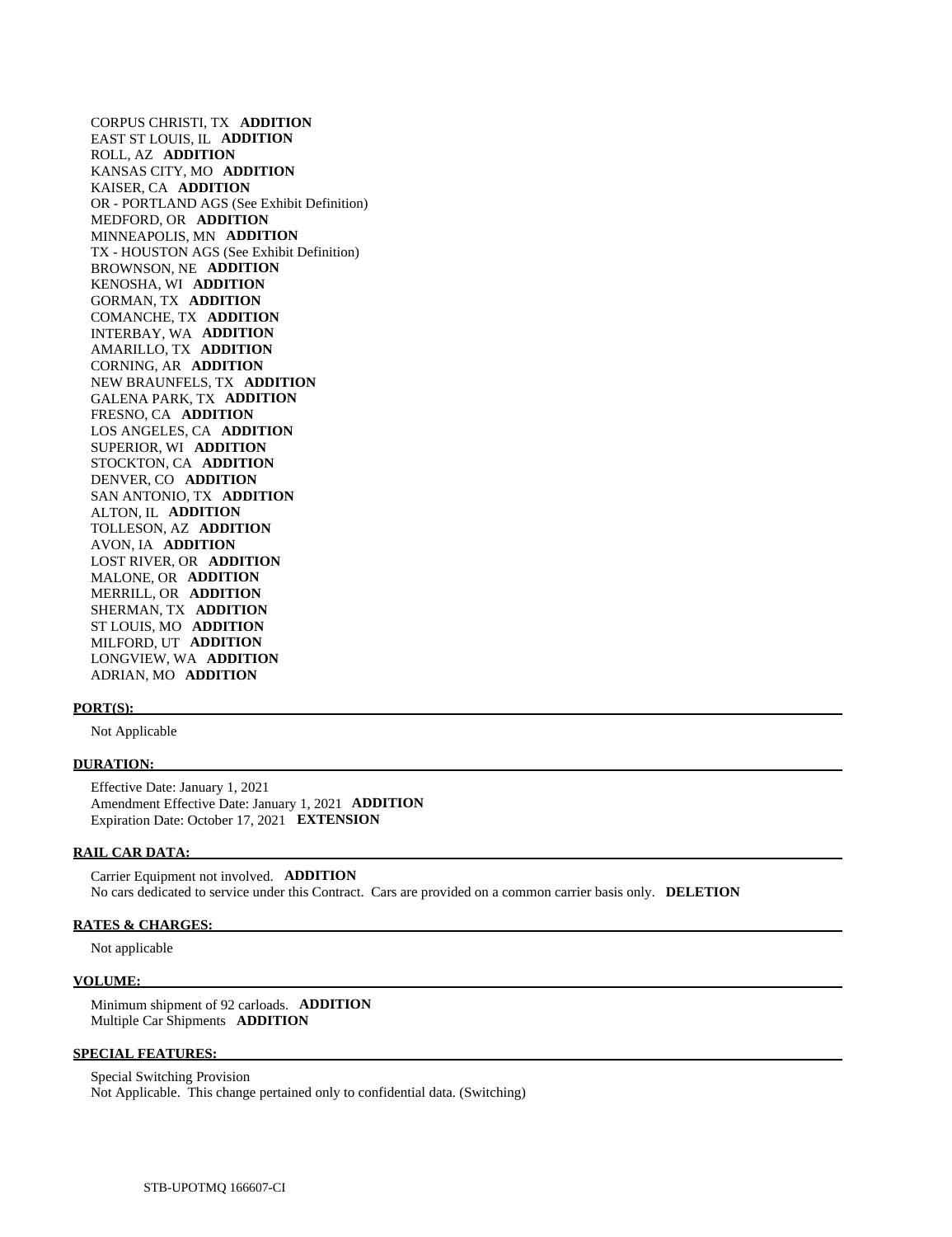# **SPECIAL NOTICE:**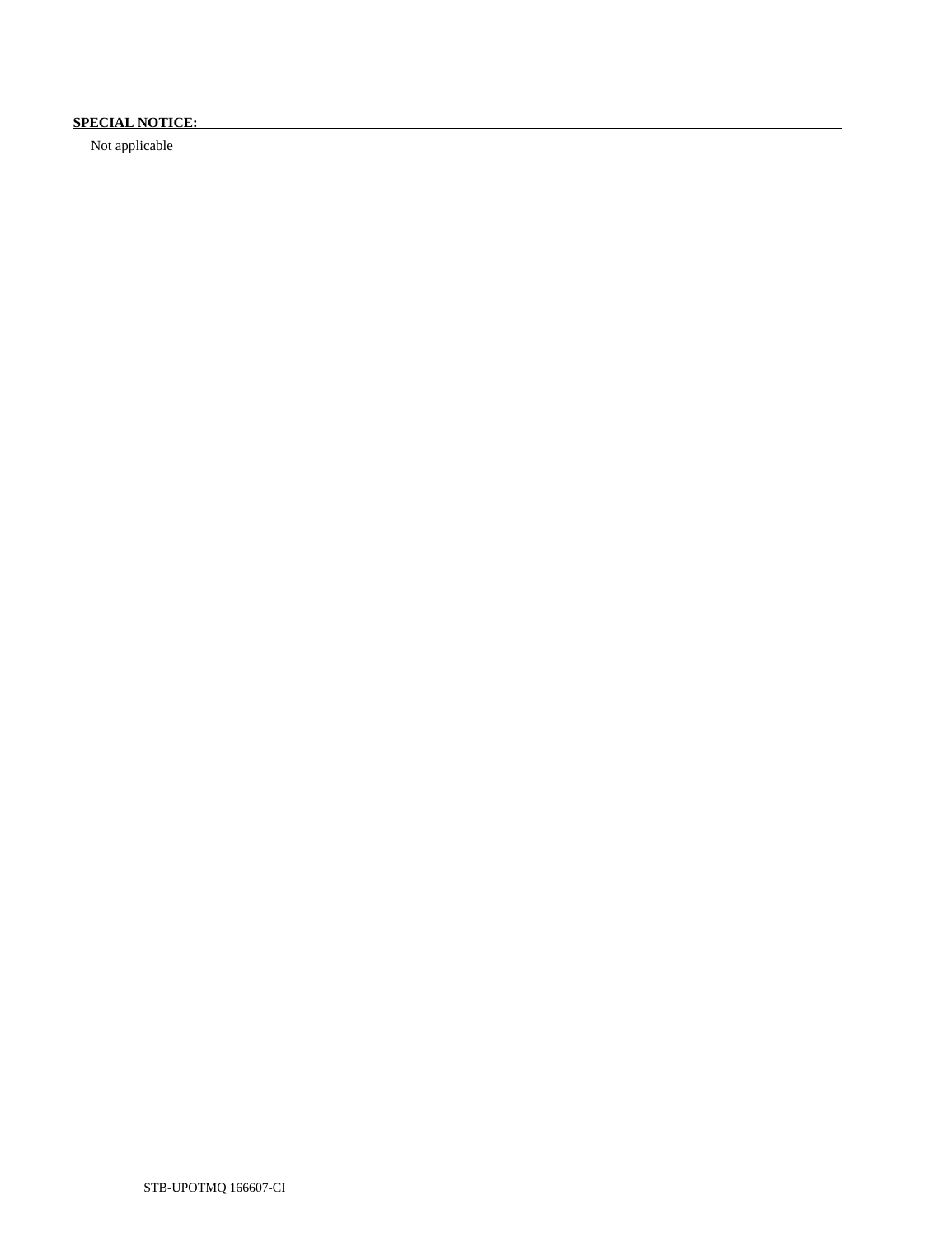OR - PORTLAND AGS consist of: ALBINA, OR **ADDITION**  ASTORIA, OR **ADDITION**  AUMSVILLE, OR **ADDITION**  AURORA, OR **ADDITION**  BARNES YARD, OR **ADDITION**  BATTERSON, OR **ADDITION**  BONNEVILLE, OR **ADDITION**  BRIDAL VEIL, OR **ADDITION**  BROOKS, OR **ADDITION**  BUXTON, OR **ADDITION**  CANBY, OR **ADDITION**  CLACKAMAS, OR **ADDITION**  COALCA, OR **ADDITION**  COCHRAN, OR **ADDITION**  DODSON, OR **ADDITION**  EAST MILWAUKIE, OR **ADDITION**  EAST PORTLAND, OR **ADDITION**  FIR, OR **ADDITION**  GARBALDI, OR **ADDITION**  GARIBALDI, OR **ADDITION**  GEER, OR **ADDITION**  GERVAIS, OR **ADDITION**  HEMLOCK, OR **ADDITION**  HITO, OR **ADDITION**  HUBBARD, OR **ADDITION**  KENTON, OR **ADDITION**  LAKE YARD, OR **ADDITION**  LIBERAL, OR **ADDITION**  MILWAUKIE, OR **ADDITION**  MOHLER, OR **ADDITION**  MT ANGEL, OR **ADDITION**  NORTH PORTLAND, OR **ADDITION**  OREGON CITY, OR **ADDITION**  OSWEGO, OR **ADDITION**  PORTLAND, OR **ADDITION**  PRATUM, OR **ADDITION**  PULP, OR **ADDITION**  RENARD, OR **ADDITION**  RIVER GATE, OR **ADDITION**  ROCKWOOD, OR **ADDITION**  SHAW, OR **ADDITION**  SILVERTON, OR **ADDITION**  ST JOHNS, OR **ADDITION**  STAYTON, OR **ADDITION**  TILLAMOOK, OR **ADDITION**  TROUTDALE, OR **ADDITION**  WARRENTON, OR **ADDITION**  WEST LINN, OR **ADDITION**  WHEELER, OR **ADDITION**  WOODBURN, OR **ADDITION**  AMPERE, WA **ADDITION**  BARBERTON, WA **ADDITION**  BATTLE GROUND, WA **ADDITION**  BRUSH PRAIRIE, WA **ADDITION**  CAMAS, WA **ADDITION**  CASTLE ROCK, WA **ADDITION**  CATHLAMET, WA **ADDITION**  CHELATCHIE, WA **ADDITION**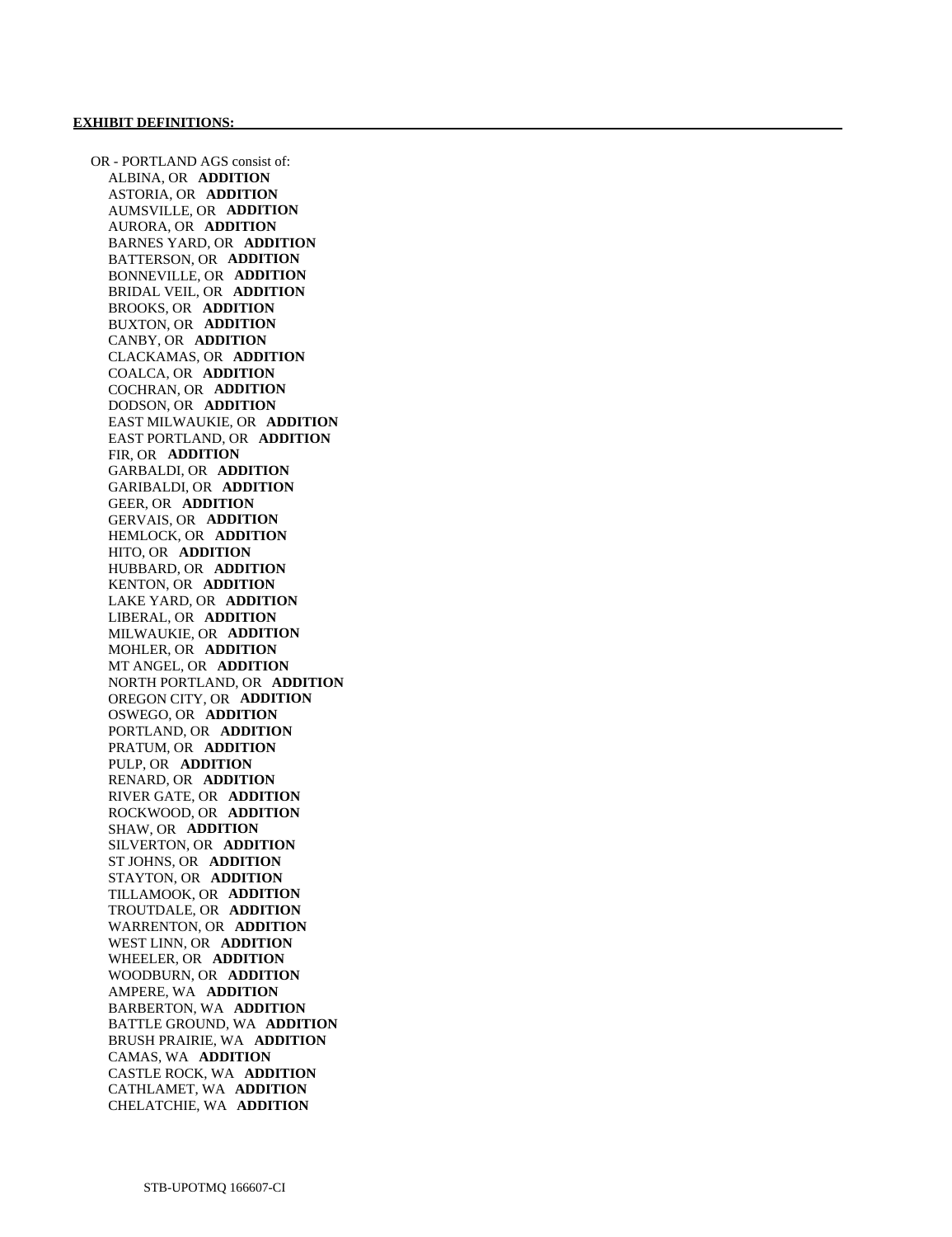COLUMBIA JCT, WA **ADDITION**  HEISON, WA **ADDITION**  HOMAN, WA **ADDITION**  KALAMA, WA **ADDITION**  KELSO, WA **ADDITION**  LONGVIEW, WA **ADDITION**  OSTRANDER, WA **ADDITION**  RIDGEFIELD, WA **ADDITION**  ROCKY POINT, WA **ADDITION**  RYE JCT, WA **ADDITION**  VANCOUVER, WA **ADDITION**  VANCOUVER JCT, WA **ADDITION**  WASHOUGAL, WA **ADDITION**  WOODLAND, WA **ADDITION**  YACOLT, WA **ADDITION**  TX - HOUSTON AGS consist of: AB CHANCE, TX **ADDITION**  ALDINE, TX **ADDITION**  ALGOA, TX **ADDITION**  ALLENHURST, TX **ADDITION**  ALMEDA, TX **ADDITION**  ALVIN, TX **ADDITION**  AMELBULK, TX **ADDITION**  AMELIA, TX **ADDITION**  AMES, TX **ADDITION**  ANGLETON, TX **ADDITION**  ARCOLA, TX **ADDITION**  ARENAL, TX **ADDITION**  ARMCO, TX **ADDITION**  ATRECO, TX **ADDITION**  AUDREY, TX **ADDITION**  BANCROFT, TX **ADDITION**  BARBOURS CUT, TX **ADDITION**  BASIN YARD, TX **ADDITION**  BAY CITY, TX **ADDITION**  BAYPORT, TX **ADDITION**  BAYTOWN, TX **ADDITION**  BEAUMONT, TX **ADDITION**  BENDER, TX **ADDITION**  BESSMAY, TX **ADDITION**  BILLPARK, TX **ADDITION**  BLESSING, TX **ADDITION**  BOBSHER, TX **ADDITION**  BOOTH YARD, TX **ADDITION**  BRAZORIA, TX **ADDITION**  BROOKSHIRE, TX **ADDITION**  BUCKEYE, TX **ADDITION**  CAMP STRAKE, TX **ADDITION**  CANDLERIDGE, TX **ADDITION**  CARDIFF, TX **ADDITION**  CAT SPRING, TX **ADDITION**  CHAISON, TX **ADDITION**  CHANNELVIEW, TX **ADDITION**  CHINA, TX **ADDITION**  CHOCOLATE BAYOU, TX **ADDITION**  CLEVELAND, TX **ADDITION**  CLUTE, TX **ADDITION**  COADY, TX **ADDITION**  CONNELL, TX **ADDITION**  CONROE, TX **ADDITION**  COTTON CREEK, TX **ADDITION**  CROSBY, TX **ADDITION**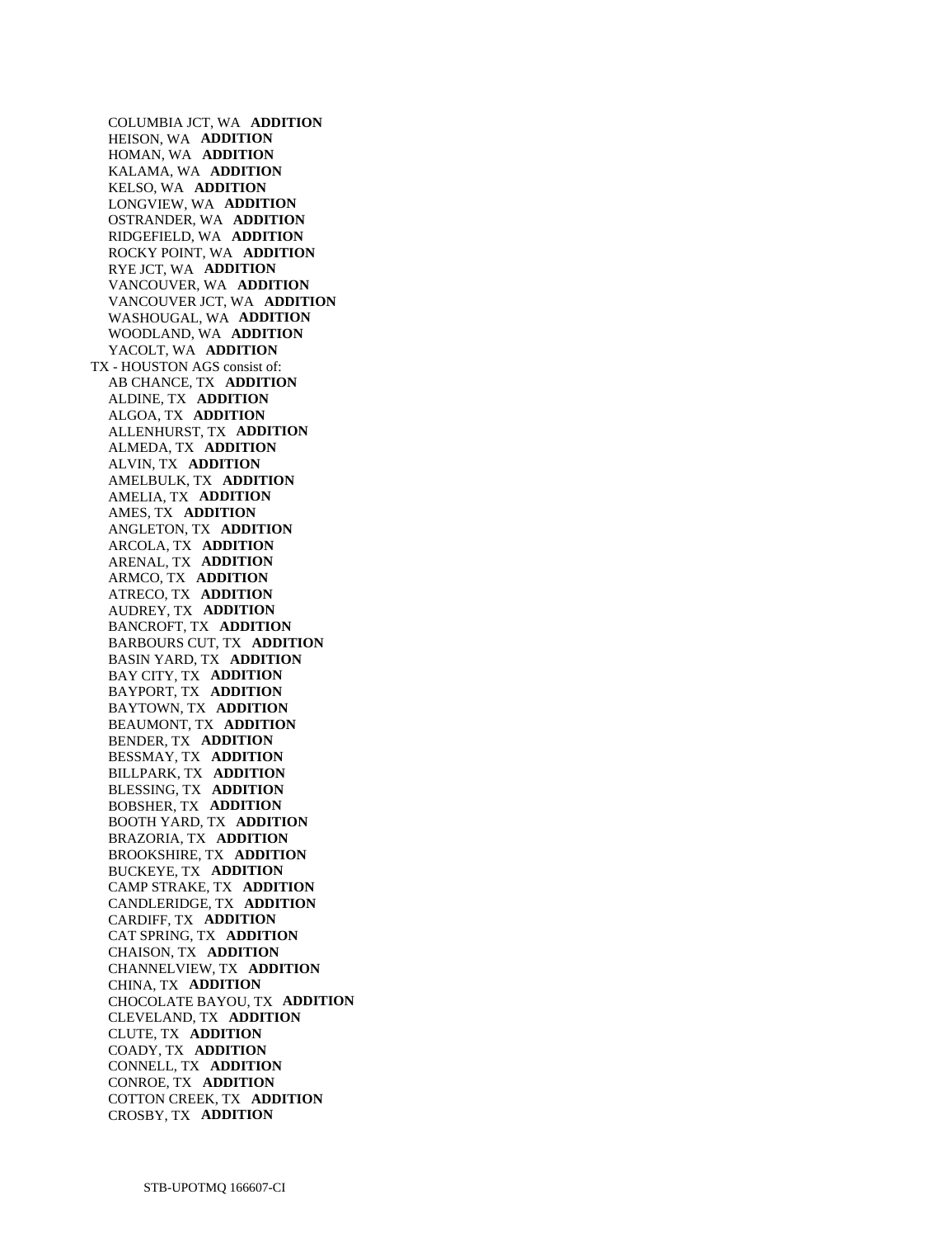CYPRESS, TX **ADDITION**  DANBURY, TX **ADDITION**  DAWES, TX **ADDITION**  DAYTON, TX **ADDITION**  DAYTON STORAGE, TX **ADDITION**  DEER PARK, TX **ADDITION**  DEVERS, TX **ADDITION**  DICKINSON, TX **ADDITION**  DIXICO, TX **ADDITION**  DODGE, TX **ADDITION**  DOWLING, TX **ADDITION**  DYERSDALE, TX **ADDITION**  E BAYTOWN STORAGE, TX **ADDITION**  EAGLE LAKE, TX **ADDITION**  EAST BAYTOWN, TX **ADDITION**  EAST BERNARD, TX **ADDITION**  ELDON, TX **ADDITION**  ELDON JCT, TX **ADDITION**  ELIZABETH, TX **ADDITION**  ELMATON, TX **ADDITION**  ENGLEWOOD, TX **ADDITION**  FAIRBANKS, TX **ADDITION**  FAUNA, TX **ADDITION**  FELICIA, TX **ADDITION**  FERN, TX **ADDITION**  FONDREN, TX **ADDITION**  FORMOSA, TX **ADDITION**  FRANCIS, TX **ADDITION**  FREEPORT, TX **ADDITION**  FRESNO, TX **ADDITION**  GALENA PARK, TX **ADDITION**  GALVESTON, TX **ADDITION**  GENOA, TX **ADDITION**  GISH, TX **ADDITION**  GOODRICH, TX **ADDITION**  GRAYBURG, TX **ADDITION**  GROVES, TX **ADDITION**  GUFFEY, TX **ADDITION**  HARDIN, TX **ADDITION**  HARDY, TX **ADDITION**  HASTINGS, TX **ADDITION**  HEACKER, TX **ADDITION**  HEMPSTEAD, TX **ADDITION**  HIGHLANDS, TX **ADDITION**  HOCKLEY, TX **ADDITION**  HOSKINS JCT, TX **ADDITION**  HOUSTON, TX **ADDITION**  HUFFMAN, TX **ADDITION**  HUFSMITH, TX **ADDITION**  HULL, TX **ADDITION**  HUMBLE, TX **ADDITION**  IGLOO SPUR, TX **ADDITION**  JETERO, TX **ADDITION**  JOYCE, TX **ADDITION**  KATY, TX **ADDITION**  KENEFICK, TX **ADDITION**  KILOWATT, TX **ADDITION**  KORF, TX **ADDITION**  LA MARQUE, TX **ADDITION**  LA PORTE, TX **ADDITION**  LA WARD, TX **ADDITION**  LAPACIFIC, TX **ADDITION**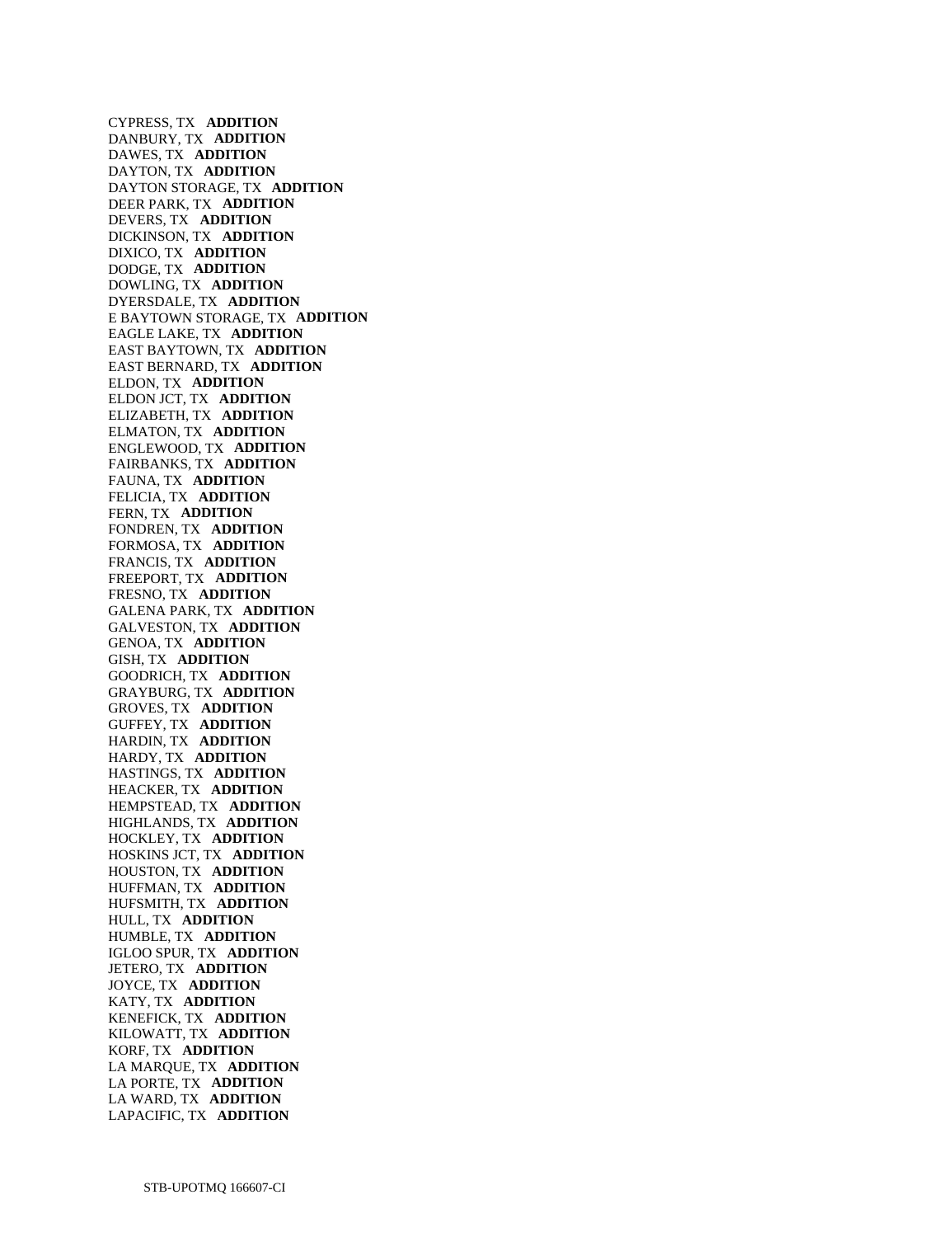LEAGUE CITY, TX **ADDITION**  LIBERTY, TX **ADDITION**  LISSIE, TX **ADDITION**  LIVERPOOL, TX **ADDITION**  LIVINGSTON, TX **ADDITION**  LOCKWOOD, TX **ADDITION**  LOIS, TX **ADDITION**  MAGNOLIA, TX **ADDITION**  MANTU, TX **ADDITION**  MARKET ST YARD, TX **ADDITION**  MARTHA, TX **ADDITION**  MCDONOUGH, TX **ADDITION**  MCHATTIE, TX **ADDITION**  MEDIO, TX **ADDITION**  MELENDY, TX **ADDITION**  MIMS, TX **ADDITION**  MISSOURI CITY, TX **ADDITION**  MONT BELVIEU, TX **ADDITION**  MYKAWA, TX **ADDITION**  NADEAU, TX **ADDITION**  NEDERLAND, TX **ADDITION**  NEW WAVERLY, TX **ADDITION**  NOME, TX **ADDITION**  OLCOTT, TX **ADDITION**  OLD OCEAN, TX **ADDITION**  ORANGE, TX **ADDITION**  PASADENA, TX **ADDITION**  PEARLAND, TX **ADDITION**  PEDECO, TX **ADDITION**  PEVETO, TX **ADDITION**  PHELPS, TX **ADDITION**  PIERCE JCT, TX **ADDITION**  PINEHURST, TX **ADDITION**  PORT ACRES, TX **ADDITION**  PORT ARTHUR, TX **ADDITION**  PORT NECHES, TX **ADDITION**  PRAIRIE VIEW, TX **ADDITION**  RAMSEY, TX **ADDITION**  RAYWOOD, TX **ADDITION**  RESCAR, TX **ADDITION**  RICHMOND, TX **ADDITION**  ROSENBERG, TX **ADDITION**  RULIFF, TX **ADDITION**  SALT MINE SPUR, TX **ADDITION**  SAN JACINTO, TX **ADDITION**  SAN LEON, TX **ADDITION**  SANDUNE, TX **ADDITION**  SCHINDLER, TX **ADDITION**  SEABROOK, TX **ADDITION**  SEALY, TX **ADDITION**  SHELDON, TX **ADDITION**  SINCO, TX **ADDITION**  SKULL CREEK, TX **ADDITION**  SMITHERS LAKE, TX **ADDITION**  SMITHS BLUFF, TX **ADDITION**  SOUTH BAY CITY, TX **ADDITION**  SPENCE, TX **ADDITION**  SPINDLETOP, TX **ADDITION**  SPLENDORA, TX **ADDITION**  SPRING, TX **ADDITION**  STAFFORD, TX **ADDITION**  STALLINGS, TX **ADDITION**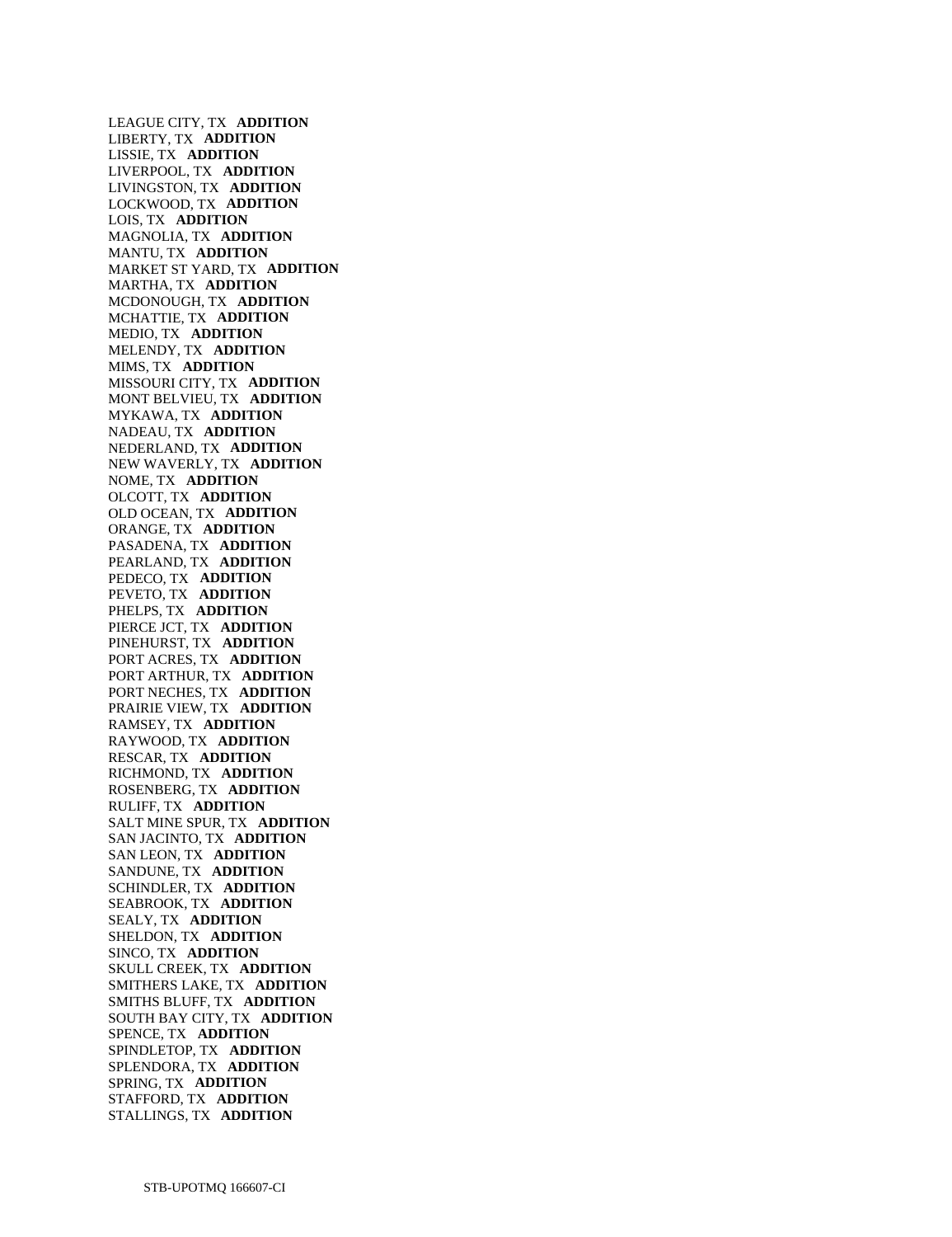STEELTOWN, TX **ADDITION**  STELLA, TX **ADDITION**  STRANG, TX **ADDITION**  SUGAR LAND, TX **ADDITION**  SWEENY, TX **ADDITION**  TAMINA, TX **ADDITION**  TEXAS CITY, TX **ADDITION**  TEXAS CITY JCT, TX **ADDITION**  TOWNLEY, TX **ADDITION**  VIDOR, TX **ADDITION**  VIRGINIA POINT, TX **ADDITION**  VITERBO, TX **ADDITION**  WALLER, TX **ADDITION**  WEBSTER, TX **ADDITION**  WEST JUNCTION, TX **ADDITION**  WEST PORT ARTHUR, TX **ADDITION**  WESTFIELD, TX **ADDITION**  WILLIAMS, TX **ADDITION**  WILLIS, TX **ADDITION**  ZUMMO, TX **ADDITION**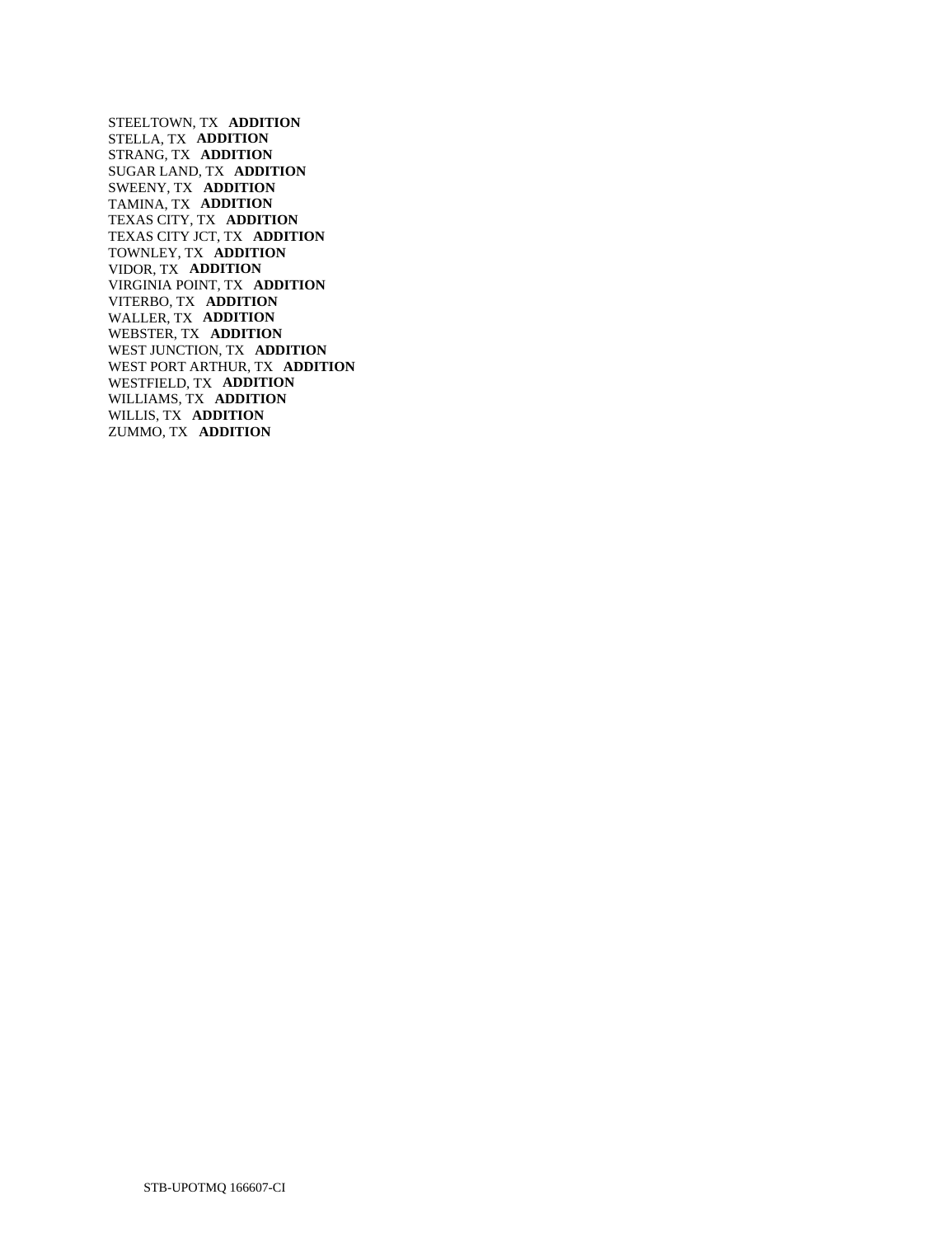

STB-UPOTMQ 166686-D

# **UNION PACIFIC RAILROAD COMPANY**

# **AMENDED CONTRACT SUMMARY**

**Issued:**  November 12, 2021

**Effective:** January 1, 2021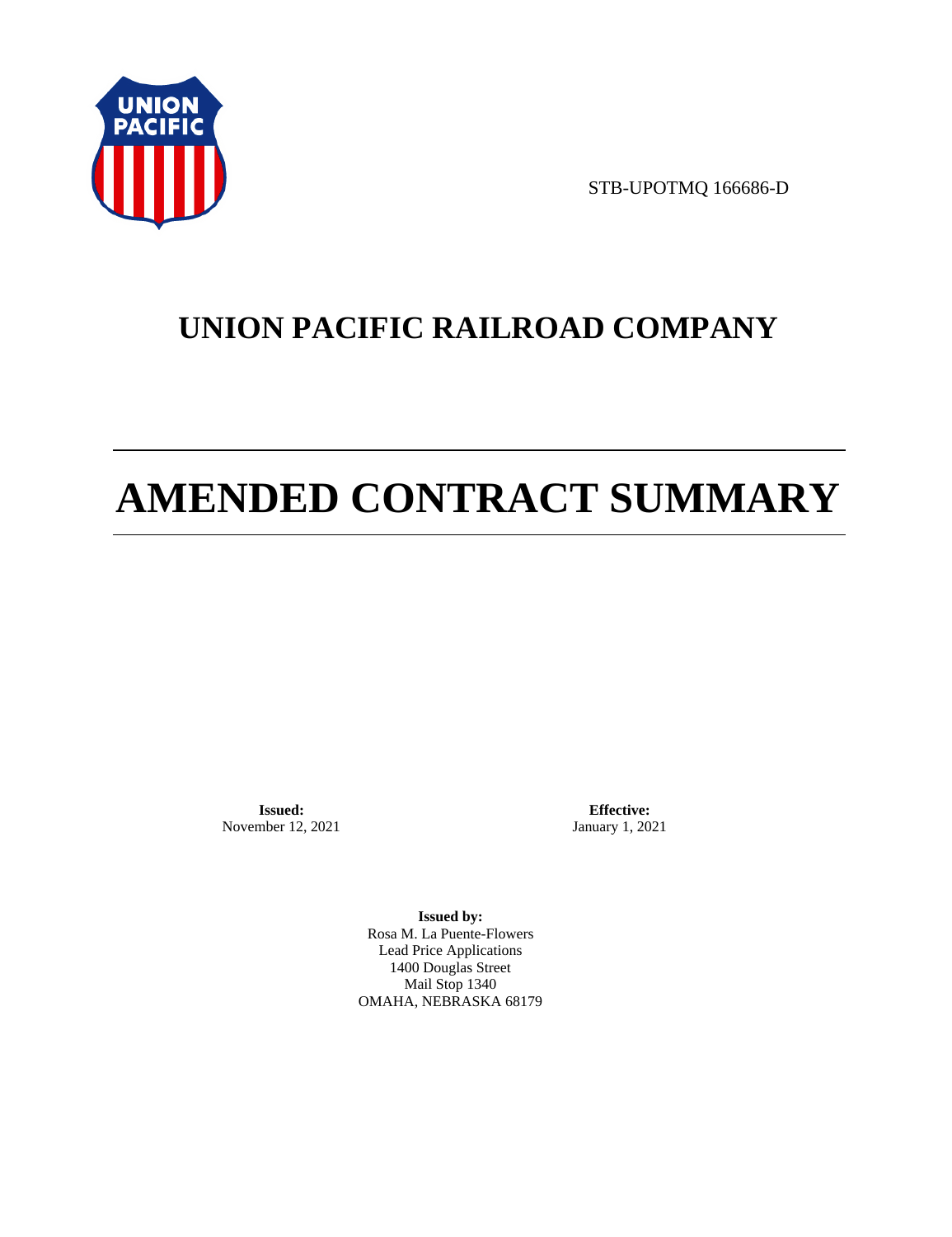UNION PACIFIC RAILROAD COMPANY 1400 Douglas St. Omaha, NE 68179

### **COMMODITY:**

Wheat Exc.Buckwheat See 01139 **ADDITION** 

### **SHIPPER:**

 FRONTIER AG INC **ADDITION**  SHAY GRAIN CO **ADDITION** 

### **ORIGIN(S):**

 REXFORD, KS **ADDITION**  KANORADO, KS **ADDITION** 

### **DESTINATION(S):**

 AVON, IA **ADDITION**  NEW BRAUNFELS, TX **ADDITION**  TOLLESON, AZ **ADDITION** 

### **PORT(S):**

Not Applicable

### **DURATION:**

 Effective Date: January 1, 2021 Amendment Effective Date: January 1, 2021 **ADDITION**  Expiration Date: December 31, 2021 **EXTENSION** 

## **RAIL CAR DATA:**

No cars dedicated to service under this Contract. Cars are provided on a common carrier basis only.

# **RATES & CHARGES:**

Subject to increases.

### **VOLUME:**

Single Car Shipments **ADDITION** 

# **SPECIAL FEATURES:**

 Special Switching Provision Not Applicable. This change pertained only to confidential data. (Switching)

### **SPECIAL NOTICE:**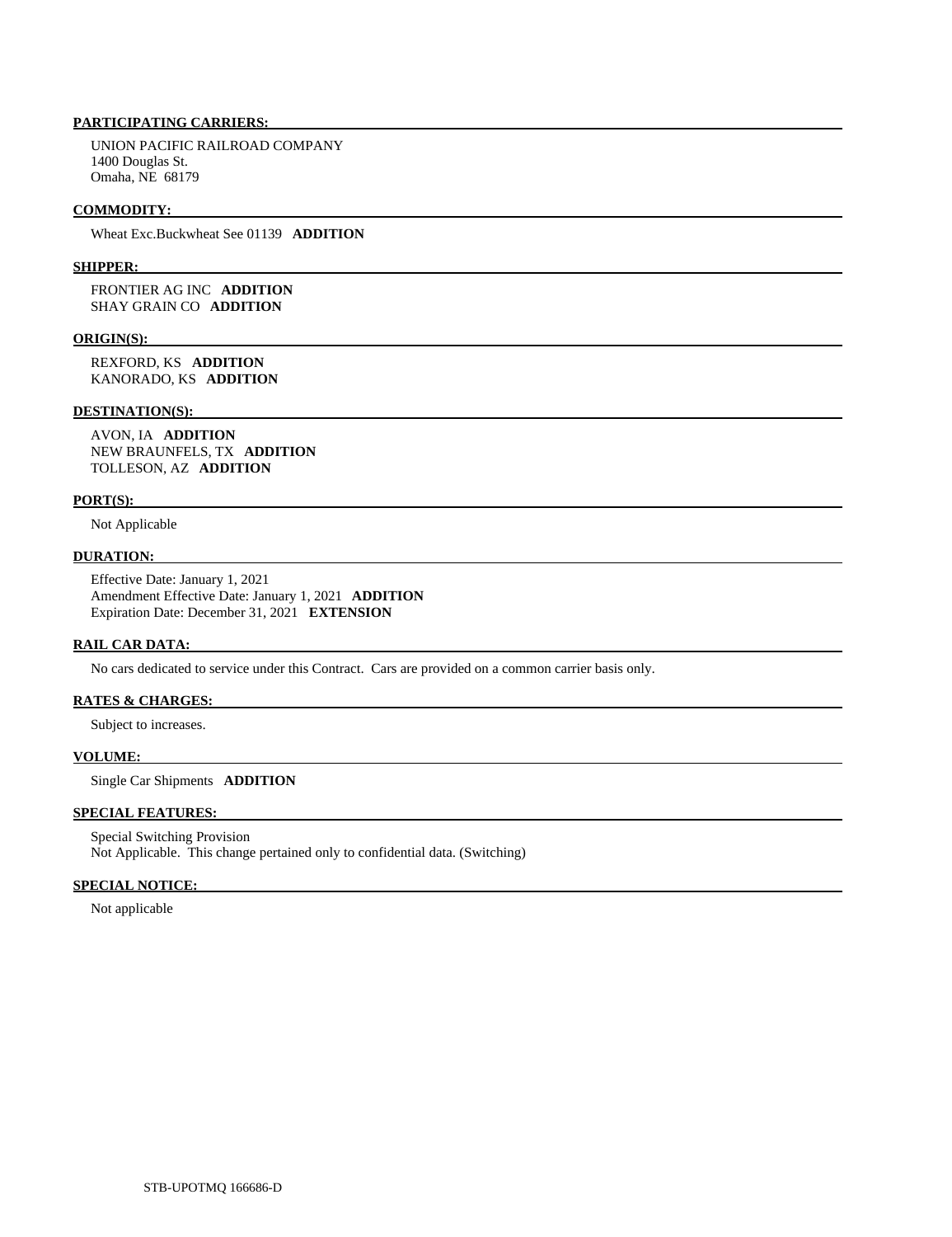

STB-UPOTMQ 166753-U

# **UNION PACIFIC RAILROAD COMPANY**

# **AMENDED CONTRACT SUMMARY**

**Issued:**  November 11, 2021

**Effective:** January 1, 2021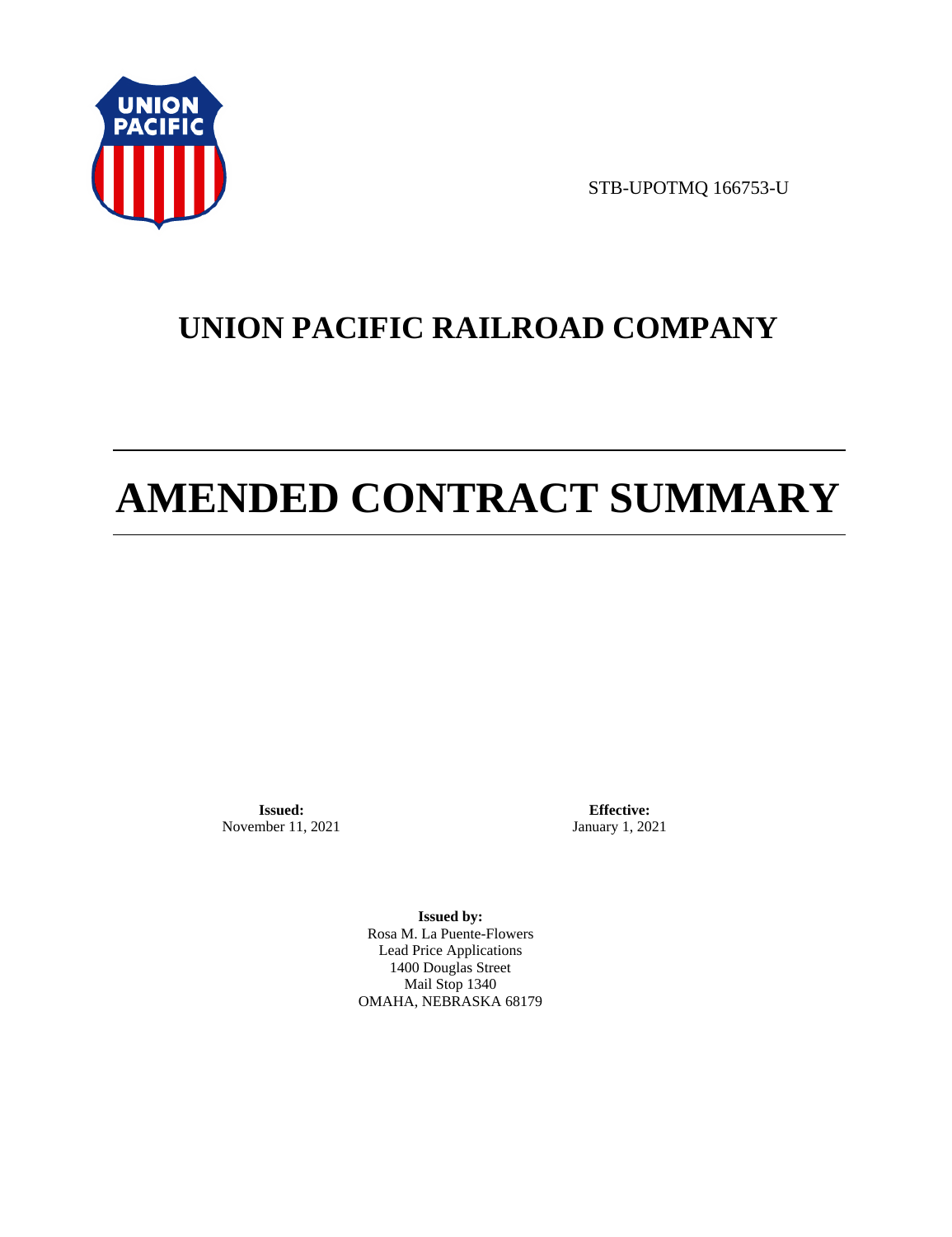UNION PACIFIC RAILROAD COMPANY 1400 Douglas St. Omaha, NE 68179

### **COMMODITY:**

 Wheat Flour Exc.Blended Or Prepared See 20451- 20452 **ADDITION**  Wheat Exc.Buckwheat See 01139 **ADDITION** 

### **SHIPPER:**

ARDENT MILLS LLC **ADDITION** 

### **ORIGIN(S):**

 EAST MINNEAPOLIS, MN **ADDITION**  NORTH PLATTE, NE **ADDITION**  EAST ST LOUIS, IL **ADDITION**  RIRIE, ID **ADDITION**  WORDEN, OR **ADDITION**  KANSAS CITY, MO **ADDITION**  EVANSVILLE, WI **ADDITION**  DANVILLE, IL **ADDITION**  CHAPPELL, NE **ADDITION**  COUNCIL BLUFFS, IA **ADDITION**  MANKATO, MN **ADDITION**  OMAHA, NE **ADDITION**  FRUITA, CO **ADDITION**  CHICAGO, IL **ADDITION**  VERNON, CA **ADDITION**  COMMERCE CITY, CO **ADDITION** 

### **DESTINATION(S):**

 PORT ALLEN, LA **ADDITION**  DENVER, CO **ADDITION**  COMMERCE CITY, CO **ADDITION**  KENOSHA, WI **ADDITION**  EAST ST LOUIS, IL **ADDITION**  LAREDO, TX **ADDITION**  ALTON, IL **ADDITION**  WICHITA, KS **ADDITION**  CHICAGO, IL **ADDITION**  OMAHA, NE **ADDITION**  COLTON, CA **ADDITION**  MCCLELLAN PARK, CA **ADDITION**  OGDEN, UT **ADDITION** 

### **PORT(S):**

Not Applicable

#### **DURATION:**

 Effective Date: January 1, 2021 Amendment Effective Date: January 1, 2021 **ADDITION**  Expiration Date: December 31, 2021 **EXTENSION** 

### **RAIL CAR DATA:**

No cars dedicated to service under this Contract. Cars are provided on a common carrier basis only.

### **RATES & CHARGES:**

Subject to increases.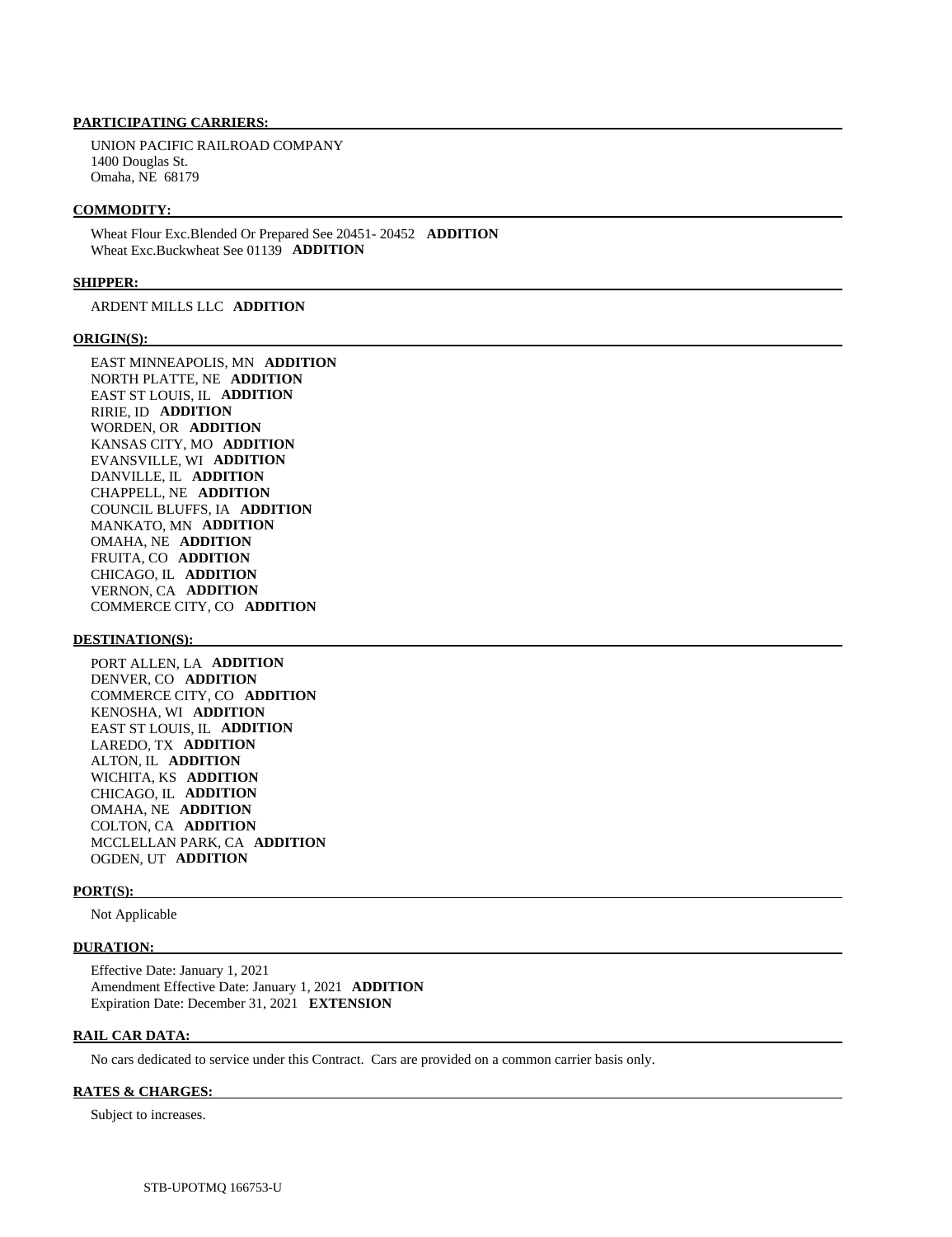# **VOLUME:**

 Minimum shipment of 107 carloads. **ADDITION**  Multiple Car Shipments **ADDITION** 

# **SPECIAL FEATURES:**

 Special Switching Provision Not Applicable. This change pertained only to confidential data. (Switching)

# **SPECIAL NOTICE:**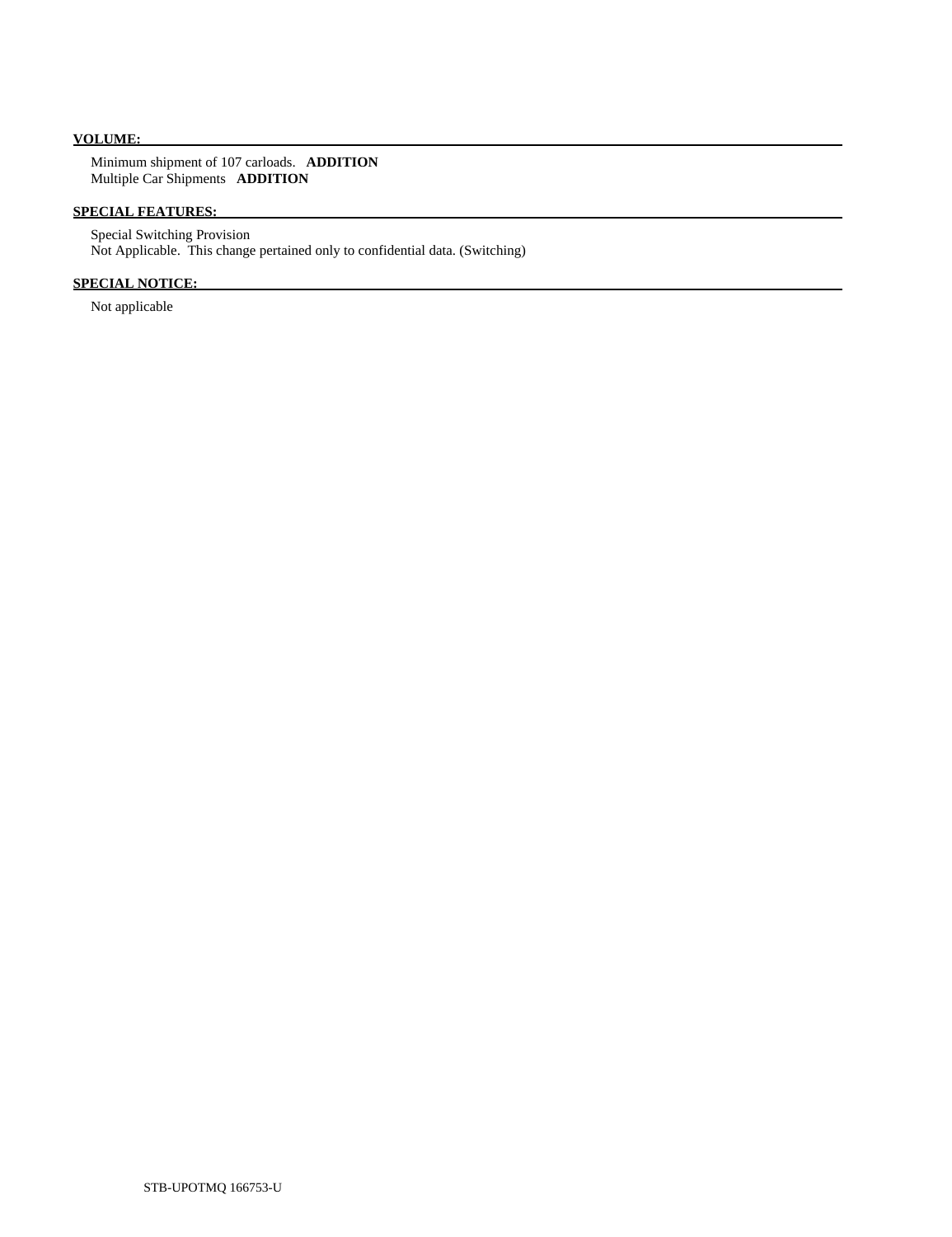

STB-UPOTMQ 167192-K

# **UNION PACIFIC RAILROAD COMPANY**

# **AMENDED CONTRACT SUMMARY**

**Issued:**  November 11, 2021

**Effective:** January 1, 2021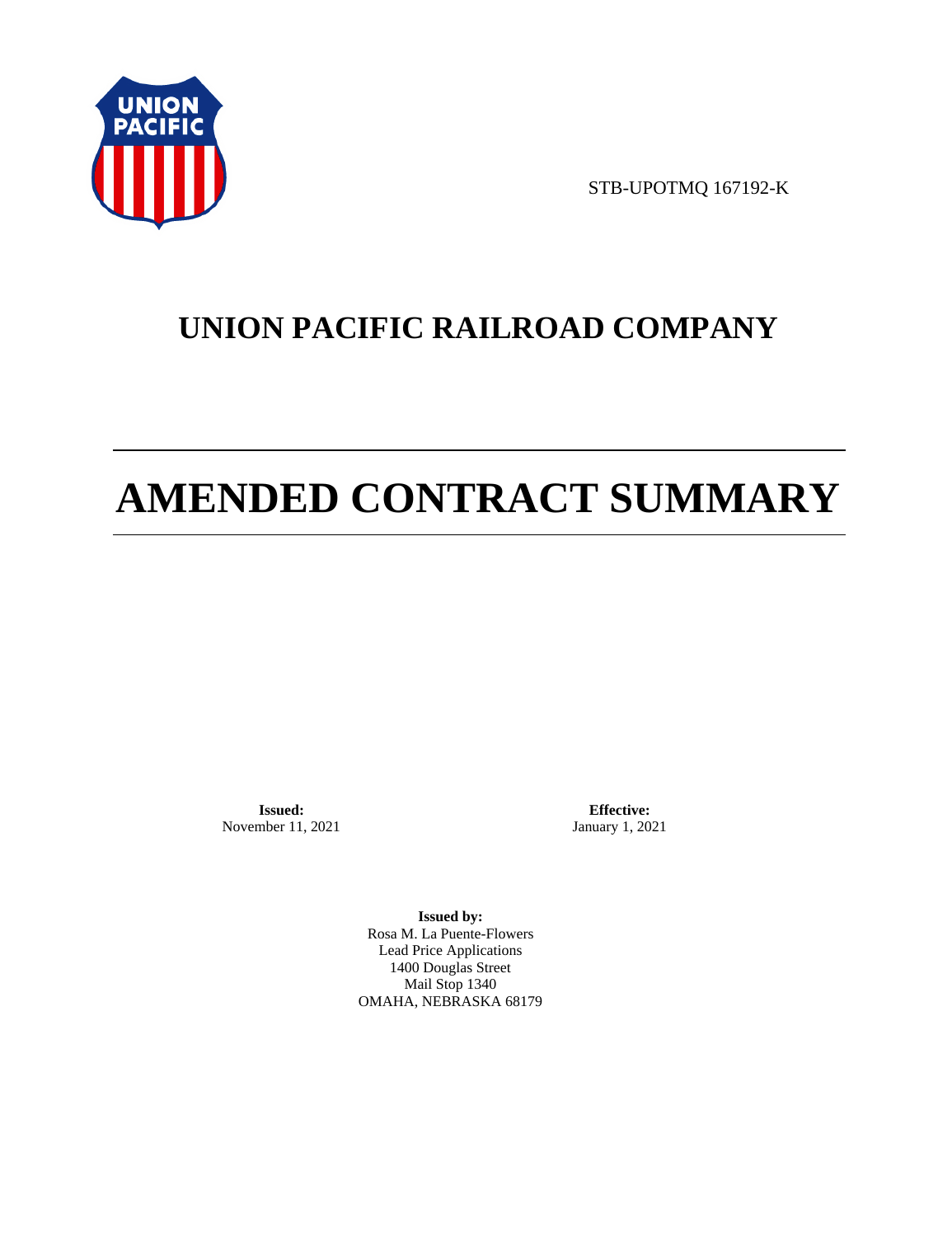### KCSM **ADDITION**

 UNION PACIFIC RAILROAD COMPANY 1400 Douglas St. Omaha, NE 68179

### **COMMODITY:**

 Sorghum Grains **ADDITION**  Wheat Exc.Buckwheat See 01139 **ADDITION** 

### **SHIPPER:**

BARTLETT AND COMPANY LP **ADDITION** 

#### **ORIGIN(S):**

 GREAT BEND, KS **ADDITION**  WICHITA, KS **ADDITION**  CHICAGO, IL **ADDITION**  COUNCIL BLUFFS, IA **ADDITION** 

### **DESTINATION(S):**

 TX - HOUSTON AGS (See Exhibit Definition) CORPUS CHRISTI, TX **ADDITION**  CHICAGO, IL **ADDITION**  OR - PORTLAND AGS (See Exhibit Definition) WA - SEATTLE AGS (See Exhibit Definition) CHICALOTE, AG **ADDITION**  CUAUTITLAN, EM **ADDITION**  TLALNEPANTLA, EM **ADDITION**  AHORCADO, QA **ADDITION**  LAREDO, TX **ADDITION**  FAIRFAX, KS **ADDITION** 

#### **PORT(S):**

Not Applicable

### **DURATION:**

 Effective Date: January 1, 2021 Amendment Effective Date: January 1, 2021 **ADDITION**  Expiration Date: December 31, 2021 **EXTENSION** 

### **RAIL CAR DATA:**

No cars dedicated to service under this Contract. Cars are provided on a common carrier basis only.

### **RATES & CHARGES:**

Subject to increases.

#### **VOLUME:**

 Minimum shipment of 107 carloads. **ADDITION**  Multiple Car Shipments **ADDITION** 

### **SPECIAL FEATURES:**

 Special Switching Provision Not Applicable. This change pertained only to confidential data. (Switching)

# **SPECIAL NOTICE:**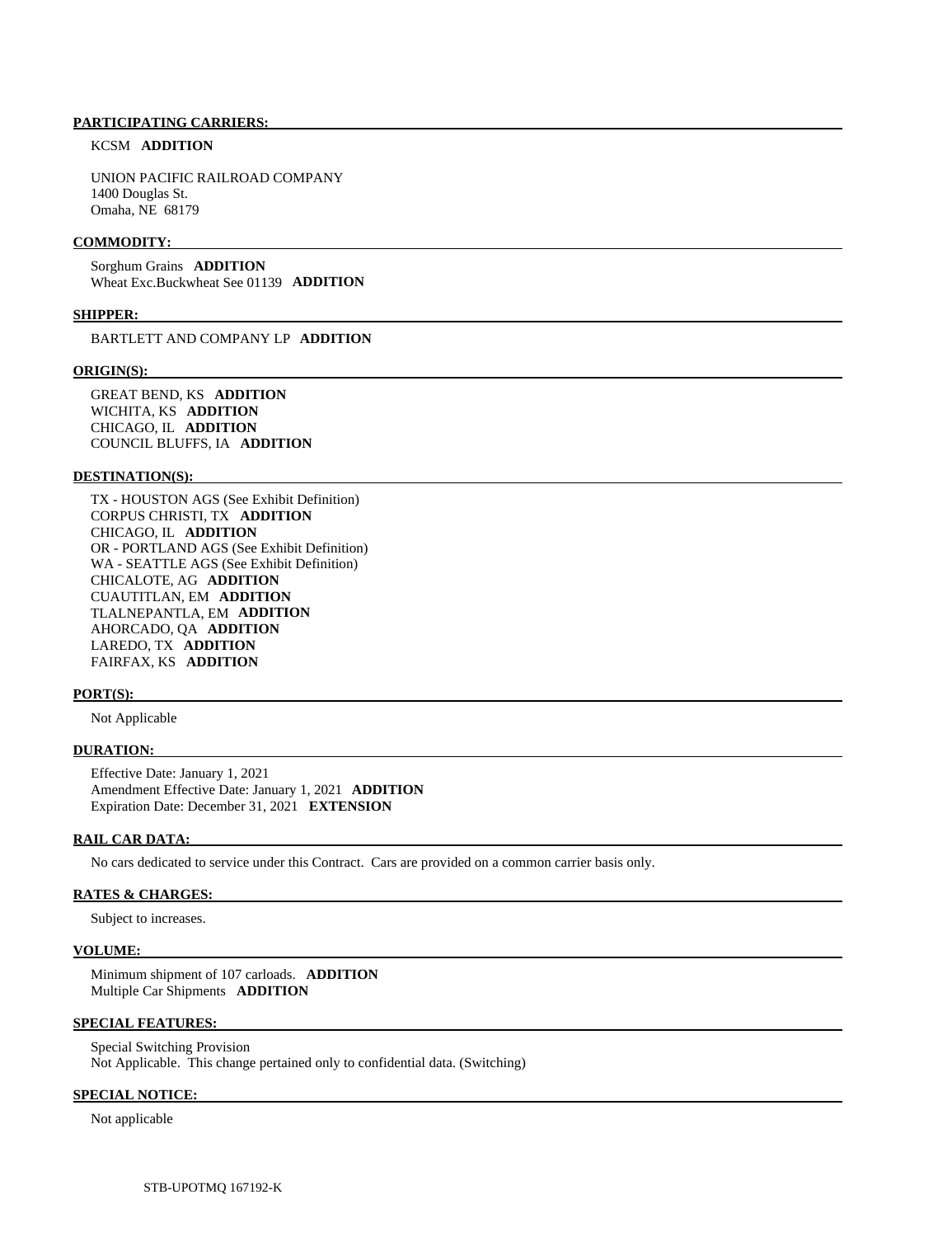TX - HOUSTON AGS consist of: AB CHANCE, TX **ADDITION**  ALDINE, TX **ADDITION**  ALGOA, TX **ADDITION**  ALLENHURST, TX **ADDITION**  ALMEDA, TX **ADDITION**  ALVIN, TX **ADDITION**  AMELBULK, TX **ADDITION**  AMELIA, TX **ADDITION**  AMES, TX **ADDITION**  ANGLETON, TX **ADDITION**  ARCOLA, TX **ADDITION**  ARENAL, TX **ADDITION**  ARMCO, TX **ADDITION**  ATRECO, TX **ADDITION**  AUDREY, TX **ADDITION**  BANCROFT, TX **ADDITION**  BARBOURS CUT, TX **ADDITION**  BASIN YARD, TX **ADDITION**  BAY CITY, TX **ADDITION**  BAYPORT, TX **ADDITION**  BAYTOWN, TX **ADDITION**  BEAUMONT, TX **ADDITION**  BENDER, TX **ADDITION**  BESSMAY, TX **ADDITION**  BILLPARK, TX **ADDITION**  BLESSING, TX **ADDITION**  BOBSHER, TX **ADDITION**  BOOTH YARD, TX **ADDITION**  BRAZORIA, TX **ADDITION**  BROOKSHIRE, TX **ADDITION**  BUCKEYE, TX **ADDITION**  CAMP STRAKE, TX **ADDITION**  CANDLERIDGE, TX **ADDITION**  CARDIFF, TX **ADDITION**  CAT SPRING, TX **ADDITION**  CHAISON, TX **ADDITION**  CHANNELVIEW, TX **ADDITION**  CHINA, TX **ADDITION**  CHOCOLATE BAYOU, TX **ADDITION**  CLEVELAND, TX **ADDITION**  CLUTE, TX **ADDITION**  COADY, TX **ADDITION**  CONNELL, TX **ADDITION**  CONROE, TX **ADDITION**  COTTON CREEK, TX **ADDITION**  CROSBY, TX **ADDITION**  CYPRESS, TX **ADDITION**  DANBURY, TX **ADDITION**  DAWES, TX **ADDITION**  DAYTON, TX **ADDITION**  DAYTON STORAGE, TX **ADDITION**  DEER PARK, TX **ADDITION**  DEVERS, TX **ADDITION**  DICKINSON, TX **ADDITION**  DIXICO, TX **ADDITION**  DODGE, TX **ADDITION**  DOWLING, TX **ADDITION**  DYERSDALE, TX **ADDITION**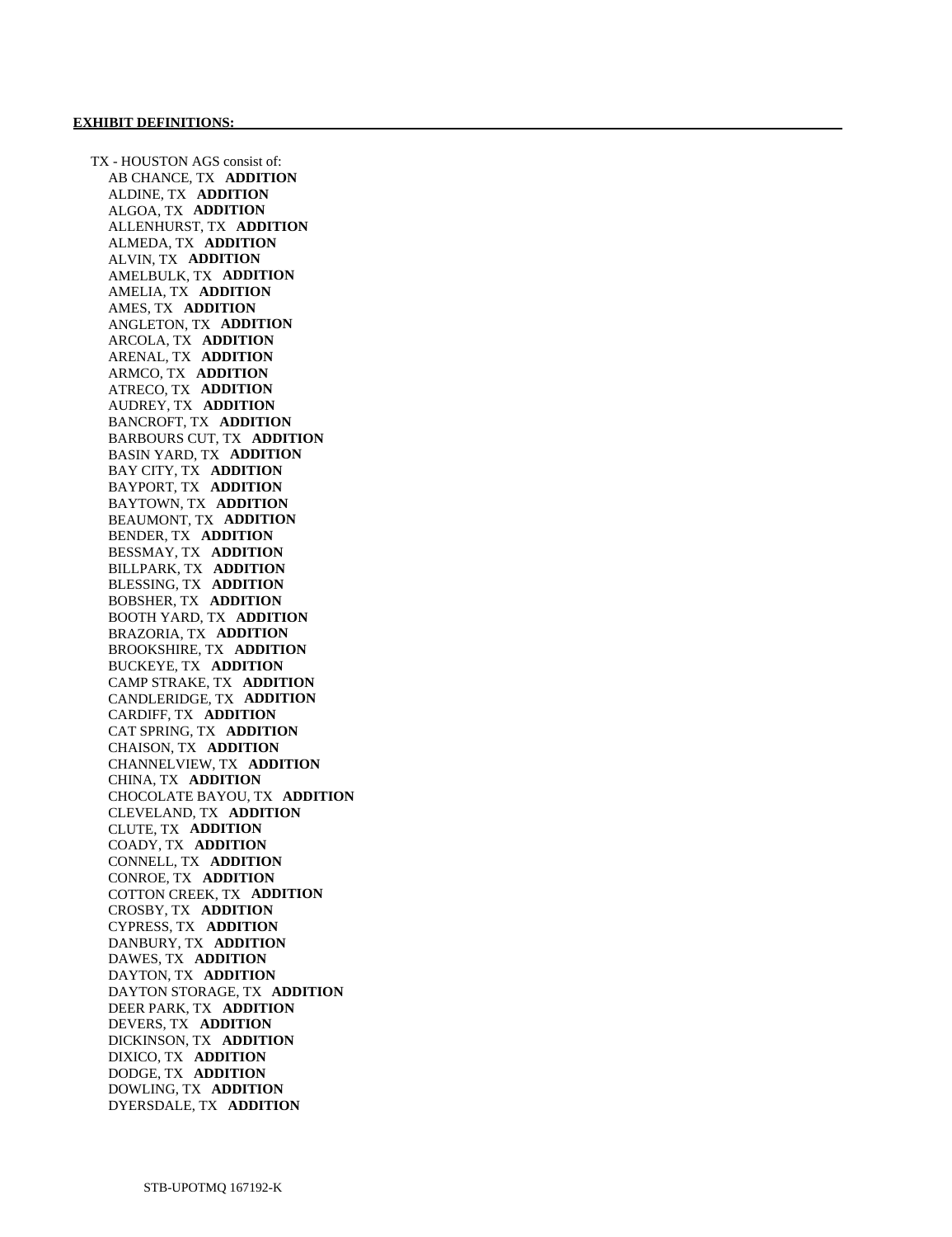E BAYTOWN STORAGE, TX **ADDITION**  EAGLE LAKE, TX **ADDITION**  EAST BAYTOWN, TX **ADDITION**  EAST BERNARD, TX **ADDITION**  ELDON, TX **ADDITION**  ELDON JCT, TX **ADDITION**  ELIZABETH, TX **ADDITION**  ELMATON, TX **ADDITION**  ENGLEWOOD, TX **ADDITION**  FAIRBANKS, TX **ADDITION**  FAUNA, TX **ADDITION**  FELICIA, TX **ADDITION**  FERN, TX **ADDITION**  FONDREN, TX **ADDITION**  FORMOSA, TX **ADDITION**  FRANCIS, TX **ADDITION**  FREEPORT, TX **ADDITION**  FRESNO, TX **ADDITION**  GALENA PARK, TX **ADDITION**  GALVESTON, TX **ADDITION**  GENOA, TX **ADDITION**  GISH, TX **ADDITION**  GOODRICH, TX **ADDITION**  GRAYBURG, TX **ADDITION**  GROVES, TX **ADDITION**  GUFFEY, TX **ADDITION**  HARDIN, TX **ADDITION**  HARDY, TX **ADDITION**  HASTINGS, TX **ADDITION**  HEACKER, TX **ADDITION**  HEMPSTEAD, TX **ADDITION**  HIGHLANDS, TX **ADDITION**  HOCKLEY, TX **ADDITION**  HOSKINS JCT, TX **ADDITION**  HOUSTON, TX **ADDITION**  HUFFMAN, TX **ADDITION**  HUFSMITH, TX **ADDITION**  HULL, TX **ADDITION**  HUMBLE, TX **ADDITION**  IGLOO SPUR, TX **ADDITION**  JETERO, TX **ADDITION**  JOYCE, TX **ADDITION**  KATY, TX **ADDITION**  KENEFICK, TX **ADDITION**  KILOWATT, TX **ADDITION**  KORF, TX **ADDITION**  LA MARQUE, TX **ADDITION**  LA PORTE, TX **ADDITION**  LA WARD, TX **ADDITION**  LAPACIFIC, TX **ADDITION**  LEAGUE CITY, TX **ADDITION**  LIBERTY, TX **ADDITION**  LISSIE, TX **ADDITION**  LIVERPOOL, TX **ADDITION**  LIVINGSTON, TX **ADDITION**  LOCKWOOD, TX **ADDITION**  LOIS, TX **ADDITION**  MAGNOLIA, TX **ADDITION**  MANTU, TX **ADDITION**  MARKET ST YARD, TX **ADDITION**  MARTHA, TX **ADDITION**  MCDONOUGH, TX **ADDITION**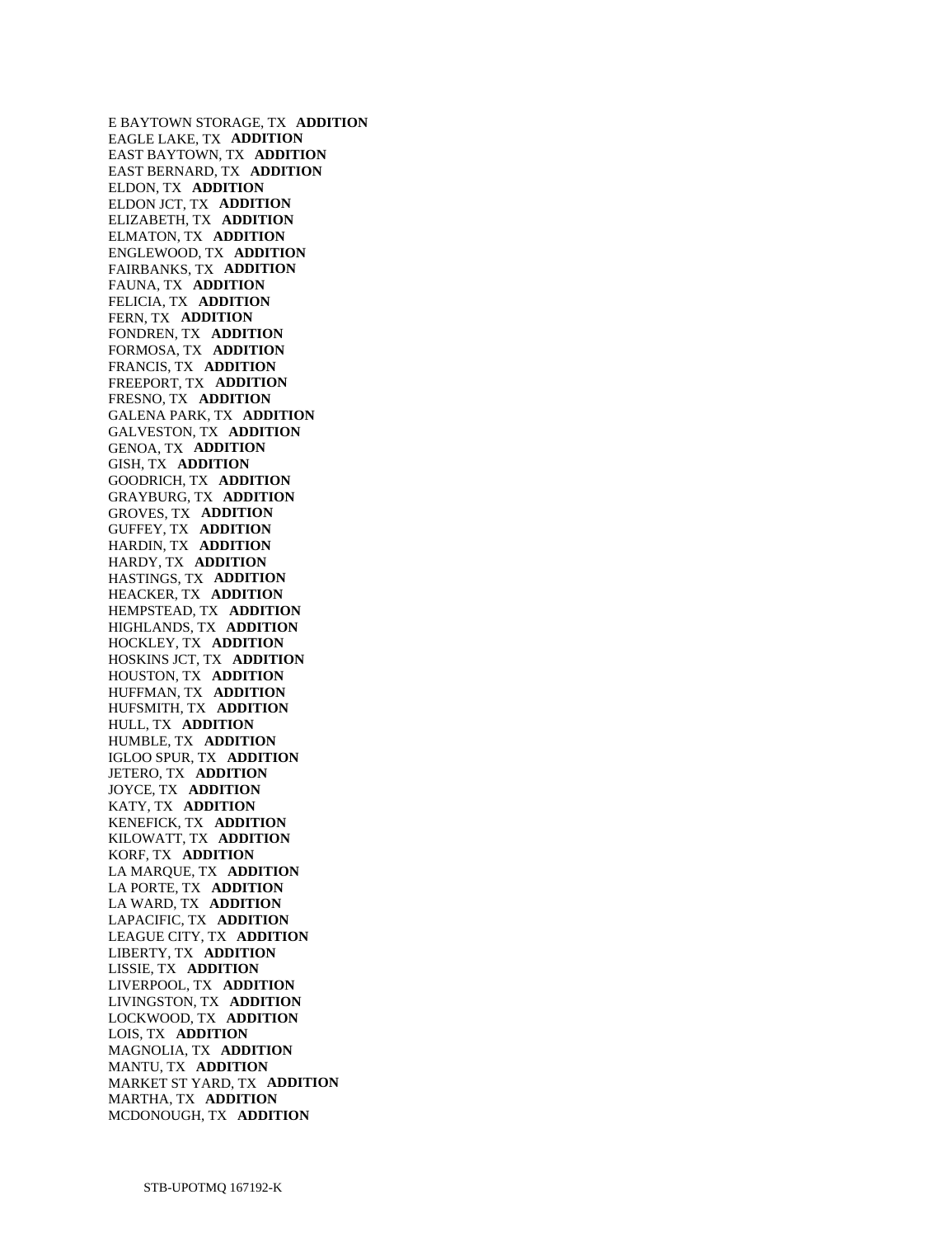MCHATTIE, TX **ADDITION**  MEDIO, TX **ADDITION**  MELENDY, TX **ADDITION**  MIMS, TX **ADDITION**  MISSOURI CITY, TX **ADDITION**  MONT BELVIEU, TX **ADDITION**  MYKAWA, TX **ADDITION**  NADEAU, TX **ADDITION**  NEDERLAND, TX **ADDITION**  NEW WAVERLY, TX **ADDITION**  NOME, TX **ADDITION**  OLCOTT, TX **ADDITION**  OLD OCEAN, TX **ADDITION**  ORANGE, TX **ADDITION**  PASADENA, TX **ADDITION**  PEARLAND, TX **ADDITION**  PEDECO, TX **ADDITION**  PEVETO, TX **ADDITION**  PHELPS, TX **ADDITION**  PIERCE JCT, TX **ADDITION**  PINEHURST, TX **ADDITION**  PORT ACRES, TX **ADDITION**  PORT ARTHUR, TX **ADDITION**  PORT NECHES, TX **ADDITION**  PRAIRIE VIEW, TX **ADDITION**  RAMSEY, TX **ADDITION**  RAYWOOD, TX **ADDITION**  RESCAR, TX **ADDITION**  RICHMOND, TX **ADDITION**  ROSENBERG, TX **ADDITION**  RULIFF, TX **ADDITION**  SALT MINE SPUR, TX **ADDITION**  SAN JACINTO, TX **ADDITION**  SAN LEON, TX **ADDITION**  SANDUNE, TX **ADDITION**  SCHINDLER, TX **ADDITION**  SEABROOK, TX **ADDITION**  SEALY, TX **ADDITION**  SHELDON, TX **ADDITION**  SINCO, TX **ADDITION**  SKULL CREEK, TX **ADDITION**  SMITHERS LAKE, TX **ADDITION**  SMITHS BLUFF, TX **ADDITION**  SOUTH BAY CITY, TX **ADDITION**  SPENCE, TX **ADDITION**  SPINDLETOP, TX **ADDITION**  SPLENDORA, TX **ADDITION**  SPRING, TX **ADDITION**  STAFFORD, TX **ADDITION**  STALLINGS, TX **ADDITION**  STEELTOWN, TX **ADDITION**  STELLA, TX **ADDITION**  STRANG, TX **ADDITION**  SUGAR LAND, TX **ADDITION**  SWEENY, TX **ADDITION**  TAMINA, TX **ADDITION**  TEXAS CITY, TX **ADDITION**  TEXAS CITY JCT, TX **ADDITION**  TOWNLEY, TX **ADDITION**  VIDOR, TX **ADDITION**  VIRGINIA POINT, TX **ADDITION**  VITERBO, TX **ADDITION**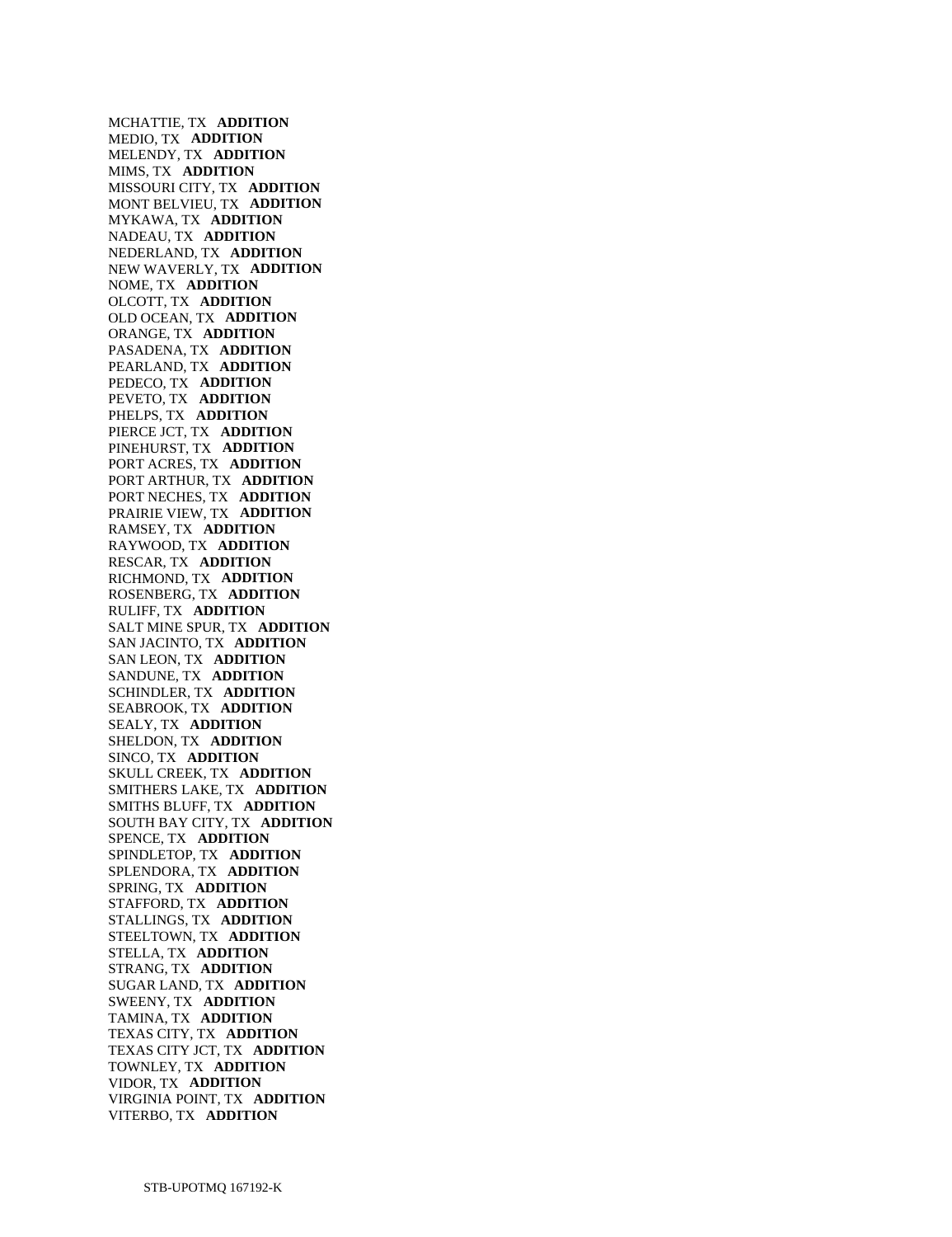WALLER, TX **ADDITION**  WEBSTER, TX **ADDITION**  WEST JUNCTION, TX **ADDITION**  WEST PORT ARTHUR, TX **ADDITION**  WESTFIELD, TX **ADDITION**  WILLIAMS, TX **ADDITION**  WILLIS, TX **ADDITION**  ZUMMO, TX **ADDITION**  OR - PORTLAND AGS consist of: ALBINA, OR **ADDITION**  ASTORIA, OR **ADDITION**  AUMSVILLE, OR **ADDITION**  AURORA, OR **ADDITION**  BARNES YARD, OR **ADDITION**  BATTERSON, OR **ADDITION**  BONNEVILLE, OR **ADDITION**  BRIDAL VEIL, OR **ADDITION**  BROOKS, OR **ADDITION**  BUXTON, OR **ADDITION**  CANBY, OR **ADDITION**  CLACKAMAS, OR **ADDITION**  COALCA, OR **ADDITION**  COCHRAN, OR **ADDITION**  DODSON, OR **ADDITION**  EAST MILWAUKIE, OR **ADDITION**  EAST PORTLAND, OR **ADDITION**  FIR, OR **ADDITION**  GARBALDI, OR **ADDITION**  GARIBALDI, OR **ADDITION**  GEER, OR **ADDITION**  GERVAIS, OR **ADDITION**  HEMLOCK, OR **ADDITION**  HITO, OR **ADDITION**  HUBBARD, OR **ADDITION**  KENTON, OR **ADDITION**  LAKE YARD, OR **ADDITION**  LIBERAL, OR **ADDITION**  MILWAUKIE, OR **ADDITION**  MOHLER, OR **ADDITION**  MT ANGEL, OR **ADDITION**  NORTH PORTLAND, OR **ADDITION**  OREGON CITY, OR **ADDITION**  OSWEGO, OR **ADDITION**  PORTLAND, OR **ADDITION**  PRATUM, OR **ADDITION**  PULP, OR **ADDITION**  RENARD, OR **ADDITION**  RIVER GATE, OR **ADDITION**  ROCKWOOD, OR **ADDITION**  SHAW, OR **ADDITION**  SILVERTON, OR **ADDITION**  ST JOHNS, OR **ADDITION**  STAYTON, OR **ADDITION**  TILLAMOOK, OR **ADDITION**  TROUTDALE, OR **ADDITION**  WARRENTON, OR **ADDITION**  WEST LINN, OR **ADDITION**  WHEELER, OR **ADDITION**  WOODBURN, OR **ADDITION**  AMPERE, WA **ADDITION**  BARBERTON, WA **ADDITION**  BATTLE GROUND, WA **ADDITION**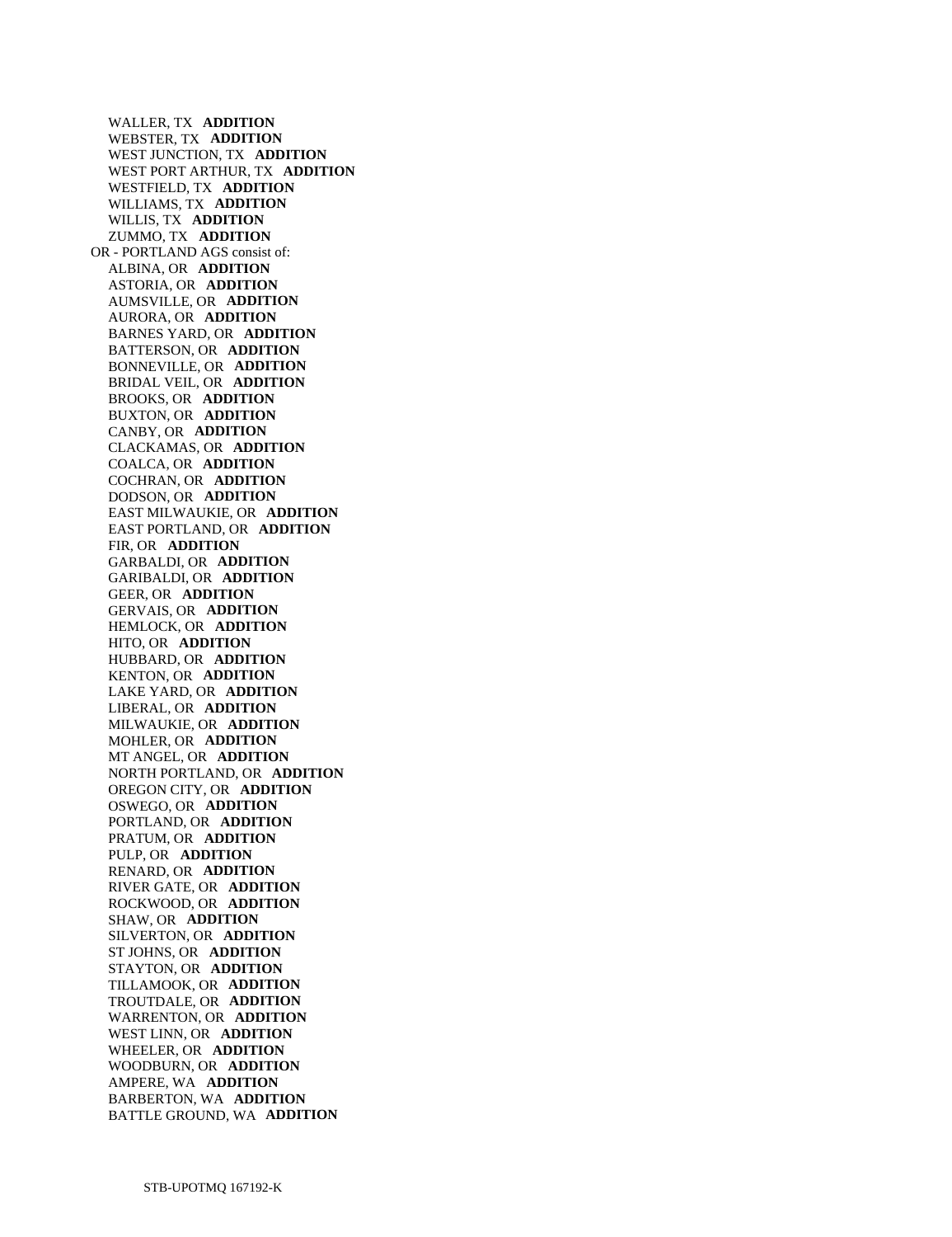BRUSH PRAIRIE, WA **ADDITION**  CAMAS, WA **ADDITION**  CASTLE ROCK, WA **ADDITION**  CATHLAMET, WA **ADDITION**  CHELATCHIE, WA **ADDITION**  COLUMBIA JCT, WA **ADDITION**  HEISON, WA **ADDITION**  HOMAN, WA **ADDITION**  KALAMA, WA **ADDITION**  KELSO, WA **ADDITION**  LONGVIEW, WA **ADDITION**  OSTRANDER, WA **ADDITION**  RIDGEFIELD, WA **ADDITION**  ROCKY POINT, WA **ADDITION**  RYE JCT, WA **ADDITION**  VANCOUVER, WA **ADDITION**  VANCOUVER JCT, WA **ADDITION**  WASHOUGAL, WA **ADDITION**  WOODLAND, WA **ADDITION**  YACOLT, WA **ADDITION**  WA - SEATTLE AGS consist of: ABERDEEN, WA **ADDITION**  ABERDEEN JCT, WA **ADDITION**  ALDERTON, WA **ADDITION**  ALLISON, WA **ADDITION**  ANDOVER, WA **ADDITION**  ARGO, WA **ADDITION**  AUBURN, WA **ADDITION**  BALLARD, WA **ADDITION**  BALLARD JCT, WA **ADDITION**  BANGOR, WA **ADDITION**  BAY SHORE, WA **ADDITION**  BELFAIR, WA **ADDITION**  BELLINGHAM, WA **ADDITION**  BELMORE, WA **ADDITION**  BLACK RIVER, WA **ADDITION**  BLAJCT, WA **ADDITION**  BLAKESLEE JCT, WA **ADDITION**  BREMERTON, WA **ADDITION**  BRIARWOOD, WA **ADDITION**  BUCODA, WA **ADDITION**  BURLINGTON, WA **ADDITION**  CAMP MURRAY, WA **ADDITION**  CAPITOL, WA **ADDITION**  CENPARK, WA **ADDITION**  CENTRALIA, WA **ADDITION**  CHEHALIS, WA **ADDITION**  CLAY CITY, WA **ADDITION**  CONCORA, WA **ADDITION**  DIVIDE, WA **ADDITION**  DUPONT, WA **ADDITION**  EAST OLYMPIA, WA **ADDITION**  EAST PUYALLUP, WA **ADDITION**  EATONVILLE JCT, WA **ADDITION**  EDMOND, WA **ADDITION**  EDMONDS, WA **ADDITION**  ELBE, WA **ADDITION**  ELMA, WA **ADDITION**  ESSEX, WA **ADDITION**  EVERETT, WA **ADDITION**  EVERETT, WA **ADDITION**  FERNDALE, WA **ADDITION**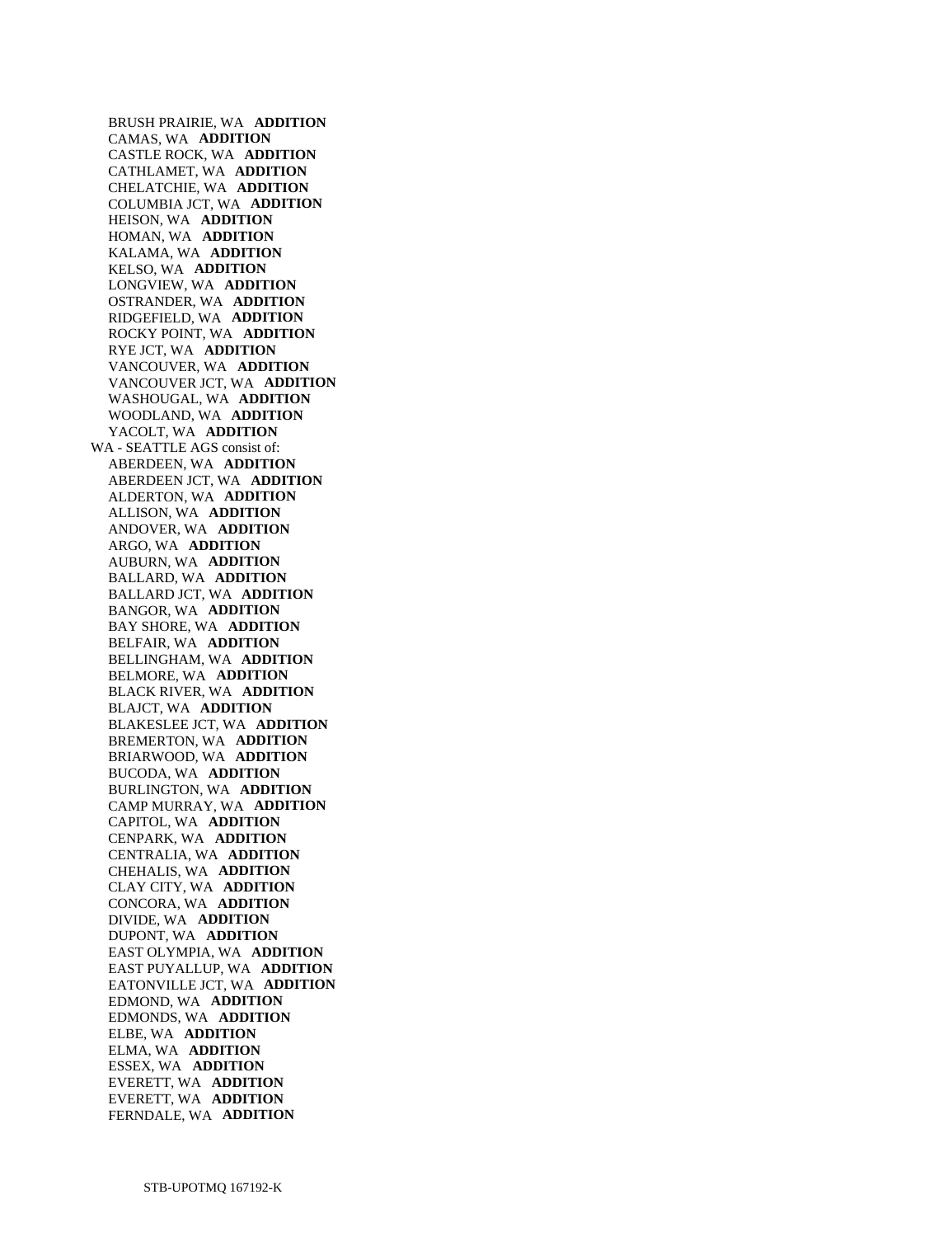FIFE, WA **ADDITION**  FREDERICKSON, WA **ADDITION**  FT LEWIS, WA **ADDITION**  GATE, WA **ADDITION**  GLOBAL GATEWAY NO, WA **ADDITION**  GRAHAM, WA **ADDITION**  GRAND MOUND, WA **ADDITION**  GREENDALE, WA **ADDITION**  HARBOR ISLAND, WA **ADDITION**  HILLSDALE, WA **ADDITION**  HOQUIAM, WA **ADDITION**  INTERBAY, WA **ADDITION**  JUNCTION CITY, WA **ADDITION**  KAPOWSIN, WA **ADDITION**  KENT, WA **ADDITION**  KETRON, WA **ADDITION**  KYRO, WA **ADDITION**  LAKESIDE, WA **ADDITION**  LAKEVIEW, WA **ADDITION**  LOVELAND, WA **ADDITION**  LYNCH CREEK, WA **ADDITION**  LYNDEN, WA **ADDITION**  MALTBY, WA **ADDITION**  MARMAC, WA **ADDITION**  MAYTOWN, WA **ADDITION**  MCCLEARY, WA **ADDITION**  MCKENNA, WA **ADDITION**  MCMILLIN, WA **ADDITION**  MEEKER, WA **ADDITION**  MIDLAND, WA **ADDITION**  MINERAL, WA **ADDITION**  MONROE, WA **ADDITION**  MONTESANO, WA **ADDITION**  MORTON, WA **ADDITION**  MOUNT VERNON, WA **ADDITION**  MT VERNON, WA **ADDITION**  NAD JCT, WA **ADDITION**  NAPAVINE, WA **ADDITION**  NEW RELIANCE, WA **ADDITION**  NISQUALLY, WA **ADDITION**  NORTH PUYALLUP, WA **ADDITION**  OAKVILLE, WA **ADDITION**  OFFLAKE, WA **ADDITION**  OFFUTT LAKE, WA **ADDITION**  OHOP, WA **ADDITION**  OLYMPIA, WA **ADDITION**  PARK JCT, WA **ADDITION**  PIONEER, WA **ADDITION**  PORT TOWNSEND, WA **ADDITION**  PUYALLUP, WA **ADDITION**  RAINIER, WA **ADDITION**  RAISH, WA **ADDITION**  RESERVATION, WA **ADDITION**  ROCHESTER, WA **ADDITION**  ROY, WA **ADDITION**  SEATTLE, WA **ADDITION**  SEATTLE PIER, WA **ADDITION**  SHELTON, WA **ADDITION**  SILVERDALE, WA **ADDITION**  SKOOKUMCH, WA **ADDITION**  SKOOKUMCHUCK, WA **ADDITION**  SOUTH BELFAIR, WA **ADDITION**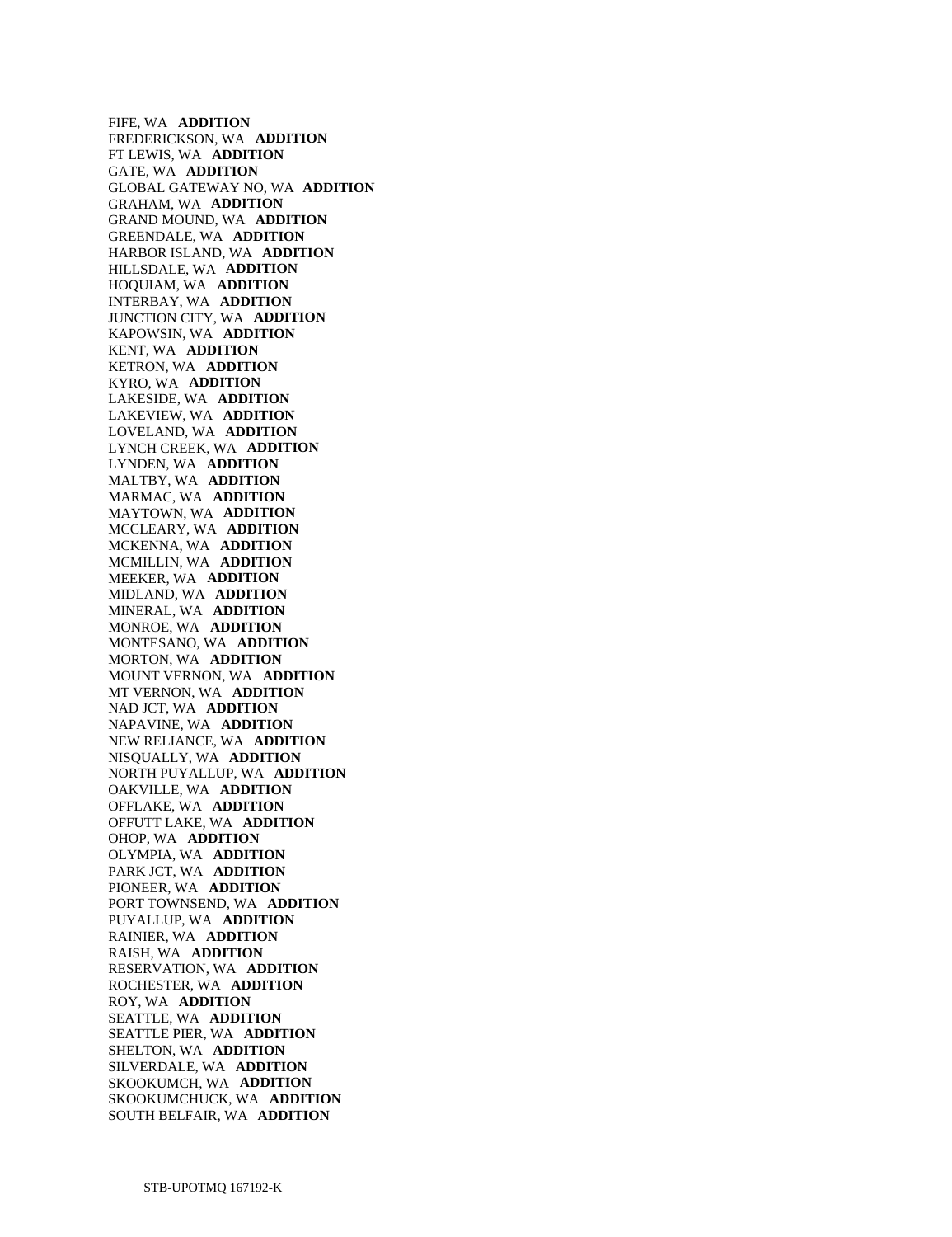SOUTH TACOMA, WA **ADDITION**  ST CLAIR, WA **ADDITION**  STEILACOOM, WA **ADDITION**  STIMSON, WA **ADDITION**  SUMNER, WA **ADDITION**  TACOMA, WA **ADDITION**  TACOMA EXP, WA **ADDITION**  TACOMA EXPORT, WA **ADDITION**  TACOMA JCT, WA **ADDITION**  TACOMA PCT, WA **ADDITION**  TAYLOR WAY, WA **ADDITION**  TENINO, WA **ADDITION**  THRIFT, WA **ADDITION**  TITLOW, WA **ADDITION**  TUKWILA, WA **ADDITION**  TUMWATER, WA **ADDITION**  VADER, WA **ADDITION**  WABASH, WA **ADDITION**  WESCO, WA **ADDITION**  WEST BLAIR, WA **ADDITION**  WEST HILLSDALE, WA **ADDITION**  WEST TACOMA, WA **ADDITION**  WESTERN JCT, WA **ADDITION**  WHITES, WA **ADDITION**  WINLOCK, WA **ADDITION**  WJCT, WA **ADDITION**  WOODINVILLE, WA **ADDITION**  YELM, WA **ADDITION**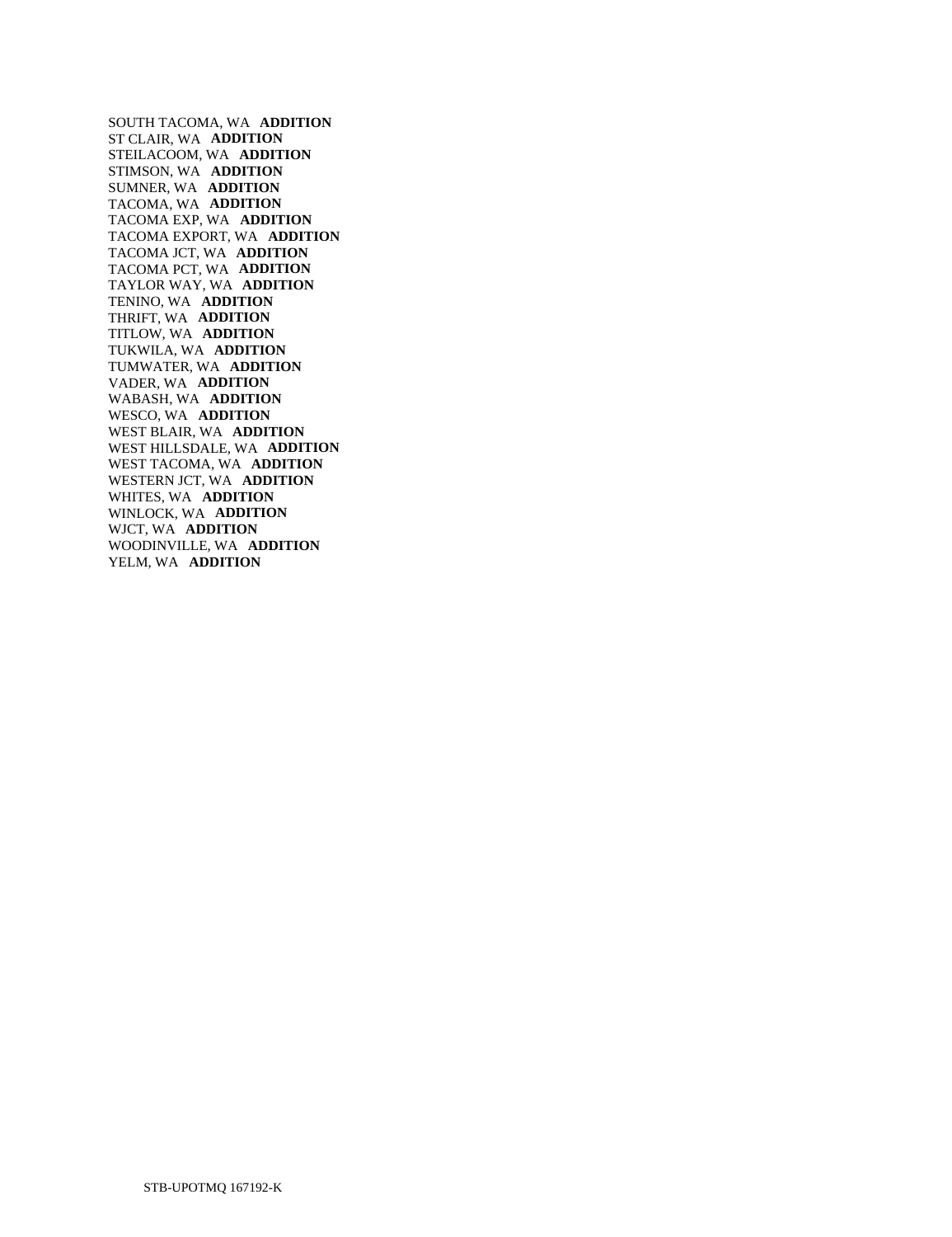

STB-UPOTMQ 167311-D

# **UNION PACIFIC RAILROAD COMPANY**

# **AMENDED CONTRACT SUMMARY**

**Issued:**  November 9, 2021

**Effective:** January 1, 2021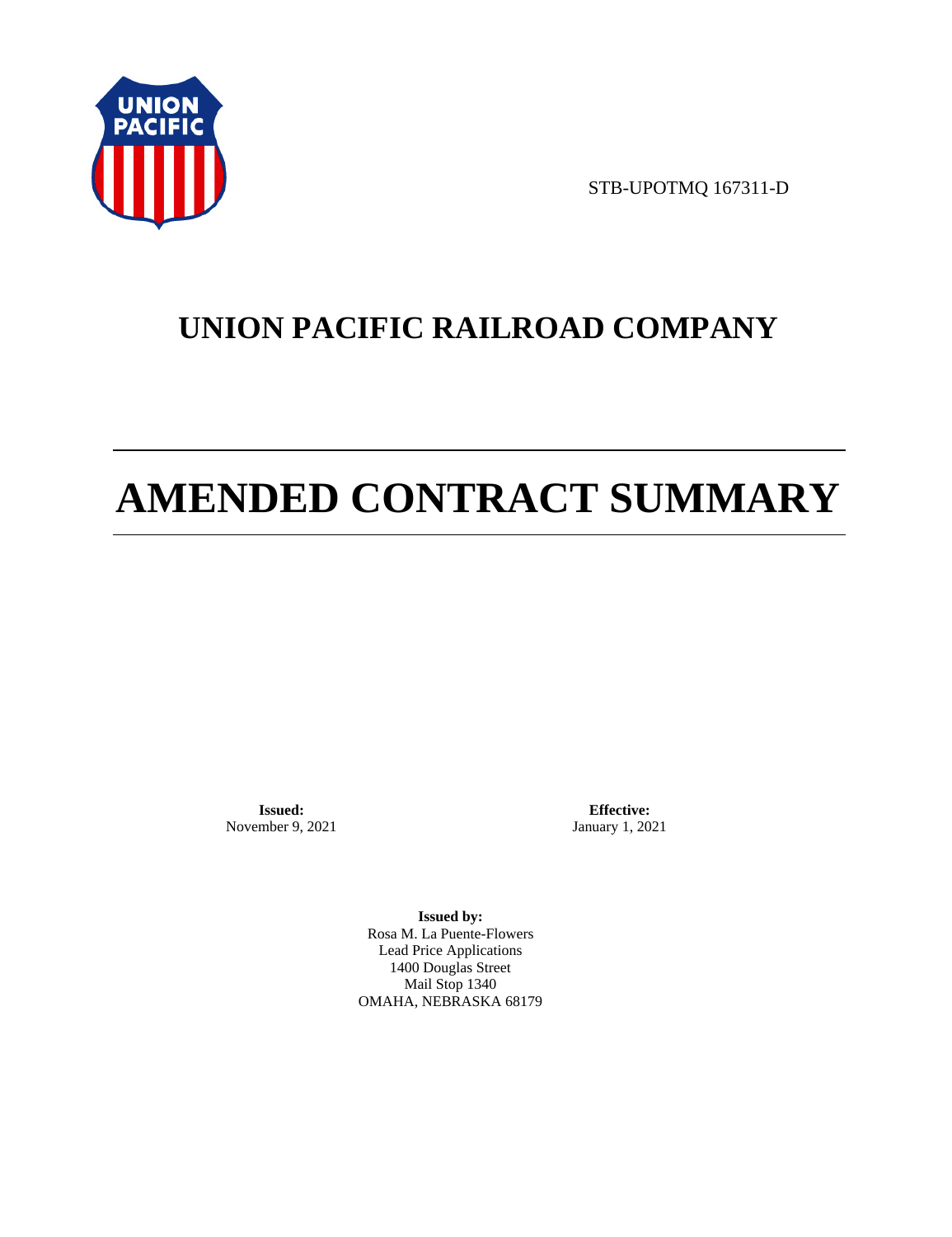UNION PACIFIC RAILROAD COMPANY 1400 Douglas St. Omaha, NE 68179

### **COMMODITY:**

 Corn Meal Or Flour Exc.Animal Or Poultry Feed See 20421- 20423 **ADDITION**  Soybeans (Soya Beans) **ADDITION** 

### **SHIPPER:**

BUNGE LIMITED

### **ORIGIN(S):**

 ATCHISON, KS **ADDITION**  ISLAND PARK, IA **ADDITION**  MONROE, NE **ADDITION**  COUNCIL BLUFFS, IA **ADDITION**  CHICAGO, IL **ADDITION** 

## **DESTINATION(S):**

 LAREDO, TX **ADDITION**  MONROE, NE **ADDITION**  ISLAND PARK, IA **ADDITION**  SHELBY, NE **ADDITION**  CHICAGO, IL **ADDITION**  COUNCIL BLUFFS, IA **ADDITION** 

### **PORT(S):**

Not Applicable

### **DURATION:**

 Effective Date: January 1, 2021 Amendment Effective Date: January 1, 2021 **ADDITION**  Expiration Date: December 31, 2021 **EXTENSION** 

## **RAIL CAR DATA:**

No cars dedicated to service under this Contract. Cars are provided on a common carrier basis only.

### **RATES & CHARGES:**

As published in Tariff(s) 4050

### **VOLUME:**

Single Car Shipments **ADDITION** 

### **SPECIAL FEATURES:**

Special Switching Provision

### **SPECIAL NOTICE:**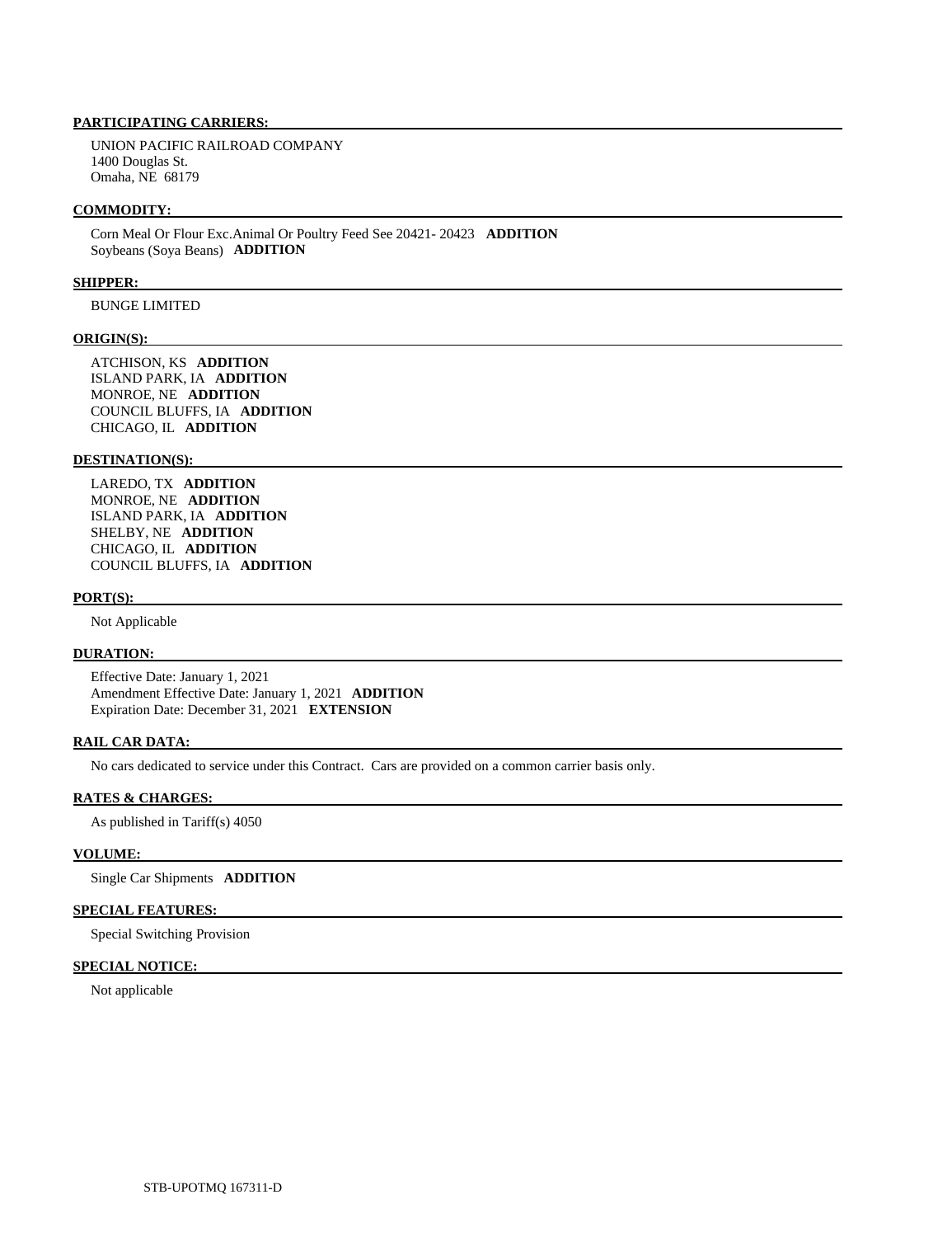

STB-UPOTMQ 167619-D

# **UNION PACIFIC RAILROAD COMPANY**

# **AMENDED CONTRACT SUMMARY**

**Issued:**  November 11, 2021

**Effective:** January 1, 2021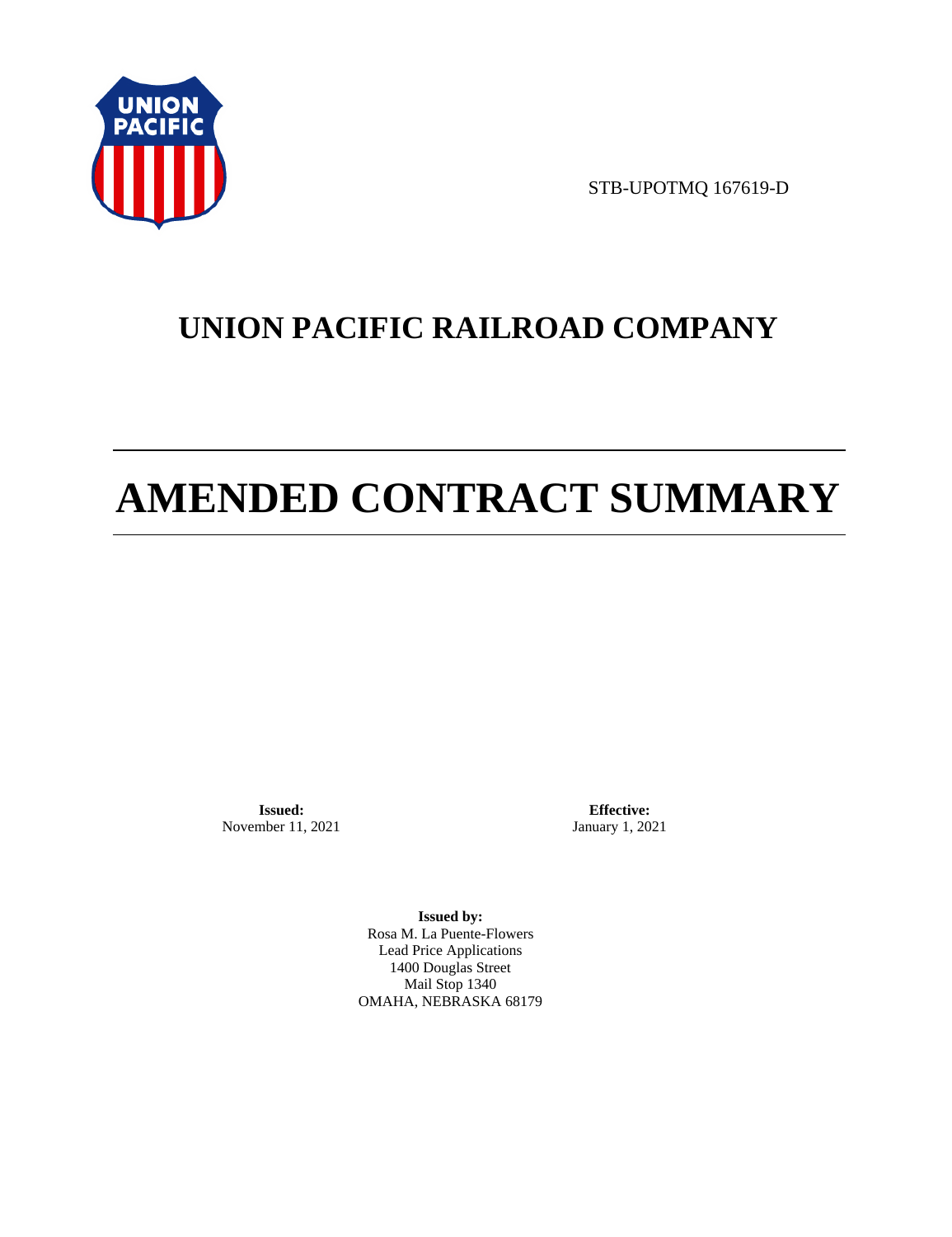UNION PACIFIC RAILROAD COMPANY 1400 Douglas St. Omaha, NE 68179

### **COMMODITY:**

Corn Exc.Popcorn See 01152 **ADDITION** 

### **SHIPPER:**

AURORA COOPERATIVE HDQRS **ADDITION** 

### **ORIGIN(S):**

LINCOLN, NE **ADDITION** 

### **DESTINATION(S):**

 WUNOTOO, NV **ADDITION**  MCMINNVILLE, OR **ADDITION**  STOCKTON, CA **ADDITION**  ERDA, UT **ADDITION**  OKLAHOMA CITY, OK **ADDITION**  DALLAS FORT WORTH APT, TX **ADDITION**  ARTOIS, CA **ADDITION**  RUPERT, ID **ADDITION**  OGDEN, UT **ADDITION**  CASA GRANDE, AZ **ADDITION**  RENO, NV **ADDITION**  ARROWHEAD, NV **ADDITION**  FALLON, NV **ADDITION**  TRENTON, UT **ADDITION**  FT WORTH, TX **ADDITION** 

### **PORT(S):**

Not Applicable

### **DURATION:**

 Effective Date: January 1, 2021 Amendment Effective Date: January 1, 2021 **ADDITION**  Expiration Date: December 31, 2021 **EXTENSION** 

### **RAIL CAR DATA:**

 Carrier Equipment not involved. **ADDITION**  No cars dedicated to service under this Contract. Cars are provided on a common carrier basis only. **DELETION** 

### **RATES & CHARGES:**

Not applicable

### **VOLUME:**

Single Car Shipments **ADDITION** 

### **SPECIAL FEATURES:**

 Special Switching Provision Not Applicable. This change pertained only to confidential data. (Switching)

## **SPECIAL NOTICE:**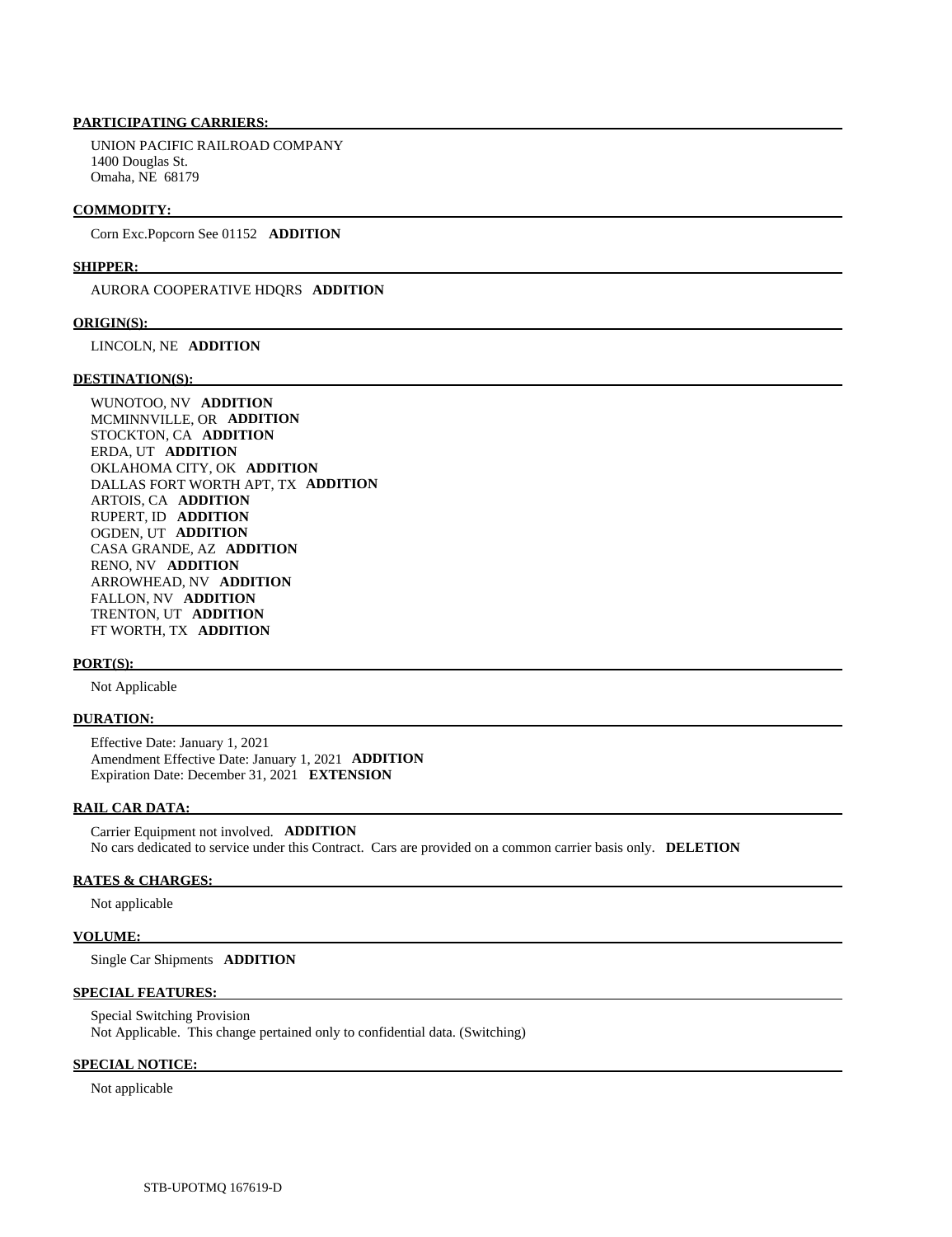

STB-UPOTMQ 167702-C

# **UNION PACIFIC RAILROAD COMPANY**

# **AMENDED CONTRACT SUMMARY**

**Issued:**  November 12, 2021

**Effective:** January 1, 2021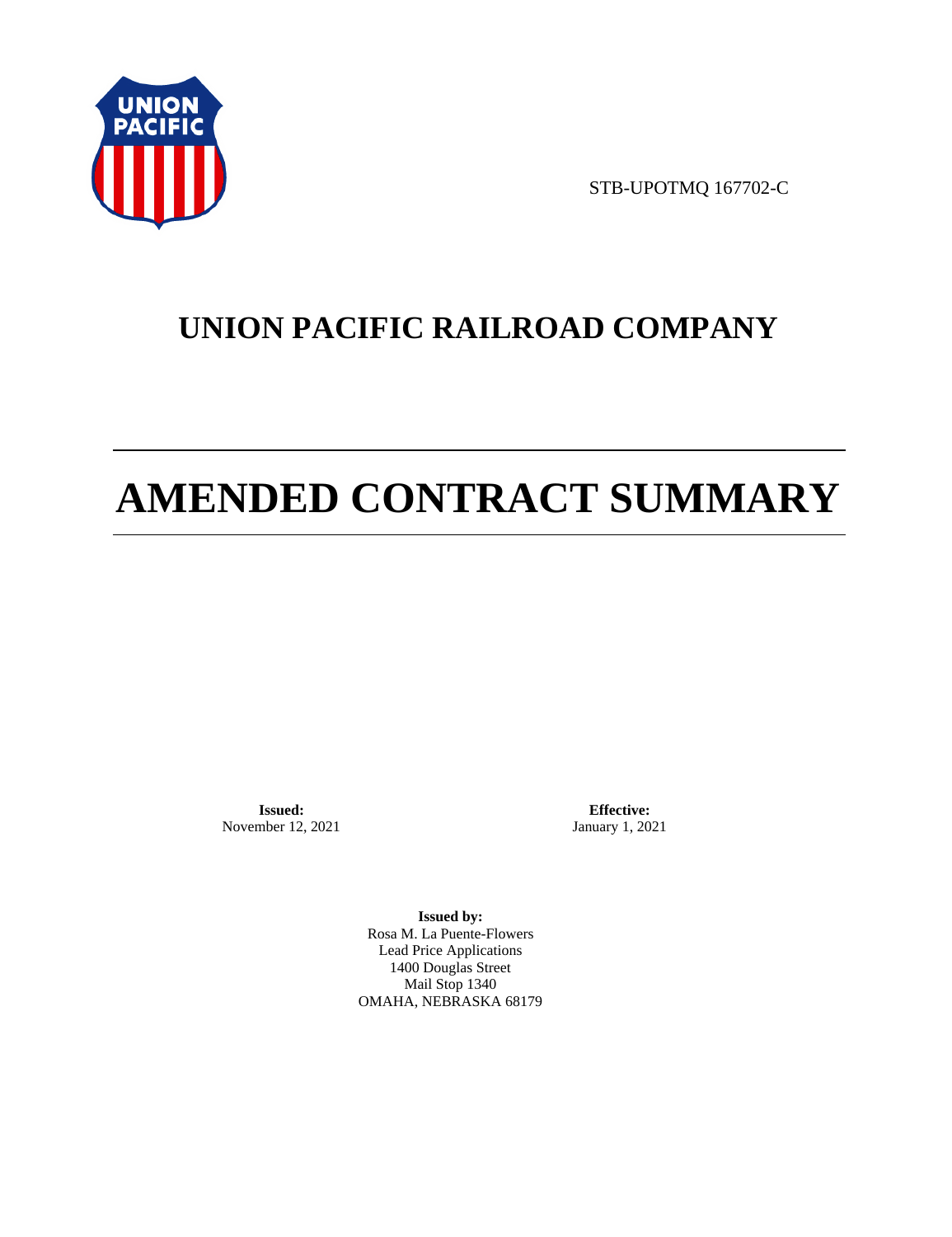UNION PACIFIC RAILROAD COMPANY 1400 Douglas St. Omaha, NE 68179

### **COMMODITY:**

Wheat Exc.Buckwheat See 01139 **ADDITION** 

### **SHIPPER:**

FLAGLER FARMERS CO-OP **ADDITION** 

### **ORIGIN(S):**

FLAGLER, CO **ADDITION** 

### **DESTINATION(S):**

 SHERMAN, TX **ADDITION**  AVON, IA **ADDITION**  COMMERCE CITY, CO **ADDITION** 

### **PORT(S):**

Not Applicable

### **DURATION:**

 Effective Date: January 1, 2021 Amendment Effective Date: January 1, 2021 **ADDITION**  Expiration Date: December 31, 2021 **EXTENSION** 

### **RAIL CAR DATA:**

No cars dedicated to service under this Contract. Cars are provided on a common carrier basis only.

### **RATES & CHARGES:**

Subject to increases.

### **VOLUME:**

Single Car Shipments **ADDITION** 

## **SPECIAL FEATURES:**

 Special Switching Provision Not Applicable. This change pertained only to confidential data. (Switching)

### **SPECIAL NOTICE:**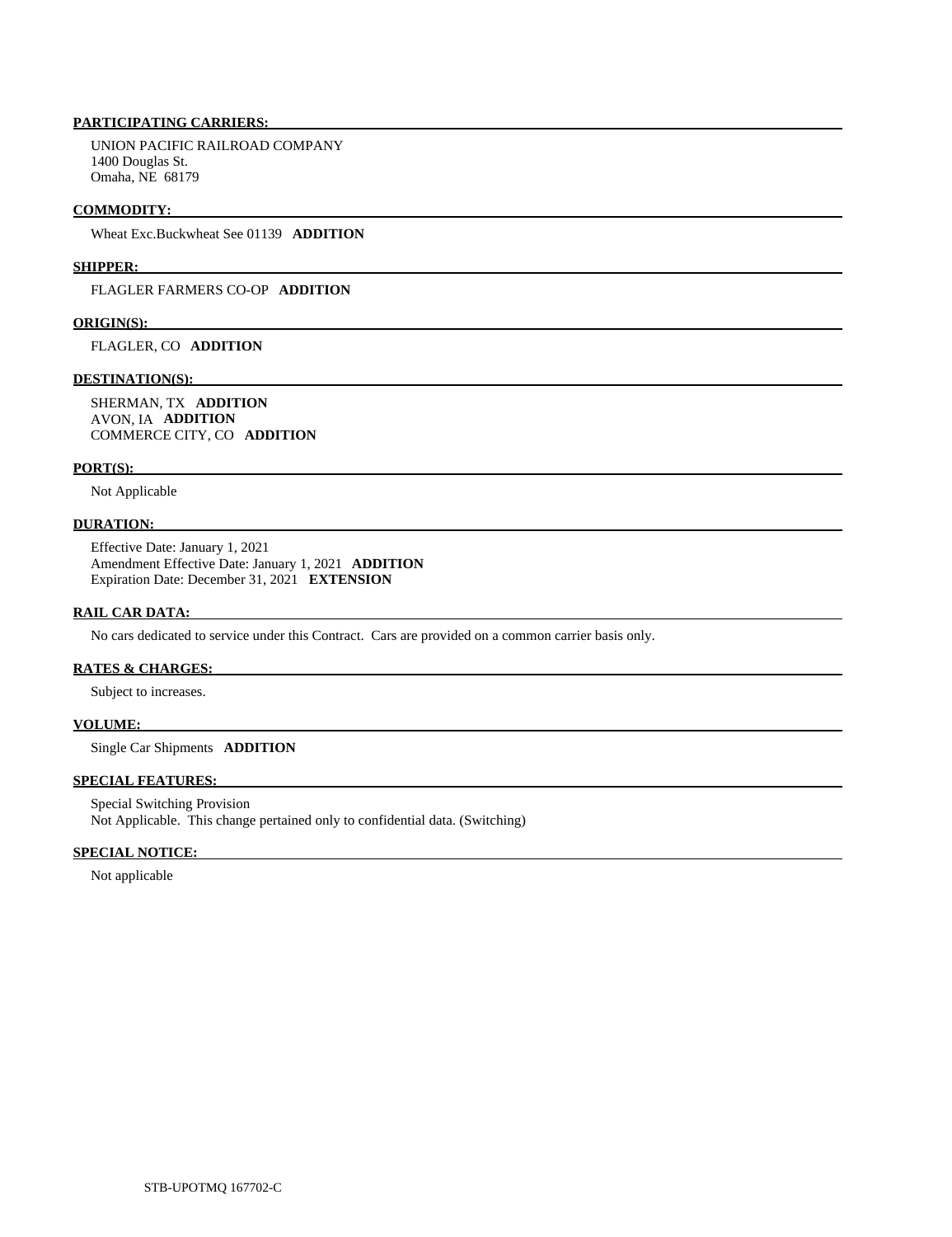

STB-UPOTMQ 167798-A

# **UNION PACIFIC RAILROAD COMPANY**

# **AMENDED CONTRACT SUMMARY**

**Issued:**  November 12, 2021

**Effective:** January 1, 2021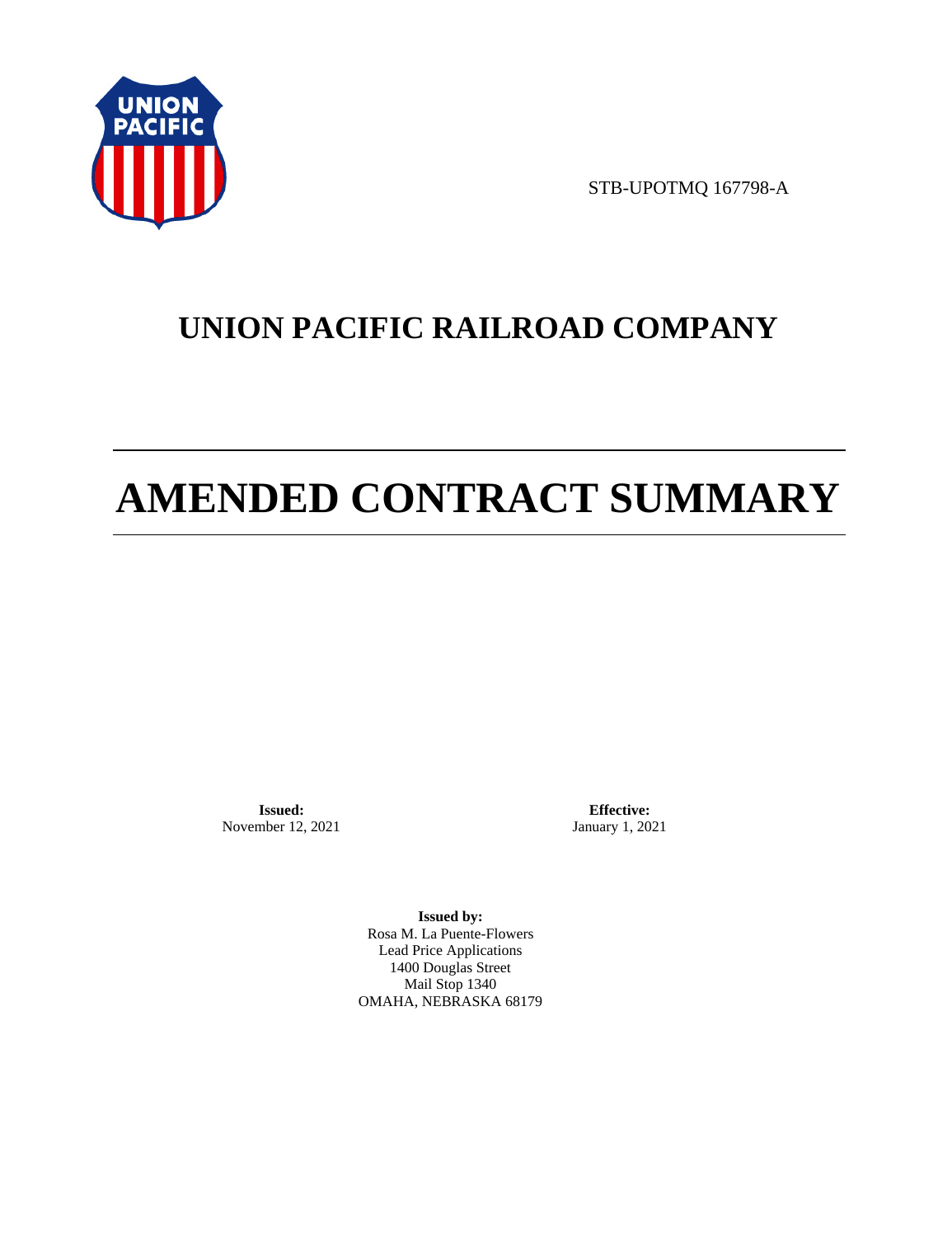FERROCARRIL MEXICANO S A DE C V **ADDITION**  Col. Bosques De Las Lomas Mexico City, DF 11700

 UNION PACIFIC RAILROAD COMPANY 1400 Douglas St. Omaha, NE 68179

### **COMMODITY:**

Soybeans (Soya Beans) **ADDITION** 

### **SHIPPER:**

JD HEISKELL HOLDINGS LLC **ADDITION** 

#### **ORIGIN(S):**

 VINCENT, IA **ADDITION**  HOPE, MN **ADDITION**  ROELYN, IA **ADDITION** 

### **DESTINATION(S):**

 EL CASTILLO, JA **ADDITION**  SAN JUAN DE LOS LAG, JA **ADDITION** 

### **PORT(S):**

Not Applicable

### **DURATION:**

 Effective Date: January 1, 2021 Amendment Effective Date: January 1, 2021 **ADDITION**  Expiration Date: December 31, 2021 **EXTENSION** 

#### **RAIL CAR DATA:**

No cars dedicated to service under this Contract. Cars are provided on a common carrier basis only.

### **RATES & CHARGES:**

Not applicable

### **VOLUME:**

 Minimum shipment of 92 carloads. **ADDITION**  Multiple Car Shipments **ADDITION** 

### **SPECIAL FEATURES:**

 Special Switching Provision Not Applicable. This change pertained only to confidential data. (Switching)

### **SPECIAL NOTICE:**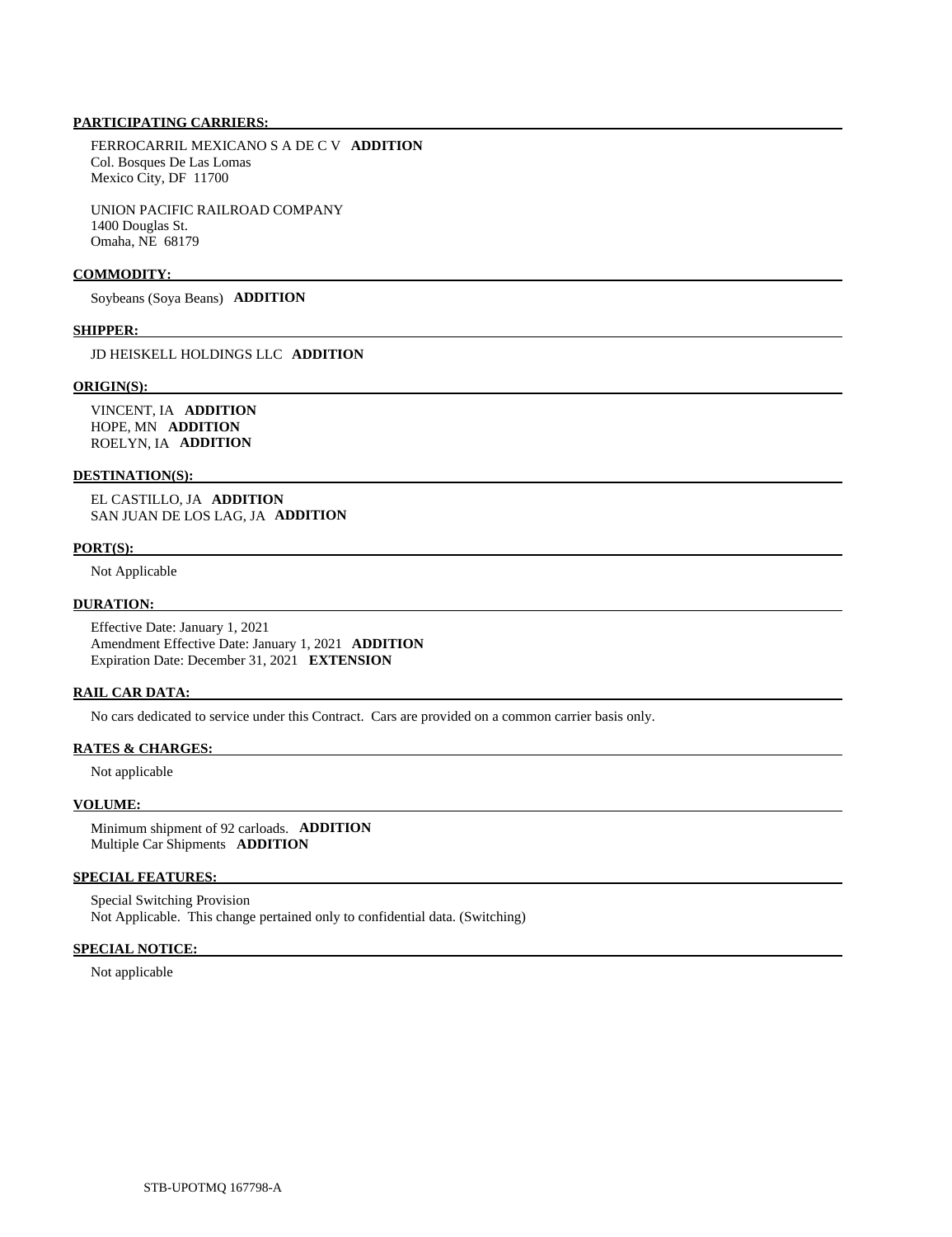

STB-UPOTMQ 167858

# **UNION PACIFIC RAILROAD COMPANY**

# **CONTRACT SUMMARY**

**Issued:**  November 11, 2021

**Effective:** November 1, 2021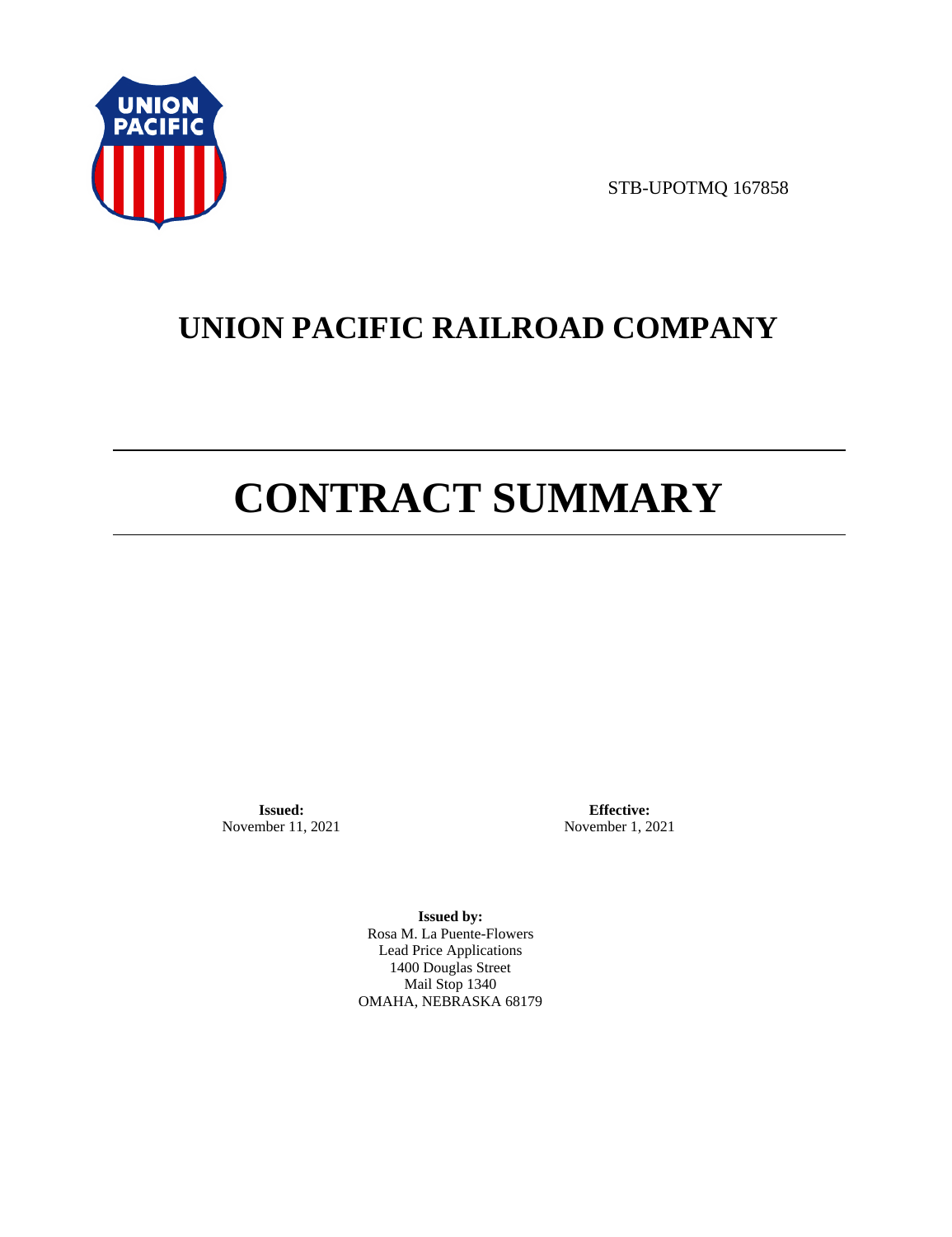UNION PACIFIC RAILROAD COMPANY 1400 Douglas St. Omaha, NE 68179

### **COMMODITY:**

Bakers Or Brewers Grits, Granulated Or Refined

### **SHIPPER:**

IMPERIAL SUGAR CO

### **ORIGIN(S):**

ROPER, UT

# **DESTINATION(S):**

MEMPHIS, TN

### **PORT(S):**

Not Applicable

### **DURATION:**

 Effective Date: November 1, 2021 Expiration Date: December 31, 2021

# **RAIL CAR DATA:**

Carrier Equipment not involved.

## **RATES & CHARGES:**

Not applicable

# **VOLUME:**

Single Car Shipments

# **SPECIAL FEATURES:**

Special Switching Provision

# **SPECIAL NOTICE:**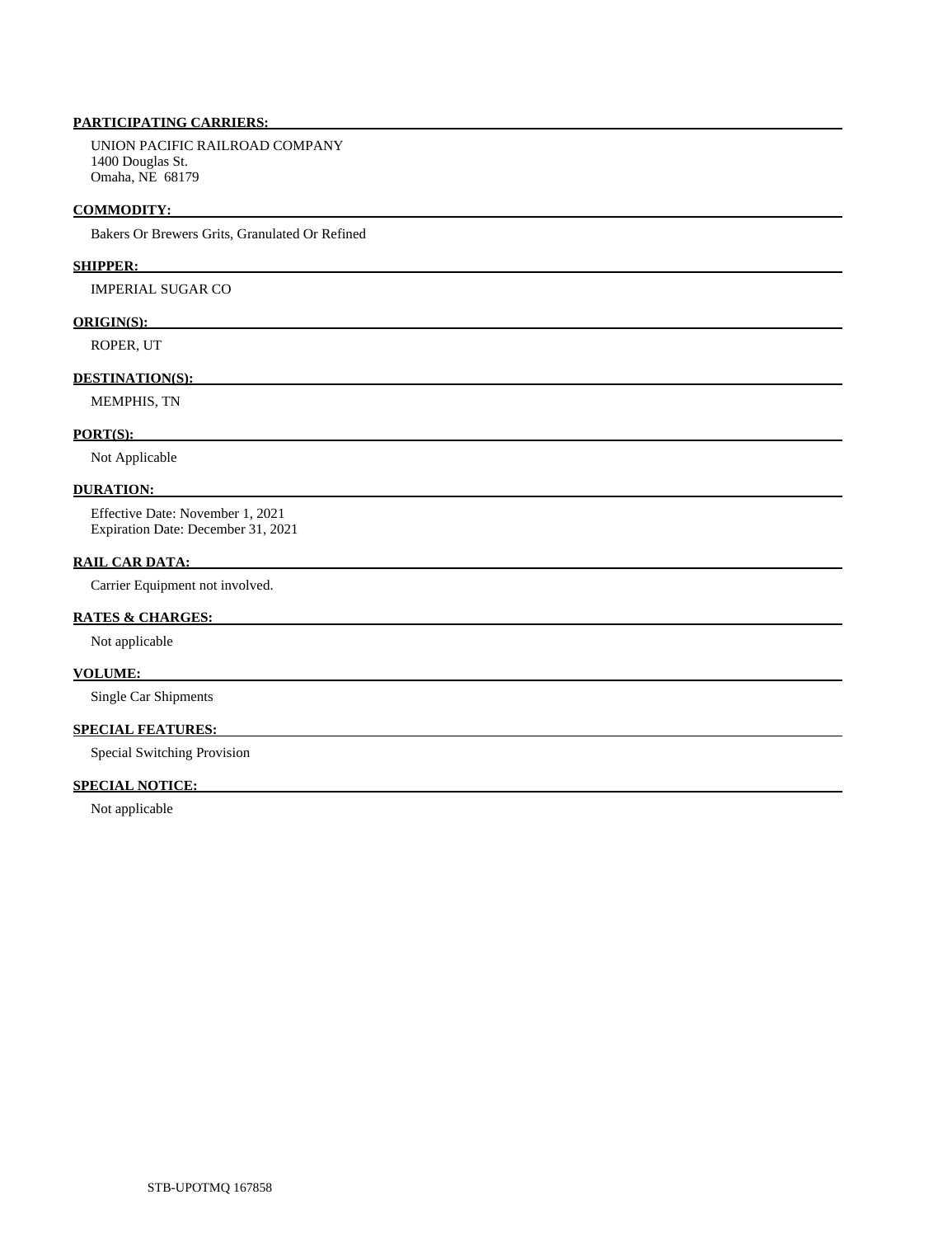

STB-UPOTMQ 167863

# **UNION PACIFIC RAILROAD COMPANY**

# **CONTRACT SUMMARY**

**Issued:**  November 12, 2021

**Effective:** January 1, 2021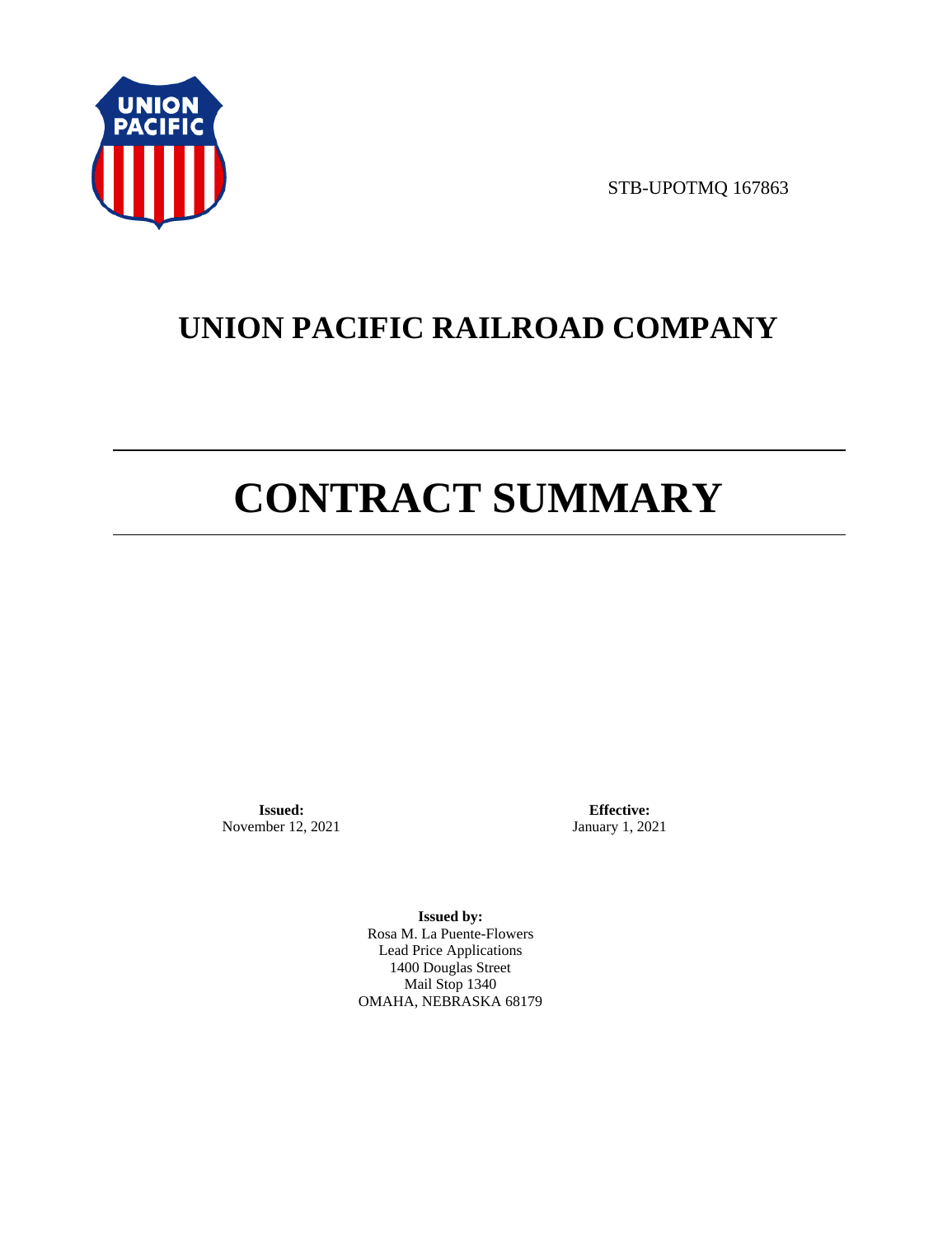UNION PACIFIC RAILROAD COMPANY 1400 Douglas St. Omaha, NE 68179

### **COMMODITY:**

Wheat Bran, Middlings Or Shorts

### **SHIPPER:**

PURINA ANIMAL NUTRITION LLC

### **ORIGIN(S):**

RIVER GATE, OR

### **DESTINATION(S):**

DERRY, OR

### **PORT(S):**

Not Applicable

### **DURATION:**

 Effective Date: January 1, 2021 Expiration Date: December 31, 2021

### **RAIL CAR DATA:**

No cars dedicated to service under this Contract. Cars are provided on a common carrier basis only.

### **RATES & CHARGES:**

Subject to increases.

# **VOLUME:**

Single Car Shipments

## **SPECIAL FEATURES:**

Special Switching Provision

# **SPECIAL NOTICE:**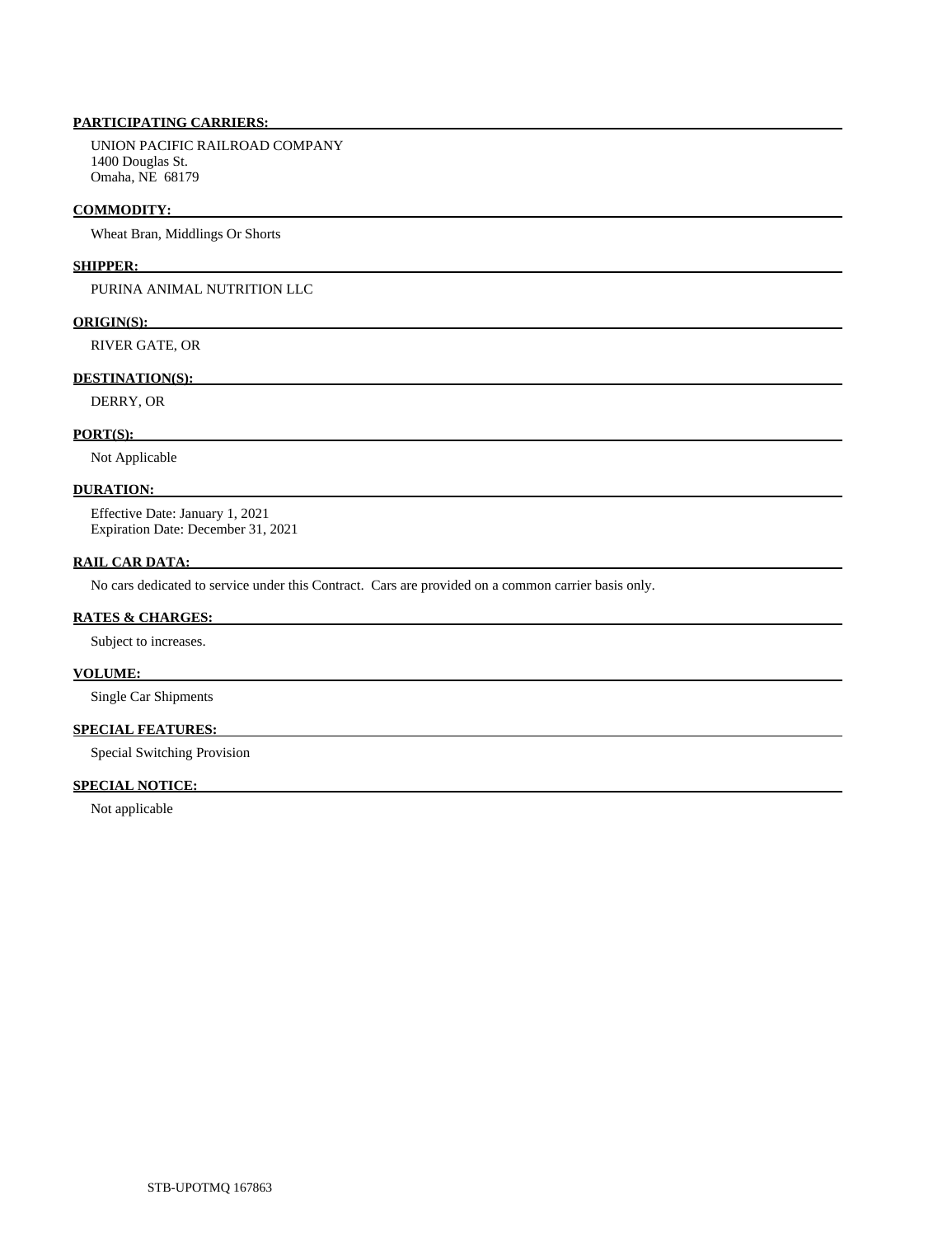

STB-UP-C-56748-10

# **UNION PACIFIC RAILROAD COMPANY**

# **AMENDED CONTRACT SUMMARY**

**Issued:**  November 11, 2021

**Effective:** October 1, 2021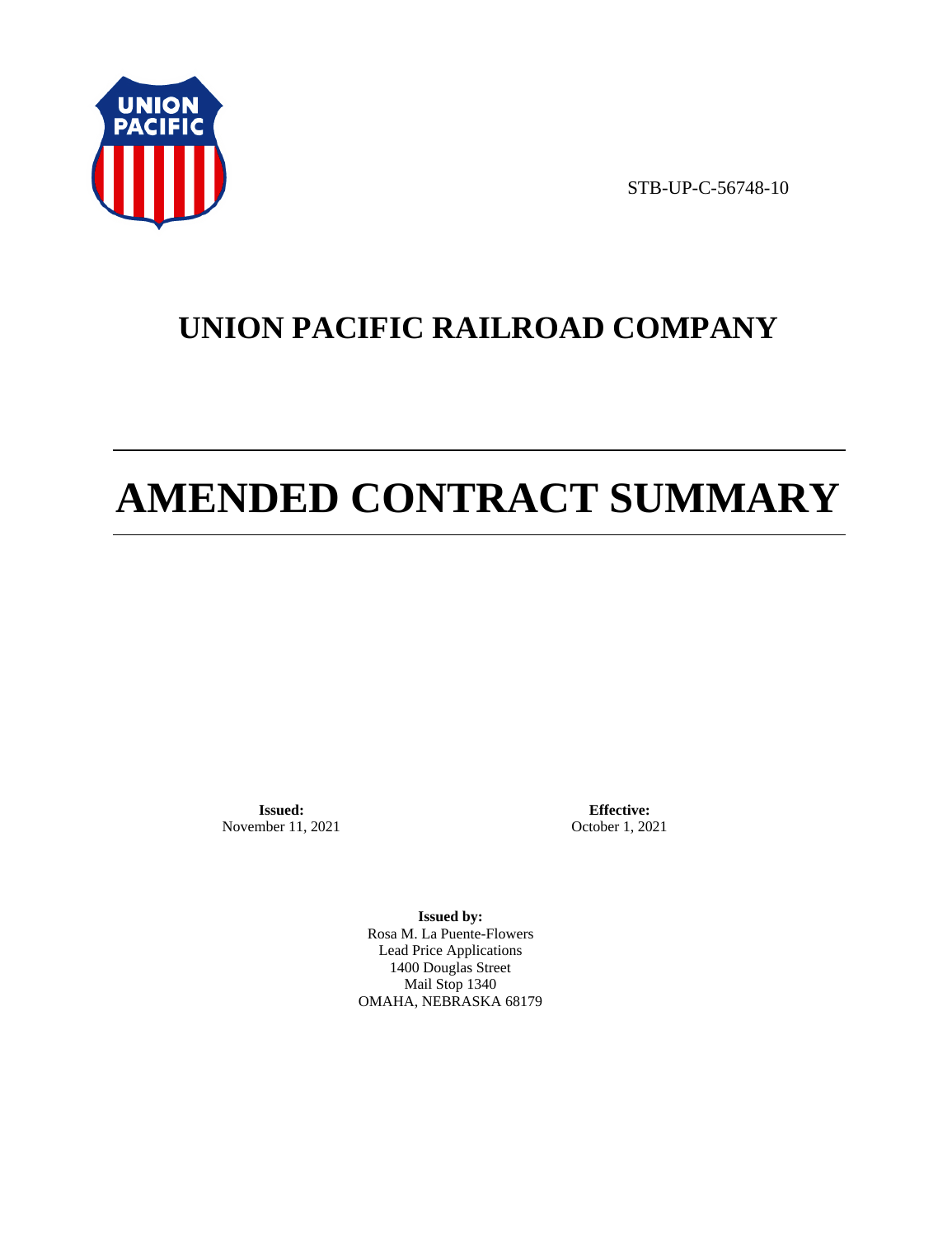UNION PACIFIC RAILROAD COMPANY 1400 Douglas St. Omaha, NE 68179

### **COMMODITY:**

Corn Exc.Popcorn See 01152

### **SHIPPER:**

SCOULAR CO

### **ORIGIN(S):**

 APPROVED SHUTTLE ORIGINS (See Exhibit Definition) NON IL ORIGINS (See Exhibit Definition) State of Illinois. (see Exhibit Definition) **ADDITION** 

### **DESTINATION(S):**

 CUAUTITLAN/TLALNEPANTLA (See Exhibit Definition) CELAYA, GJ KCSM DESTINATIONS (See Exhibit Definition) MORALES/SALINAS VICTORIA (See Exhibit Definition) SAN LUIS POTOSI, SL CHICALOTE/ENCARNACION/SAN JUAN DE LOS LAGOS (See Exhibit Definition) VIBORILLAS, QA WESTERN MEX DESTINATIONS (See Exhibit Definition) RANCHO/NUPLEN (See Exhibit Definition) GOMEZ PALACIO/VINEDO/TORREON (See Exhibit Definition) PENJAMO/LA JUNTA/LA BARCA/PATTI (See Exhibit Definition) GUADALAJARA, JA

### **PORT(S):**

Not Applicable

### **DURATION:**

 Effective Date: October 1, 2017 Amendment Effective Date: October 1, 2021 **ADDITION**  Expiration Date: March 31, 2022 **EXTENSION** 

### **RAIL CAR DATA:**

No cars dedicated to service under this Contract. Cars are provided on a common carrier basis only.

### **RATES & CHARGES:**

Not applicable

### **VOLUME:**

 Minimum shipment of 92 carloads. **ADDITION**  Multiple Car Shipments **ADDITION**  Single Car Shipments **DELETION** 

### **SPECIAL FEATURES:**

Not applicable

### **SPECIAL NOTICE:**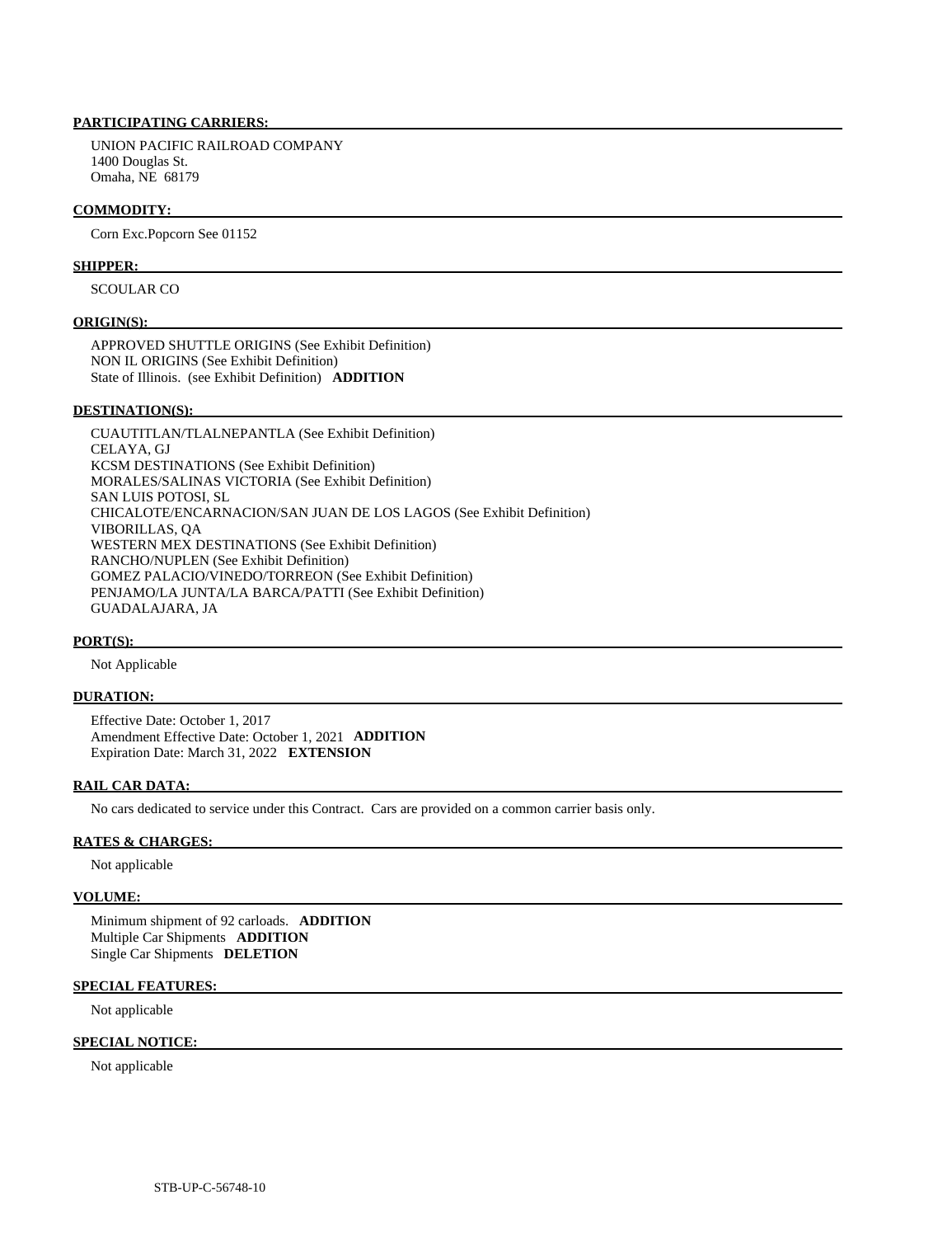#### **EXHIBIT DEFINITIONS:**

 APPROVED SHUTTLE ORIGINS consist of: BYERS, CO CHEYENNE WELLS, CO ALBERT CITY, IA ALTON, IA ASHTON, IA AVON, IA BELMOND, IA BRADFORD, IA BURT, IA CHAPIN, IA CLARE, IA CLARION, IA COUNCIL BLUFFS, IA DOWS, IA EMMETSBURG, IA FARNHAMVILLE, IA GARDEN CITY, IA GOWRIE, IA GRUVER, IA HANCOCK, IA HARTLEY, IA HAVELOCK, IA HINTON, IA JEFFERSON, IA JOICE, IA JORDAN, IA MALLARD, IA MARATHON, IA NEVADA, IA NORTHWOOD, IA PICKERING, IA RAKE, IA RALSTON, IA ROELYN, IA ROLFE, IA SLOAN, IA SUPERIOR, IA VINCENT, IA WEST BEND, IA BLISS, ID ALLEN, IL BLOOMINGTON, IL ELKHART, IL HARVARD, IL PONTIAC, IL ROYAL, IL SOUTH BELOIT, IL STERLING, IL TUSCOLA, IL ABILENE, KS ATCHISON, KS CANTON, KS COLBY, KS DOWNS, KS FRANKFORT, KS GLEN ELDER, KS GREAT BEND, KS HANOVER, KS HAVILAND, KS HUTCHINSON, KS KANSAS CITY, KS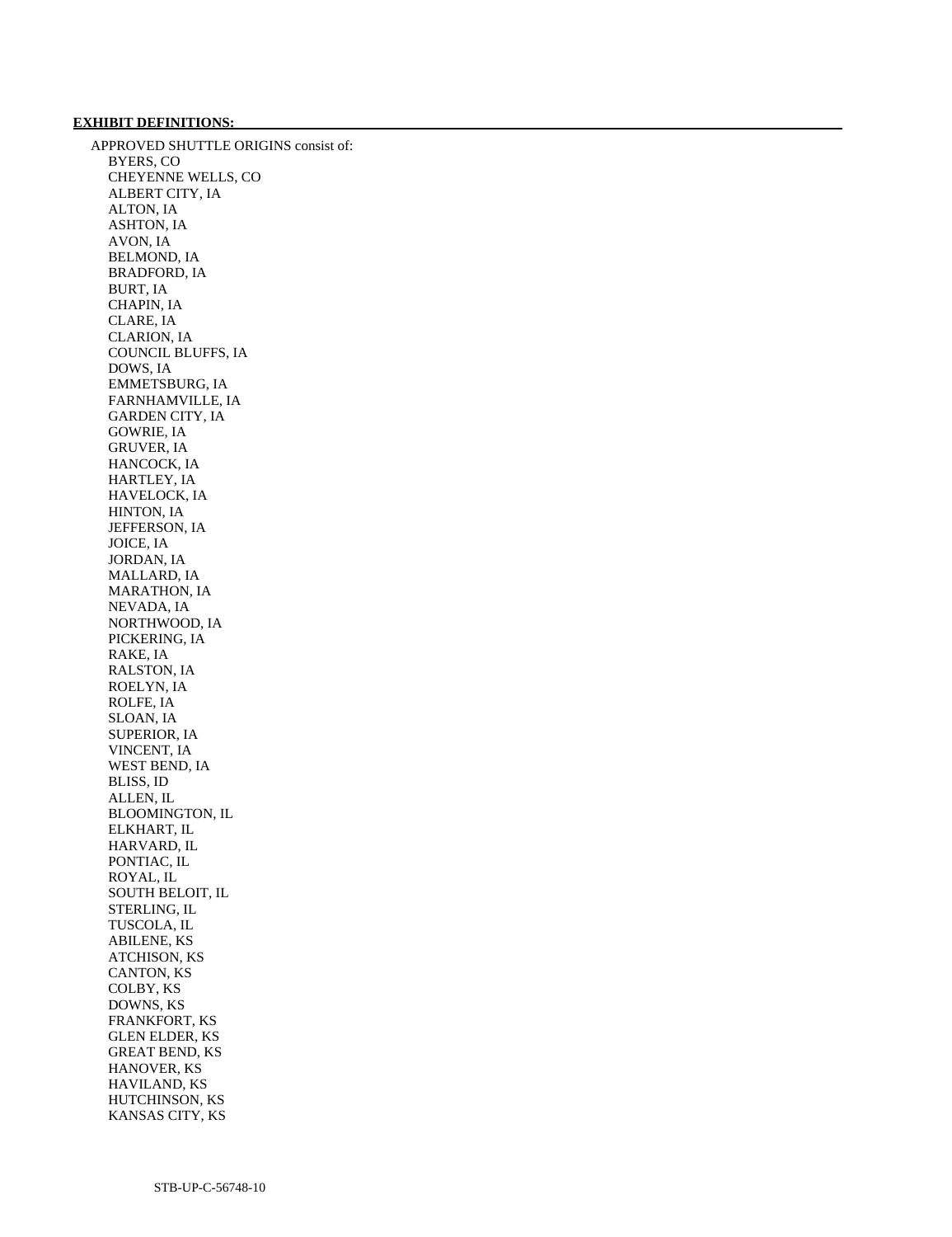LIBERAL, KS NEW CAMBRIA, KS OGALLAH, KS PLAINS, KS PRATT, KS SALINA, KS SHARON SPRINGS, KS TOPEKA, KS WAKEENEY, KS WICHITA, KS APPLETON, MN BREWSTER, MN BROWNTON, MN BUFFALO LAKE, MN DANUBE, MN DELAVAN, MN DULUTH, MN FAIRMONT, MN HERON LAKE, MN HOPE, MN LAMBERTON, MN MADELIA, MN MARNA, MN MILOMA, MN MONTEVIDEO, MN MOUNTAIN LAKE, MN NEW ULM, MN RANDOLPH, MN SAVAGE, MN SPRINGFIELD, MN ST JAMES, MN WALNUT GROVE, MN WELCOME, MN ADRIAN, MO ESSEX, MO SANDSTONE, MO ST JOSEPH, MO ALBION, NE BRAINARD, NE BROWNSON, NE CARLETON, NE CHAPPELL, NE COZAD, NE ELM CREEK, NE ENOLA, NE FREMONT, NE GIBBON, NE GOTHENBURG, NE GRAND ISLAND, NE HASTINGS, NE HAYLAND, NE JANSEN, NE KEARNEY, NE KIMBALL, NE LEXINGTON, NE LINCOLN, NE MEAD, NE MONROE, NE NEBRASKA CITY, NE NORTH BEND, NE NORTH PLATTE, NE ORD, NE OVERTON, NE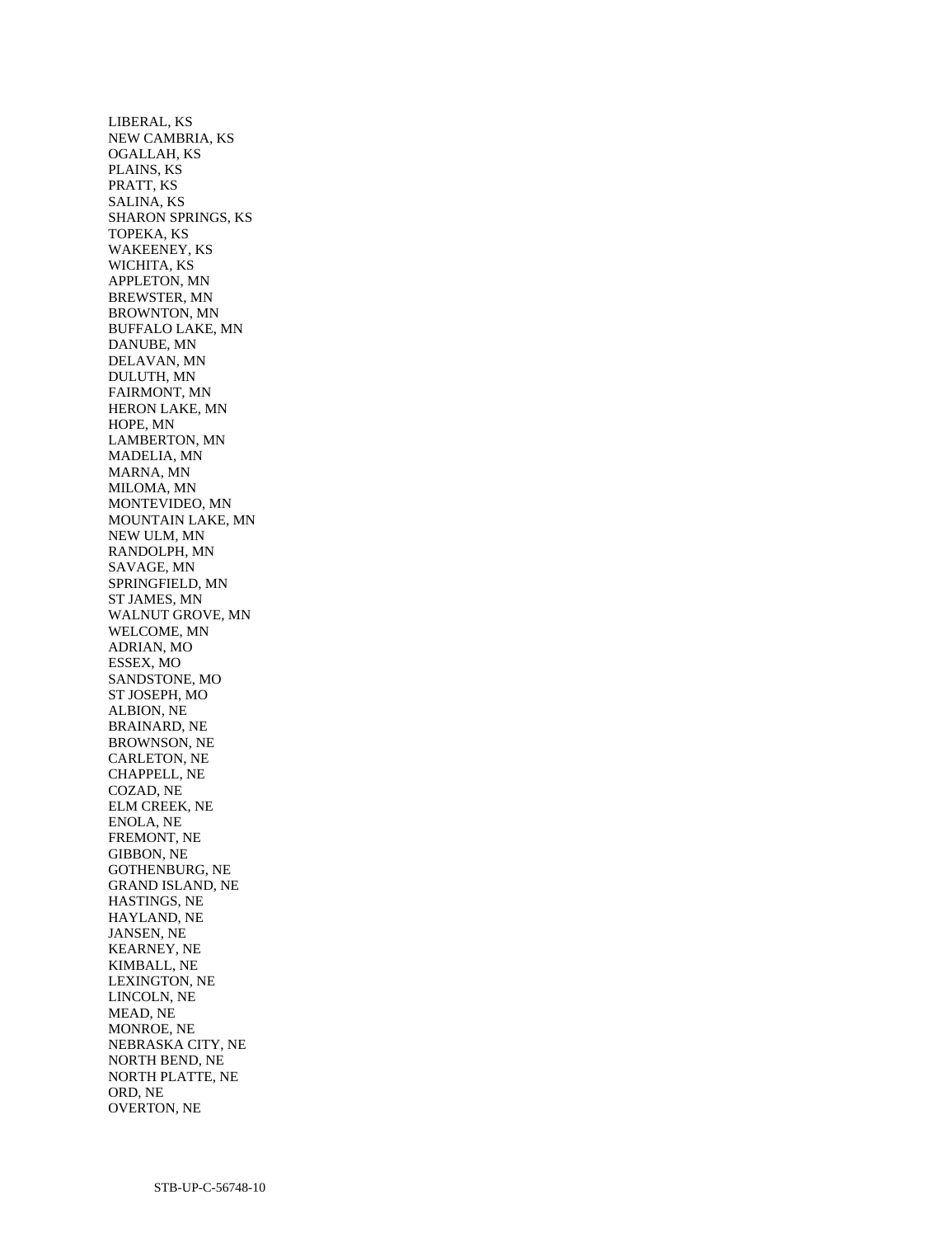PLYMOUTH, NE POLK, NE SCHAFER, NE SEDAN, NE SHELBY, NE SHELTON, NE ST EDWARD, NE STROMSBURG, NE SUPERIOR, NE SYRACUSE, NE THUMEL, NE WOOD RIVER, NE YANKA, NE KINGFISHER, OK MEDFORD, OK OPTIMA, OK AMARILLO, TX AVALON, WI EVANSVILLE, WI SUPERIOR, WI NON IL ORIGINS consist of: All railpoints in the state of Iowa as published in OPSL 6000-Series. **ADDITION**  All railpoints in the state of Kansas as published in OPSL 6000-Series. **ADDITION**  All railpoints in the state of Minnesota as published in OPSL 6000-Series. **ADDITION**  All railpoints in the state of Missouri as published in OPSL 6000-Series. **ADDITION**  All railpoints in the state of Nebraska as published in OPSL 6000-Series. **ADDITION**  All railpoints in the state of Illinois as published in OPSL 6000-Series. CUAUTITLAN/TLALNEPANTLA consist of: CUAUTITLAN, EM TLALNEPANTLA, EM KCSM DESTINATIONS consist of: CHICALOTE, AG EL TULE, AG AHORCADO, QA QUERETARO, QA SAN JUAN DEL RIO, QA MORALES/SALINAS VICTORIA consist of: MORALES, NL SALINAS VICTORIA, NL CHICALOTE/ENCARNACION/SAN JUAN DE LOS LAGOS consist of: CHICALOTE, AG ENCARNACION, JA SAN JUAN DE LOS LAG, JA WESTERN MEX DESTINATIONS consist of: CIUDAD INDUSTRIAL, SO **ADDITION**  CIUDAD OBREGON, SO **ADDITION**  HERMOSILLO, SO **ADDITION**  RANCHO/NUPLEN consist of: GOMEZ PALACIO, DG **ADDITION**  VINEDO, DG **ADDITION**  GOMEZ PALACIO/VINEDO/TORREON consist of: TORREON, CU **ADDITION**  GOMEZ PALACIO, DG **ADDITION**  VINEDO, DG **ADDITION**  PENJAMO/LA JUNTA/LA BARCA/PATTI consist of: PENJAMO, GJ LA BARCA, JA LA JUNTA, JA PATTI, MH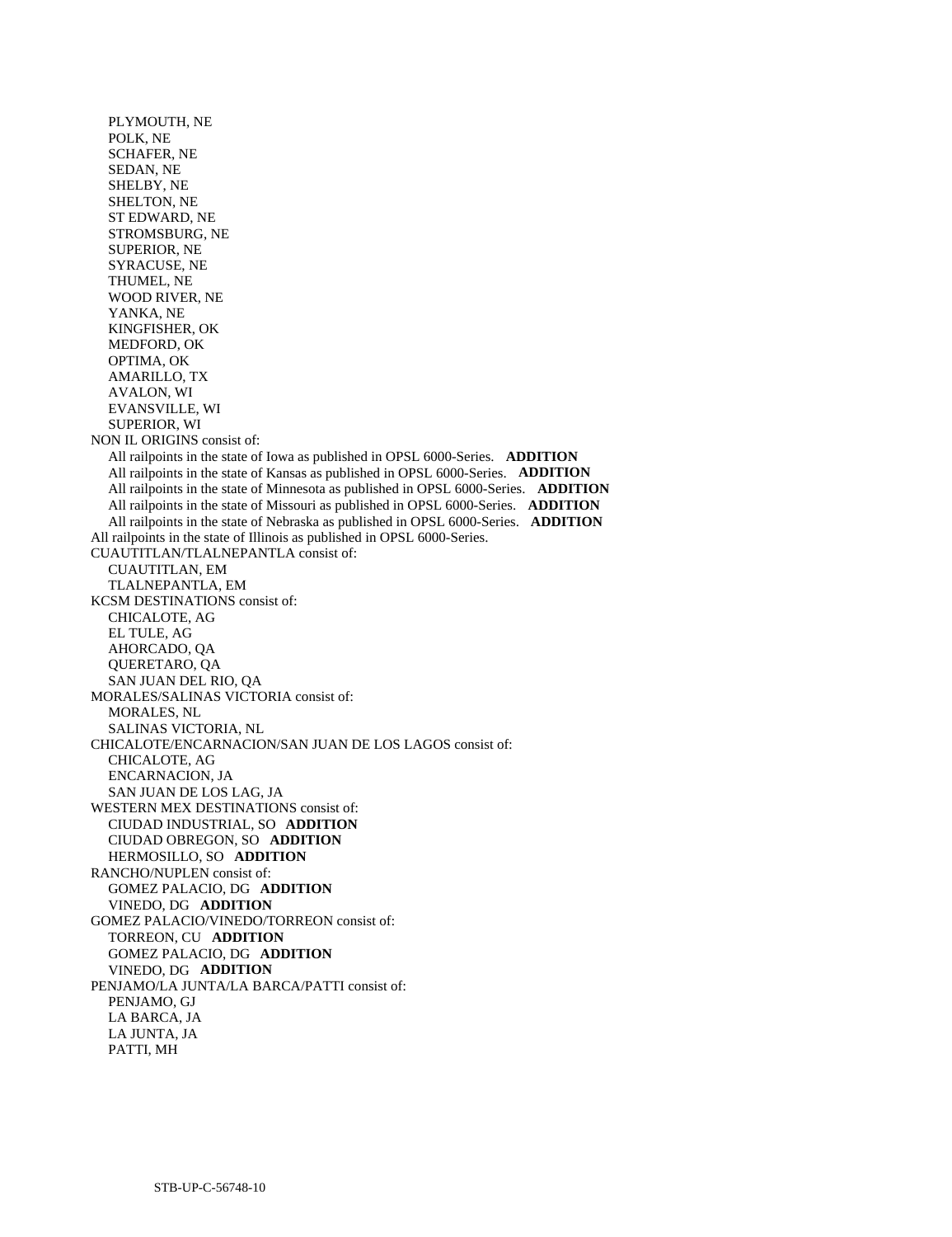

STB-UP-C-57658-01

# **UNION PACIFIC RAILROAD COMPANY**

# **AMENDED CONTRACT SUMMARY**

**Issued:**  November 11, 2021

**Effective:** November 1, 2021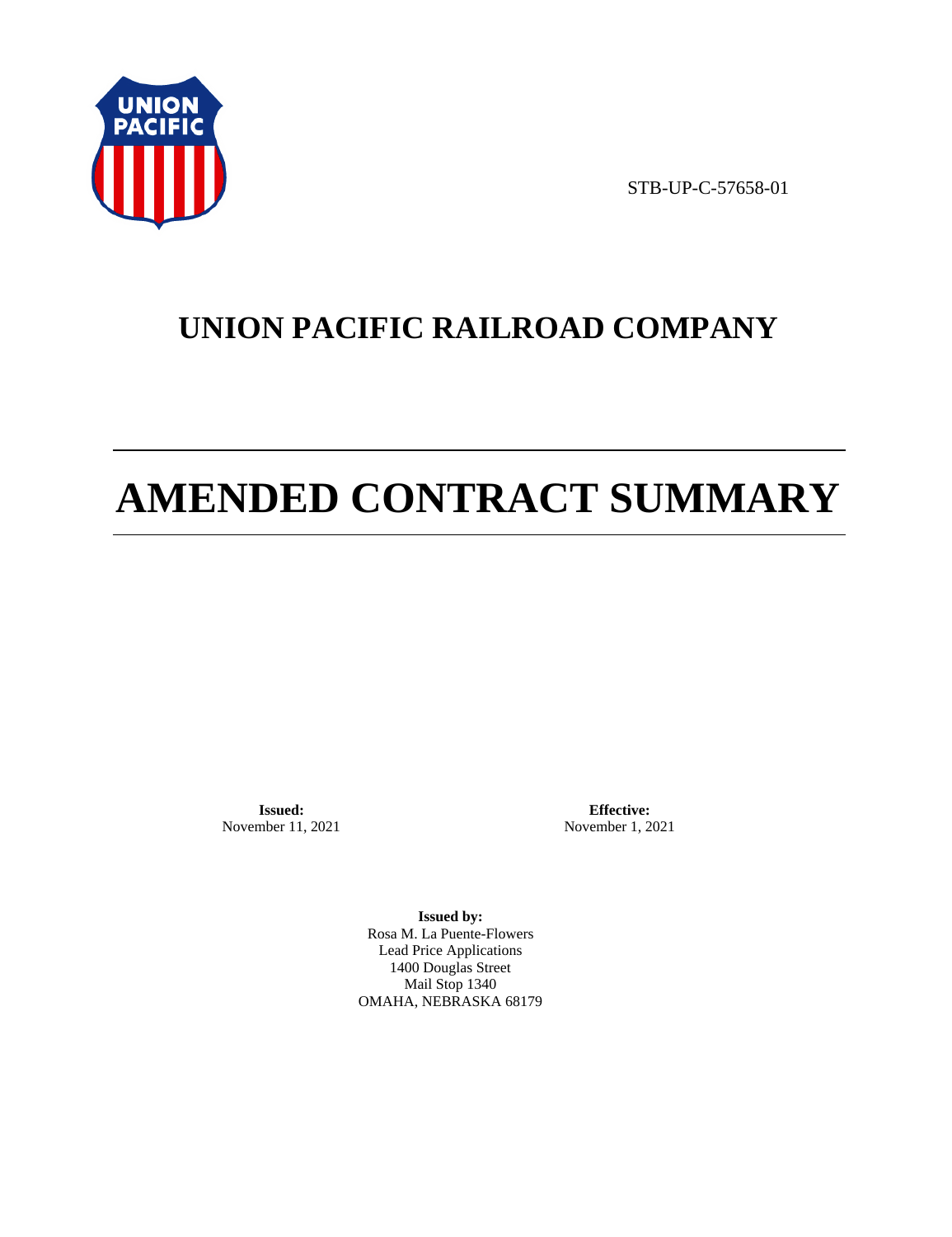# **PARTICIPATING CARRIERS:**

 UNION PACIFIC RAILROAD COMPANY 1400 Douglas St. Omaha, NE 68179

#### **COMMODITY:**

 Soybeans (Soya Beans) **ADDITION**  Corn Exc.Popcorn See 01152 **DELETION** 

# **SHIPPER:**

EGT LLC

#### **ORIGIN(S):**

APPROVED SHUTTLE ORIGINS (See Exhibit Definition)

#### **DESTINATION(S):**

LONGVIEW, WA

#### **PORT(S):**

Not Applicable

#### **DURATION:**

 Effective Date: January 25, 2021 Amendment Effective Date: November 1, 2021 **ADDITION**  Expiration Date: February 28, 2022 **EXTENSION** 

# **RAIL CAR DATA:**

No cars dedicated to service under this Contract. Cars are provided on a common carrier basis only.

#### **RATES & CHARGES:**

Not applicable

# **VOLUME:**

 Minimum shipment of 92 carloads. Multiple Car Shipments Single Car Shipments **DELETION** 

# **SPECIAL FEATURES:**

Not applicable

#### **SPECIAL NOTICE:**

Not applicable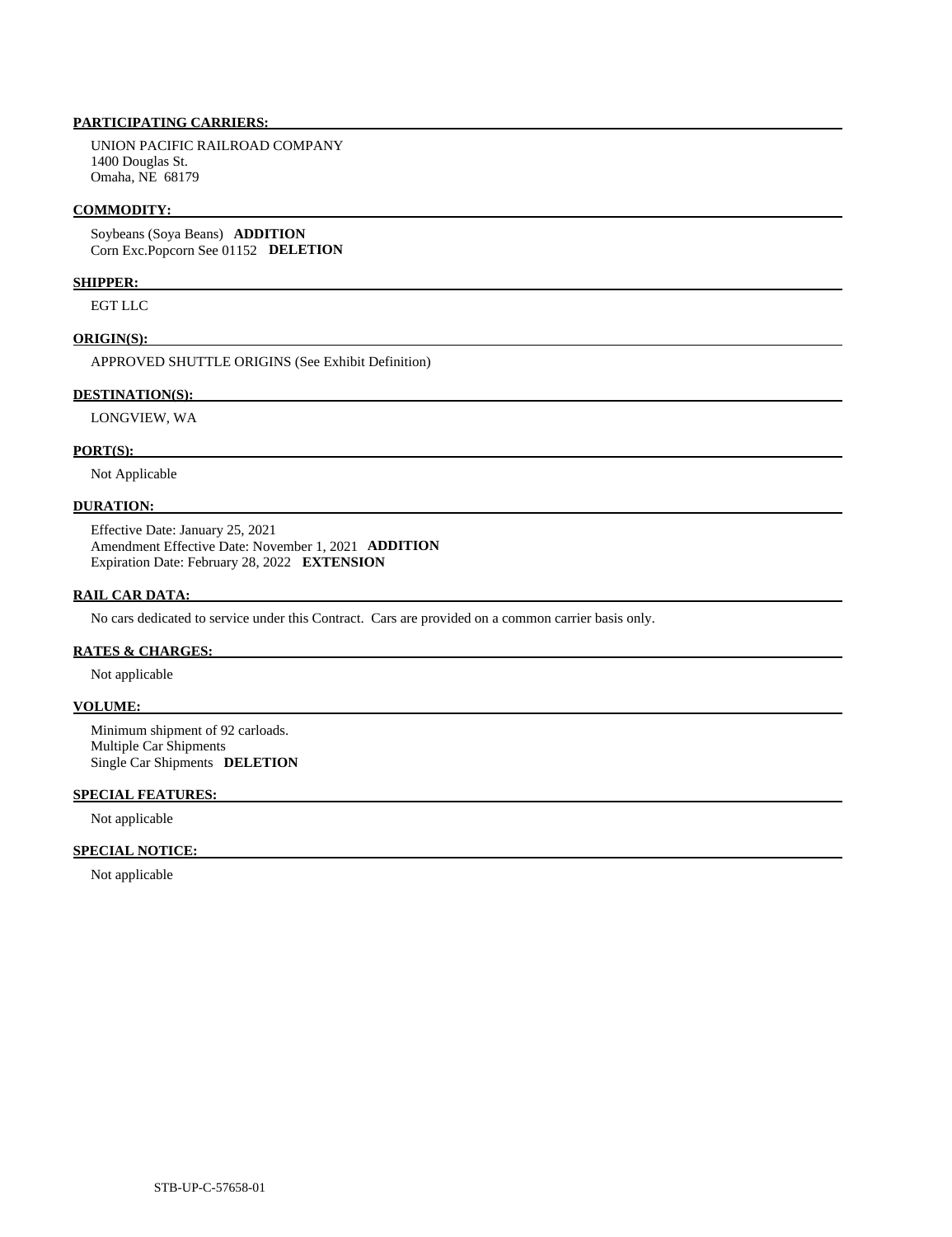#### **EXHIBIT DEFINITIONS:**

 APPROVED SHUTTLE ORIGINS consist of: BYERS, CO CHEYENNE WELLS, CO ALBERT CITY, IA ALTON, IA ASHTON, IA AVON, IA BELMOND, IA BRADFORD, IA BURT, IA CHAPIN, IA CLARE, IA CLARION, IA COUNCIL BLUFFS, IA DOWS, IA EMMETSBURG, IA FARNHAMVILLE, IA GARDEN CITY, IA GOWRIE, IA GRUVER, IA HANCOCK, IA HARTLEY, IA HAVELOCK, IA HINTON, IA JEFFERSON, IA JOICE, IA JORDAN, IA MALLARD, IA MARATHON, IA NEVADA, IA NORTHWOOD, IA PICKERING, IA RAKE, IA RALSTON, IA ROELYN, IA ROLFE, IA SLOAN, IA SUPERIOR, IA VINCENT, IA WEST BEND, IA BLISS, ID ALLEN, IL BLOOMINGTON, IL ELKHART, IL HARVARD, IL PONTIAC, IL ROYAL, IL SOUTH BELOIT, IL STERLING, IL TUSCOLA, IL ABILENE, KS ATCHISON, KS CANTON, KS COLBY, KS DOWNS, KS FRANKFORT, KS GLEN ELDER, KS GREAT BEND, KS HANOVER, KS HAVILAND, KS HUTCHINSON, KS KANSAS CITY, KS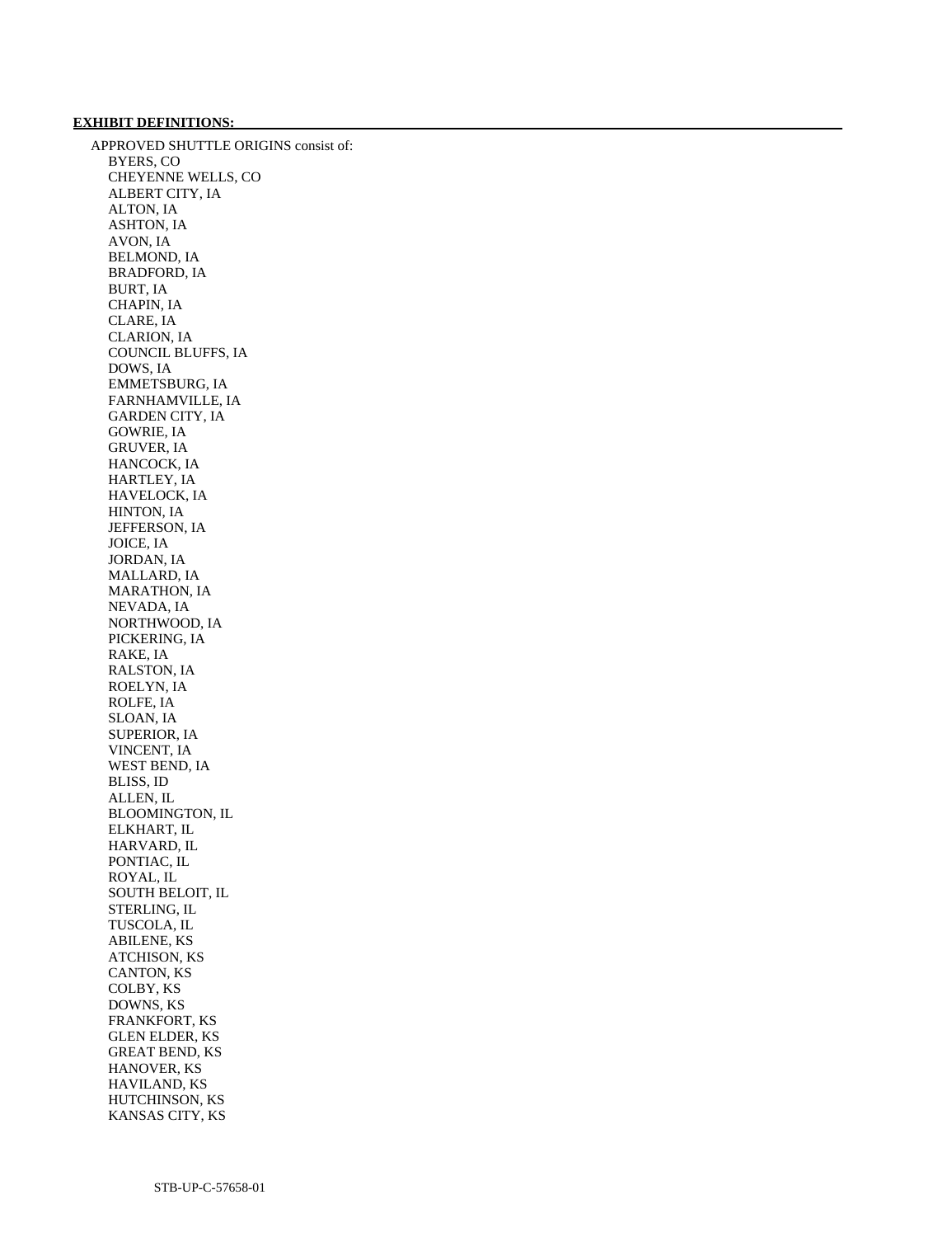LIBERAL, KS NEW CAMBRIA, KS OGALLAH, KS PLAINS, KS PRATT, KS SALINA, KS SHARON SPRINGS, KS TOPEKA, KS WAKEENEY, KS WICHITA, KS APPLETON, MN BREWSTER, MN BROWNTON, MN BUFFALO LAKE, MN DANUBE, MN DELAVAN, MN DULUTH, MN FAIRMONT, MN HERON LAKE, MN HOPE, MN LAMBERTON, MN MADELIA, MN MARNA, MN MILOMA, MN MONTEVIDEO, MN MOUNTAIN LAKE, MN NEW ULM, MN RANDOLPH, MN SAVAGE, MN SPRINGFIELD, MN ST JAMES, MN WALNUT GROVE, MN WELCOME, MN ADRIAN, MO ESSEX, MO SANDSTONE, MO ST JOSEPH, MO ALBION, NE BRAINARD, NE BROWNSON, NE CARLETON, NE CHAPPELL, NE COZAD, NE ELM CREEK, NE ENOLA, NE FREMONT, NE GIBBON, NE GOTHENBURG, NE GRAND ISLAND, NE HASTINGS, NE HAYLAND, NE JANSEN, NE KEARNEY, NE KIMBALL, NE LEXINGTON, NE LINCOLN, NE MEAD, NE MONROE, NE NEBRASKA CITY, NE NORTH BEND, NE NORTH PLATTE, NE ORD, NE OVERTON, NE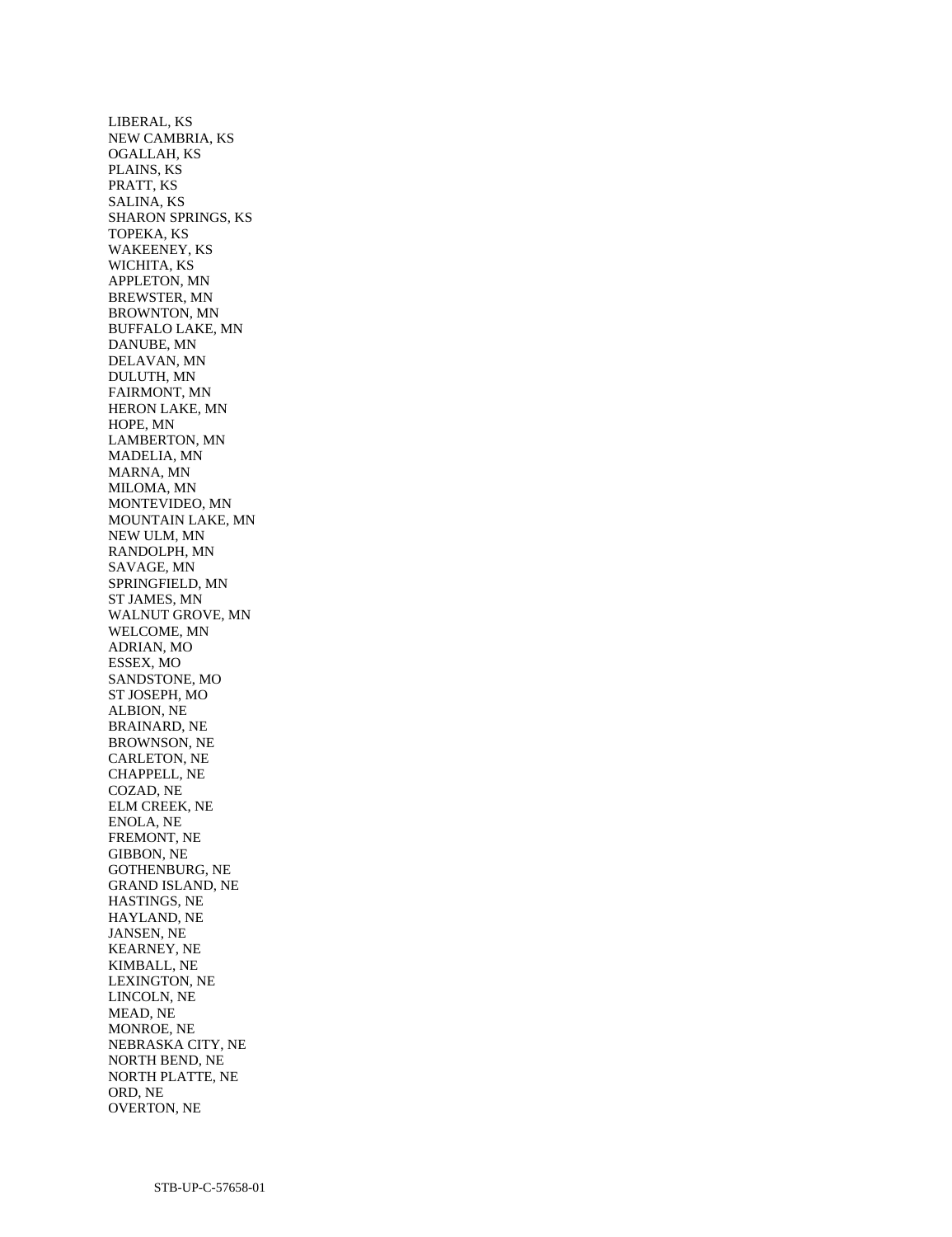PLYMOUTH, NE POLK, NE SCHAFER, NE SEDAN, NE SHELBY, NE SHELTON, NE ST EDWARD, NE STROMSBURG, NE SUPERIOR, NE SYRACUSE, NE THUMEL, NE WOOD RIVER, NE YANKA, NE KINGFISHER, OK MEDFORD, OK OPTIMA, OK AMARILLO, TX AVALON, WI EVANSVILLE, WI SUPERIOR, WI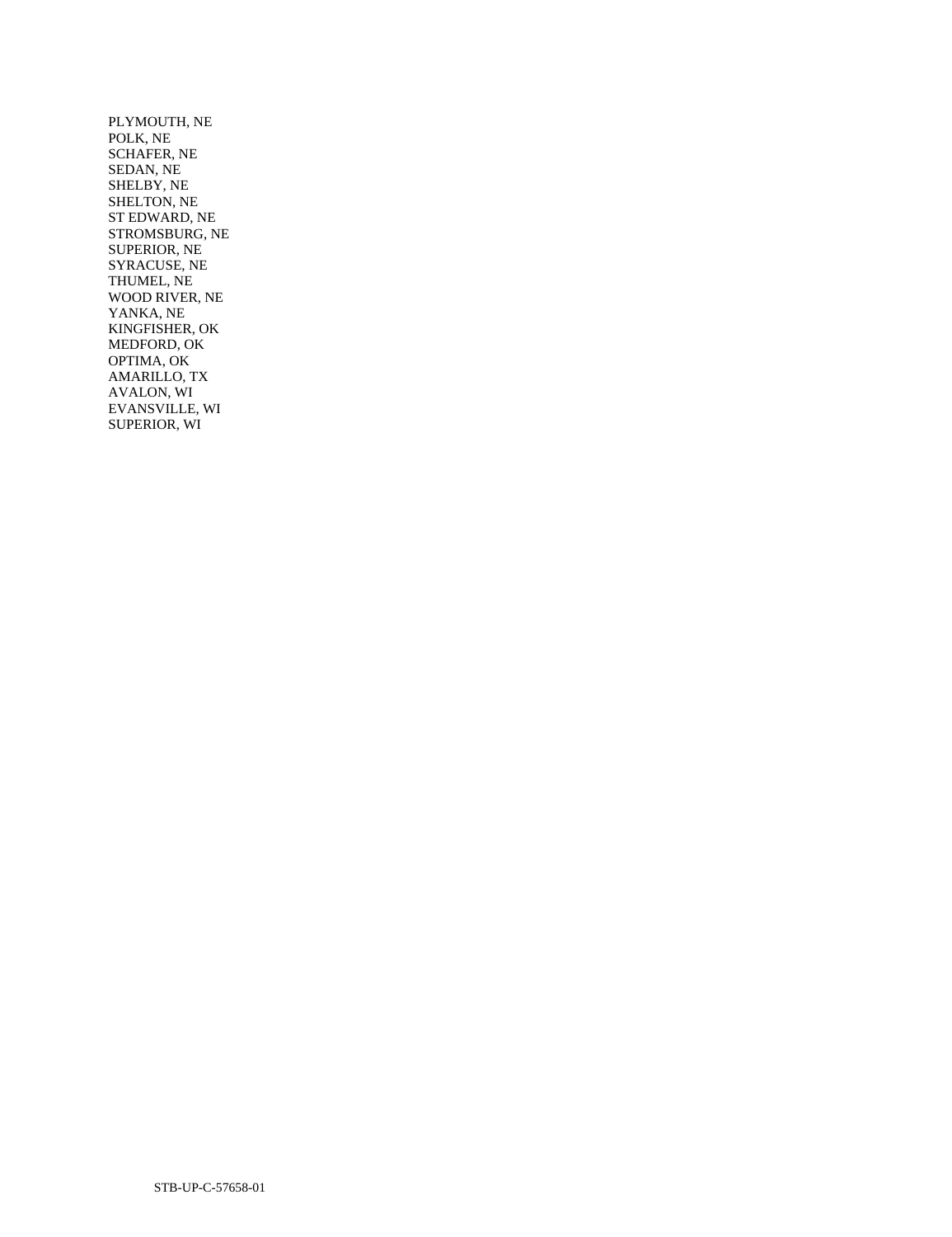

STB-UPUPCQ 101084-AK

# **UNION PACIFIC RAILROAD COMPANY**

# **AMENDED CONTRACT SUMMARY**

**Issued:**  November 11, 2021

**Effective:** June 1, 2021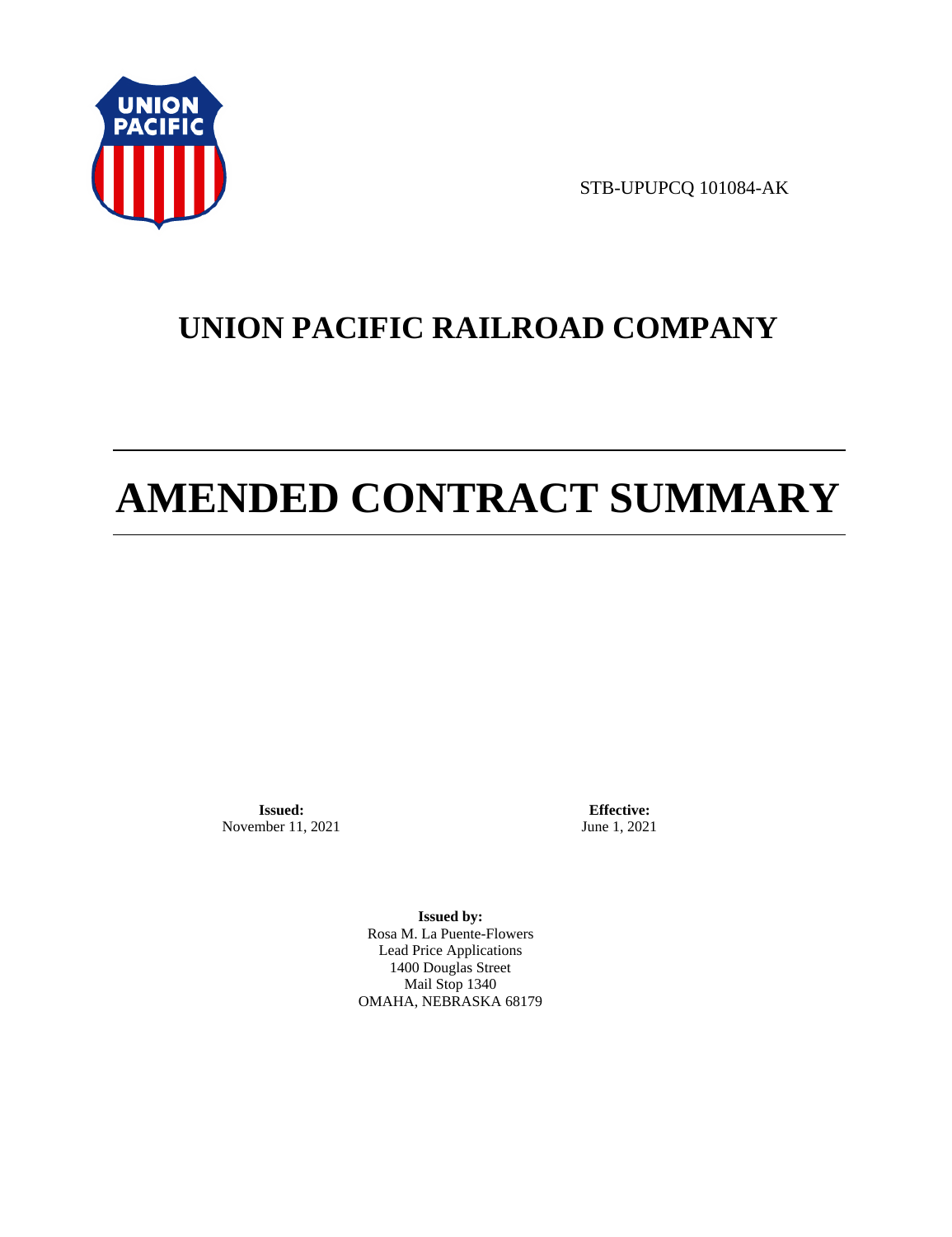# **PARTICIPATING CARRIERS:**

 GREAT WESTERN RAILWAY COMPANY P O Box 537 Loveland, CO 80537

 UNION PACIFIC RAILROAD COMPANY 1400 Douglas St. Omaha, NE 68179

#### **COMMODITY:**

Wheat Exc.Buckwheat See 01139

#### **SHIPPER:**

GRAIN CRAFT INC

## **ORIGIN(S):**

 HUGO, CO JOHNSTOWN, CO JULESBURG, CO LIMON, CO ACEQUIA, ID ADELAIDE, ID AMERICAN FALLS, ID AMMON, ID ASHTON, ID BANCROFT, ID BEETVILLE, ID BLISS, ID BONNERS FERRY, ID BUHL, ID BURLEY, ID CAMAS, ID COLLINS, ID DECLO, ID DUBOIS, ID EMMETT, ID GLENNS FERRY, ID HAMER, ID HAMMETT, ID HAZELTON, ID IDAHO FALLS, ID IONA, ID KENYON, ID KIMAMA, ID LEWISTON, ID LINCOLN, ID MALAD, ID MARTIN, ID MICHAUD, ID MINIDOKA, ID MORELAND, ID MOUNTAIN HOME, ID MURTAUGH, ID NAMPA, ID NEWDALE, ID NORTH KENYON, ID NOTUS, ID PARMA, ID PAUL, ID PINGREE, ID POCATELLO, ID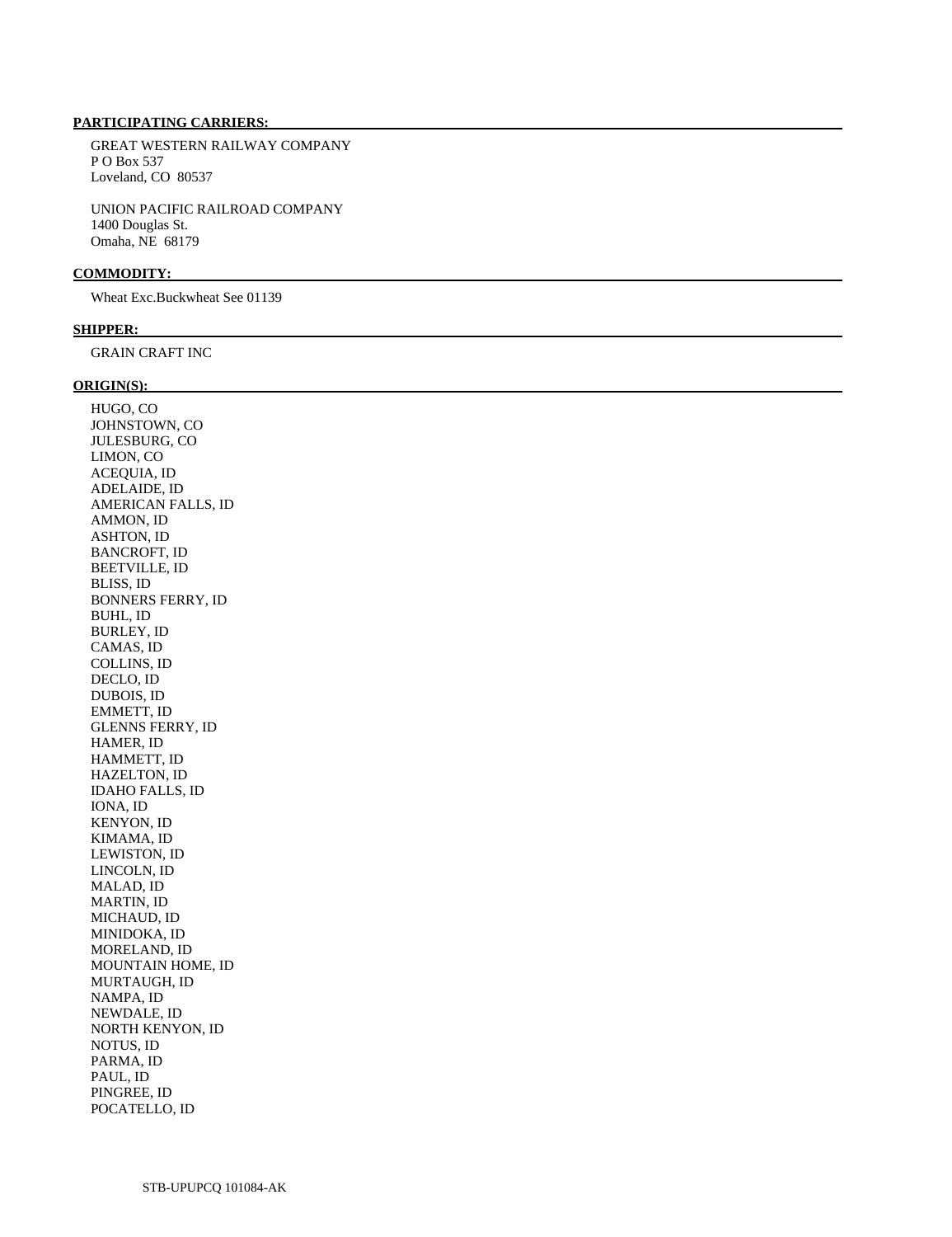REXBURG, ID RIRIE, ID ROBERTS, ID ROCKFORD, ID RUPERT, ID SCHILLER, ID SODA SPRINGS, ID ST ANTHONY, ID TALMAGE, ID TYHEE, ID UNITY, ID WEISER, ID SILVER BOW, MT BIG SPRINGS, NE BROWNSON, NE BRULE, NE CHAPPELL, NE DIX, NE HERSHEY, NE KIMBALL, NE LODGEPOLE, NE LYMAN, NE NORTH PLATTE, NE OGALLALA, NE POTTER, NE SIDNEY, NE SUTHERLAND, NE BURNS, WY PINE BLUFFS, WY SOUTH TORRINGTON, WY YODER, WY BYERS, CO WICHITA, KS JEROME, ID KIT CARSON, CO LAMAR, MO **ADDITION**  RULETON, KS **ADDITION**  KANORADO, KS **ADDITION**  BURLINGTON, CO **ADDITION**  BETHUNE, CO **ADDITION**  STRATTON, CO **ADDITION**  SEIBERT, CO **ADDITION**  FLAGLER, CO **ADDITION**  ARRIBA, CO **ADDITION**  GENOA, CO **ADDITION**  OAKLEY, KS **ADDITION**  MONUMENT, KS **ADDITION**  JENNINGS, KS **ADDITION**  DRESDEN, KS **ADDITION**  SELDEN, KS **ADDITION**  REXFORD, KS **ADDITION**  GEM, KS **ADDITION**  COLBY, KS **ADDITION**  LEVANT, KS **ADDITION**  BREWSTER, KS **ADDITION**  EDSON, KS **ADDITION**  GOODLAND, KS **ADDITION**  NORTON, KS **ADDITION**  CLAYTON, KS **ADDITION** 

#### **DESTINATION(S):**

BLACKFOOT, ID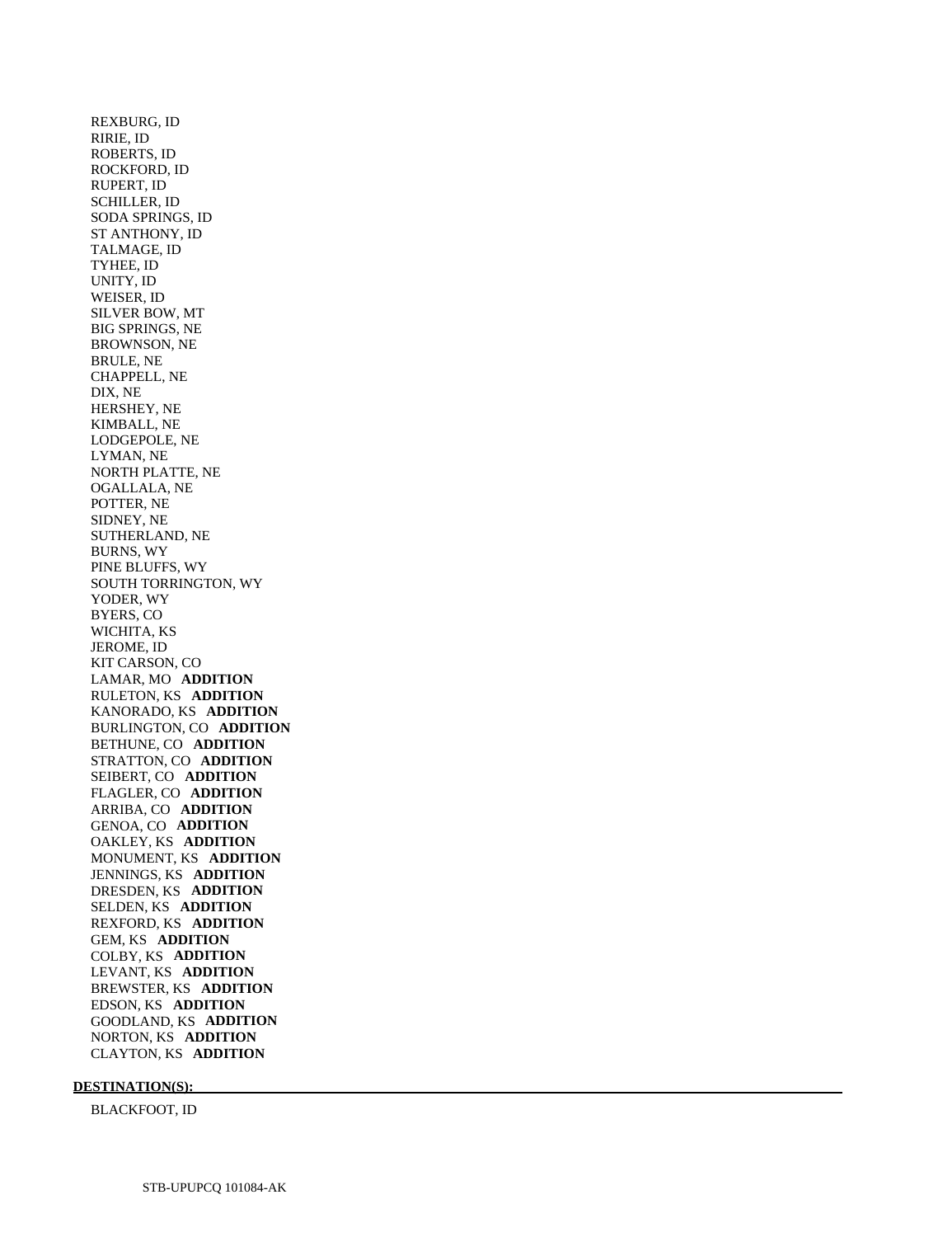COLLINS, ID PORTLAND, OR OGDEN, UT PORTLAND (See Exhibit Definition) SALT LAKE CITY, UT MORELAND, ID LOS ANGELES, CA NADEAU, CA PENDLETON, OR KANSAS CITY, MO KANSAS CITY, KS

# **PORT(S):**

Not Applicable

# **DURATION:**

 Effective Date: September 1, 2016 Amendment Effective Date: June 1, 2021 **ADDITION**  Expiration Date: May 31, 2022 **EXTENSION** 

# **RAIL CAR DATA:**

Carrier Equipment not involved.

# **RATES & CHARGES:**

As published in Tariff(s) 4052

# **VOLUME:**

Single Car Shipments

# **SPECIAL FEATURES:**

Special Switching Provision

# **SPECIAL NOTICE:**

Not applicable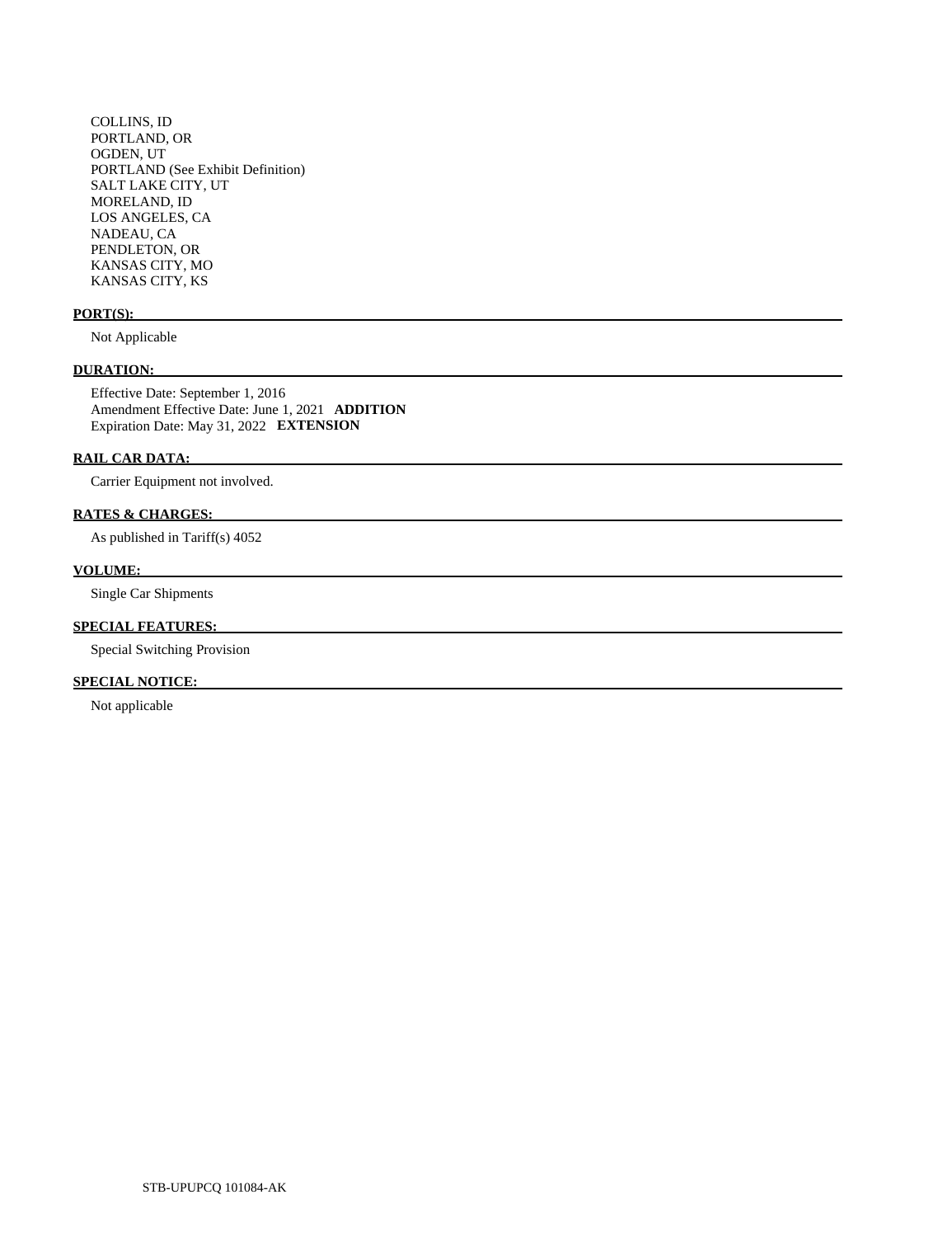PORTLAND consist of: PORTLAND, OR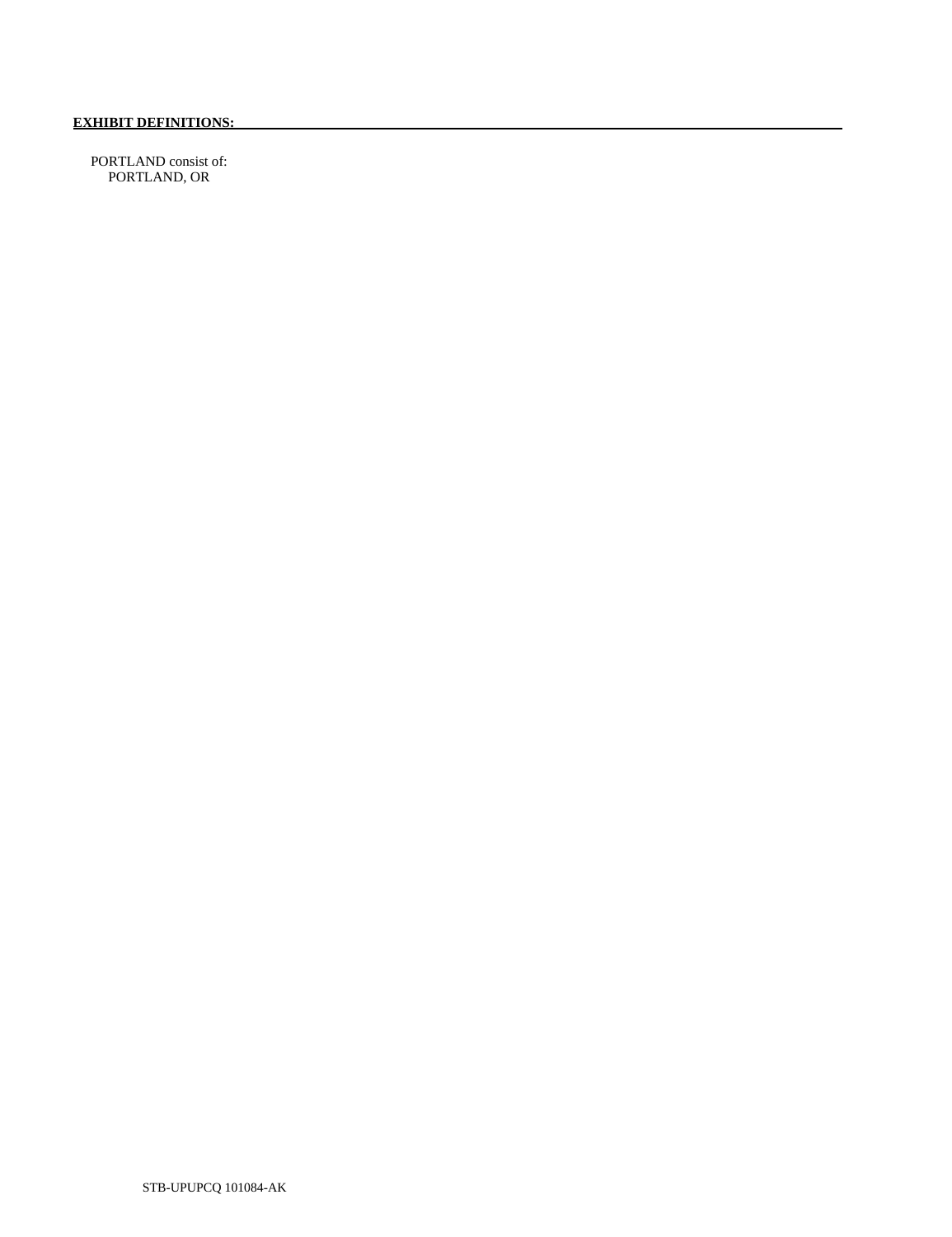

STB-UPUPCQ 101642-T

# **UNION PACIFIC RAILROAD COMPANY**

# **AMENDED CONTRACT SUMMARY**

**Issued:**  November 12, 2021

**Effective:** October 1, 2021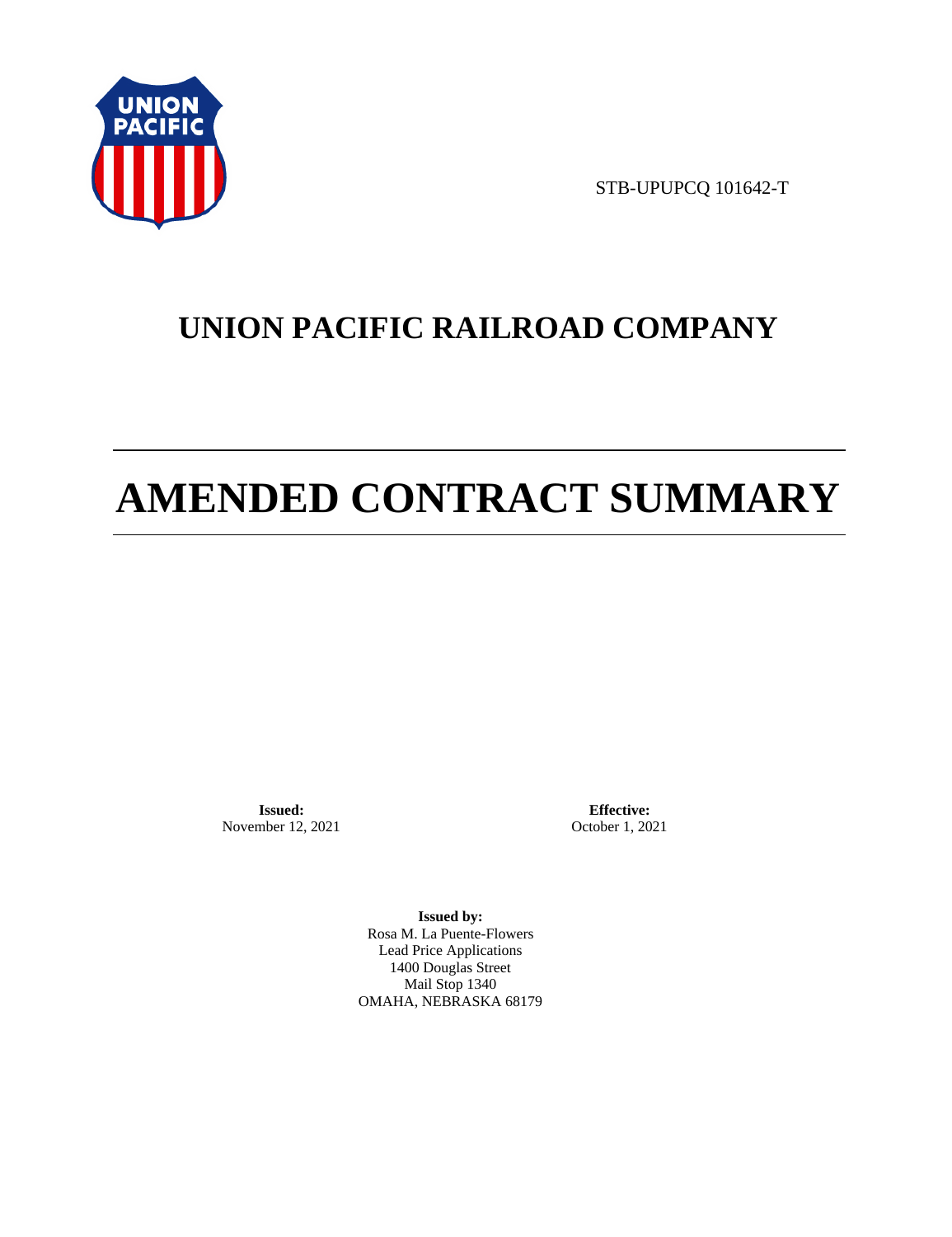# **PARTICIPATING CARRIERS:**

 UNION PACIFIC RAILROAD COMPANY 1400 Douglas St. Omaha, NE 68179

#### **COMMODITY:**

Wheat Exc.Buckwheat See 01139

#### **SHIPPER:**

WINEMA ELEVATORS INC

#### **ORIGIN(S):**

 MALONE, OR FRESNO, CA **ADDITION** 

### **DESTINATION(S):**

 COUNCIL BLUFFS, IA LOS ANGELES, CA VERNON, CA OAKLAND, CA FAMOSO, CA FRESNO, CA GOSHEN JCT, CA TAGUS, CA PORTLAND, OR VANCOUVER, WA SEATTLE, WA TACOMA, WA STOCKTON, CA HATCH, CA TURLOCK, CA LOST RIVER, OR **ADDITION**  LOS ANGELES HARBOR, CA

#### **PORT(S):**

Not Applicable

#### **DURATION:**

 Effective Date: September 1, 2017 Amendment Effective Date: October 1, 2021 **ADDITION**  Expiration Date: May 31, 2022 **EXTENSION** 

#### **RAIL CAR DATA:**

No cars dedicated to service under this Contract. Cars are provided on a common carrier basis only.

# **RATES & CHARGES:**

Subject to increases.

#### **VOLUME:**

Single Car Shipments

#### **SPECIAL FEATURES:**

Special Switching Provision

# **SPECIAL NOTICE:**

Not applicable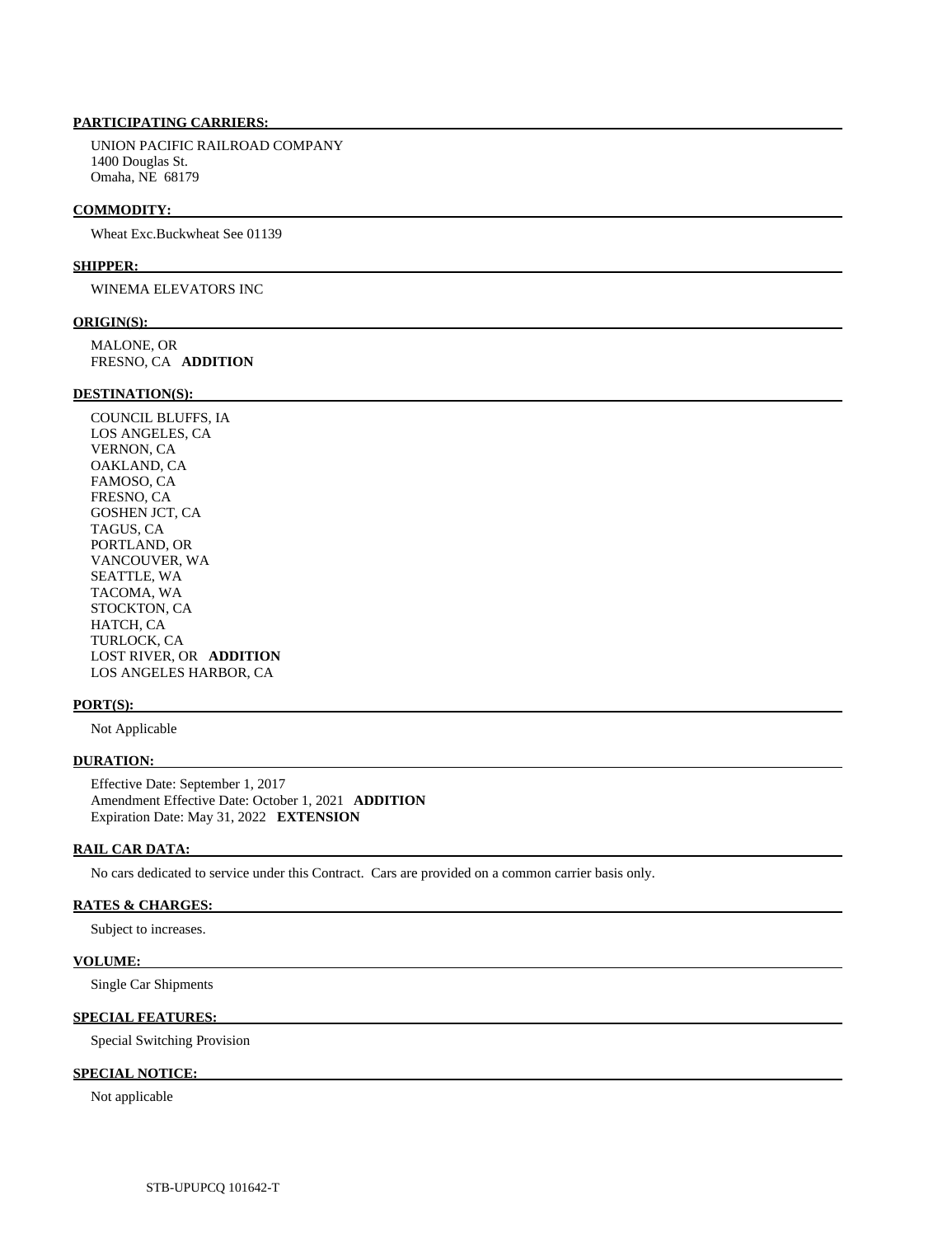

STB-UPUPCQ 101813-CR

# **UNION PACIFIC RAILROAD COMPANY**

# **AMENDED CONTRACT SUMMARY**

**Issued:**  November 9, 2021

**Effective:** June 1, 2021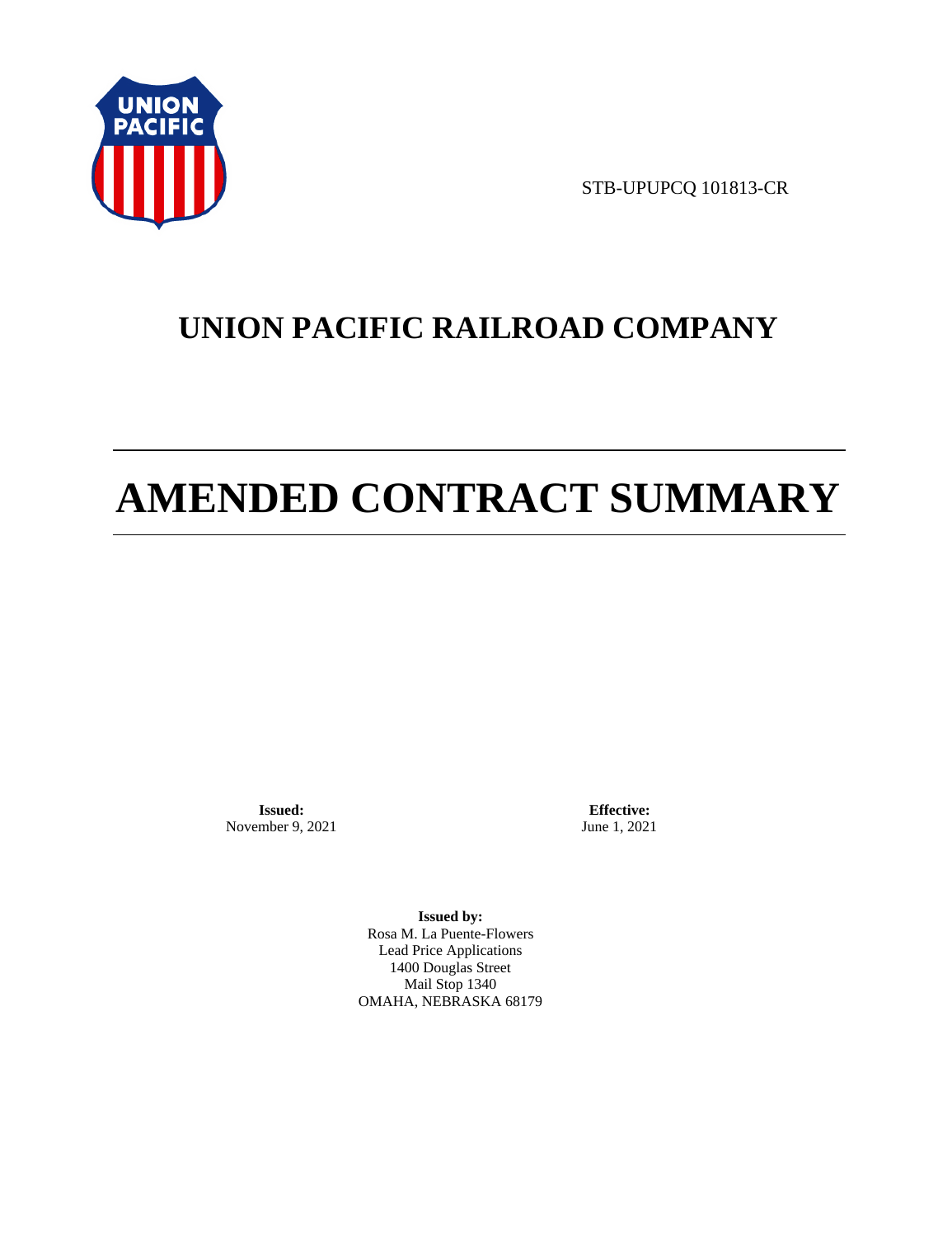# **PARTICIPATING CARRIERS:**

 UNION PACIFIC RAILROAD COMPANY 1400 Douglas St. Omaha, NE 68179

#### **COMMODITY:**

 Wheat Exc.Buckwheat See 01139 Barley **ADDITION** 

#### **SHIPPER:**

THE SCOULAR CO

#### **ORIGIN(S):**

 DOWNS, KS GOODLAND, KS SIDNEY, NE GRAINFIELD, KS BUFFALO PARK, KS GORHAM, KS HAYS, KS HOISINGTON, KS TOULON, KS VICTORIA, KS WALKER, KS YOCEMENTO, KS DENMARK, KS LINCOLN, KS WINONA, KS BUCKLIN, KS PRATT, KS FREMONT, NE BROWNSON, NE SALINA, KS LEVANT, KS PITTSBURG, KS ADRIAN, MO SEIBERT, CO BAZINE, KS **ADDITION**  BISON, KS ALBERT, KS **ADDITION**  AMY, KS **ADDITION**  DIGHTON, KS **ADDITION**  BEELER, KS **ADDITION**  HANSTON, KS **ADDITION**  MARIENTHAL, KS **ADDITION**  JEROME, ID **ADDITION**  HERSHEY, NE PINE BLUFFS, WY LINDBERGH, WY HOOKER, OK TEXHOMA, OK **ADDITION**  TYHEE, ID BANCROFT, ID MICHAUD, ID RIRIE, ID REXBURG, ID OGDEN, UT LINCOLN, ID **ADDITION**  STRATTON, CO **ADDITION**  DRESDEN, KS **ADDITION**  SELDEN, KS **ADDITION**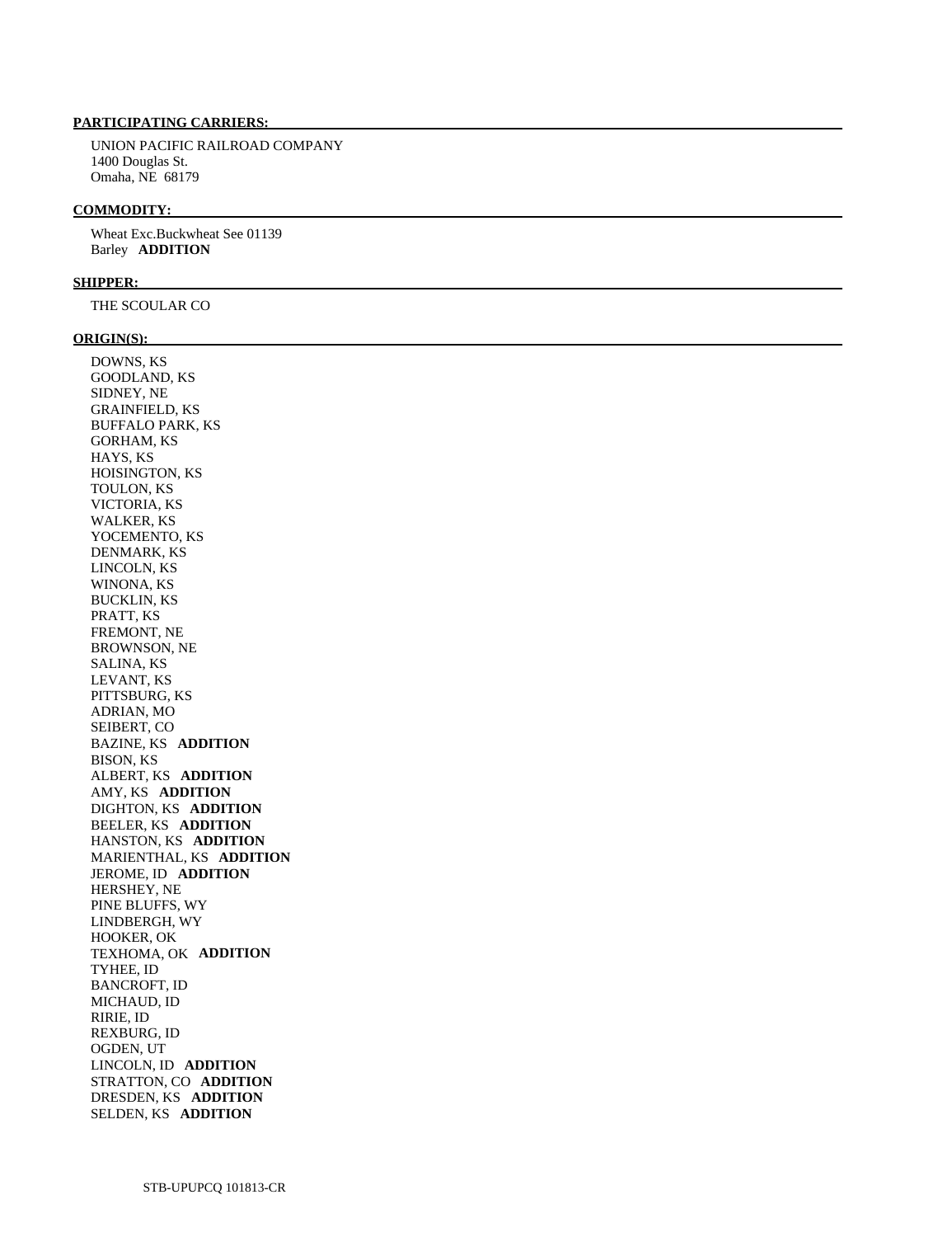#### **DESTINATION(S):**

 CHICAGO, IL DENVER, CO STOCKTON, CA AVON, IA KANSAS CITY, MO ALTON, IL EAST ST LOUIS, IL MT VERNON, IL ST LOUIS, MO MEMPHIS, TN KENOSHA, WI PENDLETON, OR PORT ALLEN, LA TRAVER, CA MODESTO, CA PETALUMA, CA TOLLESON, AZ COLTON, CA LOS ANGELES, CA SAN BERNARDINO, CA FAMOSO, CA FRESNO, CA GOSHEN JCT, CA OAKLAND, CA TAGUS, CA CITY OF COMMERCE, CA PHOENIX, AZ **ADDITION**  PNW GROUP (See Exhibit Definition) EAGLE PASS, TX EL PASO, TX LAREDO, TX NOGALES, AZ CARLISLE, IA KEARNEY, CA WINONA, MN MILFORD, UT **ADDITION**  MANKATO, MN **ADDITION**  MINNEAPOLIS, MN **ADDITION**  WA - SEATTLE AGS (See Exhibit Definition) OR - PORTLAND AGS (See Exhibit Definition) HATCH, CA PORTLAND, OR SEATTLE, WA WILLIAMS, CA BUCKEYE, AZ VERDEMONT, CA NEW BRAUNFELS, TX SAN ANTONIO, TX TURLOCK, CA

#### **PORT(S):**

Not Applicable

#### **DURATION:**

 Effective Date: January 1, 2018 Amendment Effective Date: June 1, 2021 **ADDITION**  Expiration Date: May 31, 2022 **EXTENSION**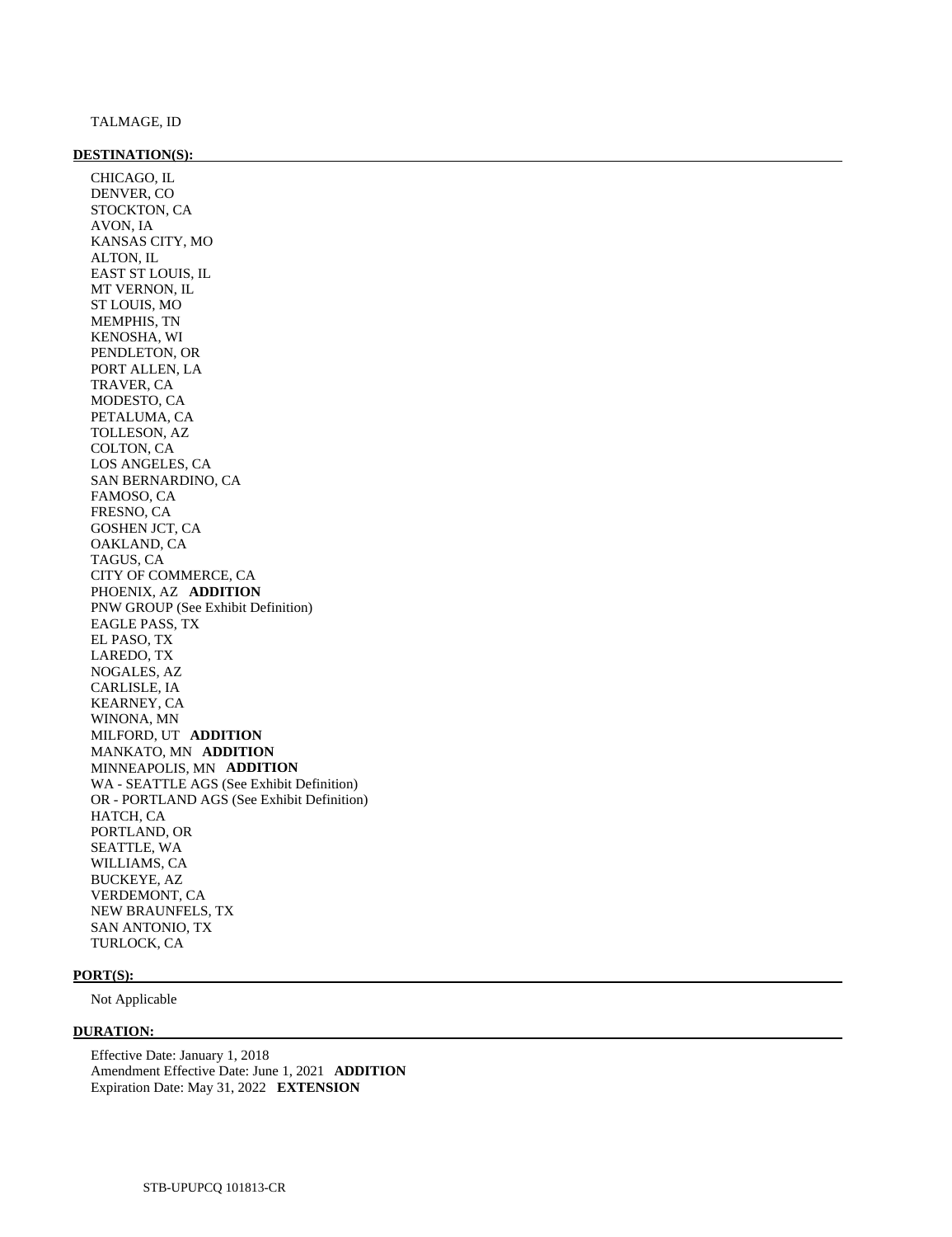# **RAIL CAR DATA:**

Carrier Equipment not involved.

# **RATES & CHARGES:**

Not applicable

# **VOLUME:**

 Minimum shipment of 107 carloads. Multiple Car Shipments Single Car Shipments **DELETION** 

# **SPECIAL FEATURES:**

Special Switching Provision

# **SPECIAL NOTICE:**

Not applicable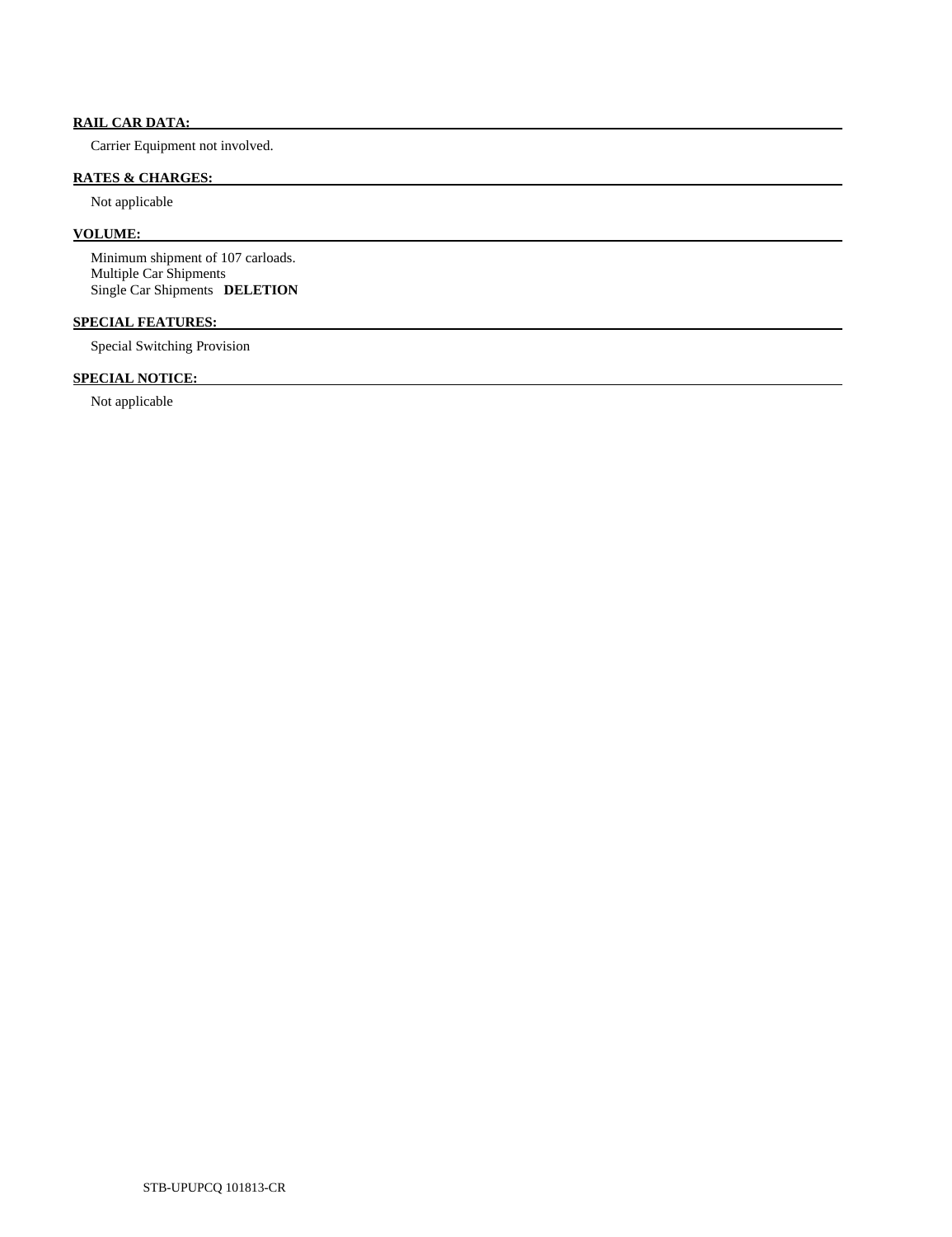PNW GROUP consist of: PORTLAND, OR RIVER GATE, OR KALAMA, WA LONGVIEW, WA WA - SEATTLE AGS consist of: ABERDEEN, WA ABERDEEN JCT, WA ALDERTON, WA ALLISON, WA ANDOVER, WA ARGO, WA AUBURN, WA BALLARD, WA BALLARD JCT, WA BANGOR, WA BAY SHORE, WA BELFAIR, WA BELLINGHAM, WA BELMORE, WA BLACK RIVER, WA BLAJCT, WA BLAKESLEE JCT, WA BREMERTON, WA BRIARWOOD, WA BUCODA, WA BURLINGTON, WA CAMP MURRAY, WA CAPITOL, WA CENPARK, WA CENTRALIA, WA CHEHALIS, WA CLAY CITY, WA CONCORA, WA DIVIDE, WA DUPONT, WA EAST OLYMPIA, WA EAST PUYALLUP, WA EATONVILLE JCT, WA EDMOND, WA EDMONDS, WA ELBE, WA ELMA, WA ESSEX, WA EVERETT, WA EVERETT, WA FERNDALE, WA FIFE, WA FREDERICKSON, WA FT LEWIS, WA GATE, WA GLOBAL GATEWAY NO, WA GRAHAM, WA GRAND MOUND, WA GREENDALE, WA HARBOR ISLAND, WA HILLSDALE, WA HOQUIAM, WA INTERBAY, WA JUNCTION CITY, WA KAPOWSIN, WA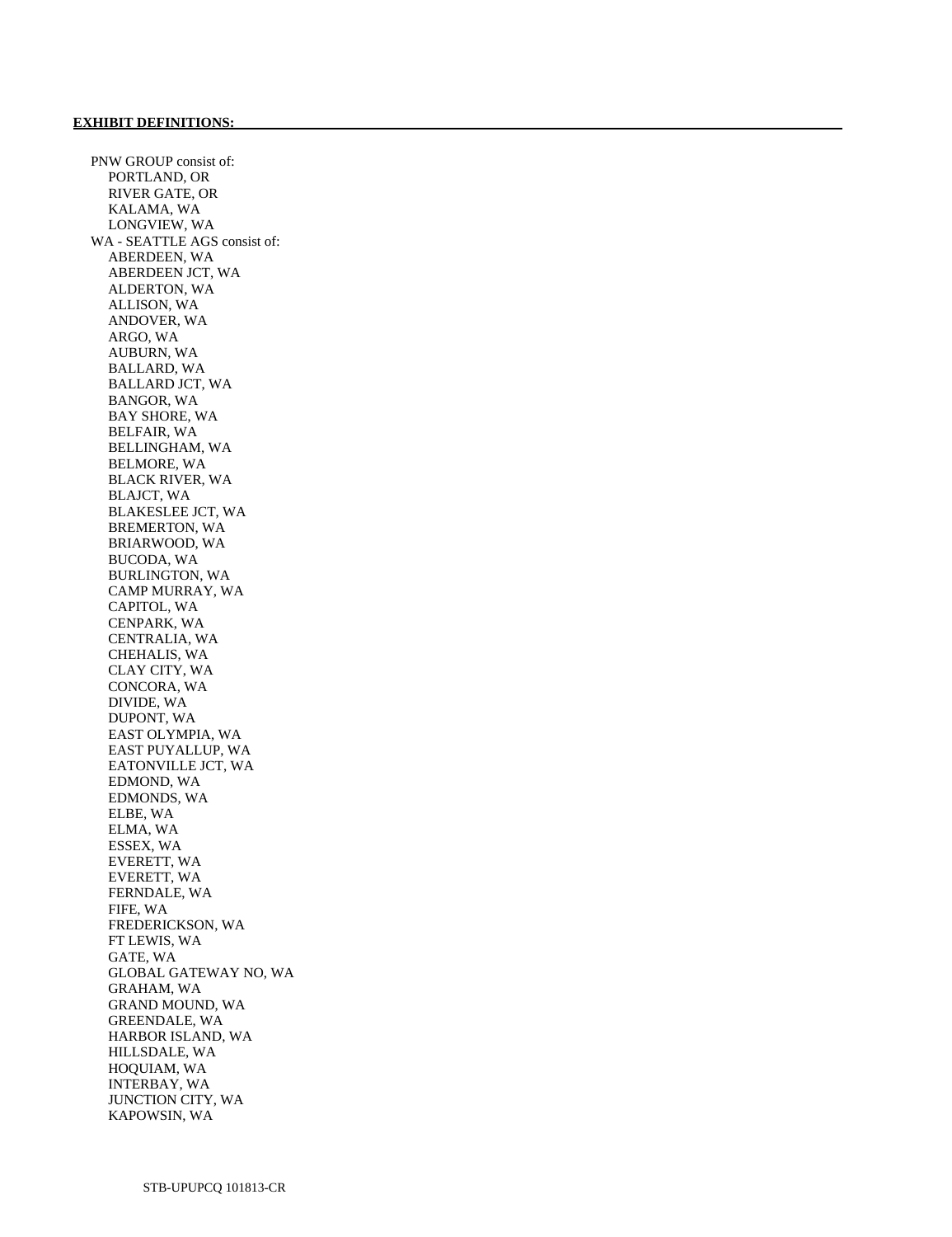KENT, WA KETRON, WA KYRO, WA LAKESIDE, WA LAKEVIEW, WA LOVELAND, WA LYNCH CREEK, WA LYNDEN, WA MALTBY, WA MARMAC, WA MAYTOWN, WA MCCLEARY, WA MCKENNA, WA MCMILLIN, WA MEEKER, WA MIDLAND, WA MINERAL, WA MONROE, WA MONTESANO, WA MORTON, WA MOUNT VERNON, WA MT VERNON, WA NAD JCT, WA NAPAVINE, WA NEW RELIANCE, WA NISQUALLY, WA NORTH PUYALLUP, WA OAKVILLE, WA OFFLAKE, WA OFFUTT LAKE, WA OHOP, WA OLYMPIA, WA PARK JCT, WA PIONEER, WA PORT TOWNSEND, WA PUYALLUP, WA RAINIER, WA RAISH, WA RESERVATION, WA ROCHESTER, WA ROY, WA SEATTLE, WA SEATTLE PIER, WA SHELTON, WA SILVERDALE, WA SKOOKUMCH, WA SKOOKUMCHUCK, WA SOUTH BELFAIR, WA SOUTH TACOMA, WA ST CLAIR, WA STEILACOOM, WA STIMSON, WA SUMNER, WA TACOMA, WA TACOMA EXP, WA TACOMA EXPORT, WA TACOMA JCT, WA TACOMA PCT, WA TAYLOR WAY, WA TENINO, WA THRIFT, WA TITLOW, WA TUKWILA, WA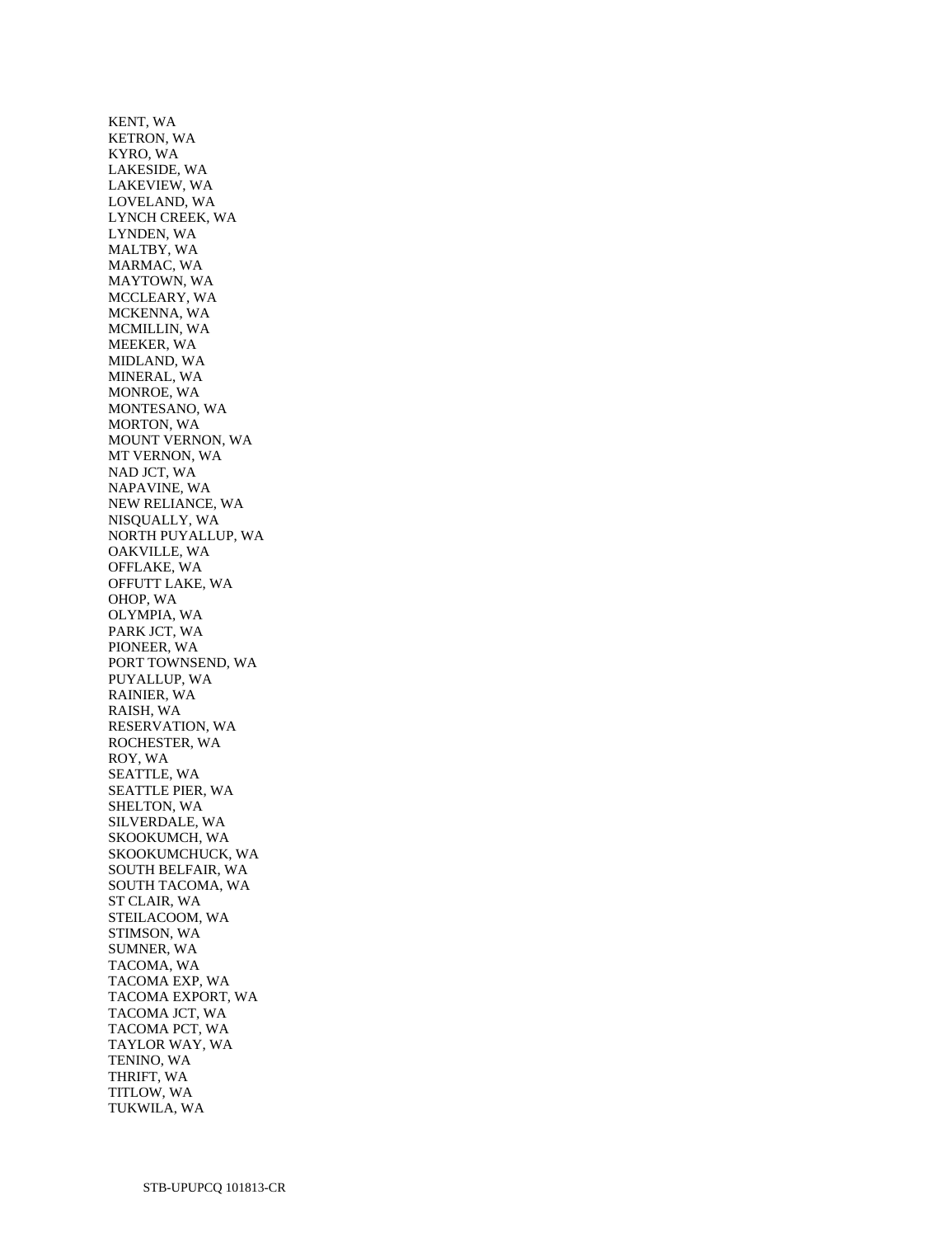TUMWATER, WA VADER, WA WABASH, WA WESCO, WA WEST BLAIR, WA WEST HILLSDALE, WA WEST TACOMA, WA WESTERN JCT, WA WHITES, WA WINLOCK, WA WJCT, WA WOODINVILLE, WA YELM, WA OR - PORTLAND AGS consist of: ALBINA, OR ASTORIA, OR AUMSVILLE, OR AURORA, OR BARNES YARD, OR BATTERSON, OR BONNEVILLE, OR BRIDAL VEIL, OR BROOKS, OR BUXTON, OR CANBY, OR CLACKAMAS, OR COALCA, OR COCHRAN, OR DODSON, OR EAST MILWAUKIE, OR EAST PORTLAND, OR FIR, OR GARBALDI, OR GARIBALDI, OR GEER, OR GERVAIS, OR HEMLOCK, OR HITO, OR HUBBARD, OR KENTON, OR LAKE YARD, OR LIBERAL, OR MILWAUKIE, OR MOHLER, OR MT ANGEL, OR NORTH PORTLAND, OR OREGON CITY, OR OSWEGO, OR PORTLAND, OR PRATUM, OR PULP, OR RENARD, OR RIVER GATE, OR ROCKWOOD, OR SHAW, OR SILVERTON, OR ST JOHNS, OR STAYTON, OR TILLAMOOK, OR TROUTDALE, OR WARRENTON, OR WEST LINN, OR WHEELER, OR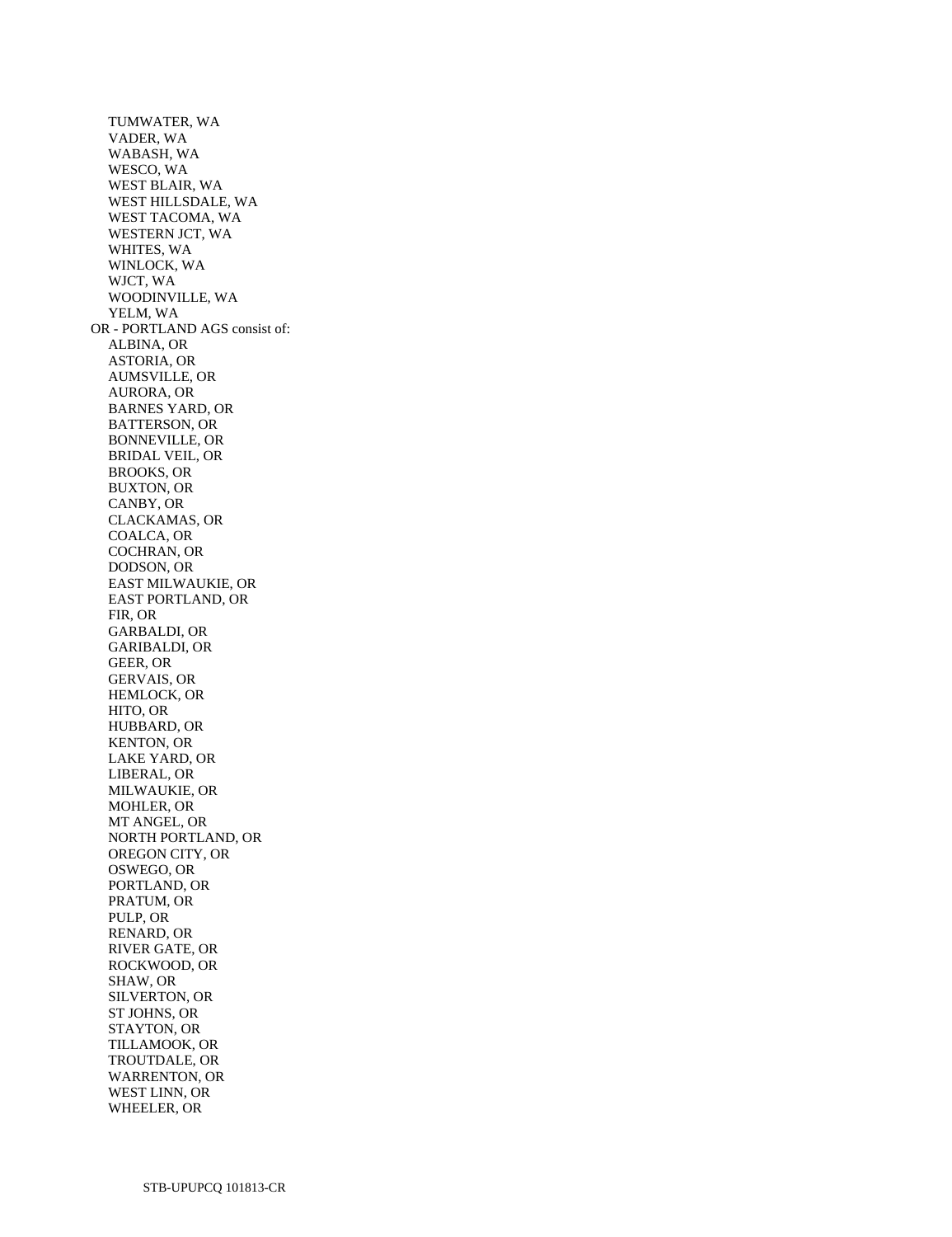WOODBURN, OR AMPERE, WA BARBERTON, WA BATTLE GROUND, WA BRUSH PRAIRIE, WA CAMAS, WA CASTLE ROCK, WA CATHLAMET, WA CHELATCHIE, WA COLUMBIA JCT, WA HEISON, WA HOMAN, WA KALAMA, WA KELSO, WA LONGVIEW, WA OSTRANDER, WA RIDGEFIELD, WA ROCKY POINT, WA RYE JCT, WA VANCOUVER, WA VANCOUVER JCT, WA WASHOUGAL, WA WOODLAND, WA YACOLT, WA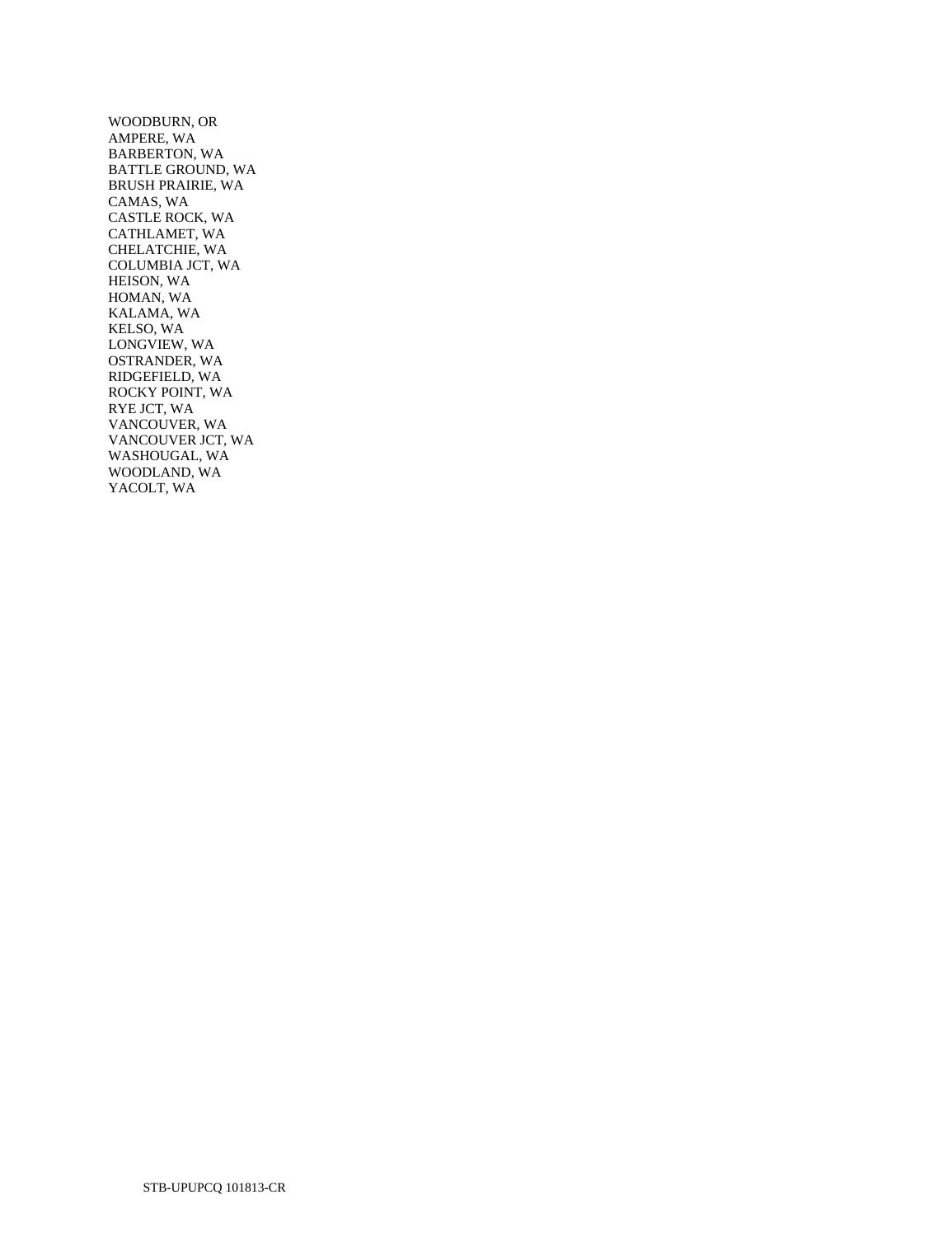

STB-UPUPCQ 101813-CQ

# **UNION PACIFIC RAILROAD COMPANY**

# **AMENDED CONTRACT SUMMARY**

**Issued:**  November 8, 2021

**Effective:** June 1, 2021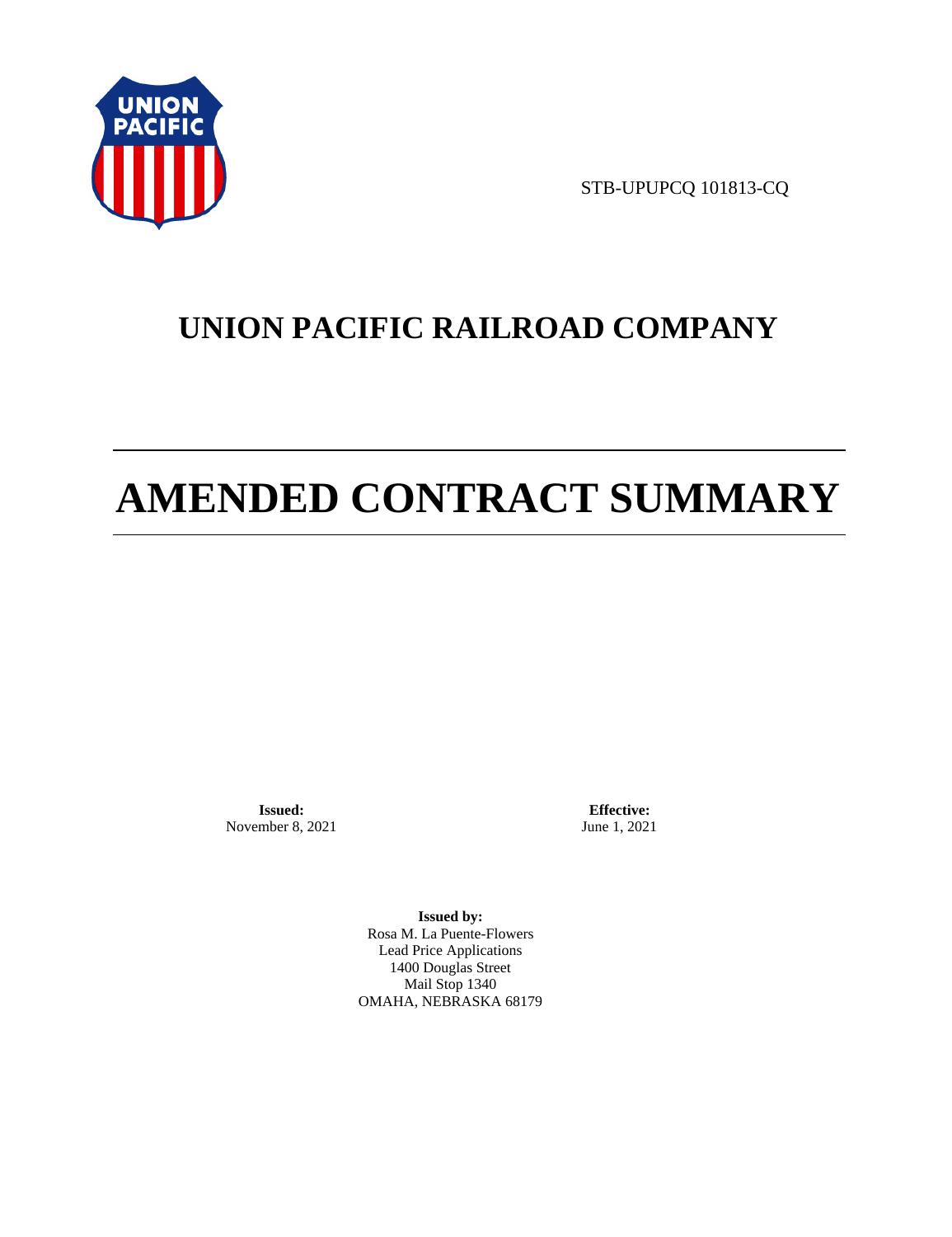# **PARTICIPATING CARRIERS:**

 UNION PACIFIC RAILROAD COMPANY 1400 Douglas St. Omaha, NE 68179

#### **COMMODITY:**

 Wheat Exc.Buckwheat See 01139 Barley **ADDITION** 

#### **SHIPPER:**

THE SCOULAR CO

#### **ORIGIN(S):**

 DOWNS, KS GOODLAND, KS SIDNEY, NE GRAINFIELD, KS BUFFALO PARK, KS GORHAM, KS HAYS, KS HOISINGTON, KS TOULON, KS VICTORIA, KS WALKER, KS YOCEMENTO, KS DENMARK, KS LINCOLN, KS WINONA, KS BUCKLIN, KS PRATT, KS FREMONT, NE BROWNSON, NE SALINA, KS LEVANT, KS PITTSBURG, KS ADRIAN, MO SEIBERT, CO BAZINE, KS **ADDITION**  BISON, KS ALBERT, KS **ADDITION**  AMY, KS **ADDITION**  DIGHTON, KS **ADDITION**  BEELER, KS **ADDITION**  HANSTON, KS **ADDITION**  MARIENTHAL, KS **ADDITION**  JEROME, ID **ADDITION**  HERSHEY, NE PINE BLUFFS, WY LINDBERGH, WY HOOKER, OK TEXHOMA, OK **ADDITION**  TYHEE, ID BANCROFT, ID MICHAUD, ID RIRIE, ID REXBURG, ID OGDEN, UT LINCOLN, ID **ADDITION**  STRATTON, CO **ADDITION**  DRESDEN, KS **ADDITION**  SELDEN, KS **ADDITION**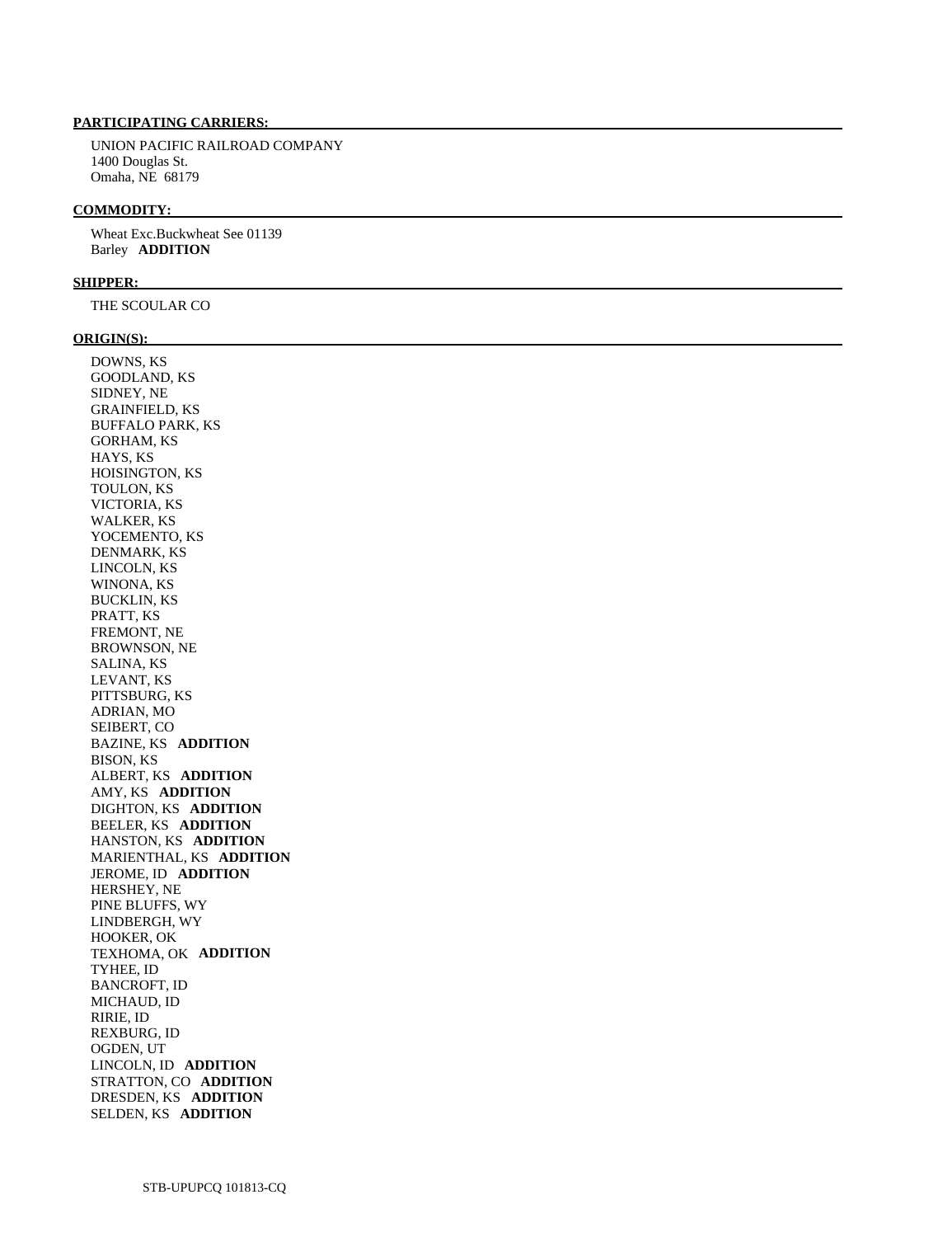#### **DESTINATION(S):**

 CHICAGO, IL DENVER, CO STOCKTON, CA AVON, IA KANSAS CITY, MO ALTON, IL EAST ST LOUIS, IL MT VERNON, IL ST LOUIS, MO MEMPHIS, TN KENOSHA, WI PENDLETON, OR PORT ALLEN, LA TRAVER, CA MODESTO, CA PETALUMA, CA TOLLESON, AZ COLTON, CA LOS ANGELES, CA SAN BERNARDINO, CA FAMOSO, CA FRESNO, CA GOSHEN JCT, CA OAKLAND, CA TAGUS, CA CITY OF COMMERCE, CA PHOENIX, AZ **ADDITION**  PNW GROUP (See Exhibit Definition) EAGLE PASS, TX EL PASO, TX LAREDO, TX NOGALES, AZ CARLISLE, IA KEARNEY, CA WINONA, MN MILFORD, UT **ADDITION**  MANKATO, MN **ADDITION**  MINNEAPOLIS, MN **ADDITION**  WA - SEATTLE AGS (See Exhibit Definition) OR - PORTLAND AGS (See Exhibit Definition) HATCH, CA PORTLAND, OR SEATTLE, WA WILLIAMS, CA BUCKEYE, AZ VERDEMONT, CA NEW BRAUNFELS, TX SAN ANTONIO, TX TURLOCK, CA

#### **PORT(S):**

Not Applicable

#### **DURATION:**

 Effective Date: January 1, 2018 Amendment Effective Date: June 1, 2021 **ADDITION**  Expiration Date: May 31, 2022 **EXTENSION**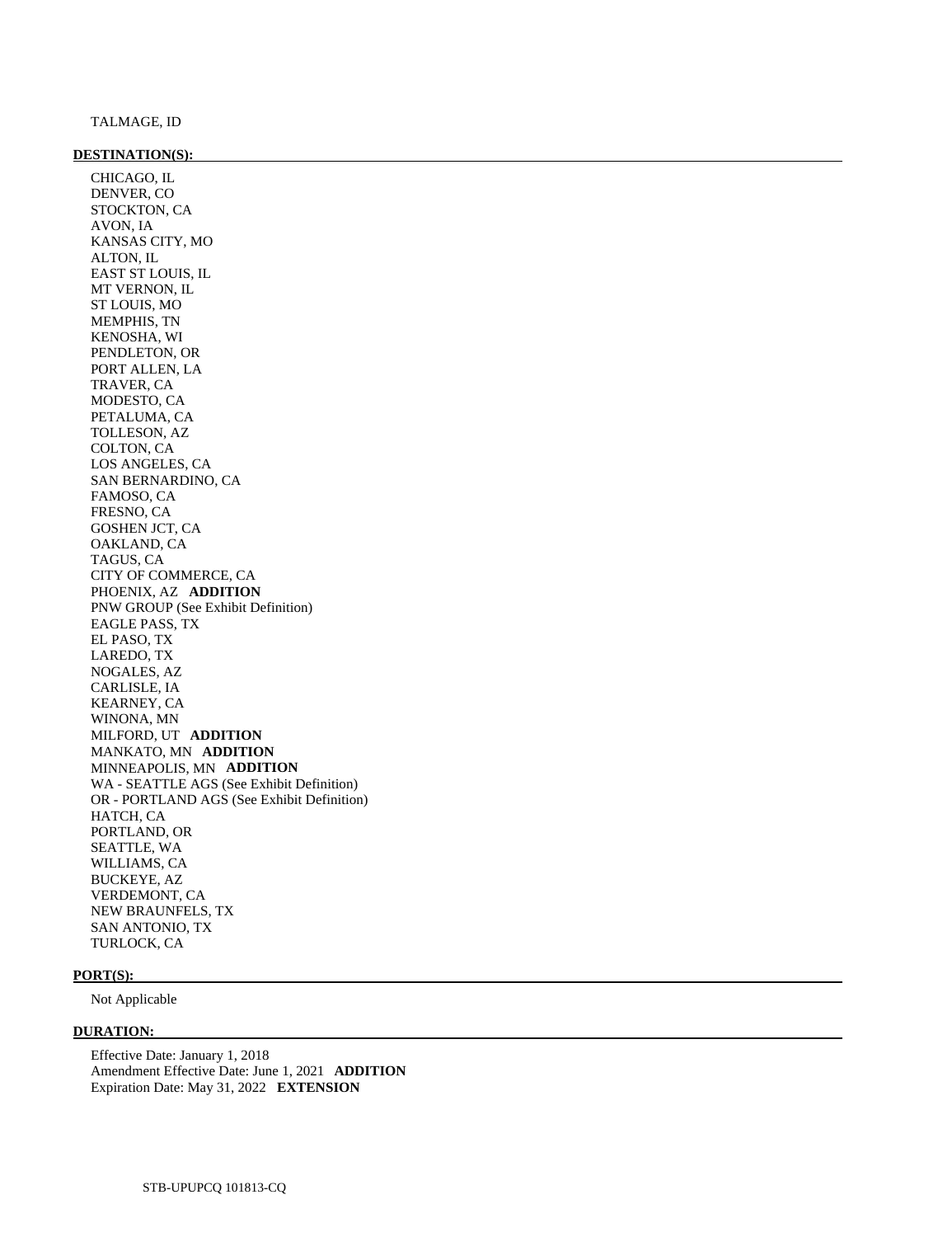# **RAIL CAR DATA:**

Carrier Equipment not involved.

# **RATES & CHARGES:**

Not applicable

# **VOLUME:**

 Minimum shipment of 107 carloads. Multiple Car Shipments Single Car Shipments **DELETION** 

# **SPECIAL FEATURES:**

Special Switching Provision

# **SPECIAL NOTICE:**

Not applicable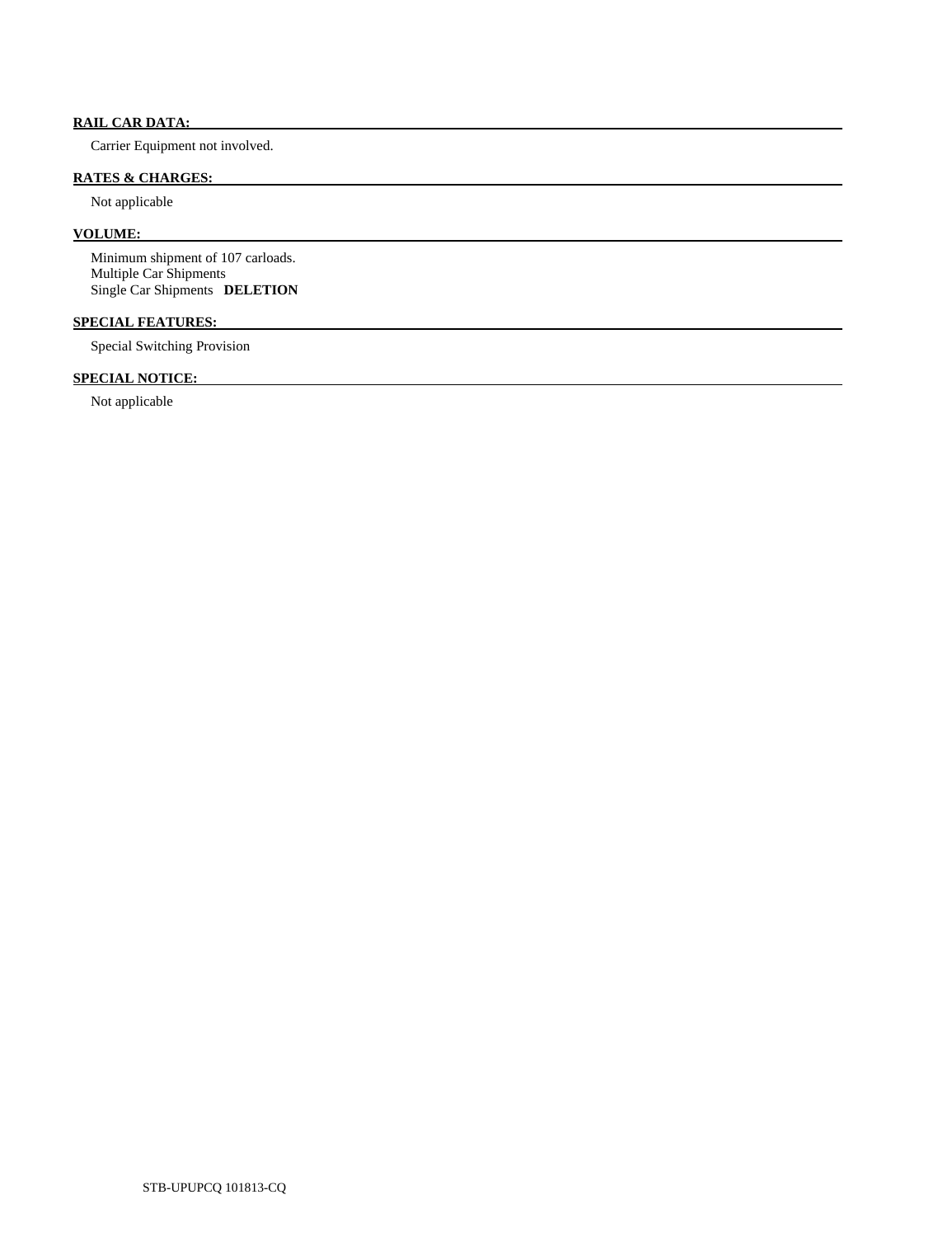PNW GROUP consist of: PORTLAND, OR RIVER GATE, OR KALAMA, WA LONGVIEW, WA WA - SEATTLE AGS consist of: ABERDEEN, WA ABERDEEN JCT, WA ALDERTON, WA ALLISON, WA ANDOVER, WA ARGO, WA AUBURN, WA BALLARD, WA BALLARD JCT, WA BANGOR, WA BAY SHORE, WA BELFAIR, WA BELLINGHAM, WA BELMORE, WA BLACK RIVER, WA BLAJCT, WA BLAKESLEE JCT, WA BREMERTON, WA BRIARWOOD, WA BUCODA, WA BURLINGTON, WA CAMP MURRAY, WA CAPITOL, WA CENPARK, WA CENTRALIA, WA CHEHALIS, WA CLAY CITY, WA CONCORA, WA DIVIDE, WA DUPONT, WA EAST OLYMPIA, WA EAST PUYALLUP, WA EATONVILLE JCT, WA EDMOND, WA EDMONDS, WA ELBE, WA ELMA, WA ESSEX, WA EVERETT, WA EVERETT, WA FERNDALE, WA FIFE, WA FREDERICKSON, WA FT LEWIS, WA GATE, WA GLOBAL GATEWAY NO, WA GRAHAM, WA GRAND MOUND, WA GREENDALE, WA HARBOR ISLAND, WA HILLSDALE, WA HOQUIAM, WA INTERBAY, WA JUNCTION CITY, WA KAPOWSIN, WA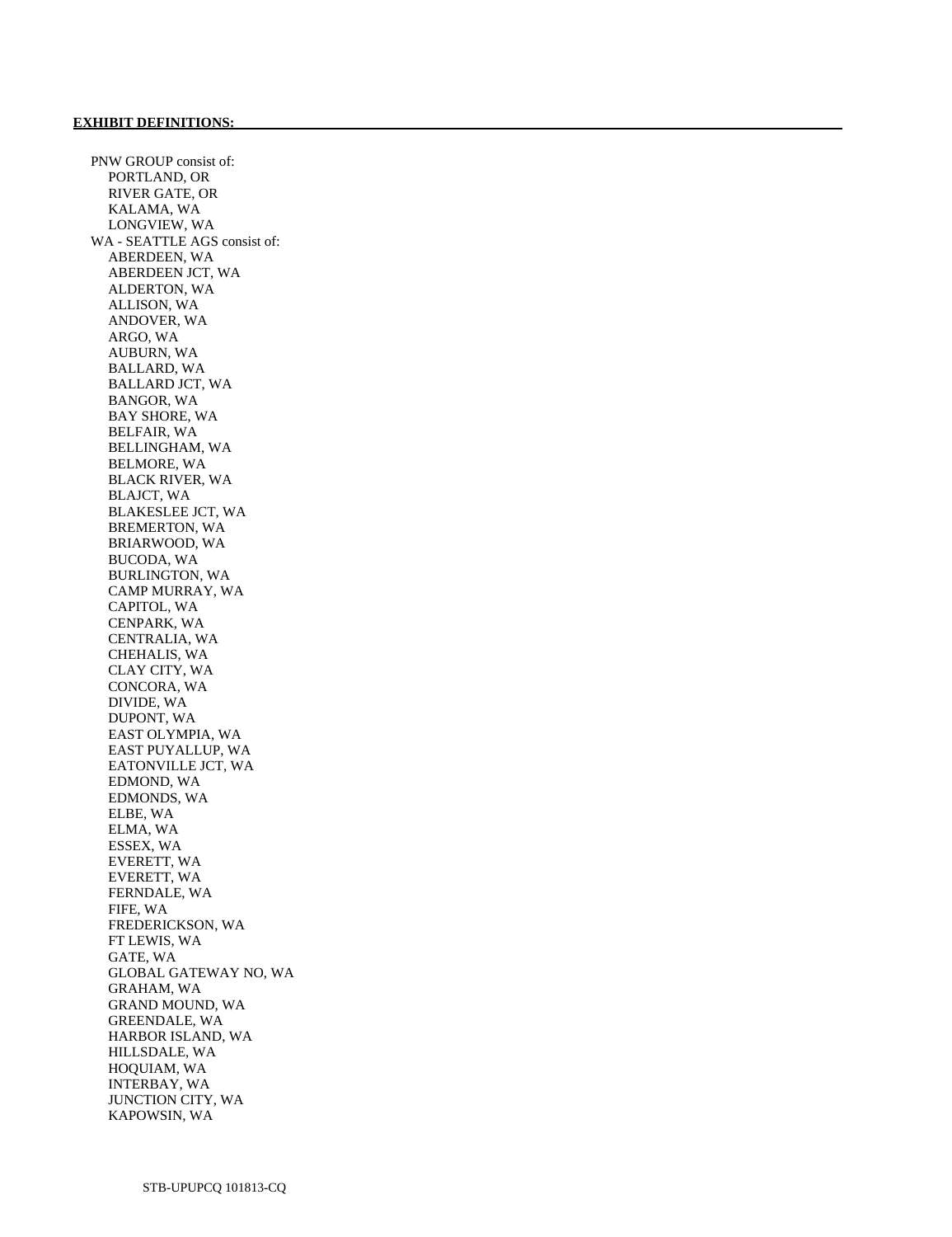KENT, WA KETRON, WA KYRO, WA LAKESIDE, WA LAKEVIEW, WA LOVELAND, WA LYNCH CREEK, WA LYNDEN, WA MALTBY, WA MARMAC, WA MAYTOWN, WA MCCLEARY, WA MCKENNA, WA MCMILLIN, WA MEEKER, WA MIDLAND, WA MINERAL, WA MONROE, WA MONTESANO, WA MORTON, WA MOUNT VERNON, WA MT VERNON, WA NAD JCT, WA NAPAVINE, WA NEW RELIANCE, WA NISQUALLY, WA NORTH PUYALLUP, WA OAKVILLE, WA OFFLAKE, WA OFFUTT LAKE, WA OHOP, WA OLYMPIA, WA PARK JCT, WA PIONEER, WA PORT TOWNSEND, WA PUYALLUP, WA RAINIER, WA RAISH, WA RESERVATION, WA ROCHESTER, WA ROY, WA SEATTLE, WA SEATTLE PIER, WA SHELTON, WA SILVERDALE, WA SKOOKUMCH, WA SKOOKUMCHUCK, WA SOUTH BELFAIR, WA SOUTH TACOMA, WA ST CLAIR, WA STEILACOOM, WA STIMSON, WA SUMNER, WA TACOMA, WA TACOMA EXP, WA TACOMA EXPORT, WA TACOMA JCT, WA TACOMA PCT, WA TAYLOR WAY, WA TENINO, WA THRIFT, WA TITLOW, WA TUKWILA, WA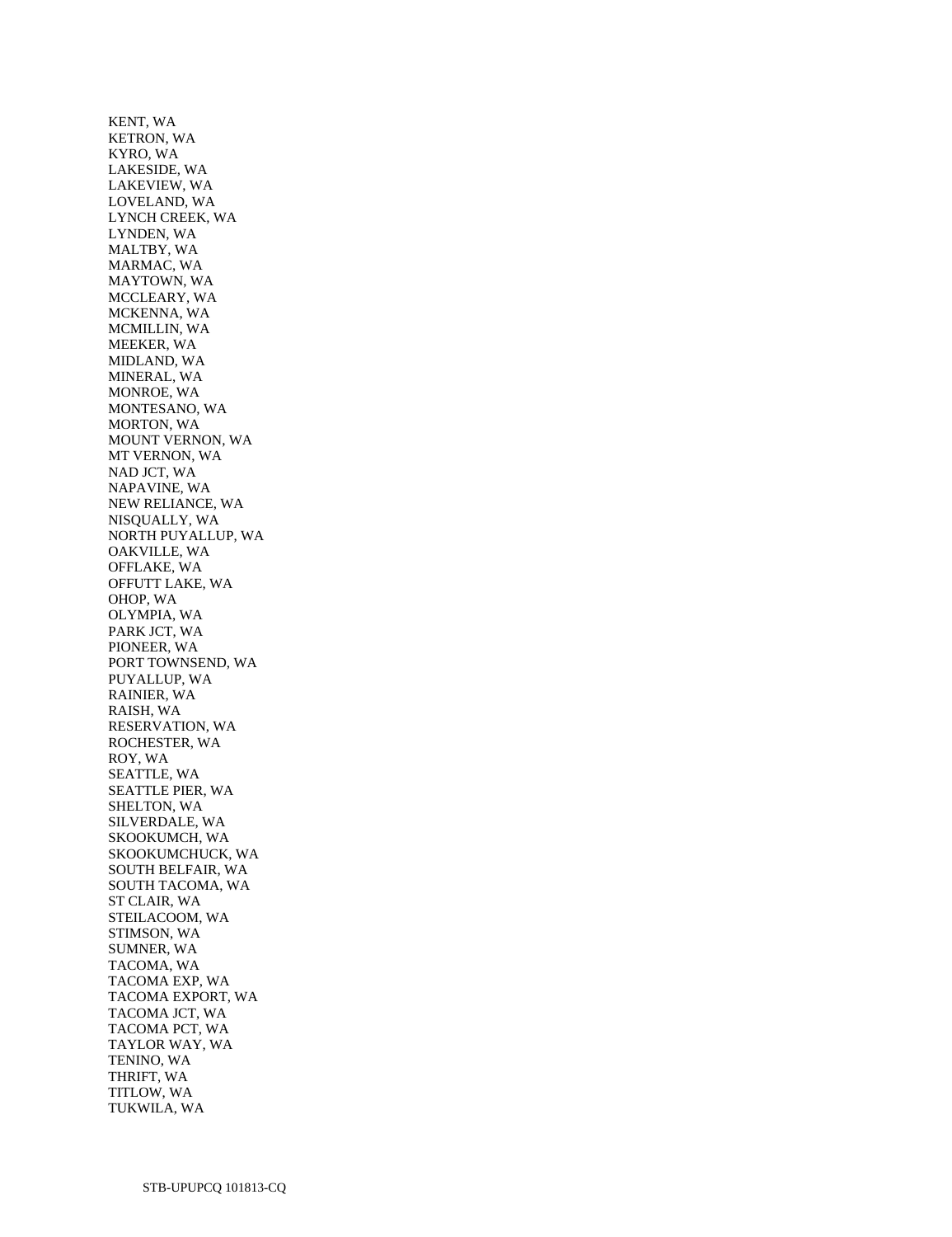TUMWATER, WA VADER, WA WABASH, WA WESCO, WA WEST BLAIR, WA WEST HILLSDALE, WA WEST TACOMA, WA WESTERN JCT, WA WHITES, WA WINLOCK, WA WJCT, WA WOODINVILLE, WA YELM, WA OR - PORTLAND AGS consist of: ALBINA, OR ASTORIA, OR AUMSVILLE, OR AURORA, OR BARNES YARD, OR BATTERSON, OR BONNEVILLE, OR BRIDAL VEIL, OR BROOKS, OR BUXTON, OR CANBY, OR CLACKAMAS, OR COALCA, OR COCHRAN, OR DODSON, OR EAST MILWAUKIE, OR EAST PORTLAND, OR FIR, OR GARBALDI, OR GARIBALDI, OR GEER, OR GERVAIS, OR HEMLOCK, OR HITO, OR HUBBARD, OR KENTON, OR LAKE YARD, OR LIBERAL, OR MILWAUKIE, OR MOHLER, OR MT ANGEL, OR NORTH PORTLAND, OR OREGON CITY, OR OSWEGO, OR PORTLAND, OR PRATUM, OR PULP, OR RENARD, OR RIVER GATE, OR ROCKWOOD, OR SHAW, OR SILVERTON, OR ST JOHNS, OR STAYTON, OR TILLAMOOK, OR TROUTDALE, OR WARRENTON, OR WEST LINN, OR WHEELER, OR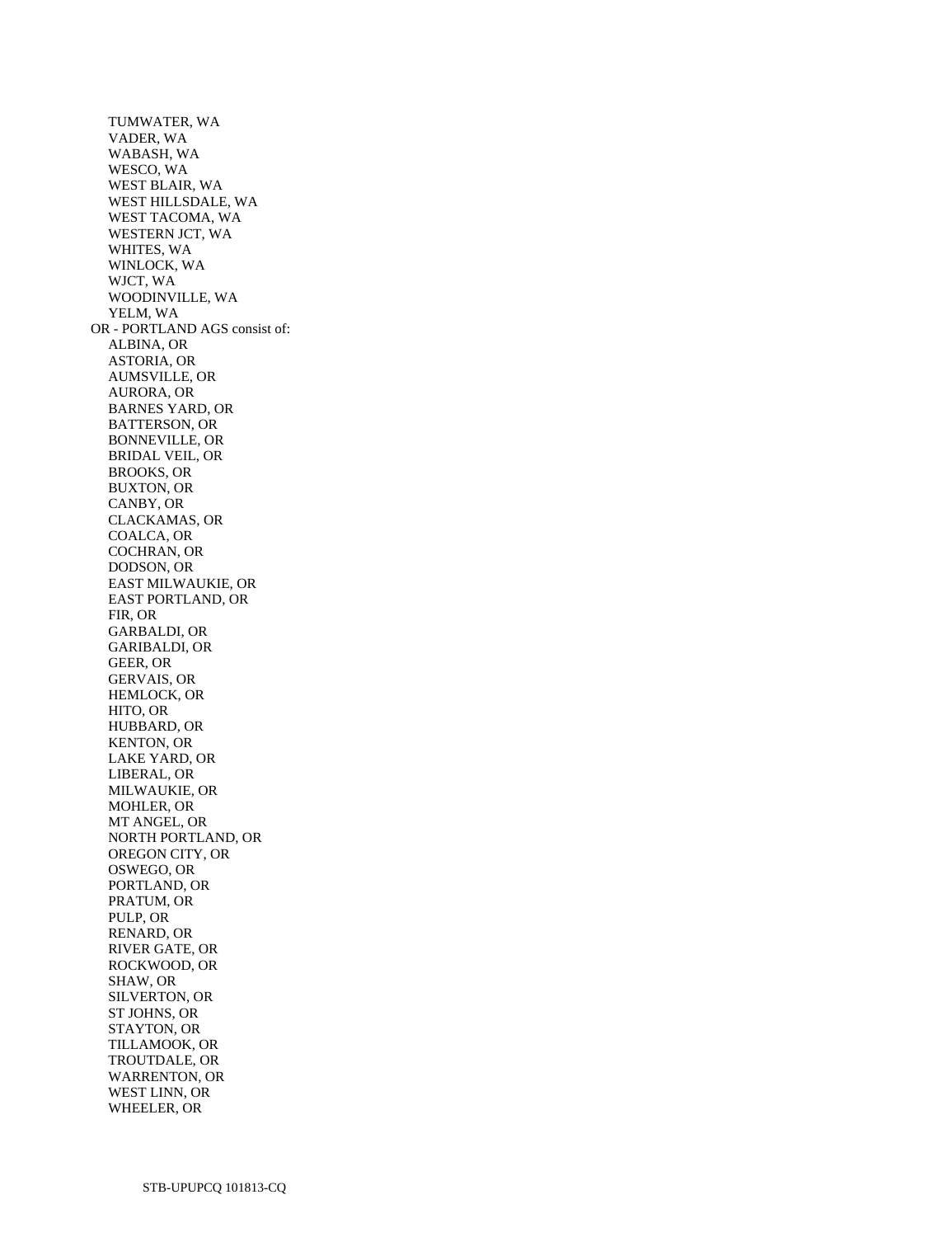WOODBURN, OR AMPERE, WA BARBERTON, WA BATTLE GROUND, WA BRUSH PRAIRIE, WA CAMAS, WA CASTLE ROCK, WA CATHLAMET, WA CHELATCHIE, WA COLUMBIA JCT, WA HEISON, WA HOMAN, WA KALAMA, WA KELSO, WA LONGVIEW, WA OSTRANDER, WA RIDGEFIELD, WA ROCKY POINT, WA RYE JCT, WA VANCOUVER, WA VANCOUVER JCT, WA WASHOUGAL, WA WOODLAND, WA YACOLT, WA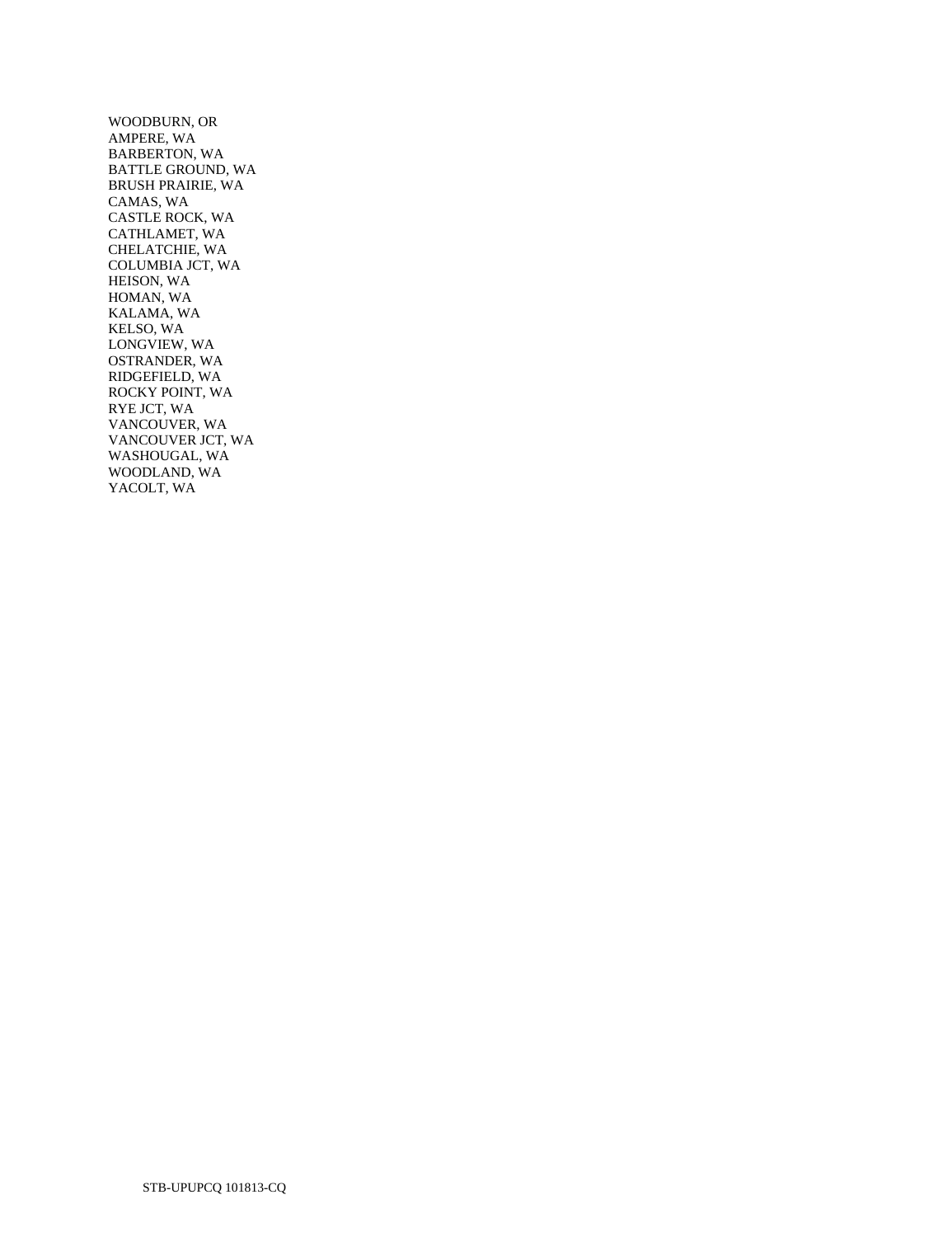

STB-UPUPCQ 102886-E

# **UNION PACIFIC RAILROAD COMPANY**

# **AMENDED CONTRACT SUMMARY**

**Issued:**  November 10, 2021

**Effective:** August 1, 2021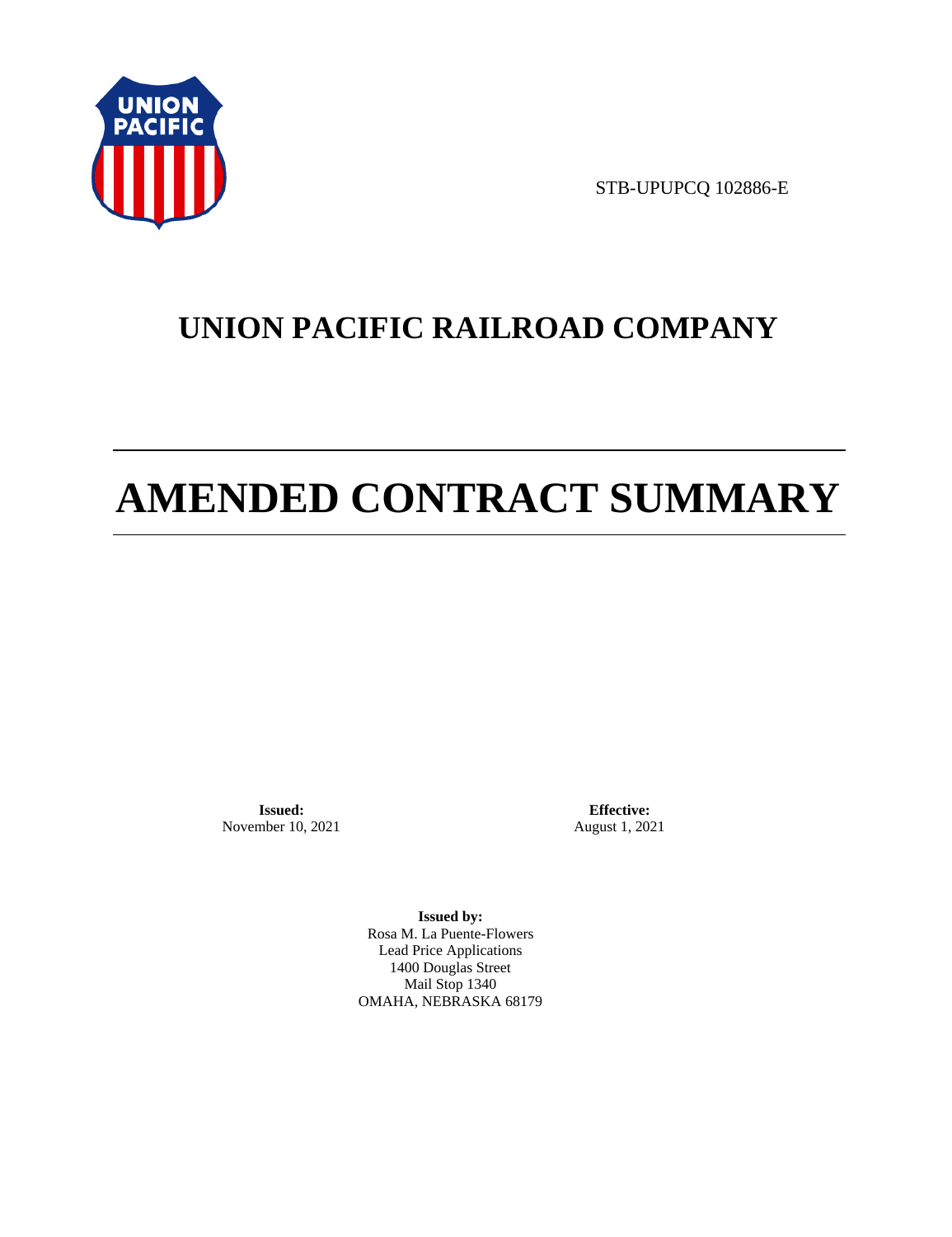## **PARTICIPATING CARRIERS:**

 GREAT WESTERN RAILWAY COMPANY **ADDITION**  P O Box 537 Loveland, CO 80537

 UNION PACIFIC RAILROAD COMPANY 1400 Douglas St. Omaha, NE 68179

#### **COMMODITY:**

Wheat Exc.Buckwheat See 01139

# **SHIPPER:**

WEST PLAINS LLC

#### **ORIGIN(S):**

 JOHNSTOWN, CO **ADDITION**  OMAHA, NE

#### **DESTINATION(S):**

 OGDEN, UT **ADDITION**  CHICAGO, IL KANSAS CITY, MO **ADDITION** 

#### **PORT(S):**

Not Applicable

#### **DURATION:**

 Effective Date: August 1, 2020 Amendment Effective Date: August 1, 2021 **ADDITION**  Expiration Date: May 31, 2022 **EXTENSION** 

#### **RAIL CAR DATA:**

 Carrier Equipment not involved. **ADDITION**  No cars dedicated to service under this Contract. Cars are provided on a common carrier basis only. **DELETION** 

### **RATES & CHARGES:**

Not applicable

#### **VOLUME:**

Single Car Shipments

#### **SPECIAL FEATURES:**

Special Switching Provision

# **SPECIAL NOTICE:**

Not applicable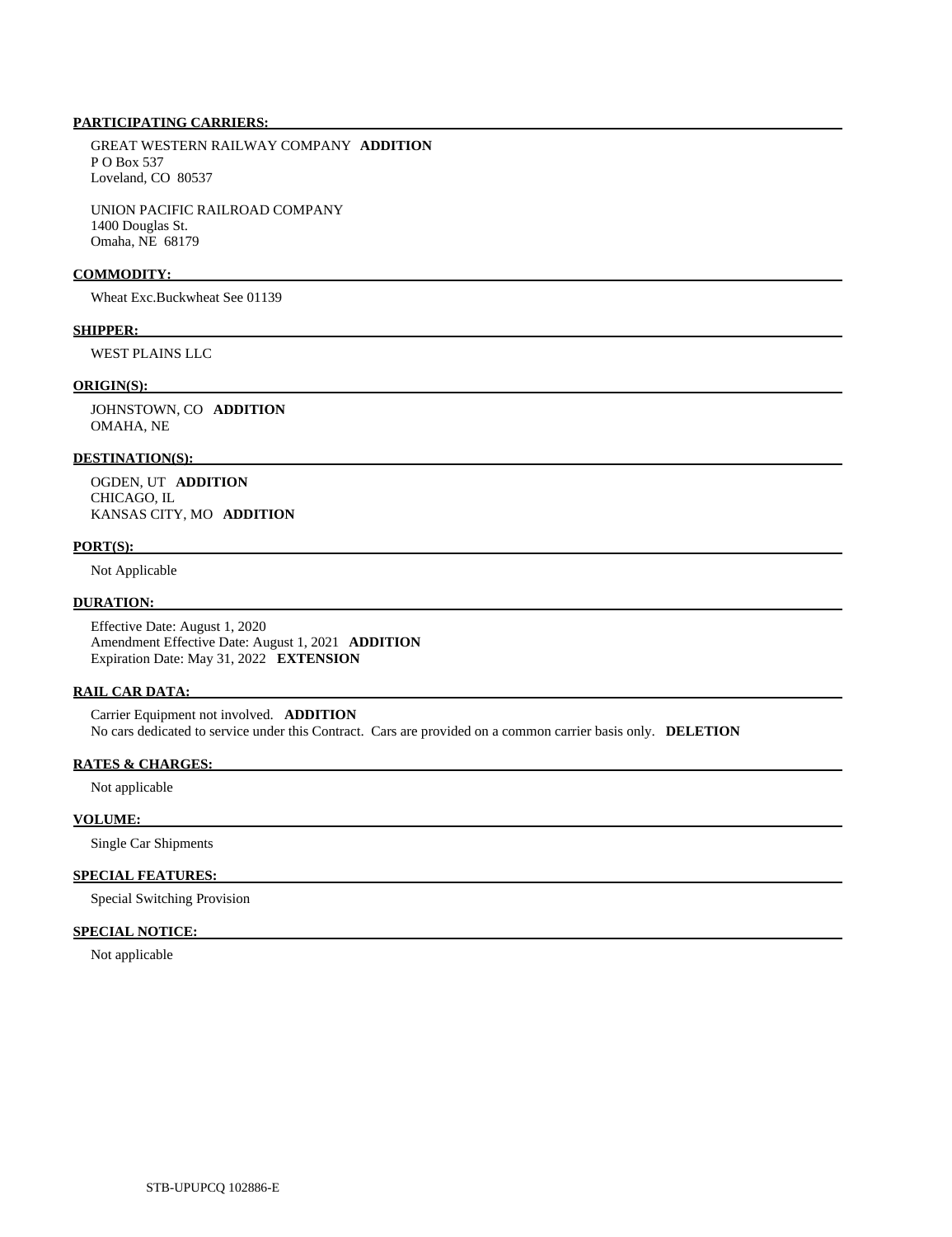

STB-UPUPCQ 102886-D

# **UNION PACIFIC RAILROAD COMPANY**

# **AMENDED CONTRACT SUMMARY**

**Issued:**  November 8, 2021

**Effective:** August 1, 2021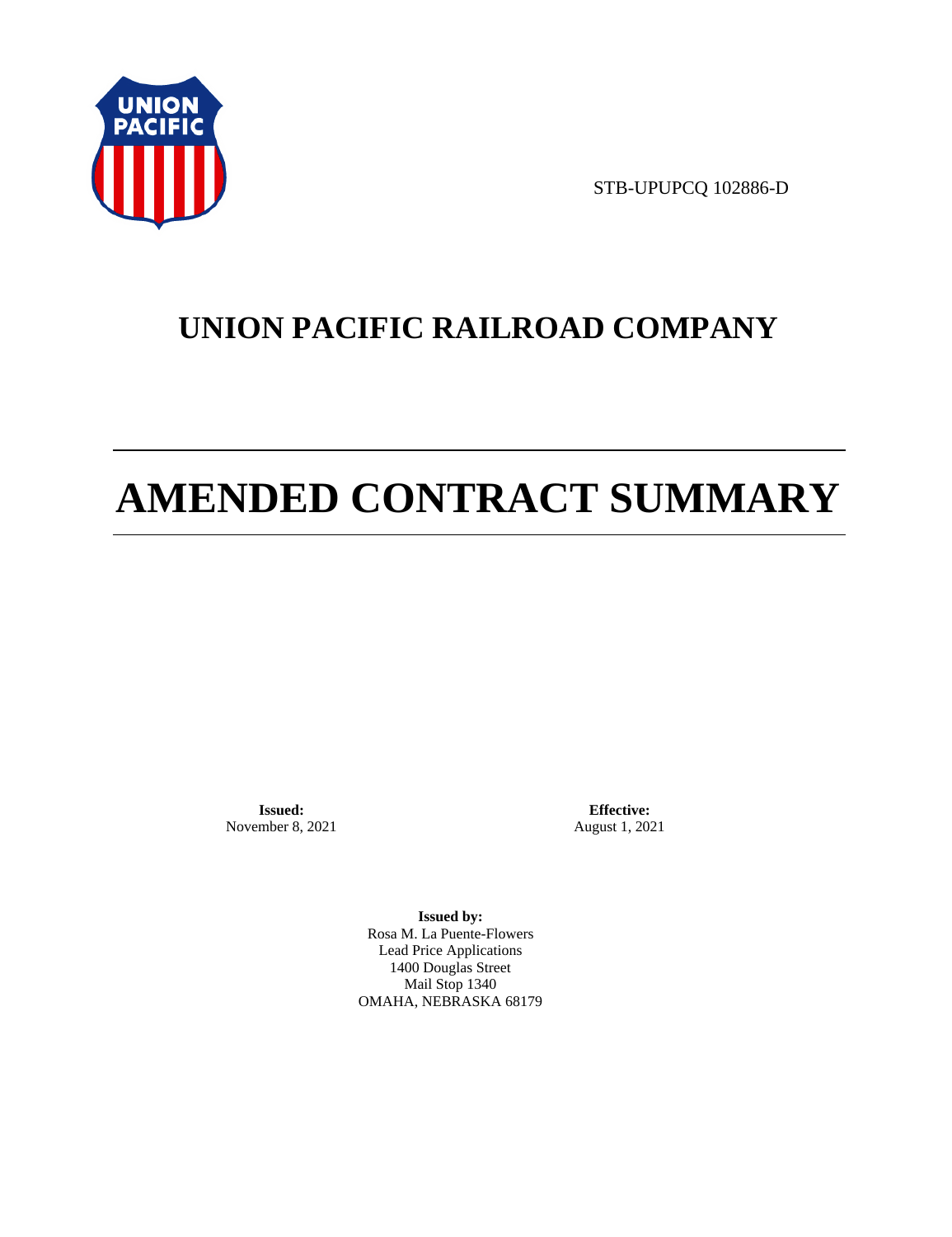# **PARTICIPATING CARRIERS:**

 GREAT WESTERN RAILWAY COMPANY P O Box 537 Loveland, CO 80537

 UNION PACIFIC RAILROAD COMPANY 1400 Douglas St. Omaha, NE 68179

#### **COMMODITY:**

Wheat Exc.Buckwheat See 01139

# **SHIPPER:**

WEST PLAINS LLC

# **ORIGIN(S):**

 JOHNSTOWN, CO **ADDITION**  OMAHA, NE

#### **DESTINATION(S):**

 OGDEN, UT **ADDITION**  CHICAGO, IL

## **PORT(S):**

Not Applicable

## **DURATION:**

 Effective Date: August 1, 2020 Amendment Effective Date: August 1, 2021 **ADDITION**  Expiration Date: May 31, 2022 **EXTENSION** 

# **RAIL CAR DATA:**

Carrier Equipment not involved.

# **RATES & CHARGES:**

Not applicable

## **VOLUME:**

Single Car Shipments

# **SPECIAL FEATURES:**

Special Switching Provision

# **SPECIAL NOTICE:**

Not applicable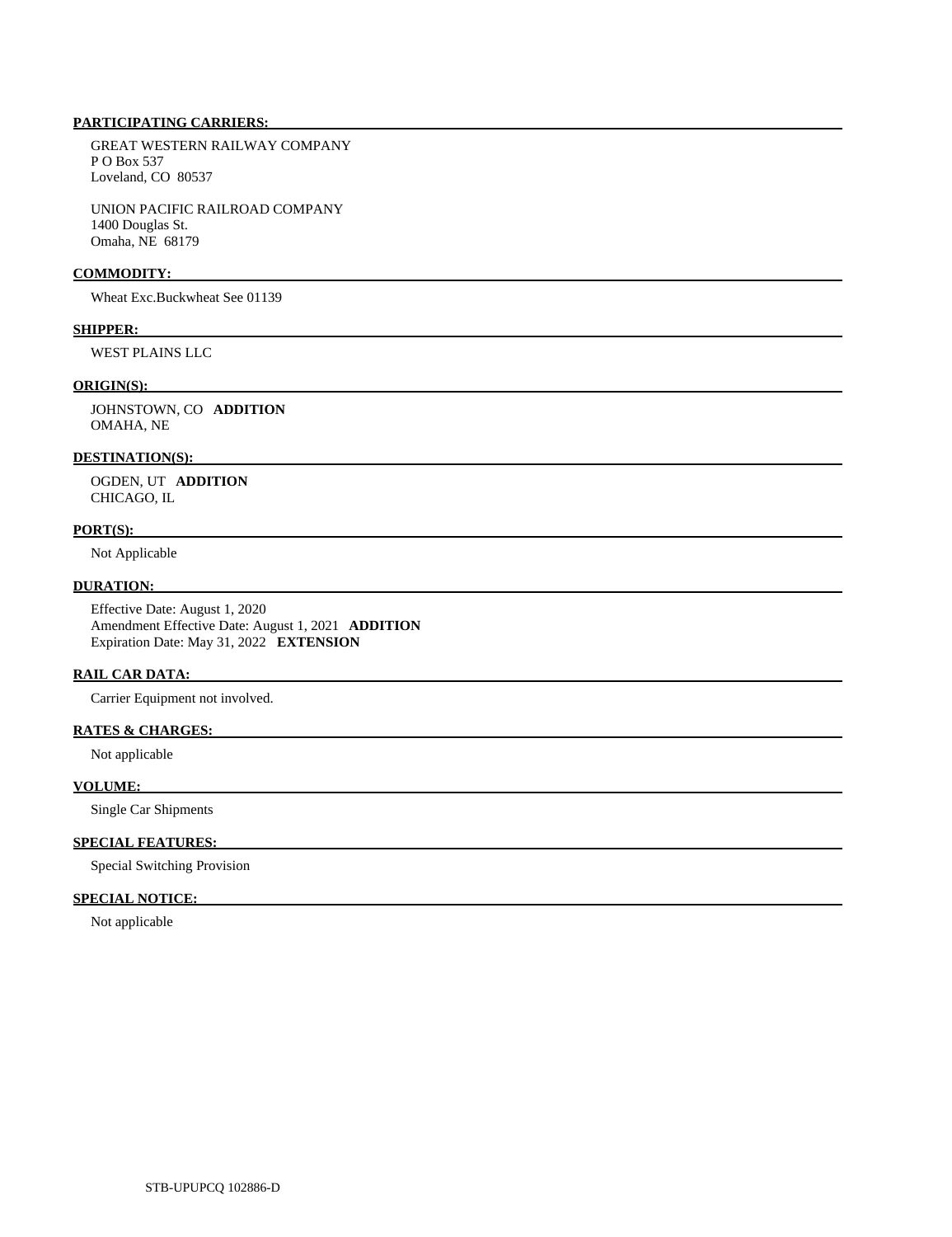

STB-UPUPCQ 102908-A

# **UNION PACIFIC RAILROAD COMPANY**

# **AMENDED CONTRACT SUMMARY**

**Issued:**  November 11, 2021

**Effective:** June 1, 2021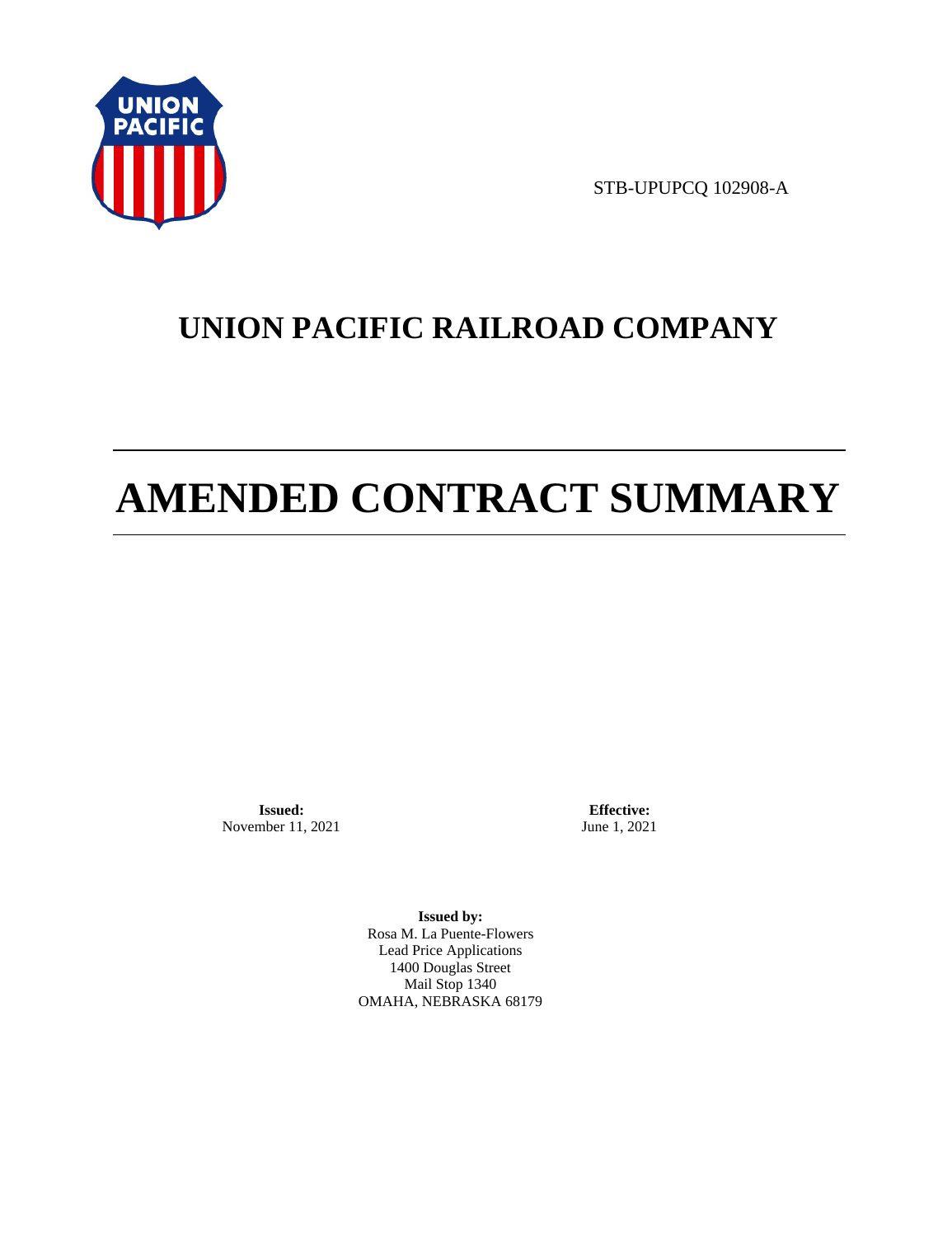#### **PARTICIPATING CARRIERS:**

RAPID CITY PIERRE & EASTERN RAILROAD, INC

 UNION PACIFIC RAILROAD COMPANY 1400 Douglas St. Omaha, NE 68179

#### **COMMODITY:**

Wheat Exc.Buckwheat See 01139

#### **SHIPPER:**

ARCHER DANIELS MIDLAND COMPANY

#### **ORIGIN(S):**

 HARROLD, SD PHILIP, SD ONIDA, SD LAKE PRESTON, SD

#### **DESTINATION(S):**

SHAWNEE, OK

#### **PORT(S):**

Not Applicable

#### **DURATION:**

 Effective Date: June 1, 2020 Amendment Effective Date: June 1, 2021 **ADDITION**  Expiration Date: May 31, 2022 **EXTENSION** 

#### **RAIL CAR DATA:**

No cars dedicated to service under this Contract. Cars are provided on a common carrier basis only.

#### **RATES & CHARGES:**

Subject to increases.

#### **VOLUME:**

Single Car Shipments

#### **SPECIAL FEATURES:**

Special Switching Provision

#### **SPECIAL NOTICE:**

Not applicable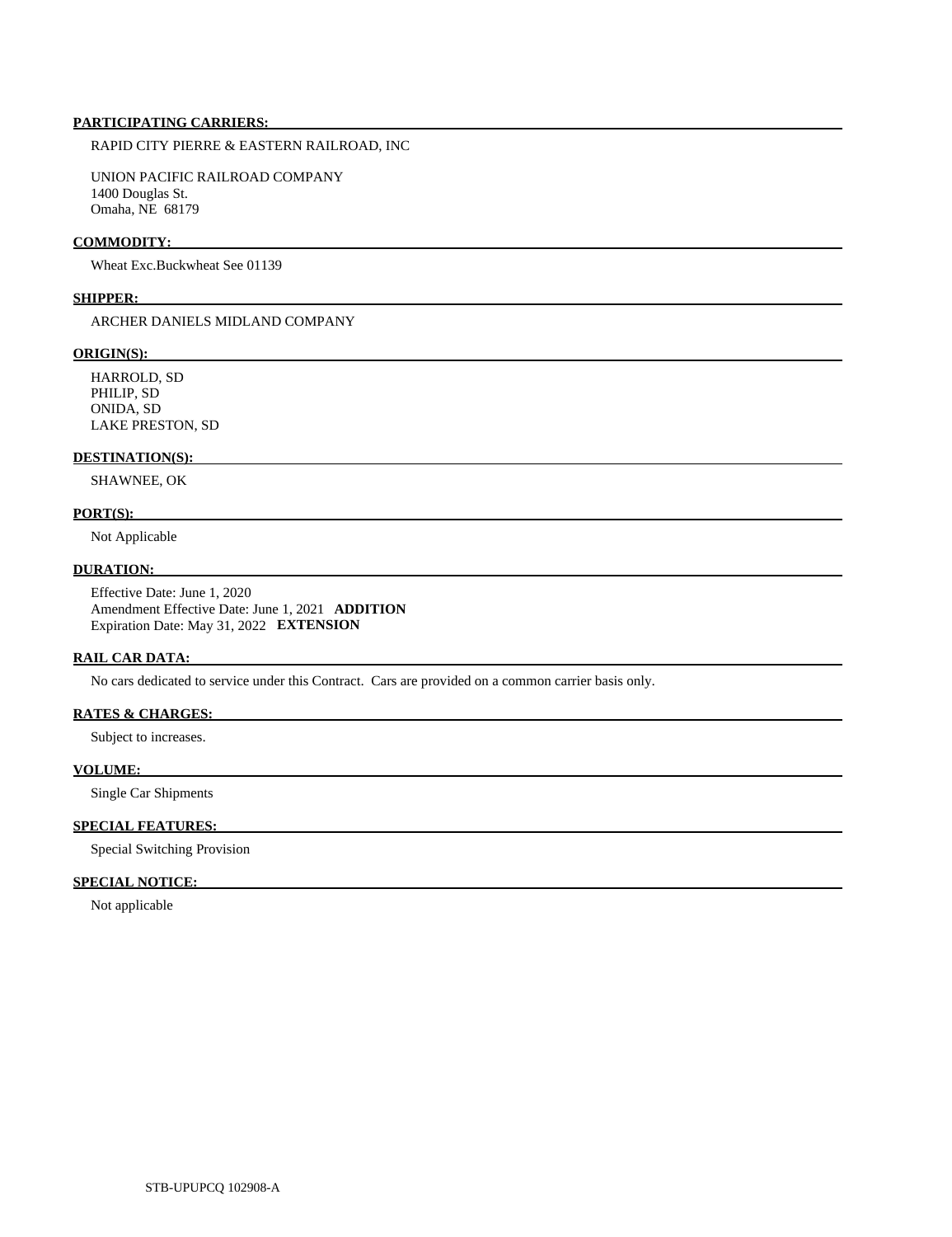

STB-UPUPCQ 102949-K

# **UNION PACIFIC RAILROAD COMPANY**

# **AMENDED CONTRACT SUMMARY**

**Issued:**  November 11, 2021

**Effective:** June 1, 2021

**Issued by:**  Rosa M. La Puente-Flowers Lead Price Applications 1400 Douglas Street Mail Stop 1340 OMAHA, NEBRASKA 68179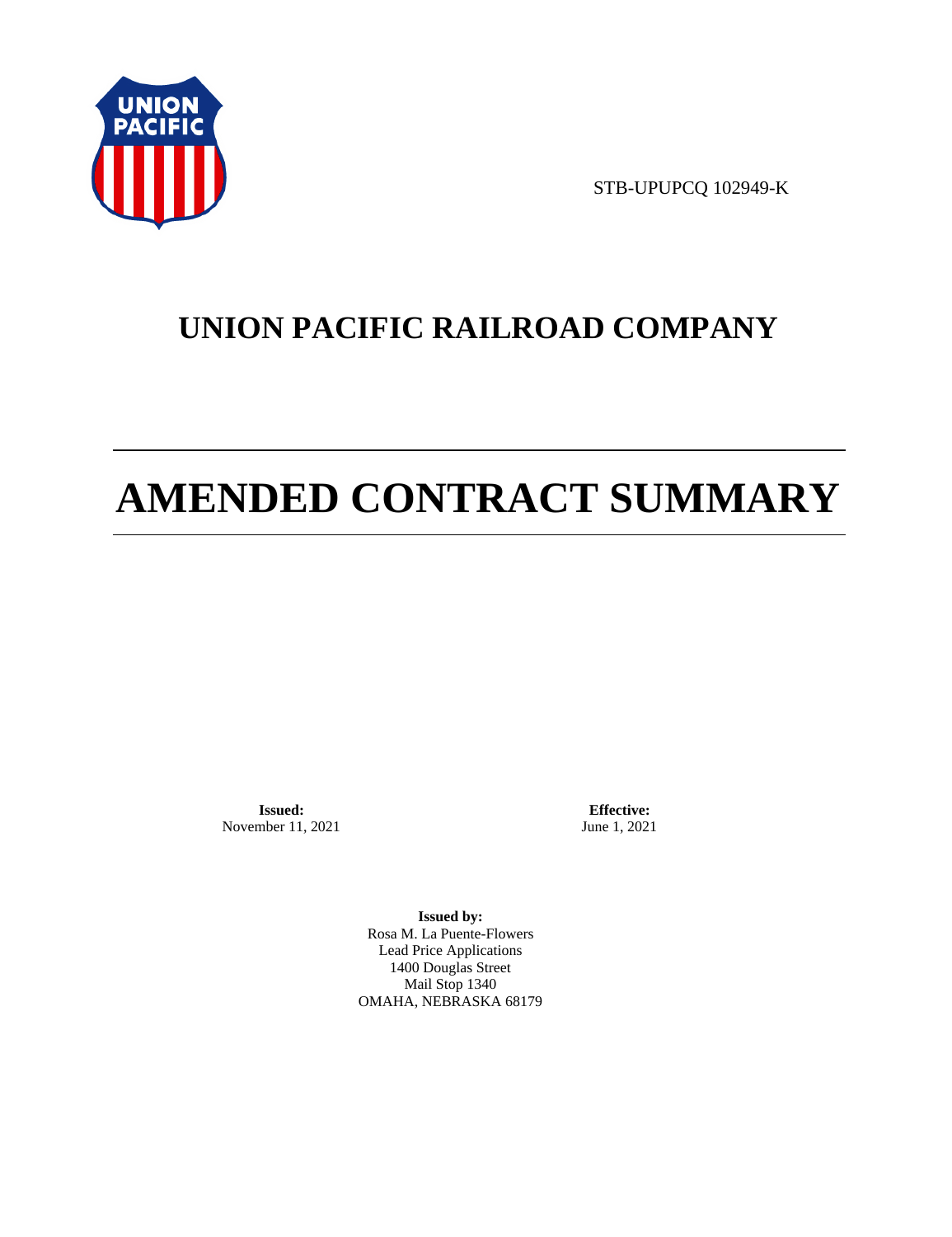#### **PARTICIPATING CARRIERS:**

 UNION PACIFIC RAILROAD COMPANY 1400 Douglas St. Omaha, NE 68179

#### **COMMODITY:**

Wheat Exc.Buckwheat See 01139

#### **SHIPPER:**

#### MILLER MILLING COMPANY LLC

#### **ORIGIN(S):**

 BREWSTER, KS **ADDITION**  OAKLEY, KS **ADDITION**  MONUMENT, KS **ADDITION**  CALWA, CA HAVILAND, KS GOODLAND, KS **ADDITION**  BANCROFT, ID **ADDITION**  AMERICAN FALLS, ID **ADDITION**  ROBERTS, ID **ADDITION**  MICHAUD, ID **ADDITION**  IONA, ID **ADDITION**  RIRIE, ID **ADDITION**  PLAINS, KS OPTIMA, OK ASHTON, ID **ADDITION**  MALONE, OR **ADDITION**  MILWAUKEE, WI **ADDITION** 

#### **DESTINATION(S):**

 CALWA, CA CITY OF COMMERCE, CA FRESNO, CA LOS ANGELES, CA OAKLAND, CA COLLINSTON, UT **ADDITION**  TOLLESON, AZ SAGINAW, TX CHICAGO, IL **ADDITION**  SUPERIOR, WI **ADDITION**  DULUTH, MN **ADDITION** 

#### **PORT(S):**

Not Applicable

#### **DURATION:**

 Effective Date: September 1, 2020 Amendment Effective Date: June 1, 2021 **ADDITION**  Expiration Date: May 31, 2022 **EXTENSION** 

#### **RAIL CAR DATA:**

No cars dedicated to service under this Contract. Cars are provided on a common carrier basis only.

#### **RATES & CHARGES:**

Subject to increases.

#### **VOLUME:**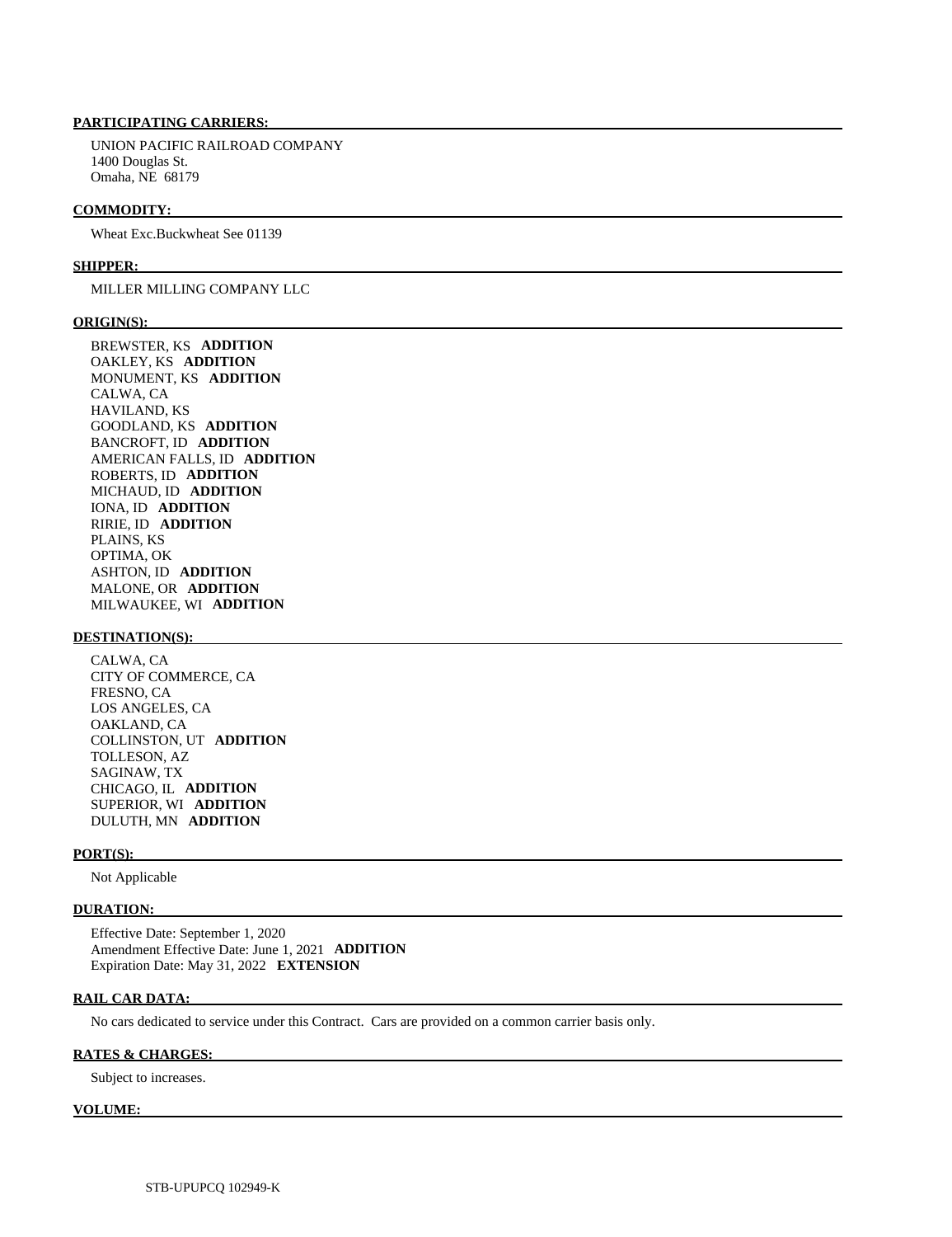Single Car Shipments

### **SPECIAL FEATURES:**

Special Switching Provision

## **SPECIAL NOTICE:**

Not applicable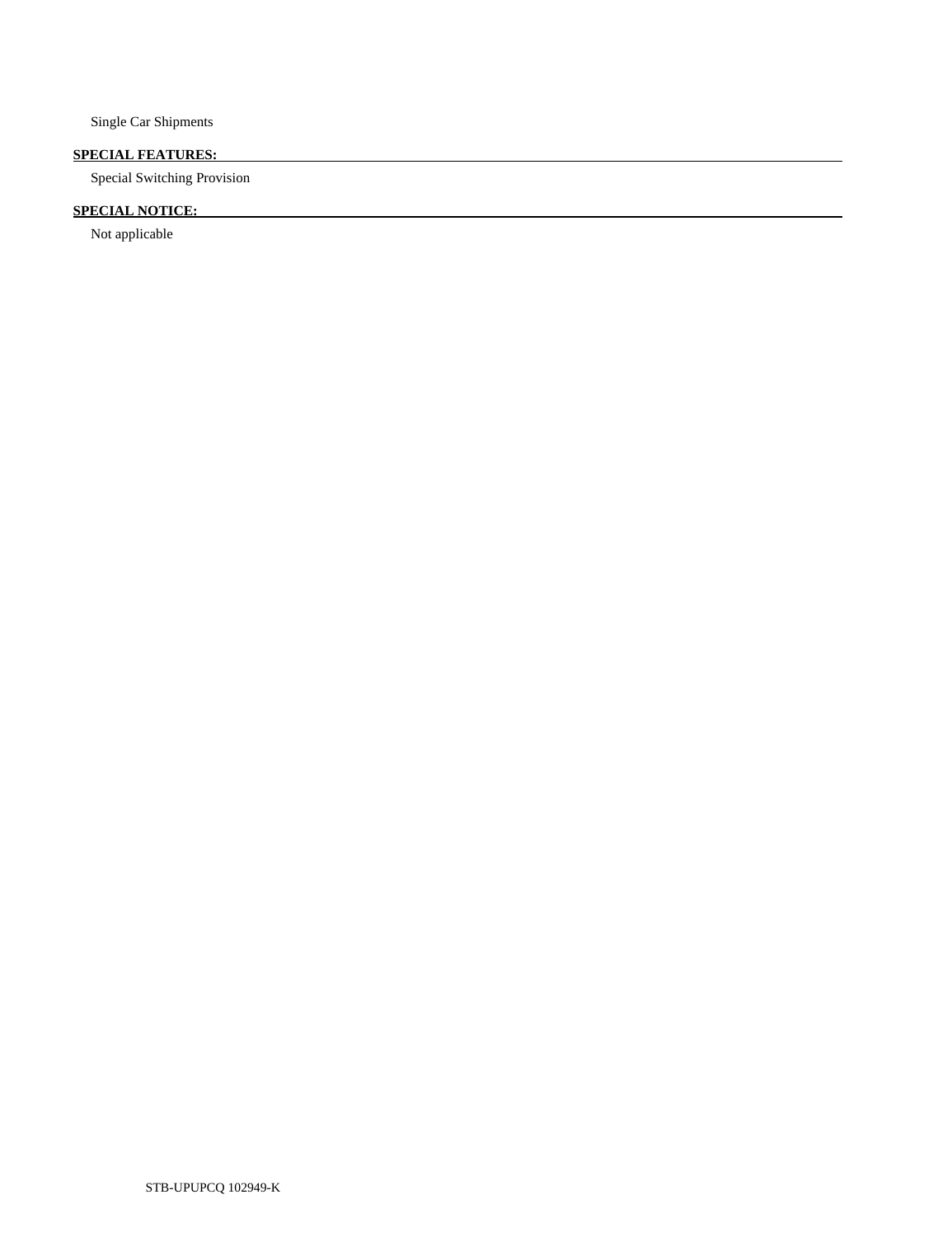

STB-UPUPCQ 103313-A

# **UNION PACIFIC RAILROAD COMPANY**

# **AMENDED CONTRACT SUMMARY**

**Issued:**  November 11, 2021

**Effective:** August 1, 2021

**Issued by:**  Rosa M. La Puente-Flowers Lead Price Applications 1400 Douglas Street Mail Stop 1340 OMAHA, NEBRASKA 68179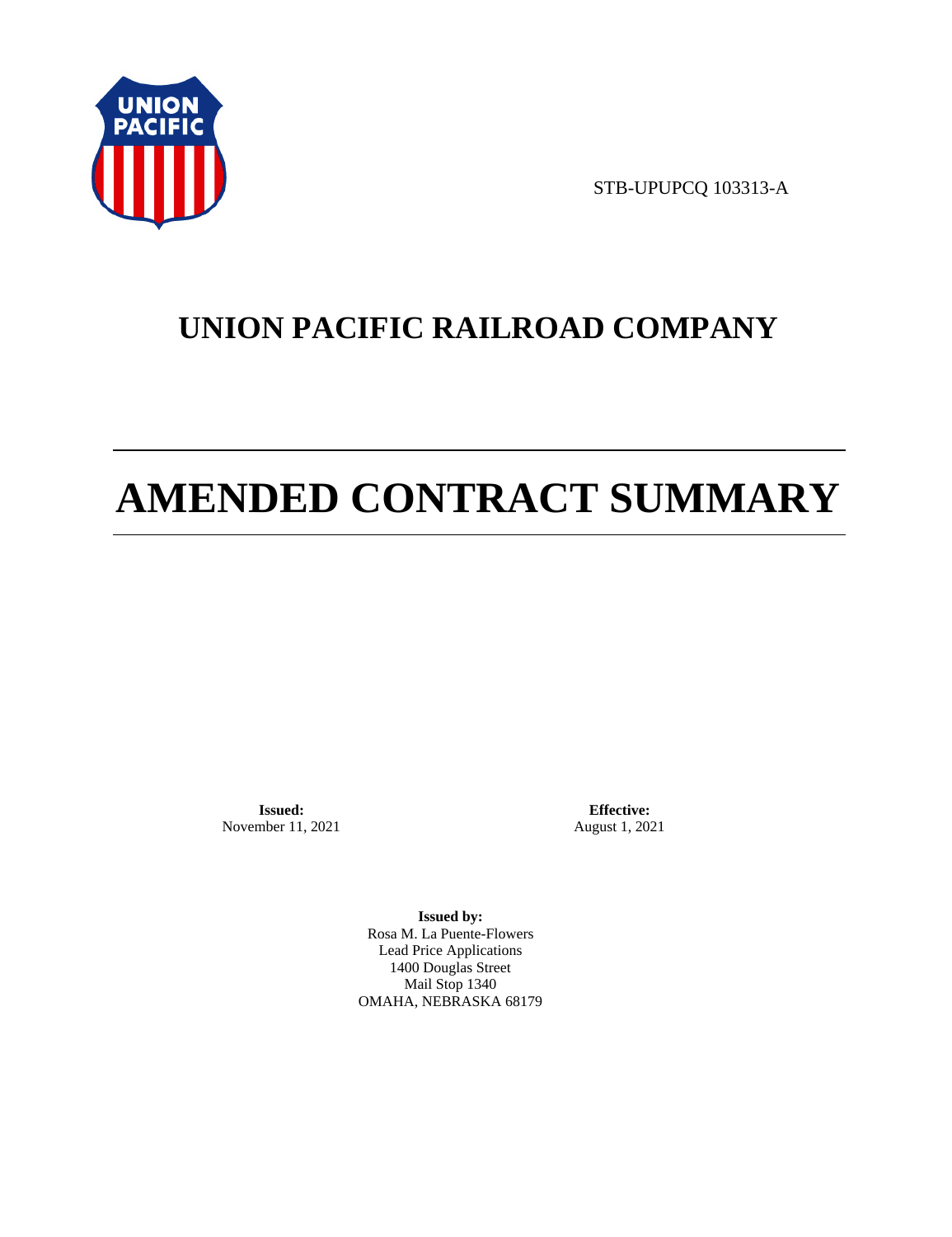#### **PARTICIPATING CARRIERS:**

 UNION PACIFIC RAILROAD COMPANY 1400 Douglas St. Omaha, NE 68179

#### **COMMODITY:**

 Barley , Feed, Nec Egyptian Wheat Corn (Not Popcorn) Or Maize (Not Popcorn), In The Ear, Not Shelled, Dried, Not Organically Grown Free Of Fertilizer And Or Pesticide Applications Soybeans, Dried, Not Organically Grown Free Of Fertiziler And Or Pesticide Applications Corn (Not Popcorn)Or Maize (Not Popcorn)In The Ear,Not Shelled, Dried,Organically Grown Free Of Fertilizer & Or Pesticide Applications Corn (Not Popcorn) Or Maize (Not Popcorn), Shelled, Dried, Not Organically Grown Free Of Fertilizer And Or Pesticide Applications Corn (Not Popcorn)Or Maize (Not Popcorn) Shelled,Dried, Organically Grown Free Of Fertilizer & Or Pesticide Applications Corn,Organically Grown Free Of Fertilizer & Or Pesticide Applications Grain, Nec Soybeans, Fresh, Not Organically Grown Free Of Fertilizer And Or Pesticide Applications Soybeans, Organically Grown Free Of Fertilizer & Or Pesticide Applications Corn, Rolled, Hulled, Other Than Canned Corn, Not Approved For Food Use, Not Organically Grown Free Of Fertilizer And Or Pesticide Applications Corn(Not Popcorn)Or Maize,Shelled,Dried, Agrisure Brand Grain Screenings, Unground Corn,Not Approved For Food Use,Organically Grown Free Of Fertilizer& Or Pesticide Applications Milo (Milo Maize) Sorghum Grain, Nec, Or Sorghum Grains, In Mixtures Millet, Other Than Millet Seed Soybeans,Dried, Organically Grown Free Of Fertilizer & Or Pesticide Applications Screenings, Soybean, Not Ground Nor Processed

#### **SHIPPER:**

BRUNING GRAIN & FEED COMPANY INC

#### **ORIGIN(S):**

BELVIDERE, NE

#### **DESTINATION(S):**

 SANTA TERESA, NM **ADDITION**  DELTA, UT

#### **PORT(S):**

Not Applicable

#### **DURATION:**

 Effective Date: August 1, 2021 Amendment Effective Date: August 1, 2021 **ADDITION**  Expiration Date: July 31, 2022 **EXTENSION** 

#### **RAIL CAR DATA:**

Carrier Equipment not involved.

#### **RATES & CHARGES:**

Not applicable

#### **VOLUME:**

Single Car Shipments